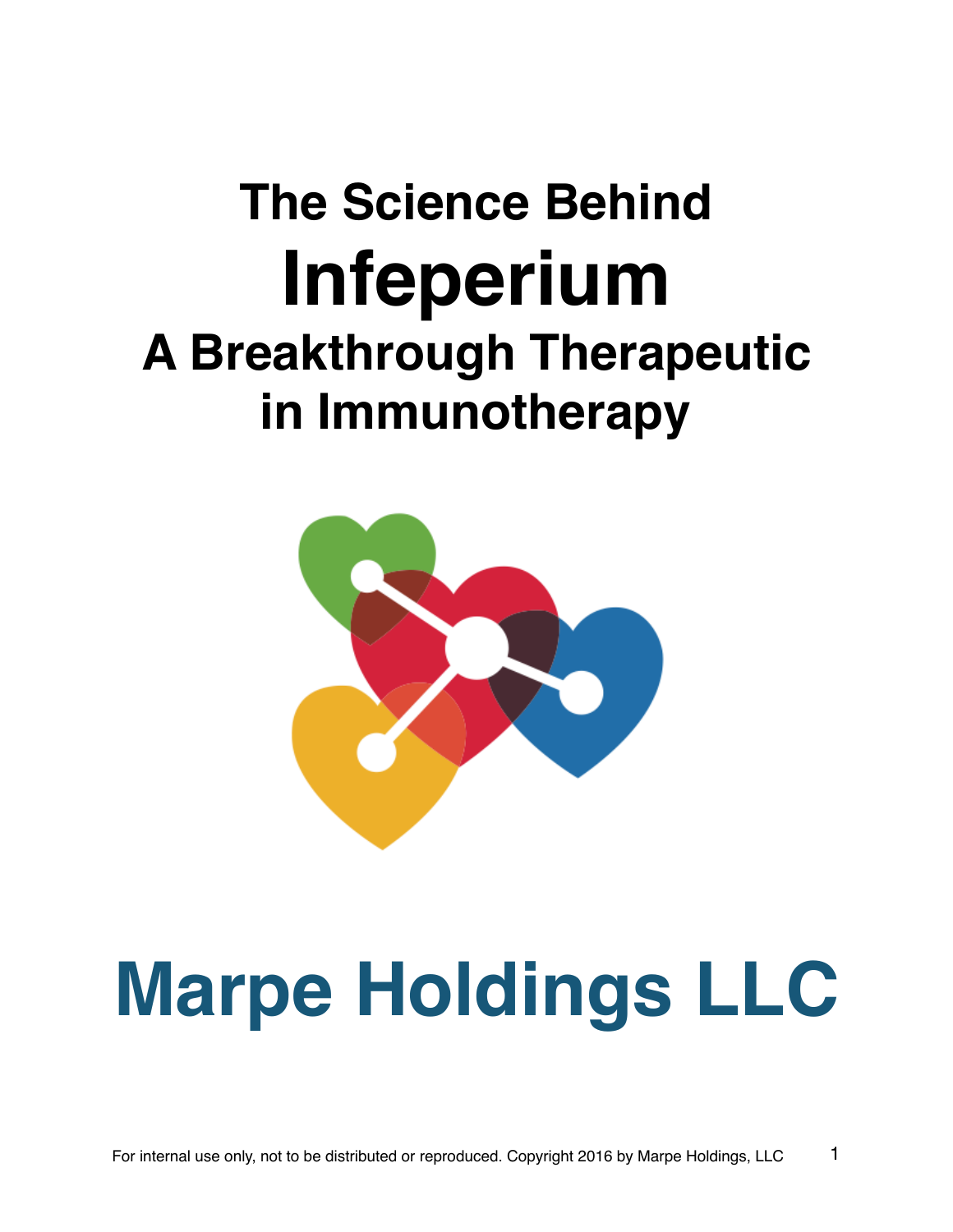#### **A Brief Description of INFEPERIUM™**

In simple terms INFEPERIUM™ is a Biological Response Modifier (BRM) / Immunomodulator that helps reset the immune system so your body can heal itself. It addresses in an endogenous (from inside the body) way the majority causes of Chronic Disease and their effects on the body.

The active ingredient in INFEPERIUM™ modulates both the adaptive and innate immune systems (without negative side effects) and allows the body to eliminate chronic inflammation, a major cause in all diseases. INFEPERIUM™ restores proper cell signaling, pathogen recognition and proper cell energy, Adenosine Triphosphate production (ATP) endogenously.

INFEPERIUM™ is a major breakthrough in ImmunoTherapy. The action of INFEPERIUM™ is to modulate both the innate and adaptive immune systems that have been degraded and compromised due to disease, environmental, bacterial, viral etc. to normalization and homeostasis allowing the bodies own healing and defense mechanisms to restore proper cell signaling, proper cellular respiration versus fermentation, regulation of cellular transport, and healing. INFEPERIUM™ embodies the latest and most medically accepted theories and practices of immunotherapy, which is now at the forefront and becoming the standard of care for chronic diseases which include cancer, a wide range of autoimmune conditions, and most importantly addressing the growing concern of bacterial resistance.

#### **What INFEPERIUM™'s breakthrough Immunotherapy can do, and why it is different.**

INFEPERIUM™'s immunomodulator is one of the few molecules, if not the only one known today, that affects and modulates both the innate and adaptive immune systems without negative side effects.

#### **The primary triggers for Chronic Disease are:**

The establishment of a state of Chronic Inflammation (CI), which is now considered the main cause of the vast majority of disease.

Due to the prolonged state of CI, improper and aberrant cellular signaling begins which is the harbinger of most AutoImmune(AI) conditions.

This state of cellular "Misinformation" creates over and under reaction of the immune response and inhibits the bodies defense mechanisms from properly functioning. This includes but is not limited to depressed CD4 and CD8 counts.

Suppressed MHC I and MHC II, which Marshall the forces of T cells, B cells, NK cells and various Macrophages, that prevent pathogens from invading the bodies systems or once they have attacked them to consume and destroy them. Most importantly interfering with the Jak-Stat signaling pathway which controls immune deficiency syndromes and most Cancers.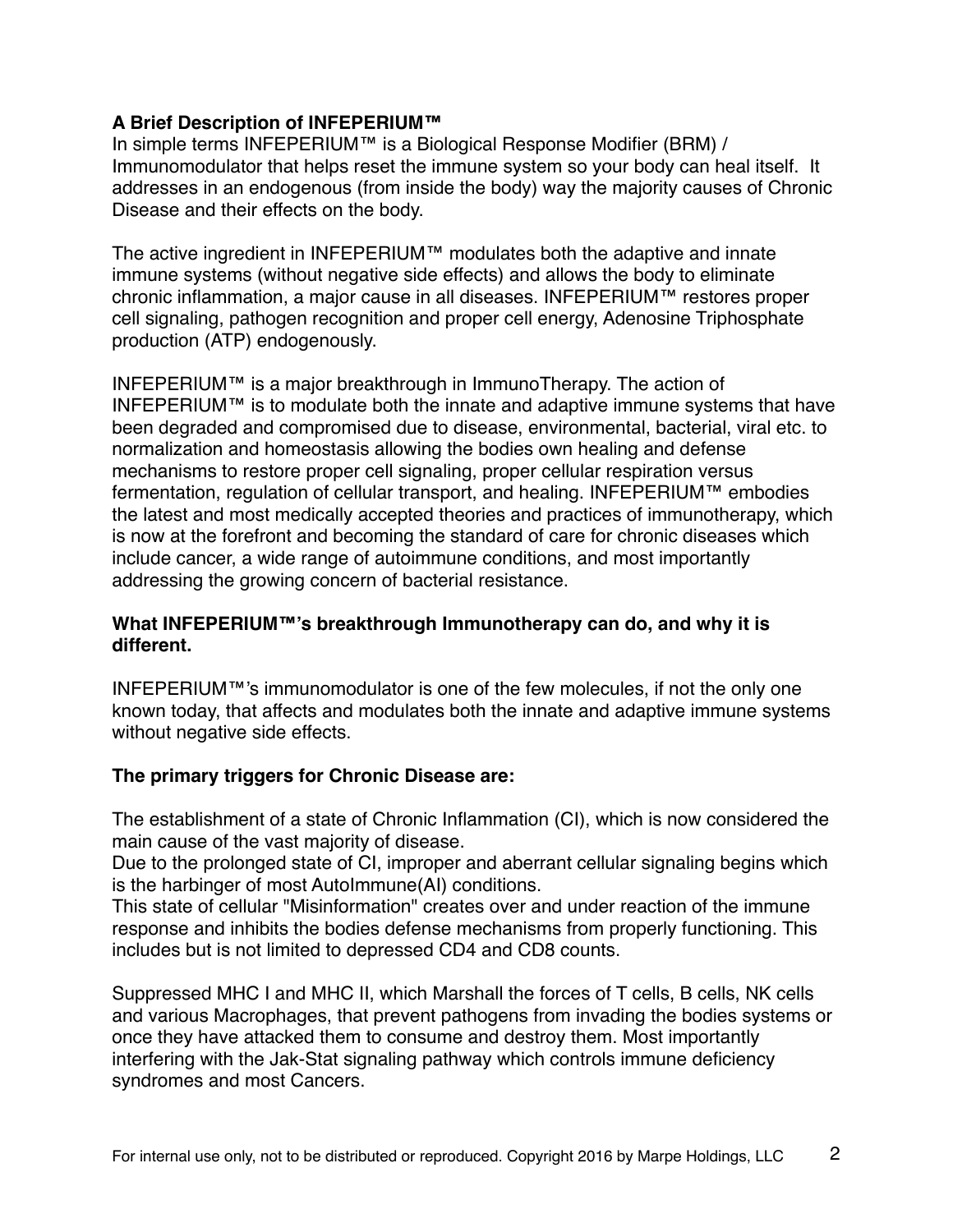These three states determine the vast majority of disease. However, if you can address these above states of disease from an Endogenous state, you are going to able to reverse a vast number of diverse conditions that are created by these altered states of health. As well as bringing the patient to Homeostasis.

INFEPERIUM™ addresses these altered states by the modulation of the bodies cytokine cascade from attacking healthy cells to reversing GI and inducing proper cell signaling and pathogen recognition. That it modulates and reestablishes proper function of the innate and adaptive immune systems and responses is the key to the unique effectiveness of INFEPERIUM™.

## **The Science**

#### **Why Biologics?**

According to the United States Food & Drug Administration (FDA) Website( link is at: http://www.fda.gov/AboutFDA/CentersOffices/OfficeofMedicalProductsandTobacco/ CBER/ucm133077.htm) Questions and Answers Section:

"Biological products include a wide range of products such as vaccines, blood and blood components, allergenics, somatic cells, gene therapy, tissues, and recombinant therapeutic proteins. Biologics can be composed of sugars, proteins, or nucleic acids or complex combinations of these substances, or may be living entities such as cells and tissues. Biologics are isolated from a variety of natural sources - human, animal, or microorganism - and may be produced by biotechnology methods and other cuttingedge technologies. Gene-based and cellular biologics, for example, often are at the forefront of biomedical research, and may be used to treat a variety of medical conditions for which no other treatments are available."

#### **According to the FDA, how do biological products differ from conventional drugs?**

"In contrast to most drugs that are chemically synthesized and their structure is known, most biologics are complex mixtures that are not easily identified or characterized. Biological products, including those manufactured by biotechnology, tend to be heat sensitive and susceptible to microbial contamination. Therefore, it is necessary to use aseptic principles from initial manufacturing steps, which is also in contrast to most conventional drugs."

Again, according to the FDA, "Biological products often represent the cutting-edge of biomedical research and, in time, may offer the most effective means to treat a variety of medical illnesses and conditions that presently have no other treatments available."

Therefore, Biologic response modifiers (BRMs) can improve or modify the body's natural response to infection and disease. BRMs, a drug class of their own, are the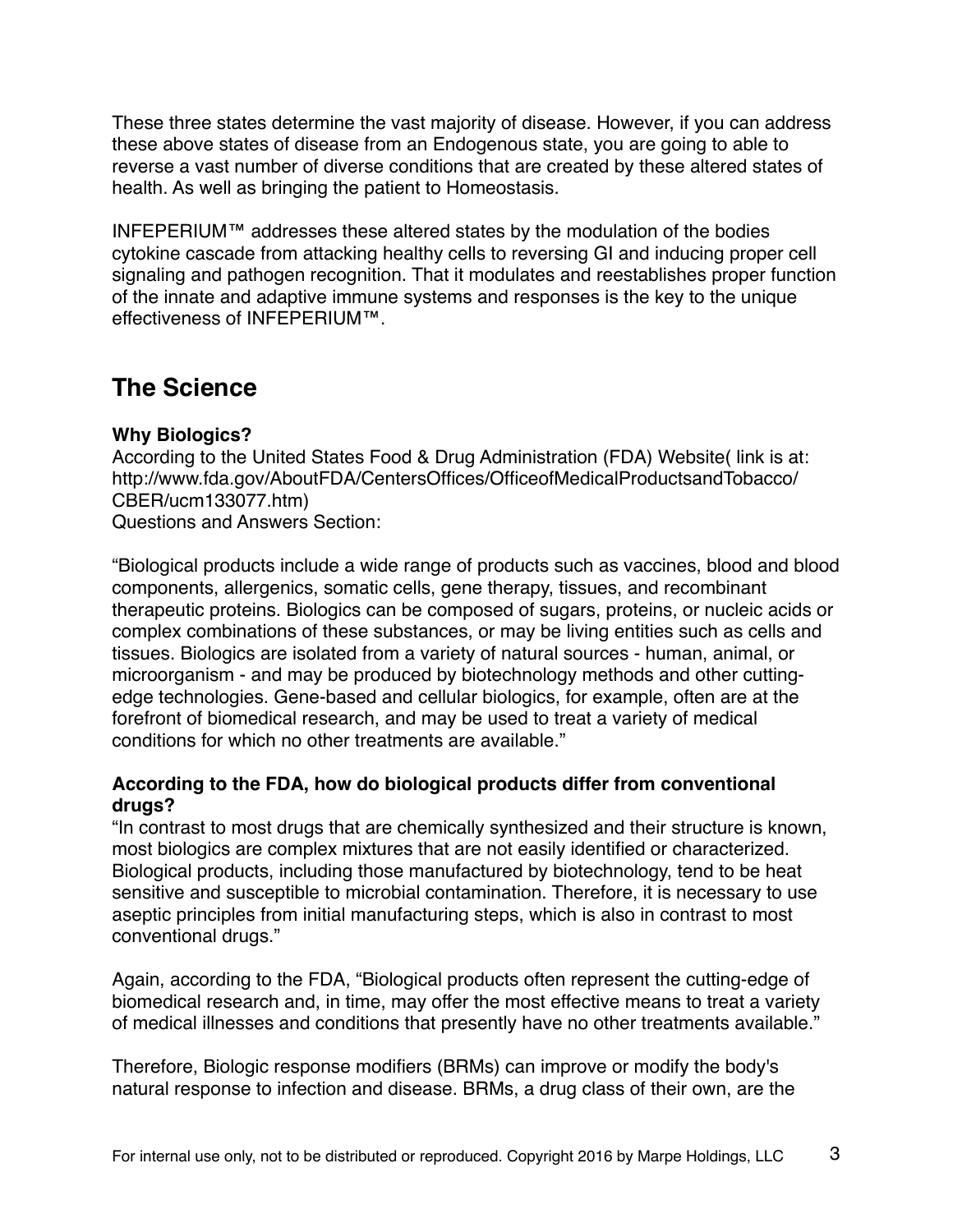newest medications which are based on compounds made by living cells, not synthetic drugs which the body naturally attempts to reject which frequently leads to injury of major organs like the liver and kidneys.

**Biological response modifiers (BRMs)** are substances that modify immune responses. They can be both endogenous (produced naturally within the body) and exogenous (from outside the body, as pharmaceutical drugs), and they can either enhance an immune response or suppress it.

Some of these substances arouse the body's response to an infection, and others can keep the response from becoming excessive. Thus they serve as immunomodulators in immunotherapy (therapy that makes use of immune responses), which can be helpful in treating many diseases, such as cancer (where targeted therapy often relies on the immune system being used to attack cancer cells) and in treating autoimmune diseases (in which the immune system attacks the self), such as some kinds of arthritis and dermatitis.

Most BRMs are biopharmaceuticals (biologics), including monoclonal antibodies, interleukin 2, interferons, and various types of colony-stimulating factors (e.g., CSF, GM-CSF, G-CSF). "Immunotherapy makes use of BRMs to enhance the activity of the immune system to increase the body's natural defense mechanisms against cancer", whereas BRMs for rheumatoid arthritis aim to reduce inflammation.

#### **References:**

- **• He Y, Shimoda M, Ono Y, Villalobos IB, Mitra A, Konia T, Grando SA, Zone JJ, Maverakis E (2015). "Persistence of Autoreactive IgA-Secreting B Cells Despite Multiple Immunosuppressive Medications Including Rituximab". JAMA Dermatol 151 (6): 646–50. doi:10.1001/jamadermatol. 2015.59. PMID 25901938.**
- Tzianabos AO (2000). "Polysaccharide immunomodulators as therapeutic agents: structural aspects and biologic function.". Clin Microbiol Rev 13 (4): 523–33. doi:10.1128/CMR.13.4.523-533.2000. PMC 88946. PMID 11023954.
- **• "The Riordan IVC Protocol for Adjunctive Cancer Care: Intravenous Ascorbate as a Chemotherapeutic and Biological Response Modifying Agent" (PDF). Riordan Clinic Research Institut. February 2013. Retrieved 2 February 2014.**
- **• "High-Dose Vitamin C (PDQ®): Human/Clinical Studies". National Cancer Institute. Retrieved 2 February 2014.**
- Deepak A. Rao; Le, Tao; Bhushan, Vikas. First Aid for the USMLE Step 1 2008 (First Aid for the Usmle Step 1). McGraw-Hill Medical. ISBN 0-07-149868-0.

#### **Immunotherapy and Immunomodulators:**

#### **Immunotherapy**

Immunotherapy is the treatment of disease by inducing, enhancing or suppressing an Immune Response. Jedd Wolchok MD summed up Immunotherapy just last year in response to Immunotherapy being Science Magazines 2013 *Breakthrough of the Year.* "10 years ago Immunotherapy was almost in the category of snake oil. A few years ago it was stated that Immunotherapy can work. Now Immunotherapy has entered the main stream."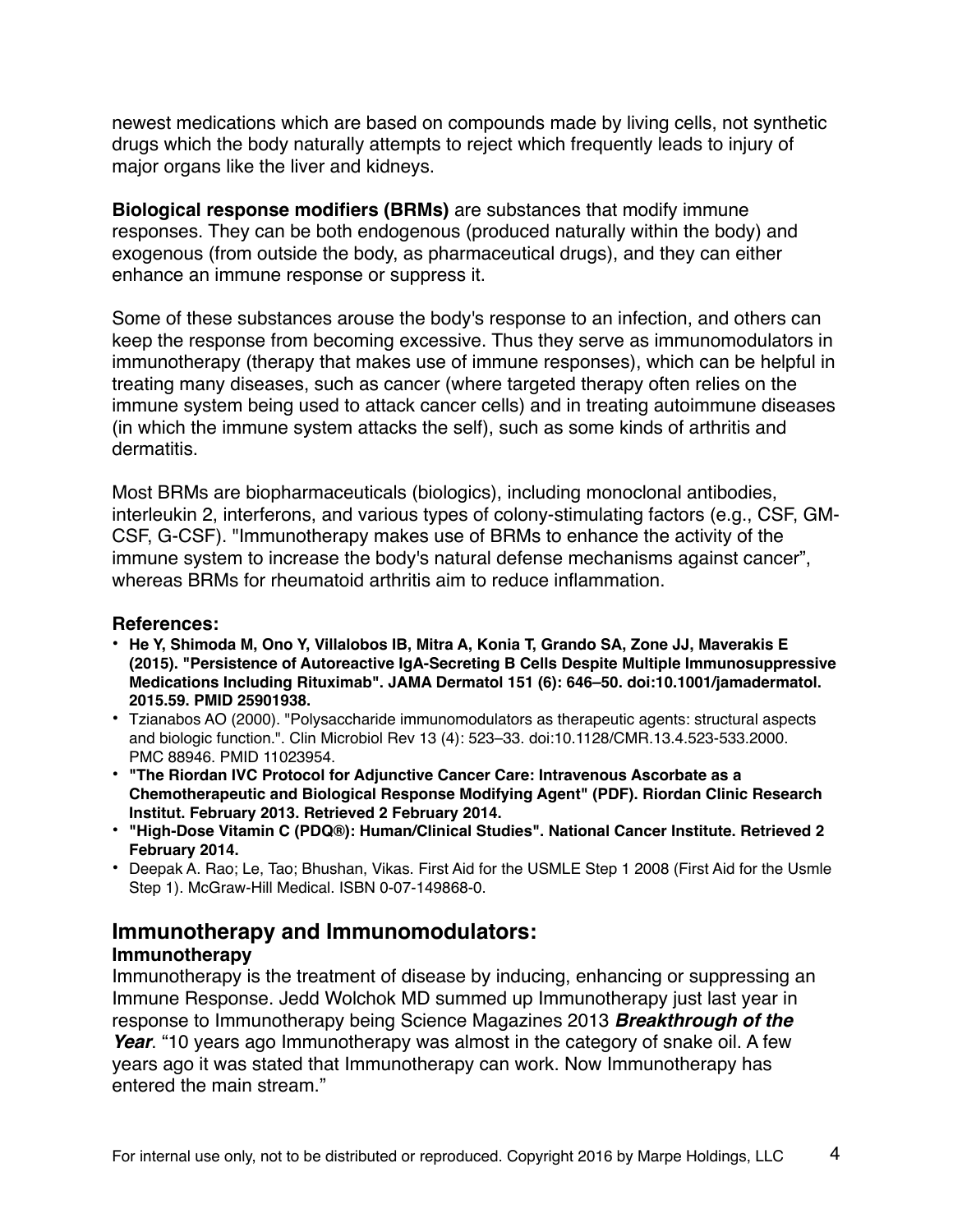James T. Allison, PhD, professor and Chair of Immunology at the MD Anderson and the Cancer Research Institute (CRI) has received the prestigious Tang Prize, the Louisa Gross Horwitz Prize and the Harvey Prize, all in 2014 for his work on CTLA-4 as an antibody inhibitor in many treatment resistant cancers with amazing survival statistics. Work in CTLA-4 & PD-1 also called "immune check point therapies" are the only two presently approved FDA ImmunoTherapy agents so far.

#### **Why Immunotherapy?**

**Specificity**. T-cells recognize peptides, which are short chain biological molecules that are produced by every cell category including virus, bacteria, cancer/mutations. T-cells can recognize them and can destroy them, and most importantly they have the following two important elements.

**First, Memory**. As T-cells destroy pathogens, which are biological or environmental invaders which produce abnormal cells, they go through 3 phases: expansion, contraction and memory.

- Expansion is when the T-cells multiply to overwhelm the attacker, including cancers.
- Contraction is when they diminish due to program cell death after the attacker is neutralized.
- Memory is a multiplication of cells that remember the genetic code of the attacker. Memory cells proliferate and circulate through the body standing ready to attack.

**Second, Adaptability**. Cancerous tumors, viruses and bacteria, can mutate and alter themselves in order to evade various medical therapies. Cancer alone has 9 resistant mechanisms used to trick, hide and survive. So called present "Standard of Care Therapies" which use in large measure synthetically produced drugs frequently harmful to the body, but can't adapt fast enough to counteract and destroy the mutation capabilities of cancer cells, bacteria and viruses. However, T-cell antigen receptors can. They adapt and respond as quickly as the pathogens, because they can combine and alter themselves as many 10 to the 15th power in different combinations. The stimulation of the T-cells is a natural response of the body's immune system to the injection of Infeperium breakthrough therapies. This is the key to the why and how of immunotherapy.

#### **Immunomodulators:**

An immunomodulator is a substance that either suppresses or activates the body's immune response. These substances are separated into two groups: immunosuppressants and immune activators. Immunosuppressants inhibit the body's natural immune response, while immune activators generally condition or reprogram it to target a specific disease-causing agent.

Immunomodulators can be produced in synthetic form or naturally in the body. Cytokines are examples of innate immune mediators. Synthetic versions are available in either immunosuppressant or immune activator forms. A suppressant immunomodulator works by inhibiting the activation of critical immune system agents such as calcineurin and the formation of thymus cells (T-cells) and antibodies. In comparison, an activating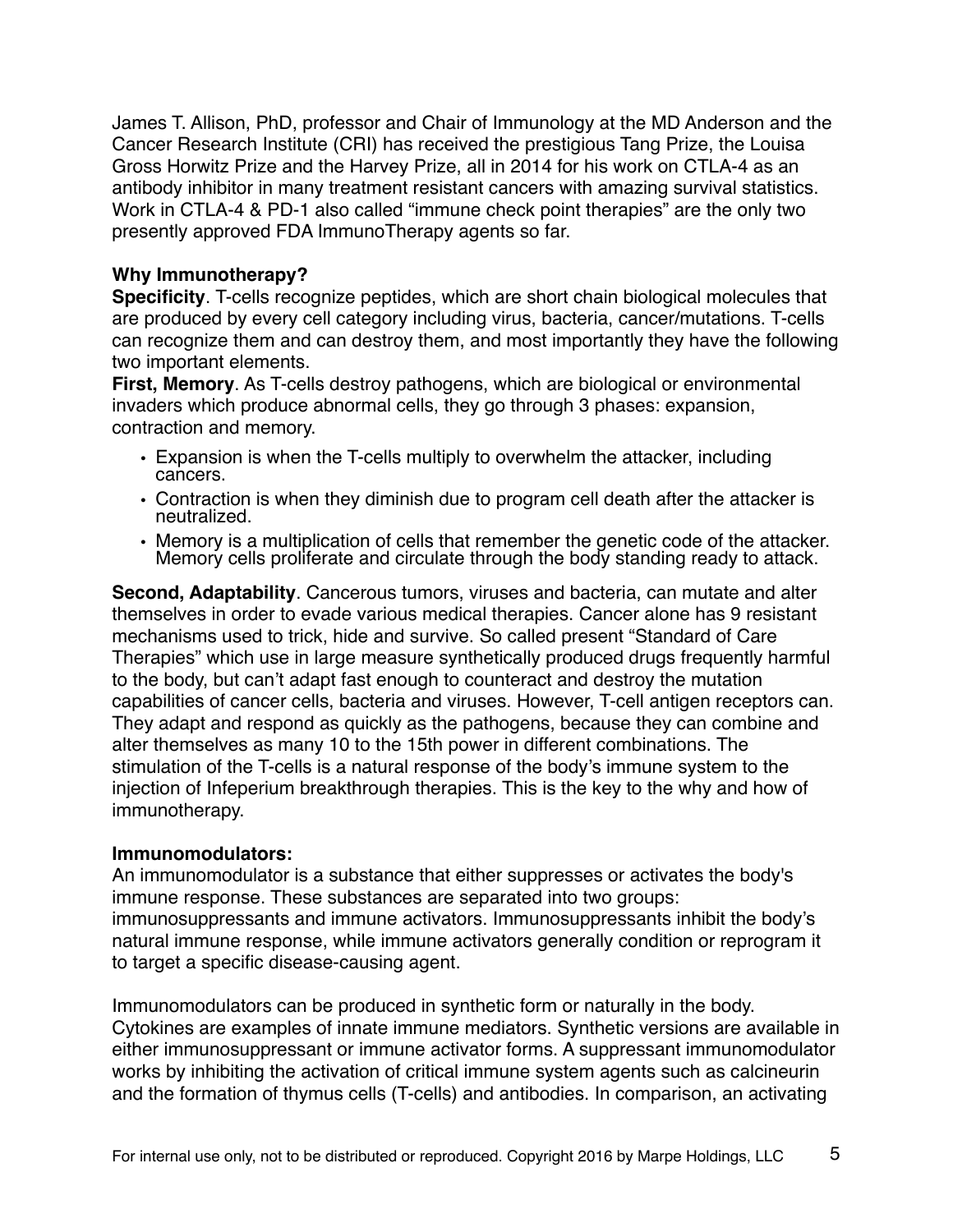immunomodulator uses the process of adaptive immunity to recondition lymphocytes and T-cells to kill known pathogens or tumor cells.

**As an immunomodulator, Infeperium active ingredient is one of the few molecules that affects and modulates both the innate and adaptive immune systems without negative side effects, as well as modulating from either activation or suppression immunotherapy depending on what the body needs.**

Cyclosporine and methotrexate are commonly used synthetic immunosuppressors. Methotrexate is used in patients with autoimmune ailments. Lupus and rheumatoid arthritis are examples of autoimmune disorders that cause the patient's body to attack his or her own cells. Eventually the targeted cells and tissue become damaged after repeated attacks.

The process of organ rejection is similar to autoimmune dysfunction, except the immune system targets the transplanted organ rather than the body's own cells. Organ transplant recipients take suppressant drugs such as cyclosporine, tacrolimus and sirolimus to prevent organ rejection. Nearly all transplant recipients, except a rare few, must adhere to a strict daily regime that involves taking these medications for life. Not taking the medications as prescribed will almost always induce organ rejection, which could lead to death. Due to the medication's toxic side effects, immuno-suppressors should only be used in cases of severe autoimmune dysfunction or organ transplantation. Our Breakthrough Therapeutic will be investigated in the near future for organ transplant anti-rejection and avoidance graft-versus-post disease (GvHD).

Immunomodulators that activate the immune system include vaccines and cancer immunotherapy. Vaccines work by exposing the patient to weakened or inactive forms of certain bacteria and viruses. The immune system then adapts by producing antibodies that are programmed to immediately kill the introduced pathogen once it re-enters the body, which is called adaptive immunity.

Cancer immunotherapy is very similar to pathogen vaccination. The difference between the two therapies is the agent in which adaptive immunity is induced. Vaccines use microorganisms, while cancer immunotherapy uses microorganisms and enhanced immune cells. Microorganism-based cancer immunotherapies are used to combat some forms of cervical and liver cancers caused by viruses. A cell-based immunomodulator, on the other hand, uses enhanced immune cells such as cytotoxic T lymphocytes (CTLs), dendritic cells (DC) and natural killer cells (NK cells) to target and destroy the patient's cancerous cells.

#### **References:**

- "immunotherapies definition". Dictionary.com. Retrieved 2009-06-02.
- Masihi KN (July 2001). "Fighting infection using immunomodulatory agents". Expert Opin Biol Ther 1 (4): 641–53. doi:10.1517/14712598.1.4.641. PMID 11727500.
- Rosenberg SA (January 1984). "Adoptive immunotherapy of cancer: accomplishments and prospects". Cancer Treat Rep 68 (1): 233–55. PMID 6362866.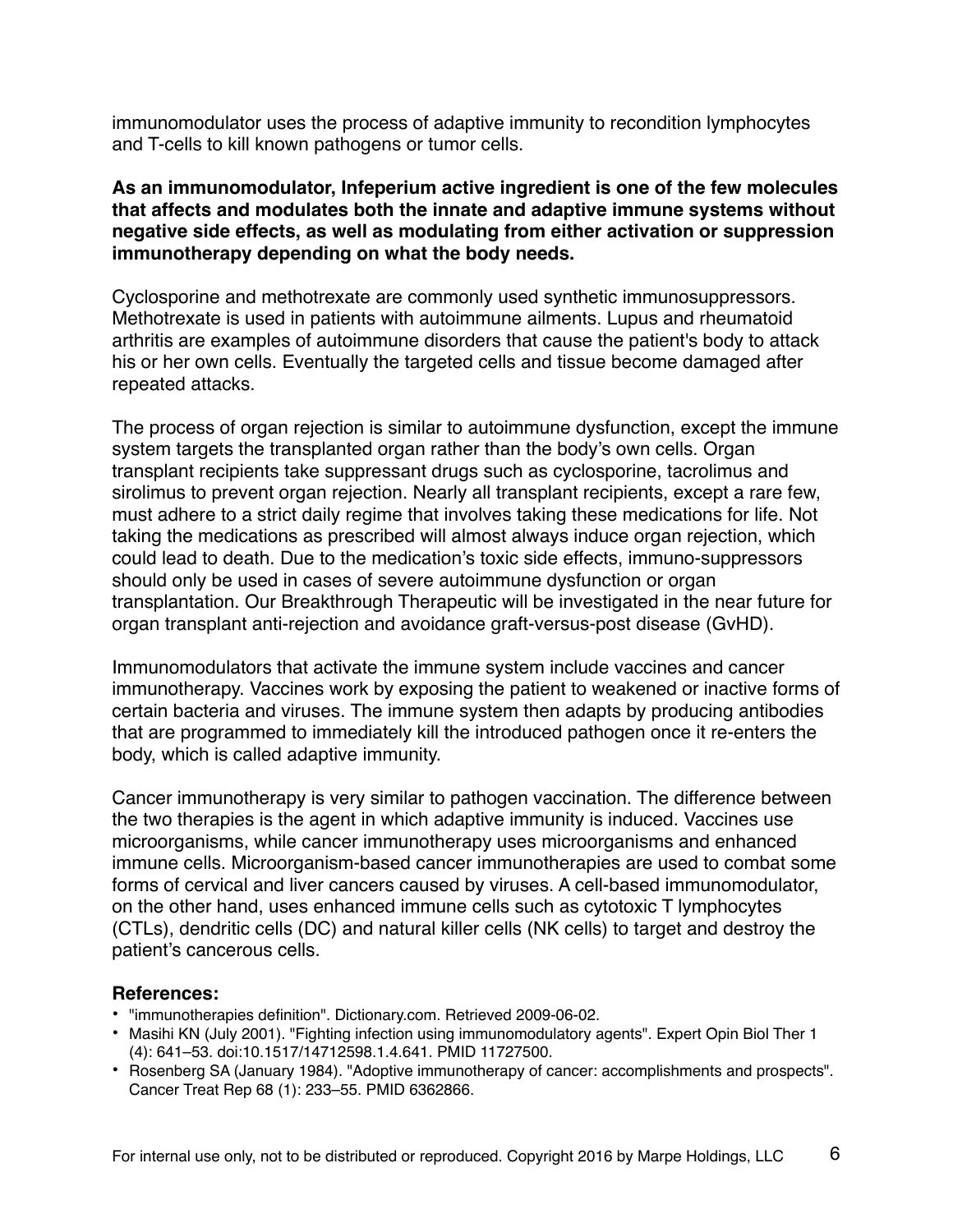- Yang Q, Hokland ME, Bryant JL, Zhang Y, Nannmark U, Watkins SC, Goldfarb RH, Herberman RB, Basse PH (July 2003). "Tumor-localization by adoptively transferred, interleukin-2-activated NK cells leads to destruction of well-established lung metastases". Int. J. Cancer 105 (4): 512–9. doi:10.1002/ijc. 11119. PMID 12712443.
- Egawa K (2004). "Immuno-cell therapy of cancer in Japan". Anticancer Res. 24 (5C): 3321–6. PMID 15515427.
- Li K, Li CK, Chuen CK, Tsang KS, Fok TF, James AE, Lee SM, Shing MM, Chik KW, Yuen PM (February 2005). "Preclinical ex vivo expansion of G-CSF-mobilized peripheral blood stem cells: effects of serum-free media, cytokine combinations and chemotherapy". Eur. J. Haematol. 74 (2): 128–35. doi: 10.1111/j.1600-0609.2004.00343.x. PMID 15654904.
- Fujita K, Ikarashi H, Takakuwa K, Kodama S, Tokunaga A, Takahashi T, Tanaka K (May 1995). "Prolonged disease-free period in patients with advanced epithelial ovarian cancer after adoptive transfer of tumor-infiltrating lymphocytes". Clin. Cancer Res. 1 (5): 501–7. PMID 9816009.
- Kimura H, Yamaguchi Y (July 1997). "A phase III randomized study of interleukin-2 lymphokineactivated killer cell immunotherapy combined with chemotherapy or radiotherapy after curative or noncurative resection of primary lung carcinoma". Cancer 80 (1): 42–9. doi:10.1002/ (SICI)1097-0142(19970701)80:1<42::AID-CNCR6>3.0.CO;2-H. PMID 9210707.
- Takayama T, Sekine T, Makuuchi M, Yamasaki S, Kosuge T, Yamamoto J, Shimada K, Sakamoto M, Hirohashi S, Ohashi Y, Kakizoe T (September 2000). "Adoptive immunotherapy to lower postsurgical recurrence rates of hepatocellular carcinoma: a randomised trial". Lancet 356 (9232): 802–7. doi: 10.1016/S0140-6736(00)02654-4. PMID 11022927.
- Kono K, Takahashi A, Ichihara F, Amemiya H, Iizuka H, Fujii H, Sekikawa T, Matsumoto Y (June 2002). "Prognostic significance of adoptive immunotherapy with tumor-associated lymphocytes in patients with advanced gastric cancer: a randomized trial". Clin. Cancer Res. 8 (6): 1767–71. PMID 12060615.
- a b Järvinen R, Kaasinen E, Sankila A, Rintala E (August 2009). "Long-term efficacy of maintenance bacillus Calmette-Guérin versus maintenance mitomycin C instillation therapy in frequently recurrent TaT1 tumours without carcinoma in situ: a subgroup analysis of the prospective, randomised FinnBladder I study with a 20-year follow-up". Eur. Urol. 56 (2): 260–5. doi:10.1016/j.eururo. 2009.04.009. PMID 19395154.
- van Seters M, van Beurden M, ten Kate FJ, Beckmann I, Ewing PC, Eijkemans MJ, Kagie MJ, Meijer CJ, Aaronson NK, Kleinjan A, Heijmans-Antonissen C, Zijlstra FJ, Burger MP, Helmerhorst TJ (April 2008). "Treatment of vulvar intraepithelial neoplasia with topical imiquimod". N. Engl. J. Med. 358 (14): 1465–73. doi:10.1056/NEJMoa072685. PMID 18385498.
- Buck HW, Guth KJ (October 2003). "Treatment of vaginal intraepithelial neoplasia (primarily low grade) with imiquimod 5% cream". J Low Genit Tract Dis 7 (4): 290–3. doi: 10.1097/00128360-200310000-00011. PMID 17051086.
- Davidson HC, Leibowitz MS, Lopez-Albaitero A, Ferris RL (September 2009). "Immunotherapy for head and neck cancer". Oral Oncol. 45 (9): 747–51. doi:10.1016/j.oraloncology.2009.02.009. PMID 19442565.
- Dani T, Knobler R (2009). "Extracorporeal photoimmunotherapy-photopheresis". Front. Biosci. 14 (14): 4769–77. doi:10.2741/3566. PMID 19273388.
- Eggermont AM, Schadendorf D (June 2009). "Melanoma and immunotherapy". Hematol. Oncol. Clin. North Am. 23 (3): 547–64, ix–x. doi:10.1016/j.hoc.2009.03.009. PMID 19464602.
- Chuang CM, Monie A, Wu A, Hung CF (2009). "Combination of apigenin treatment with therapeutic HPV DNA vaccination generates enhanced therapeutic anti tumor effects". J. Biomed. Sci. 16 (1): 49. doi:10.1186/1423-0127-16-49. PMC 2705346. PMID 19473507.
- Pawlita M, Gissmann L (April 2009). "[Recurrent respiratory papillomatosis: indication for HPV vaccination?]". Dtsch. Med. Wochenschr. (in German). 134 Suppl 2: S100–2. doi:10.1055/ s-0029-1220219. PMID 19353471.
- Kang N, Zhou J, Zhang T, Wang L, Lu F, Cui Y, Cui L, He W (August 2009). "Adoptive immunotherapy of lung cancer with immobilized anti-TCRgammadelta antibody-expanded human gammadelta T-cells in peripheral blood". Cancer Biol. Ther. 8 (16): 1540–9. doi:10.4161/cbt.8.16.8950. PMID 19471115.
- Overes IM, Fredrix H, Kester MG, Falkenburg JH, van der Voort R, de Witte TM, Dolstra H (2009). "Efficient activation of LRH-1-specific CD8+ T-cell responses from transplanted leukemia patients by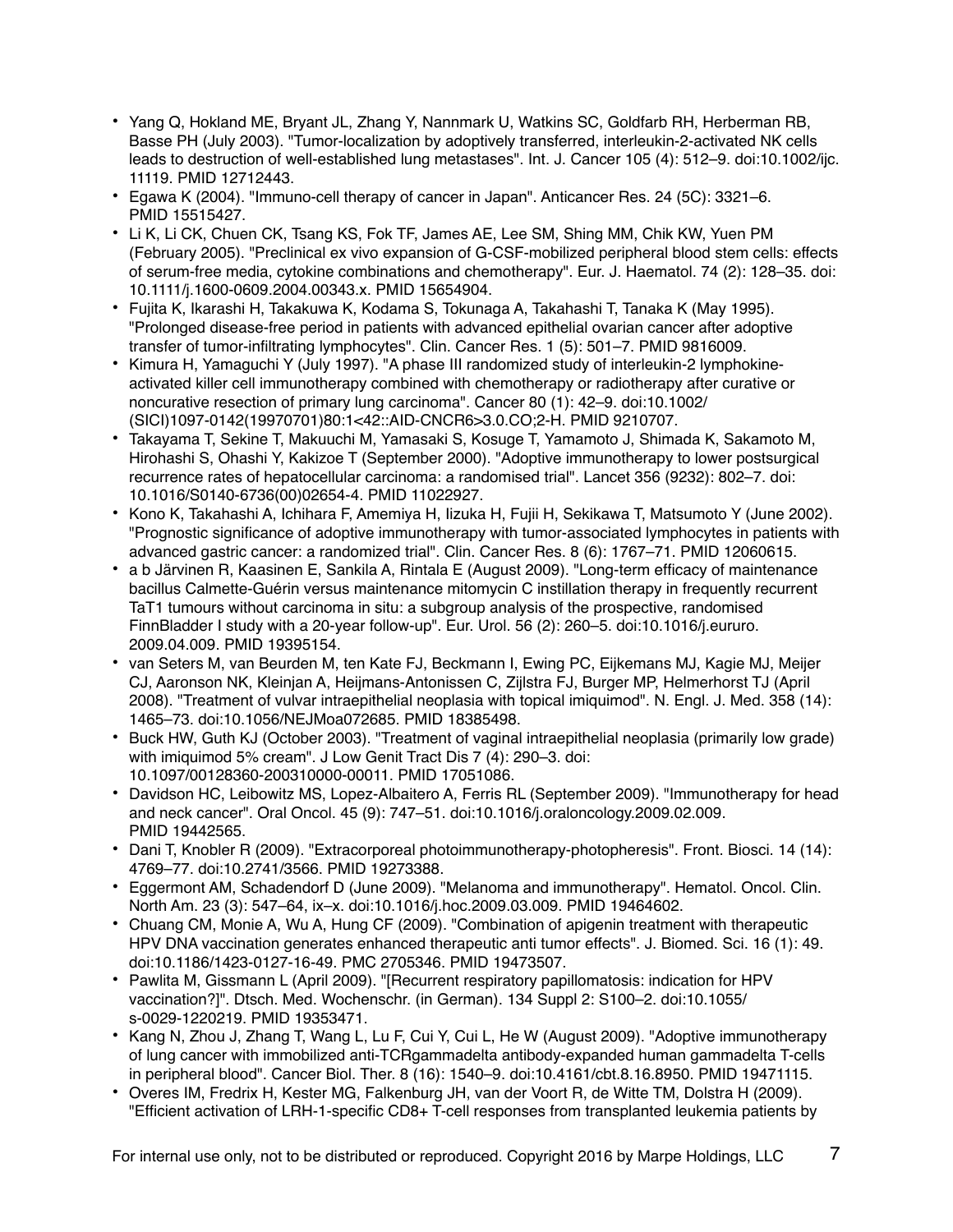stimulation with P2X5 mRNA-electroporated dendritic cells". J. Immunother. 32 (6): 539–51. doi: 10.1097/CJI.0b013e3181987c22. PMID 19483655.

- Di Lorenzo G, Buonerba C, Kantoff PW (September 2011). "Immunotherapy for the treatment of prostate cancer". Nature Reviews Clinical Oncology 8 (9): 551–61. doi:10.1038/nrclinonc.2011.72. PMID 21606971.
- Rosenberg SA, Restifo NP, Yang JC, Morgan RA, Dudley ME (April 2008). "Adoptive cell transfer: a clinical path to effective cancer immunotherapy". Nature Reviews Cancer 8 (4): 299–308. doi:10.1038/ nrc2355. PMC 2553205. PMID 18354418.
- Motohashi S, Nakayama T (2009). "Natural killer T cell-mediated immunotherapy for malignant diseases". Front Biosci (Schol Ed) 1: 108–16. doi:10.2741/S10. PMID 19482686.
- Khattar M, Chen W, Stepkowski SM (2009). "Expanding and converting regulatory T cells: a horizon for immunotherapy". Arch. Immunol. Ther. Exp. (Warsz.) 57 (3): 199–204. doi:10.1007/ s00005-009-0021-1. PMID 19479206.
- Rosenberg SA, Aebersold P, Cornetta K, Kasid A, Morgan RA, Moen R, Karson EM, Lotze MT, Yang JC, Topalian SL (August 1990). "Gene transfer into humans--immunotherapy of patients with advanced melanoma, using tumor-infiltrating lymphocytes modified by retroviral gene transduction". N. Engl. J. Med. 323 (9): 570–8. doi:10.1056/NEJM199008303230904. PMID 2381442.
- Antony PA, Piccirillo CA, Akpinarli A, Finkelstein SE, Speiss PJ, Surman DR, Palmer DC, Chan CC, Klebanoff CA, Overwijk WW, Rosenberg SA, Restifo NP (March 2005). "CD8+ T cell immunity against a tumor/self-antigen is augmented by CD4+ T helper cells and hindered by naturally occurring T regulatory cells". Journal of Immunology 174 (5): 2591–601. doi:10.4049/jimmunol.174.5.2591. PMC 1403291. PMID 15728465.
- Gattinoni L, Finkelstein SE, Klebanoff CA, Antony PA, Palmer DC, Spiess PJ, Hwang LN, Yu Z, Wrzesinski C, Heimann DM, Surh CD, Rosenberg SA, Restifo NP (October 2005). "Removal of homeostatic cytokine sinks by lymphodepletion enhances the efficacy of adoptively transferred tumorspecific CD8+ T cells". J. Exp. Med. 202 (7): 907–12. doi:10.1084/jem.20050732. PMC 1397916. PMID 16203864.
- Dummer W, Niethammer AG, Baccala R, Lawson BR, Wagner N, Reisfeld RA, Theofilopoulos AN (July 2002). "T cell homeostatic proliferation elicits effective antitumor autoimmunity". J. Clin. Invest. 110 (2): 185–92. doi:10.1172/JCI15175. PMC 151053. PMID 12122110.
- Dudley ME, Yang JC, Sherry R, Hughes MS, Royal R, Kammula U, Robbins PF, Huang J, Citrin DE, Leitman SF, Wunderlich J, Restifo NP, Thomasian A, Downey SG, Smith FO, Klapper J, Morton K, Laurencot C, White DE, Rosenberg SA (November 2008). "Adoptive cell therapy for patients with metastatic melanoma: evaluation of intensive myeloablative chemoradiation preparative regimens". J. Clin. Oncol. 26 (32): 5233–9. doi:10.1200/JCO.2008.16.5449. PMC 2652090. PMID 18809613.
- Dudley ME, Wunderlich JR, Robbins PF, Yang JC, Hwu P, Schwartzentruber DJ, Topalian SL, Sherry R, Restifo NP, Hubicki AM, Robinson MR, Raffeld M, Duray P, Seipp CA, Rogers-Freezer L, Morton KE, Mavroukakis SA, White DE, Rosenberg SA (October 2002). "Cancer regression and autoimmunity in patients after clonal repopulation with antitumor lymphocytes". Science 298 (5594): 850–4. doi:10.1126/ science.1076514. PMC 1764179. PMID 12242449.
- **• Pilon-Thomas S, Kuhn L, Ellwanger S, Janssen W, Royster E, Marzban S, Kudchadkar R, Zager J, Gibney G, Sondak VK, Weber J, Mulé JJ, Sarnaik AA (October 2012). "Efficacy of adoptive cell transfer of tumor-infiltrating lymphocytes after lymphopenia induction for metastatic melanoma". J. Immunother. 35 (8): 615–20. doi:10.1097/CJI.0b013e31826e8f5f. PMID 22996367.**
- **• Manjunath SR, Ramanan G, Dedeepiya VD, Terunuma H, Deng X, Baskar S, Senthilkumar R, Thamaraikannan P, Srinivasan T, Preethy S, Abraham SJ (January 2012). "Autologous immune enhancement therapy in recurrent ovarian cancer with metastases: a case report". Case Rep Oncol 5 (1): 114–8. doi:10.1159/000337319. PMC 3364094. PMID 22666198.**
- Li Y, Zhang T, Ho C, Orange JS, Douglas SD, Ho WZ (December 2004). "Natural killer cells inhibit hepatitis C virus expression". J. Leukoc. Biol. 76 (6): 1171–9. doi:10.1189/jlb.0604372. PMID 15339939.
- Doskali M, Tanaka Y, Ohira M, Ishiyama K, Tashiro H, Chayama K, Ohdan H (March 2011). "Possibility of adoptive immunotherapy with peripheral blood-derived CD3⁻CD56+ and CD3+CD56+ cells for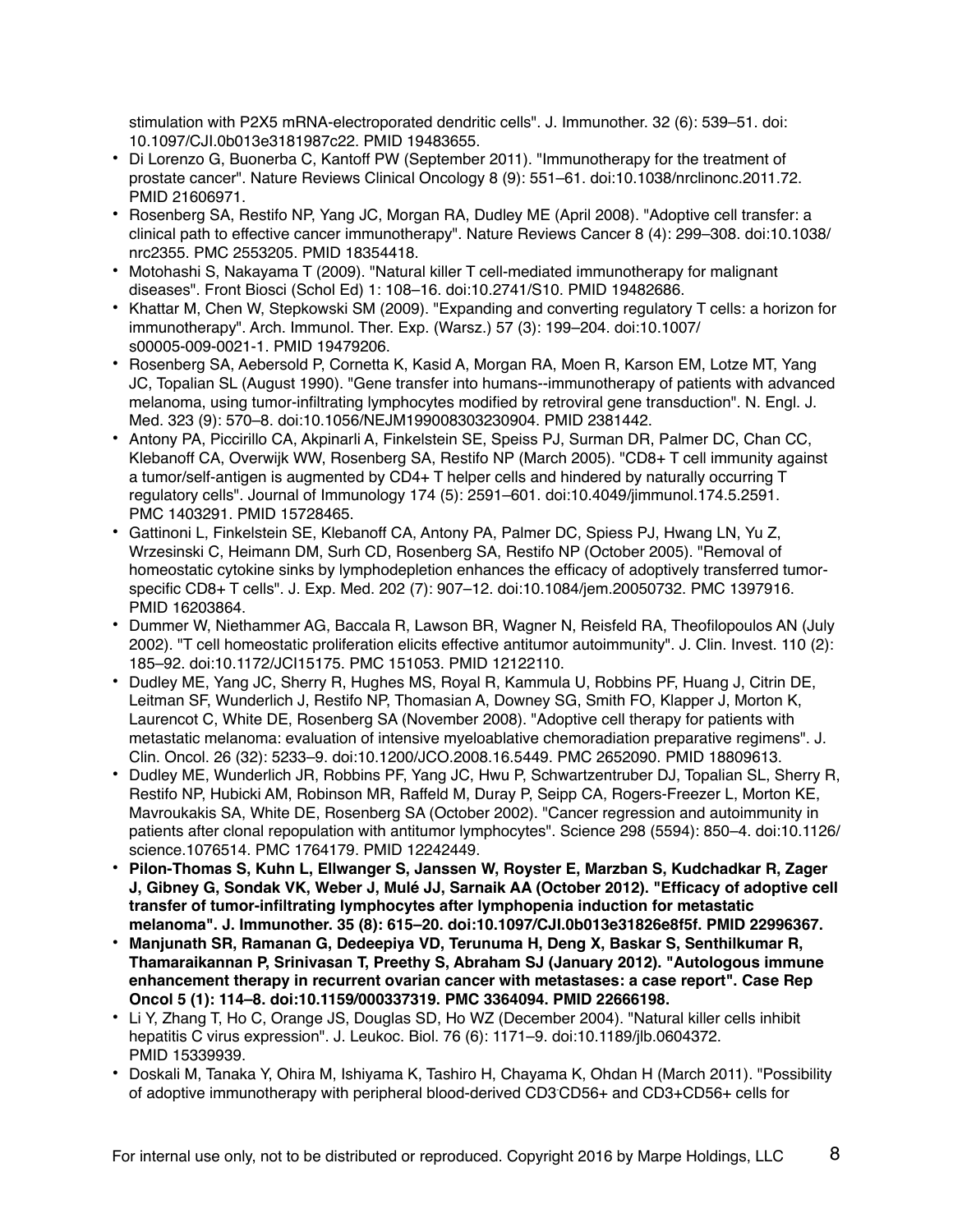inducing antihepatocellular carcinoma and antihepatitis C virus activity". J. Immunother. 34 (2): 129–38. doi:10.1097/CJI.0b013e3182048c4e. PMID 21304407.

- Terunuma H, Deng X, Dewan Z, Fujimoto S, Yamamoto N (2008). "Potential role of NK cells in the induction of immune responses: implications for NK cell-based immunotherapy for cancers and viral infections". Int. Rev. Immunol. 27 (3): 93–110. doi:10.1080/08830180801911743. PMID 18437601.
- See DM, Tilles JG (1996). "alpha-Interferon treatment of patients with chronic fatigue syndrome". Immunol. Invest. 25 (1–2): 153–64. doi:10.3109/08820139609059298. PMID 8675231.
- Ojo-Amaize EA, Conley EJ, Peter JB (January 1994). "Decreased natural killer cell activity is associated with severity of chronic fatigue immune dysfunction syndrome". Clin. Infect. Dis. 18 Suppl 1: S157–9. doi:10.1093/clinids/18.Supplement\_1.S157. PMID 8148445.
- Kida K, Isozumi R, Ito M (December 2000). "Killing of human Herpes virus 6-infected cells by lymphocytes cultured with interleukin-2 or -12". Pediatr Int 42 (6): 631–6. doi:10.1046/j.1442-200x. 2000.01315.x. PMID 11192519.
- Morgan RA, Dudley ME, Wunderlich JR, Hughes MS, Yang JC, Sherry RM, Royal RE, Topalian SL, Kammula US, Restifo NP, Zheng Z, Nahvi A, de Vries CR, Rogers-Freezer LJ, Mavroukakis SA, Rosenberg SA (October 2006). "Cancer regression in patients after transfer of genetically engineered lymphocytes". Science 314 (5796): 126–9. doi:10.1126/science.1129003. PMC 2267026. PMID 16946036.
- Hunder NN, Wallen H, Cao J, Hendricks DW, Reilly JZ, Rodmyre R, Jungbluth A, Gnjatic S, Thompson JA, Yee C (June 2008). "Treatment of metastatic melanoma with autologous CD4+ T cells against NY-ESO-1". N. Engl. J. Med. 358 (25): 2698–703. doi:10.1056/NEJMoa0800251. PMC 3277288. PMID 18565862.
- "2008 Symposium Program & Speakers". Cancer Research Institute.
- http://www.telegraph.co.uk/earth/main.jhtml?xml=/earth/2008/06/18/scicanc118.xml[full citation needed]
- Rotrosen D, Matthews JB, Bluestone JA (July 2002). "The immune tolerance network: a new paradigm for developing tolerance-inducing therapies". The Journal of Allergy and Clinical Immunology 110 (1): 17–23. doi:10.1067/mai.2002.124258. PMID 12110811.
- Durham SR, Walker SM, Varga EM, Jacobson MR, O'Brien F, Noble W, Till SJ, Hamid QA, Nouri-Aria KT (August 1999). "Long-term clinical efficacy of grass-pollen immunotherapy". N. Engl. J. Med. 341 (7): 468–75. doi:10.1056/NEJM199908123410702. PMID 10441602.
- Correale J, Farez M (February 2007). "Association between parasite infection and immune responses in multiple sclerosis". Annals of Neurology 61 (2): 97–108. doi:10.1002/ana.21067. PMID 17230481.
- Croese J, O'neil J, Masson J, Cooke S, Melrose W, Pritchard D, Speare R (January 2006). "A proof of concept study establishing Necator americanus in Crohn's patients and reservoir donors". Gut 55 (1): 136–7. doi:10.1136/gut.2005.079129. PMC 1856386. PMID 16344586.
- Reddy A, Fried B (January 2009). "An update on the use of helminths to treat Crohn's and other autoimmunune diseases". Parasitol. Res. 104 (2): 217–21. doi:10.1007/s00436-008-1297-5. PMID 19050918.
- Laclotte C, Oussalah A, Rey P, Bensenane M, Pluvinage N, Chevaux JB, Trouilloud I, Serre AA, Boucekkine T, Bigard MA, Peyrin-Biroulet L (December 2008). "[Helminths and inflammatory bowel diseases]". Gastroenterol. Clin. Biol. (in French) 32 (12): 1064–74. doi:10.1016/j.gcb.2008.04.030. PMID 18619749.
- Zaccone P, Fehervari Z, Phillips JM, Dunne DW, Cooke A (October 2006). "Parasitic worms and inflammatory diseases". Parasite Immunol. 28 (10): 515–23. doi:10.1111/j.1365-3024.2006.00879.x. PMC 1618732. PMID 16965287.
- Brooker S, Bethony J, Hotez PJ (2004). "Advances in Parasitology Volume 58". Advances in parasitology. Advances in Parasitology 58: 197–288. doi:10.1016/S0065-308X(04)58004-1. ISBN 9780120317585. PMC 2268732. PMID 15603764.
- Fujiwara RT, Cançado GG, Freitas PA, Santiago HC, Massara CL, Dos Santos Carvalho O, Corrêa-Oliveira R, Geiger SM, Bethony J (2009). Yazdanbakhsh, Maria, ed. "Necator americanus infection: a possible cause of altered dendritic cell differentiation and eosinophil profile in chronically infected individuals". PLoS Negl Trop Dis 3 (3): e399. doi:10.1371/journal.pntd.0000399. PMC 2654967. PMID 19308259.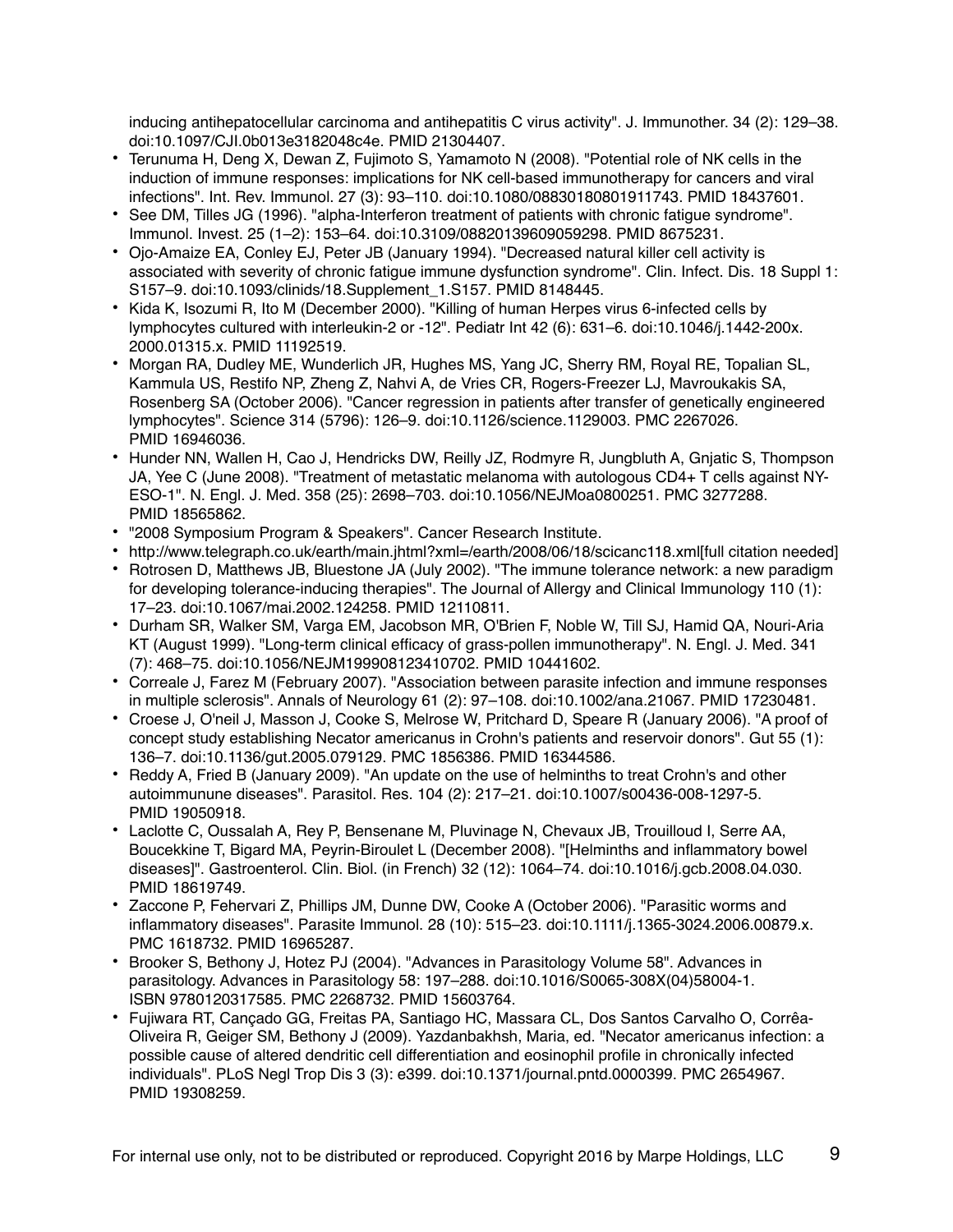- Carvalho L, Sun J, Kane C, Marshall F, Krawczyk C, Pearce EJ (January 2009). "Review series on helminths, immune modulation and the hygiene hypothesis: mechanisms underlying helminth modulation of dendritic cell function". Immunology 126 (1): 28–34. doi:10.1111/j. 1365-2567.2008.03008.x. PMC 2632707. PMID 19120496.
- Fumagalli M, Pozzoli U, Cagliani R, Comi GP, Riva S, Clerici M, Bresolin N, Sironi M (June 2009). "Parasites represent a major selective force for interleukin genes and shape the genetic predisposition to autoimmune conditions". J. Exp. Med. 206 (6): 1395–408. doi:10.1084/jem.20082779. PMC 2715056. PMID 19468064.

#### **What can Infeperium's breakthrough therapies do? Why are they different?**

Infeperium active ingredient is one of the few molecules that affects and modulates both the innate and adaptive immune systems without negative side effects, as well as modulating from either activation or suppression immunotherapy depending on what the body needs.

#### **Infeperium's breakthrough therapies can therapeutically treat the following conditions and more:**

- Chronic Plaque Psoriasis; downstream complications of psoriatic arthritis and coronary heart disease
- Recalcitrant Diabetic Wounds; downstream complications of diabetic neuropathies, etc.
- Chronic Lyme Disease and its downstream complications.
- Primary Progressive MS (Multiple Sclerosis) and other Demyelinating Neuropathies and other Neurological conditions as Parkinson's and Alzheimers.
- Chronic Pain
- Chronic AutoImmune Diseases
- Crohn's, Irritable Bowel Syndrome (IBD) and Ulcerative Colitis
- Various Therapeutic Resistant Cancers
- Epstein barre and other viral overloads and their various complications

#### **Actions addressed by Infeperium's breakthrough therapies:**

I. Inflammation

- Preserving Acute inflammation which is necessary for healing, restoration and defense against invading pathogens.
- Reducing Chronic inflammation which is the beginning of the reversal of degenerative disease.
- II. Restores proper Cell Signaling
- Through cytokines, cell messenger pathways, cellular communication and transduction, down-line to transcription and translation in the cell nucleus.
- Reverses aberrant, dysregulated, disrupted, error altered, confused and distracted communication.
- Aberrant signals and misinterpreted cell signaling is the initial cause and genesis of future degenerative conditions.

III. Acts as an Adjuvants or Adjunct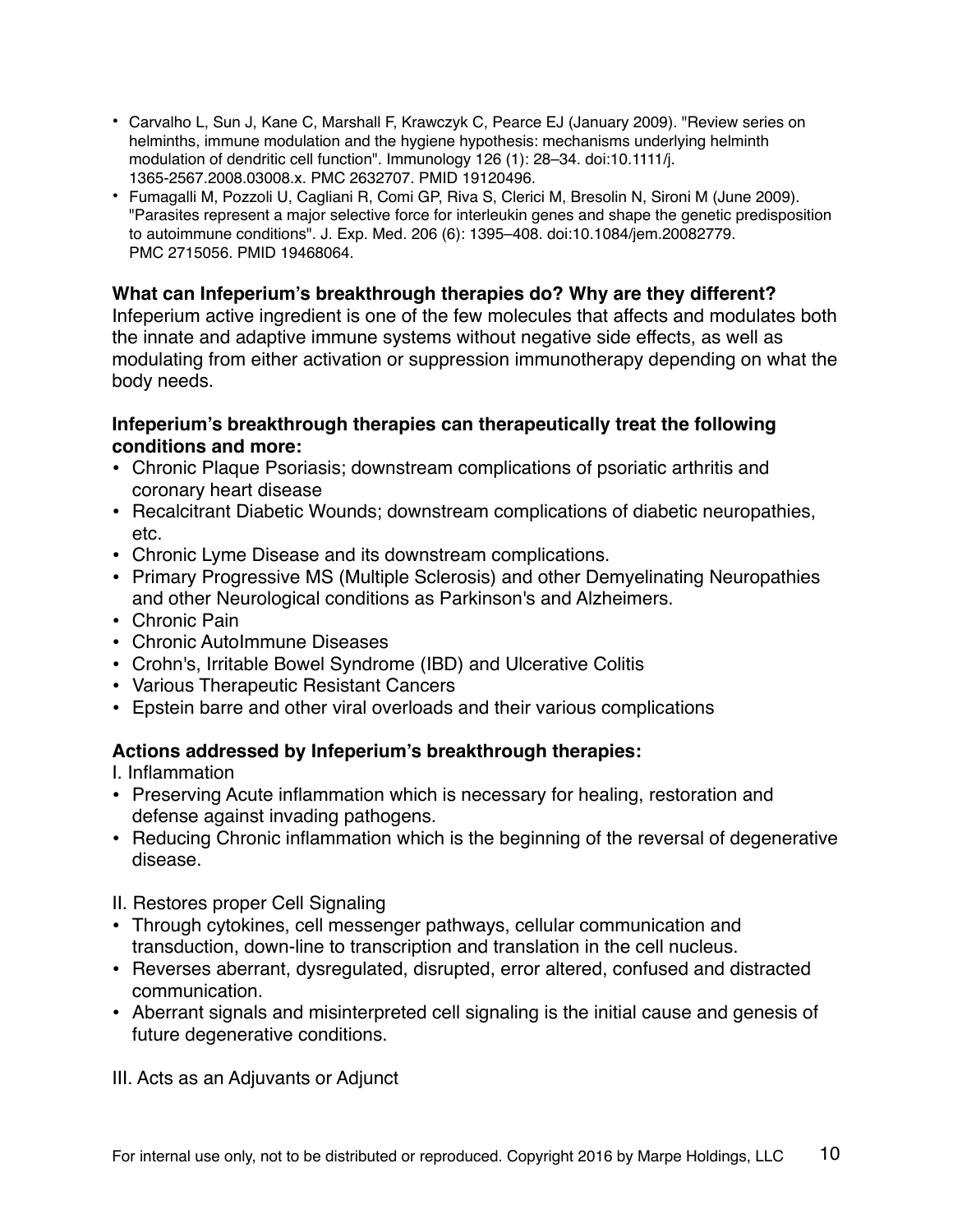- Help regulate and restore the proper on/off switches of immune cascade proteins and cell activity, especially Apoptosis (programmed cell death).
- This will amplified proper cell activity, messaging and signal routing

**The foundation of Infeperium's Breakthrough Therapies is that the therapeutic modulates both the Innate and Adaptive Immune System, making it unique in the field of Immunology.**

## **The Immune System**



## **The Adaptive Immune System**

Adaptive immunity is a person's defense system built on specific cellular targeting. It takes time for the immune system to develop its weaponry (up to 96 hours after infection), but ultimately the adaptive response is far more effective because of its precision.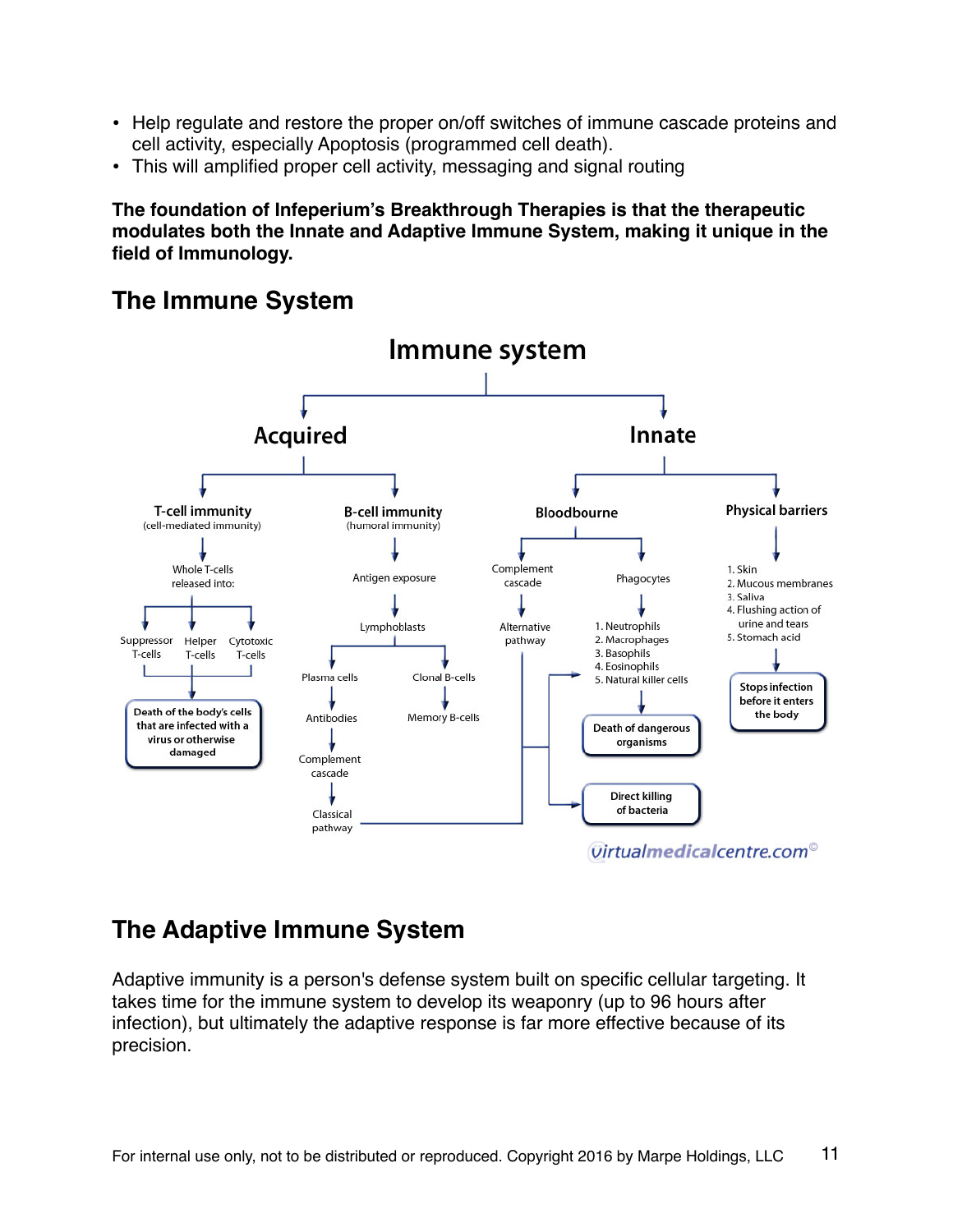Once infection is identified, antigen is transported to lymphoid organs where it is recognized by naive B and T cells. Clonal expansion and differentiation of these cells occurs, and then the battle begins. The immune system can take several tacks, depending on the type of infection encountered. Ultimately, the goals of the adaptive response are two-fold: to produce neutralizing antibodies, and to "flag" infected cells for destruction. This annihilation can be carried out by the cells of both innate and adaptive immunity.

## Actions of the Adaptive Immune System

Adaptive immunity is stimulated by the generic actions of innate immunity. Once a foreign organism is identified by the innate immune system, circulating T-cells begin interacting with foreign antigen. Based on their encounter, they can do one of three things: they can kill infected cells directly, they can boost the actions of macrophages to kill infected cells, or they can return to lymph tissue to incite a B cell response.

Stimulated B cells will proceed to produce antibodies, which can then circulate to fight the infection or pathogens.

#### **Antigen Recognition**

"Antigen" refers to the parts of a foreign organism recognizable by the adaptive immune system. Typically, these are structural proteins, such as the spike proteins of viruses. Antigens can be huge, and are more often identified by **epitopes**, or smaller fragments of the folded proteins. As such, a single antigen can be recognized by multiple antigen receptors. Antibody has evolved to recognize a dizzying array of antigen epitopes. Antigen can be picked up by lymphocytes in the lymph tissues (T cells and B cells) or the blood stream (T cells only).

T cell receptors (**TCR**) recognize **antigen fragments** (that is digestion products, known as phagocytosis) on the **surface of cells**, whereas B cell receptors (**BCR**) bind **whole antigens** in the **extracellular fluid**. T cells only "see" the antigens when they are presented by **MHC** (Major Histocompatibility Complex) on the cell surface. Antigen digestion and presentation is one of the major functions of the **dendritic cells** (circulating monocytes) and **macrophages**. These are referred to as **Antigen-Presenting Cells** (APCs).

Naive B-cells express IgD and IgM on their cell surfaces, which bind antigen as it is washed into lymph tissue with the afferent lymph fluid. Antigen is presented to B cells by **follicular dendritic cells** (FDCs), which are also classed as APCs. FDCs can endocytose antigen directly from the afferent lymph or receive them from CD4+ T-cells.

#### **Cellular response: Proliferation and Differentiation**

*• T cell response*

Once T cells recognize antigen presence in the tissues, they go into action. Their first response is always to recruit help, in the form of CD4+, which is accomplished by returning to the nearest lymph node to carry out clonal expansion. Daughter T cells are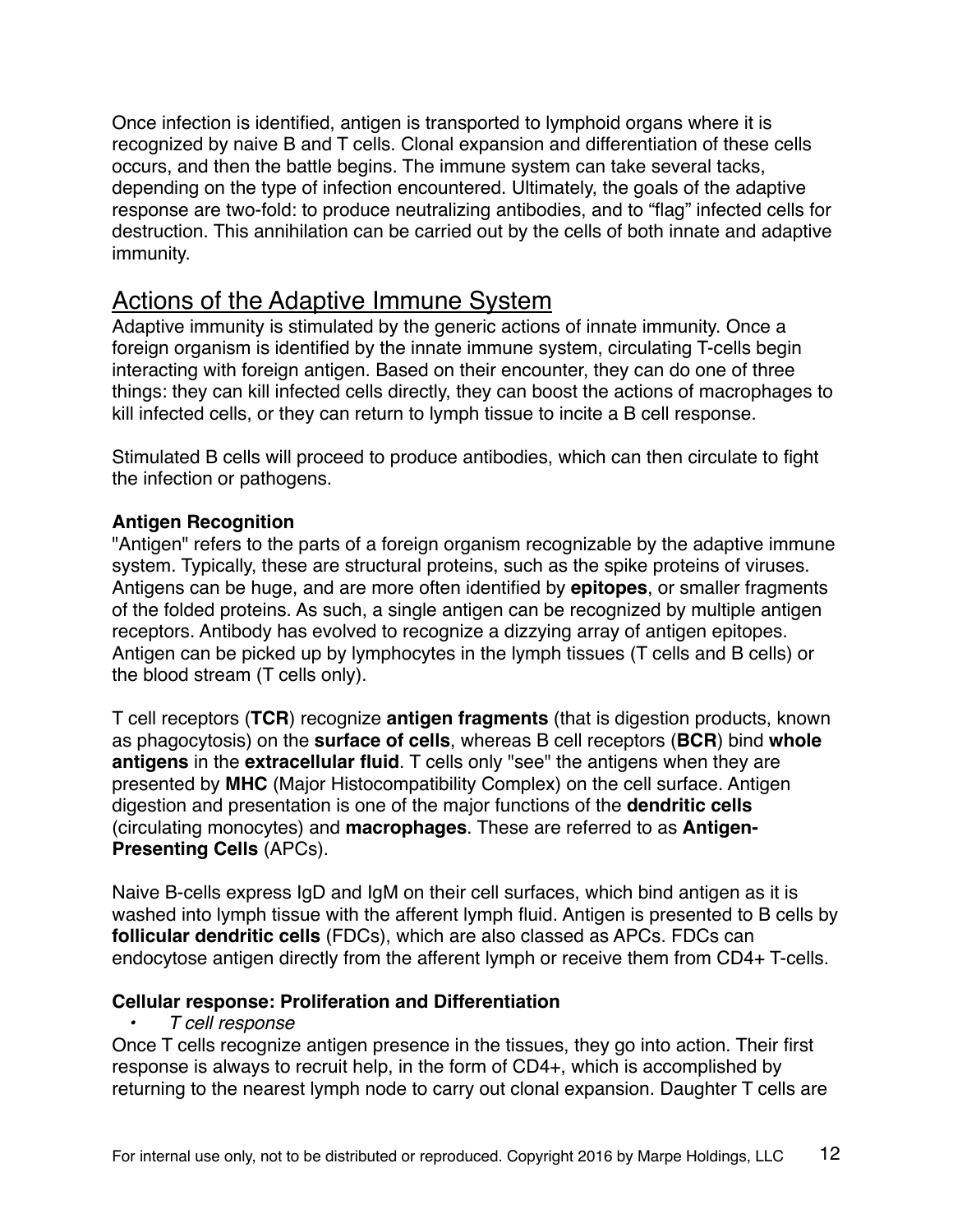created with identical TCRs in order to recognize the identified antigen. These daughter cells are then returned to the circulation via the efferent lymph.

T cells can differentiate three different ways, based on their **C**luster of **D**ifferentiation (CD) number. All T cells are CD3+, and naive circulating T cells will differentiate upon interaction with antigen to become either **CD8+ (cytotoxic)** or **CD4+ (helper)** T cells. CD4+ T-cells will initially become CD4-TH<sub>0</sub> cells, and must differentiate to TH<sub>1</sub> or TH<sub>2</sub> depending on the whim of the adaptive response. TH<sub>1</sub> and TH<sub>2</sub> cells carry out different types of responses:  $TH_1$  is responsible for enhancing the macrophage response, whereas TH<sub>2</sub> cells enhance the B cell antibody production. Typically, animals produce a balanced response of  $TH_1$  and  $TH_2$  cells, though this can lead to pathology, as can a skewed response, depending on the nature of the foreign organism.

*• B cell response*

Naive B cells recognize antigen in the lymph tissue when it is presented to them by Follicular Dendritic Cells (FDCs). They also undergo clonal expansion, creating a **germinal center** in the follicle as they develop and mature into **plasma cells**. Once mature, plasma cells in the lymph node migrate to the medullary cords and begin secreting antibody into the efferent lymph. Antibody eventually reaches the circulation in order to wage war on the intruder.

## Tools of the Adaptive Immune System

#### **Antigen Presenting Cells**

- **Macrophages**
- Interdigitating Dendritic Cells
	- Only IDCs can incite a primary response in naive T-cells
- CD4+ Tcells
- B-cells

#### **Antigen Binding Molecules**

- Immunoglobulins
- T-cell Receptor (TCR)
- Natural Killer (NK) Cells

## Adaptive Immunity to Viruses

#### **Humoral**

- Production of **neutralizing antibody**
- **Antibody-dependent cell mediated cytotoxicity (ADCC)**

Antibody-labelled cells can be targeted by NK Cells as another defense against viral infection. Antibody produced against viral protein can attach to infected cells during their budding phase, which effectively labels them for NK targeting. NK cells express Fcγ receptors with which to detect such cells. Once activated, they release a host of enzymes to induce apoptosis of the budding cell.

#### **Cell-Mediated**

• CD8+ T-cell mediated killing of virus infected cells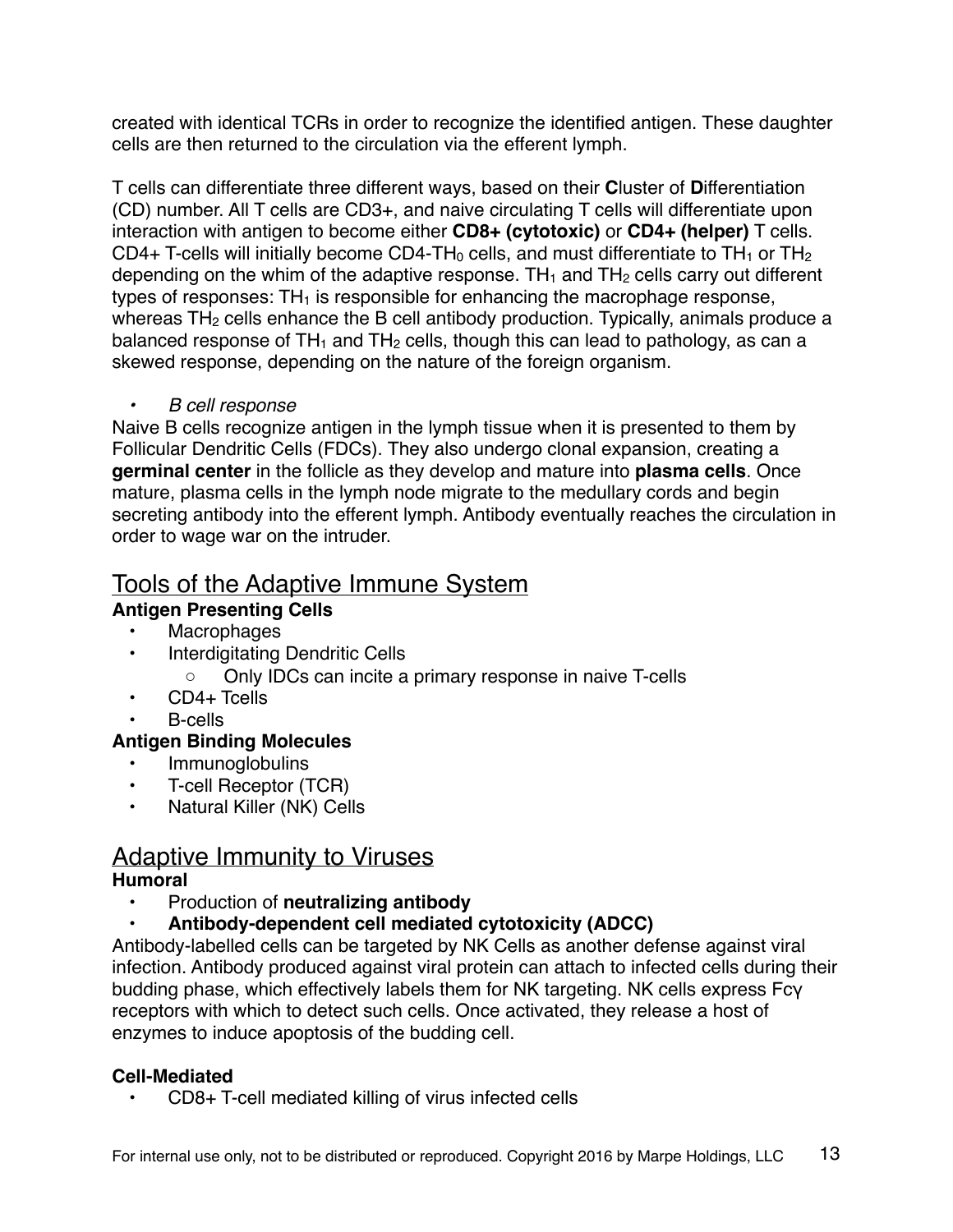- Main cells involved in the immune response to **intracellular** virus infection
- Recognition of MHC I-peptide complex
- Infected cells are killed by apoptosis
	- **Perforin and granzymes activate the caspase cascade**
	- Fas-ligand triggers the Fas-mediated apoptosis pathway
	- Cytotoxic cytokines (especially TNF-α & TNF-β lymphotoxin) act on TNF receptors to induce programmed cell death

## Adaptive Immunity to Bacteria

- The adaptive and innate responses work together to destroy bacteria
- The adaptive response ensures the innate response is carried out efficiently

#### **Humoral**

- Complement activation of the classical pathway
	- Production of IgM and IgG makes the complement system more efficient

#### **Cell-Mediated**

- Help for macrophages
	- IgG production (T-helper type II cells and B cells) which improves phagocytosis by opsonisation
	- Infected macrophages are rescued by T-helper type I cells when phagocytosis and digestion mechanisms fail to eliminate the pathogen

#### **Extracellular Infection**

- Complement and phagocytosis
- B cell and T helper type II cell stimulation
- Production of IgM which activates the classical cascade
- Class switching of IgM to IgG which is a good opsonin and targets bacterial Fcγ receptor expressed by macrophages and neutrophils

#### **Vesicular Infection**

- The infected macrophage secretes IL-12
- IL-12 stimulates T-helper type I cells which release IFN-γ
- IFN-γ triggers the macrophages to kill the pathogens inside

## **The Innate Immune System**

The innate immune system is the first barrier of defense to infection. It relies on an older, more generic, and faster acting set of tools than the adaptive system. While the adaptive system is essential for a specific response to infection, it is ultimately the innate system that conquers foreign attackers through means of phagocytosis. Non-specific protective mechanisms include such innate factors as:

#### **• Physical barriers**

- Skin
- Ciliated mucous membranes
- Commensal organisms
- **Humoral factors**
	- Lysozyme
	- Complement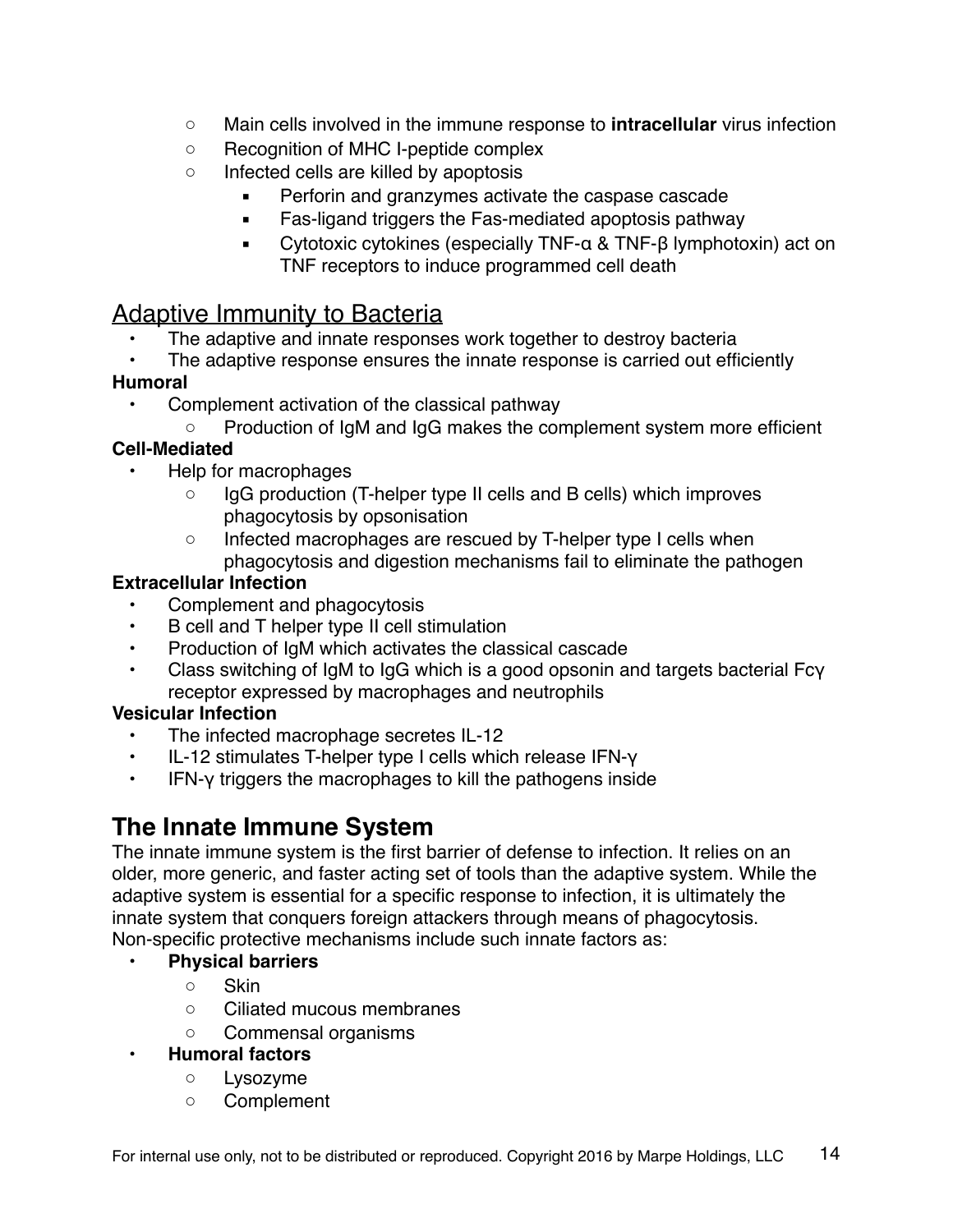◦ Interferons

#### **• Cellular mechanisms**

- Phagocytosis
- Factors which regulate **species specificity**
	- Membrane receptors for pathogens
	- Nutritional requirements
	- Temperature
	- pH
- Mechanisms of innate immunity are always present and generally unchanging
- Adaptive immunity is acquired only on contact with the infectious agent (antigen) and therefore does not function before first contact with the antigen

## Actions of the Innate Immune System

#### **Recognition of Microorganisms**

- The innate immune system recognizes components of pathogens which are intrinsically foreign (i.e. not present on normal mammalian cells), such as:
	- Lipopolysaccharides of gram-negative bacteria
	- Peptidoglycans of gram-positive bacteria
	- Mannose sugars
	- D-isoform amino acids
- These are given away as foreign by expressing **pathogen-associated molecular patterns** (PAMPs)
- PAMPs are recognized by **pattern recognition receptors** (PRRs) expressed on mammalian cells
	- Pattern recognition receptors are expressed on many different cell types, not just on phagocytes
	- Not all are expressed by all cells: different cell types express a different range of PRRs
	- PRRs are either intracellular, membrane-associated or soluble:
		- Recognition of pathogens via the cellular PRRs results in phagocytosis and inflammation
		- **EXE** Recognition of pathogens via the humoral PRRs results in various killing mechanisms
- Engagement of PRRs by PAMPs triggers:
	- **◦ Phagocytosis**
	- The expression of **cytokines**, which brings about inflammation and other immune responses

## *Examples of Pattern Recognition Receptors*

| Receptor                  | Location      | Ligands                               |
|---------------------------|---------------|---------------------------------------|
| TLR2 (Toll-like receptor) | Cell Membrane | Peptidoglycan of gram<br>+ve bacteria |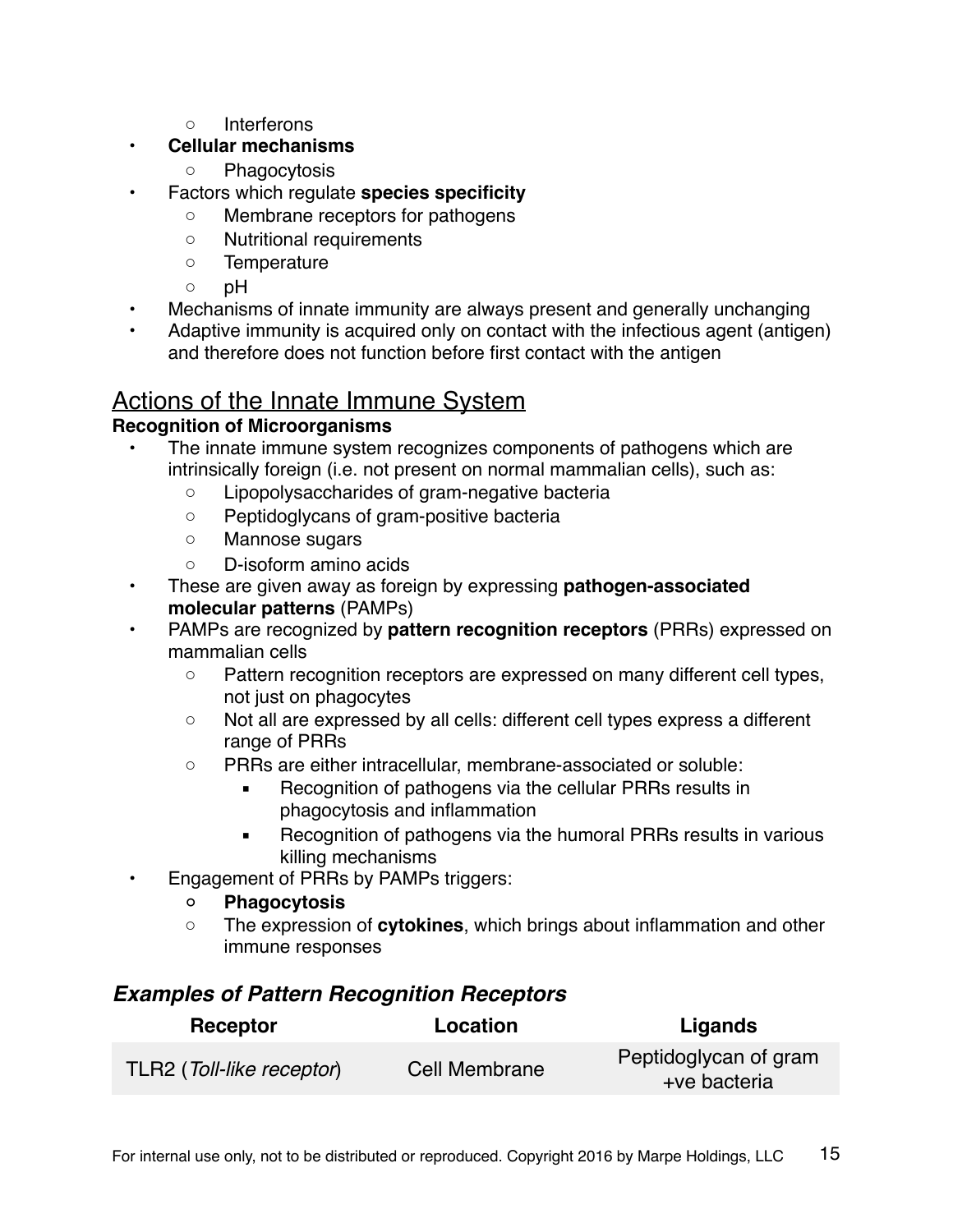| TLR3                                              | Cell Membrane        | dsRNA of RNA viruses<br>(e.g. avian influenza)                                 |
|---------------------------------------------------|----------------------|--------------------------------------------------------------------------------|
| TLR4                                              | <b>Cell Membrane</b> | Lipoplysaccharide from<br>gram-negative bacteria<br>(e.g. E. coli, Salmonella) |
| TLR5                                              | <b>Cell Membrane</b> | <b>Bacterial flagellin</b>                                                     |
| TLR9                                              | Cell Membrane        | Bacterial DNA (CpG DNA)                                                        |
| C-type lectins                                    | Soluble              | Carbohydrates, all<br>bacteria, dead cells                                     |
| fmlf                                              | Soluble              | Formyl peptides (i.e. all<br>bacteria)                                         |
| Complement receptors                              | Soluble              | <b>Fixed complement</b><br>components (e.g. iC3b)                              |
| NOD <sub>2</sub>                                  | Cytoplasm            | Peptidoglycan of gram<br>+ve bacteria                                          |
| dsRNA-dependent Protein<br><b>Kinase Receptor</b> | Cytoplasm            | ds RNA of RNA viruses                                                          |

#### **Phagocytosis**

- Phagocytosis is a very primitive system of defense against infection
	- Even exists in invertebrates
- Phagocytosis is a form of endocytosis (cell eating), it is the method of removal of bacteria and dead cells by vesicular internalization
	- The internalized vesicle is referred to as the "phagosome"
	- **◦ Lysosomes**, which contain a large range of enzymes, fuse with the phagosome, killing the microbes in an energy-dependent way
		- **EXXV** Dependent degradation utilizes Oxygen and chlorine freeradicals, Hydrogen peroxide, and Nitric oxide
		- Oxygen-Independent degradation depends on granules containing proteolytic enzymes such as Defensins, Lysozyme, and cationic proteins
			- **EXECT** In addition, these granules contain antimicrobial elements such as lactoferrin
	- Microbes are then digested by a number of different catabolic enzymes
		- Glycosidases: Digest carbohydrates
		- **EXECUTE:** Lipases: Digest lipids
		- Proteases: Digest protein
	- Waste products of phagocytosis are either exocytosed or further degraded by the phagocyte
- **Neutrophils** and **macrophages** are phagocytic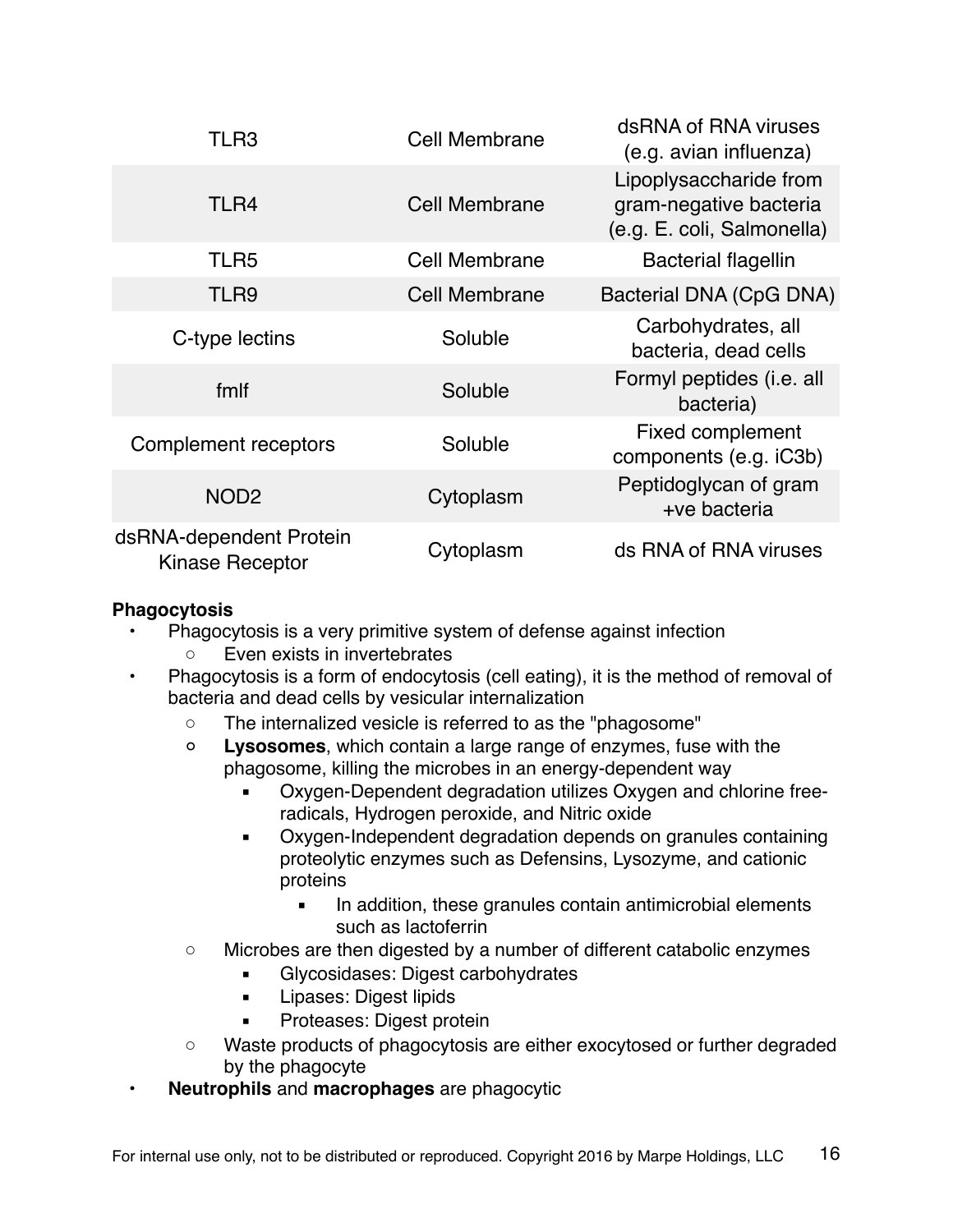- **Opsonins** promote and accelerate phagocytosis
- Phagocytic cells target pathogens by using cell membrane receptors (PRRs) that recognize intrinsically foreign components of microorganisms (pathogenassociated molecular patterns; PAMPs)

## Tools of Innate Immunity

### *Barriers:*

#### **Physical Barriers**

#### **1. Skin**

The simplest way to avoid infection is to prevent microorganisms gaining access to the body. The skin has an external coating of dead cells (cuticle) that, when intact, is impermeable to most infectious agents.

- Very few pathogens are capable of penetrating the thick stratified squamous epithelium of the skin.
	- Infection becomes a problem when there is:
		- Skin loss: e.g. burns
		- A break in the skin: e.g. wounds

#### **2. Mucus Membranes**

- Thin epithelial surfaces are necessary for the normal physiological functions of the body's mucus membranes (ie absorption and gas exchange).They are therefore more susceptible to infection
	- The body uses alternative protective mechanisms in these areas:
		- **EXECT** The **mucociliary escalator** of the respiratory tract (assisted by coughing and sneezing)
		- **Peristalsis, vomiting & diarrhea** when necessary removes microorganisms from the GIT

#### **Biochemical Barriers**

- **Lactic and fatty acids** in sweat and sebaceous secretions are directly bacteriocidal
- **Enzymes** e.g. lysozyme in saliva, sweat & tears and Gastric acid denature microorganisms
- Mucus itself is acidic, indigestible and traps microorganisms

#### **Commensal Organisms**

- Out-compete pathogens at mucosal and epithelial surfaces and produce natural antibiotics
- When commensals are disturbed, infection with opportunistic organisms is increased

## **Humoral Factors**

**Lysozyme**

Lysozyme is one of the major bactericidal agents in secretions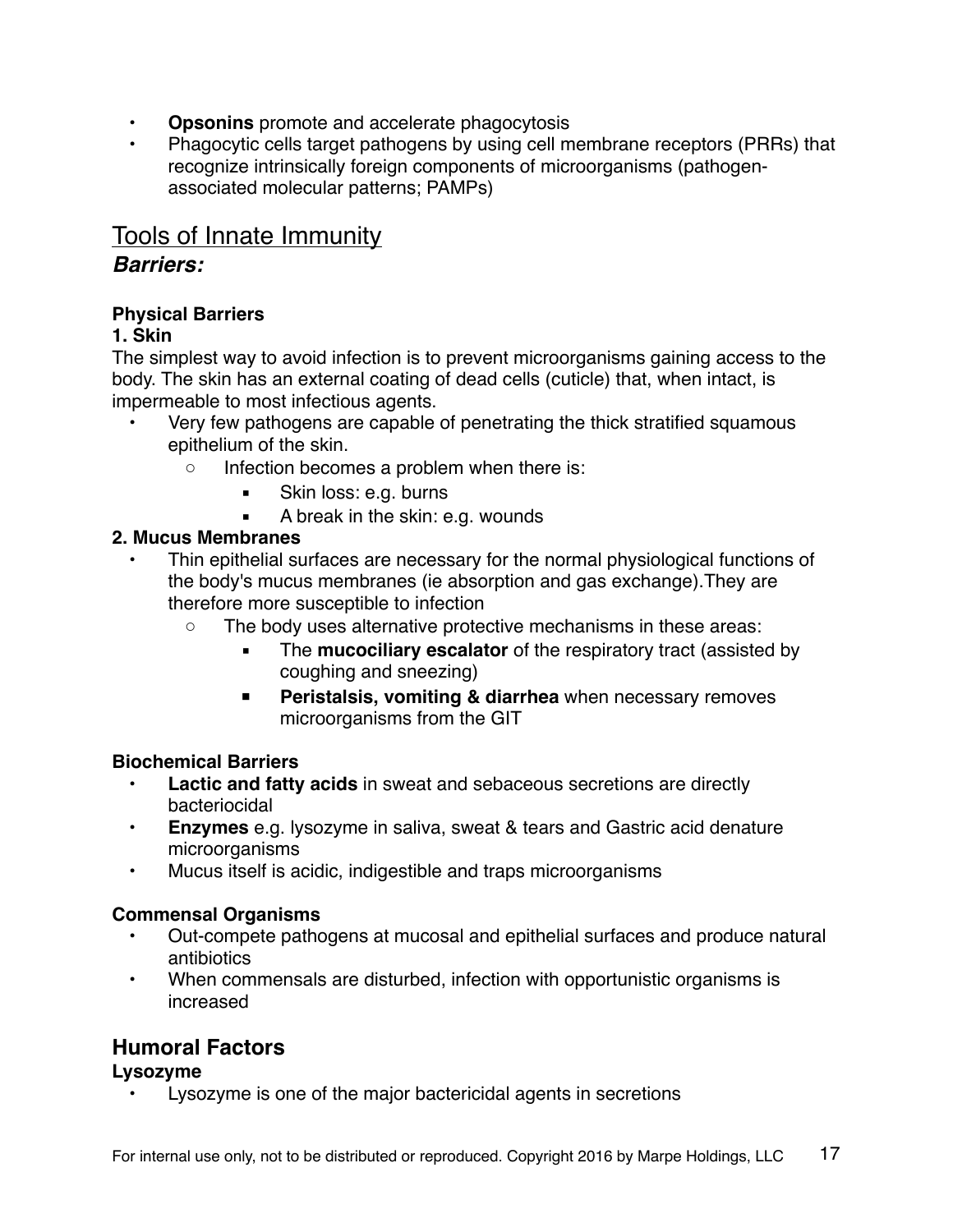- Helps to protect vulnerable sites such as the eyes and nasal passages
- Exerts bactericidal effects by digesting bacterial cell walls
	- Gram-positive bacteria are more sensitive to lysozyme action than gramnegative bacteria
	- The outer membrane of gram-negative bacteria helps to protect them

#### **Complement**

- The Complement system is a group of about 30 proteins within the body fluids of all vertebrates and some invertebrates
- Complement promotes **phagocytosis** or causes lysis of an invading organism
- Complement acts as a cascade, like the blood clotting system
	- The early enzymes in the cascade are bound to invading bacteria and fungi
		- **EXECT** They have an affinity for components of microbial cell membranes
	- This binding initiates a cascade so that the binding of one molecule will eventually lead to the fixation of millions of later molecules
- The early components act as targets for phagocytes
- The later components punch holes in bacteria, causing their lysis

#### **Interferons**

- Lysozyme and complement have only marginal effects on virus infections because these are intracellular
	- The body has evolved non-specific mechanisms to protect against viruses
		- The most notable of these is the interferons
- Interferons are small polypeptides produced mainly by virus-infected cells
	- Interact with uninfected cells and render them resistant to infection
		- **EXECT** This resistance is mainly due to the production of enzymes that digest viral nucleic acids

#### **Cellular responses**

- If pathogens breach the barriers formed by the skin and mucus membranes, they must be detected and destroyed by cellular and humoral means
- The cells involved with innate protection are:
	- Blood granulocytes, or Polymorphonuclear Cells
		- Notable for their multi-lobed nuclei
		- **▪ Neutrophils**: phagocytose bacteria
		- **Eosinophils**: kill parasites by the release of granules
		- **Basophils / mast cells:** kill parasites by the release of granules
	- Blood **monocytes**: phagocytose bacteria
	- Tissue mast cells and **macrophages**: phagocytose bacteria
- Effectively, innate cellular response seeks to hold off the infection until the adaptive response can back it up with a more specific attack

#### **Macrophages**

• The role of macrophages in Innate Immunity is to act as primary **phagocytes**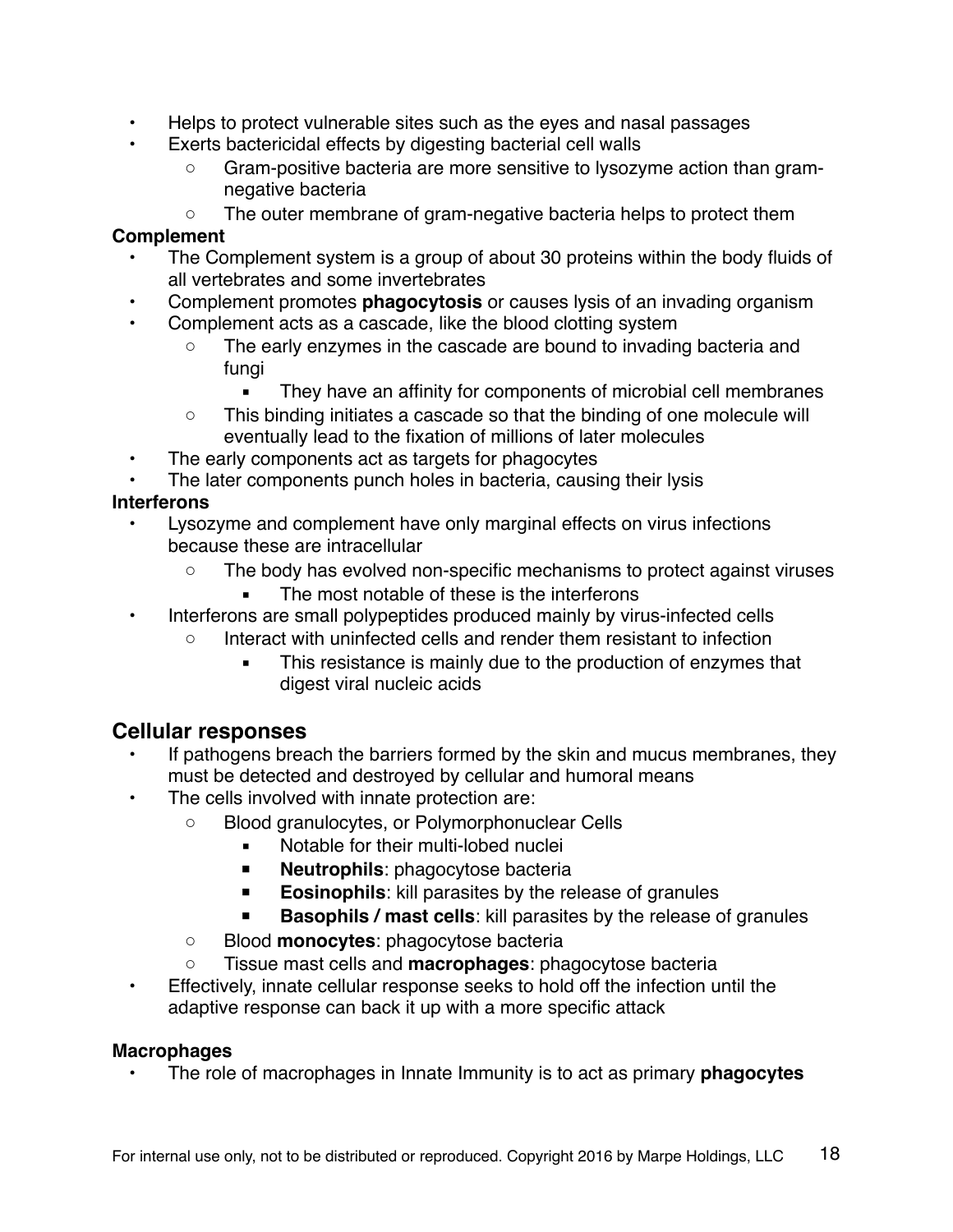- Macrophages are present within tissues and take the form of distinct, tissuespecific populations:
	- Alveolar macrophages
	- Tissue histiocytes
	- Glomerular macrophages
	- Hepatic Küpffer cells
	- CNS microglia
	- Sinus-lining macrophages of the lymph nodes and spleen
	- **Monocytes** (immature macrophages) are circulating phagocytes
		- Circulate for 6-8 hours
		- Can function as phagocytes within the blood and as newly migrated cells in tissues
		- Chiefly function to replace the various tissue macrophage populations

#### **Neutrophils**

- Neutrophils are the principal, highly active **phagocytes** in the blood
	- Comprise 30-70% of white blood cells depending on species
	- Kill and digest microbes in a similar way as macrophages
- Neutrophils can also cause extracellular bacterial killing by disrupting bacterial membranes
	- Secrete small antibacterial peptides
		- E.g. defensins and bactenecins
- Neutrophils produce vasoactive peptides
	- E.g. histamine and bradykinin
	- Cause a great increase in extravasation of blood granulocytes and monocytes and plasma proteins at the site of infection
- Neutrophils are the archetypal cell associated with acute inflammation
	- Are attracted to sites of inflammation by:
		- Complement activation
		- Cytokine production
		- Changes to vascular endothelium
	- Neutrophil activation in an inflammatory lesion results in the release of **prostaglandins**
		- Responsible for vasoactive changes and for pain
- The accumulation of dead and dying neutrophils at the site of infection is called **pus**
	- Their removal from the site after the removal of infection is an important step in the resolution of the lesion

#### **Eosinophils**

- Eosinophils are less common than neutrophils, and they are not phagocytic
	- Make up <5% of the leukocytes in normal blood
- Eosinophil numbers are increased:
	- Slightly during the resolution phase of inflammation
	- Many-fold in parasite-infected animals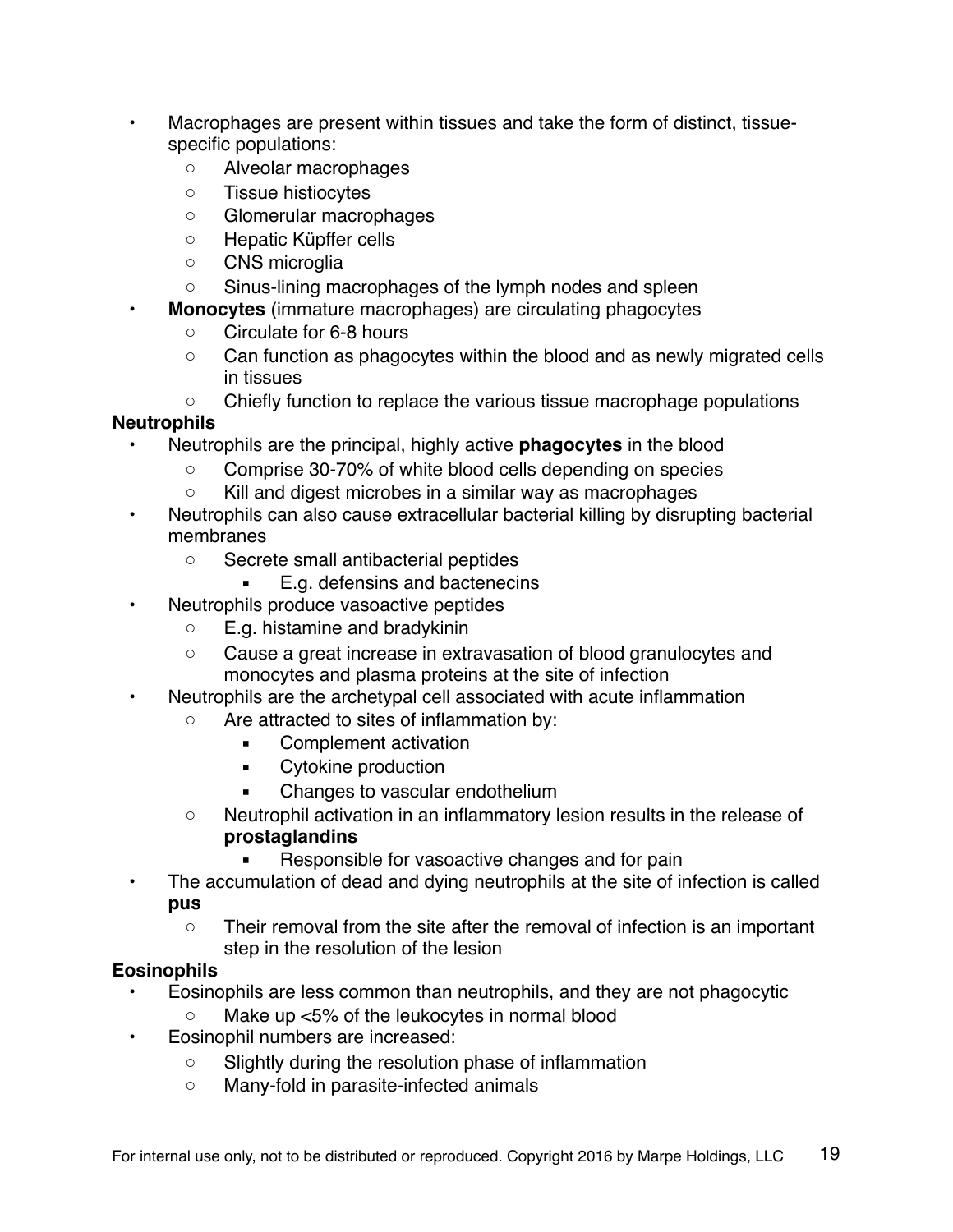- The presence of a large proportion of eosinophils in a blood smear is highly indicative of parasitemia
- Mainly function by targeting the surface of parasites by means of specific antibody or complement
	- Release a large range of toxic molecules that break down the parasite integument
- Prominent in allergic (anaphylactic) reactions

#### **Basophils / Mast Cells**

- Basophils/mast cells are principally localized at epithelial surfaces
	- Very small numbers are present in blood
		- Less than 0.5% circulating leukocytes
- They have two principal functions:
	- 1 Induction of acute inflammation
		- Trauma and/ or bacterial infection causes the production of **cytokines** by the mast cells that induce a classical acute inflammatory response
	- 2 Response to parasite infection
		- Specific IgE binds cells
		- Subsequent contact with antigen causes the mast cells to degranulate
		- Release enzymes and vasoactive substances that can result in a high level of mucus secretion and smooth muscle contraction
- Also produce factors that influence local host cell physiology
	- Various mediators increase the ratio of phagocyte to microbe

## Innate Immunity to Viruses

Because viruses invade host cells to take over a host's cellular machinery, the innate system has a more difficult time detecting viruses as foreign agents. However, there is a give-away element of the viral attack that the innate system can recognize: the **doublestranded RNA** (dsRNA) produced by a virus in its replication phase. Because mammalian cells only ever produce single-stranded RNA, the presence of dsRNA signals a foreign intruder. dsRNA can be detected by TLR-3R on the cell surface or intracellularly by the presence of dsRNA-dependent protein kinase.

The innate response to viral attack also depends on the presence of **Type-1 Interferons**, which are produced by all cells on recognition of a viral attack. Interferons serve to increase degradation of mRNA, inhibit protein synthesis, and increase the effectiveness of the adaptive response by increasing antigen presentation to antibody. Lastly, the final line of defense for the innate response to viruses lies in the actions of **Natural Killer (NK) cells**]]. These warriors monitor the production of MHC (Major Histocompatibility Complex) on the surface of cells, which is produced as part of the adaptive response. A cell whose cellular machinery is compromised by viral infection will experience a drop in the amount of MHC it produces. When a cell's MHC production drops, NK cells are triggered to phagocytose these cells. As such, this is a non-specific targeting based simply on the ability of a cell to function normally, which also lends them to playing a role in targeting malignant cells. NK cells are incapable of directly targeting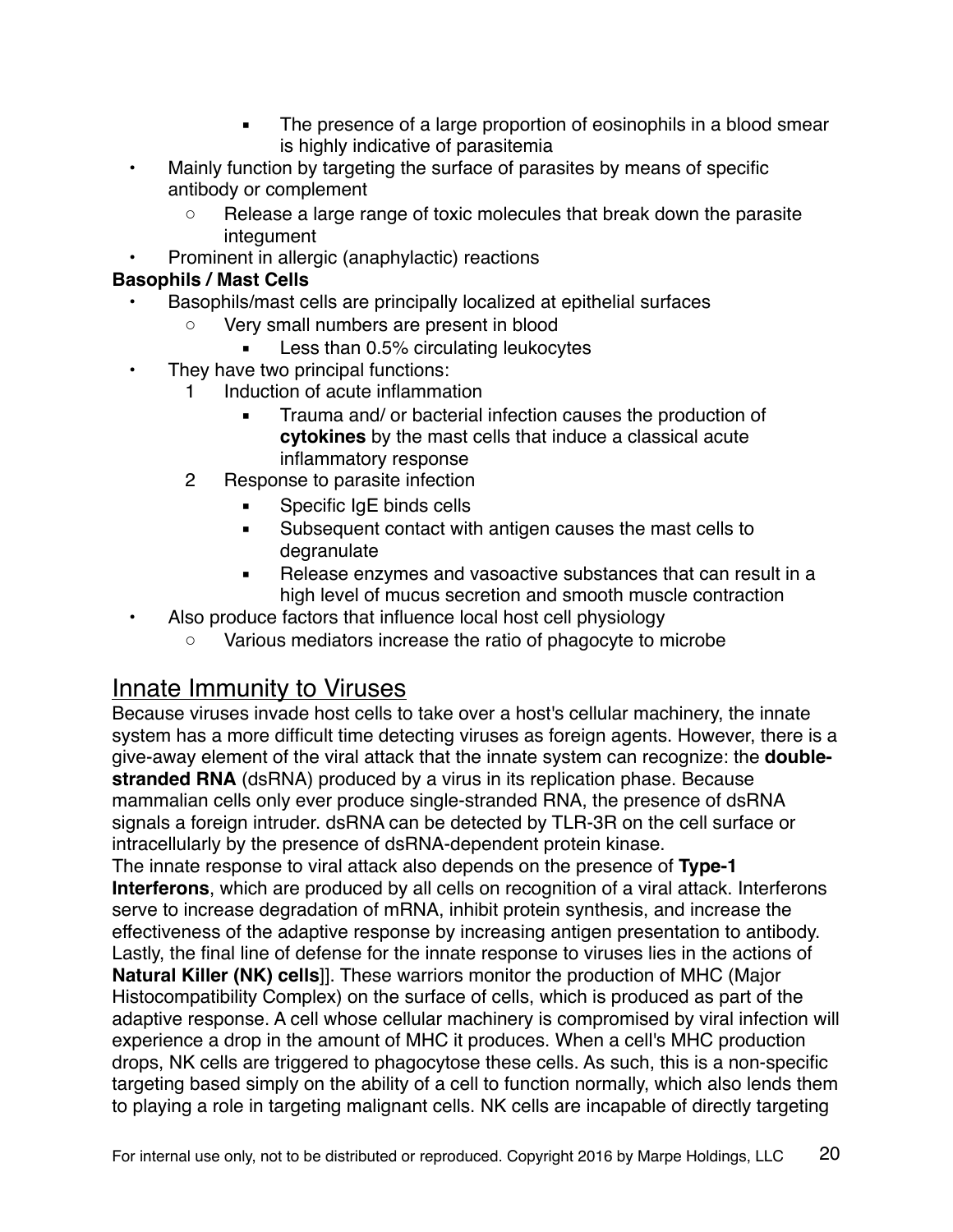viral infection.

## Innate Immunity to Bacteria

The innate response to bacterial infection lies in its first-response role of detection of a foreign organism. By using the above described tools of Pattern-Recognition Receptors (PRRs), the innate response flags up problems while the adaptive response gets itself organized. Once a foreign organism is detected, the innate system responds by engaging in cell warfare via phagocytosis and triggering the inflammatory response. The release of inflammatory cytokines will cause an increase in vasodilation, vascular permeability and an influx of white blood cells. Neutrophils take on their primary role as phagocytes in this phase. In addition, systemic effects of inflammatory cytokines will sustain a rise in core temperature (fever), the release of acute phase proteins from the liver, and bone marrow mobilization as the need for white blood cells production is increased. Acute phase proteins will bind to bacterial cell walls, enhancing neutrophil, macrophage, and complement-initiated phagocytosis.

#### **Inflammation**

According to Dr. Andrew Weil, Chronic Inflammation is a disease. The system has gotten hung up, and instead of protecting the organism (our bodies) it starts to kill the organism, slowly but surely. Today modern medicine is starting to admit that chronic inflammation is the MAIN contributing factor to all chronic degenerative diseases and the real cause of the two greatest killers in America: Cancer and Heart Disease. Indeed, chronic inflammation might just be the real cause of all degenerative disease.

#### Some Facts:

- Chronic Inflammation depresses the immune system and helps promote the formation of cancerous tumors. The longer inflammation persists, the higher risk of associated carcinogenesis.
- Chronic inflammation destroys nerve cells in the brains, a primary cause of Alzheimers
- It is the real source of all autoimmune disorders with over 100 named conditions.

The chronic inflammation, misused or misread signaling pathways, and improper growth factors and apoptosis, creates the "perfect storm" for degenerative disease.

- 1. The Cancer Research Institute states that "Chronic Inflammation plays a multifaceted role in carcinogenesis"
- 2. Center for Disease Control and Prevention 2011 states "of the ten leading causes of mortality in the United States, Chronic low level inflammation contribute to the pathogenesis of at least seven. [heart disease/cancer/Chronic lower respiratory disease/stroke/Alzheimer/diabetes/nephritis]. Their findings conclude that Chronic Inflammation to be a major factor in the development of degenerative disease and loss of youthful functions — Aging—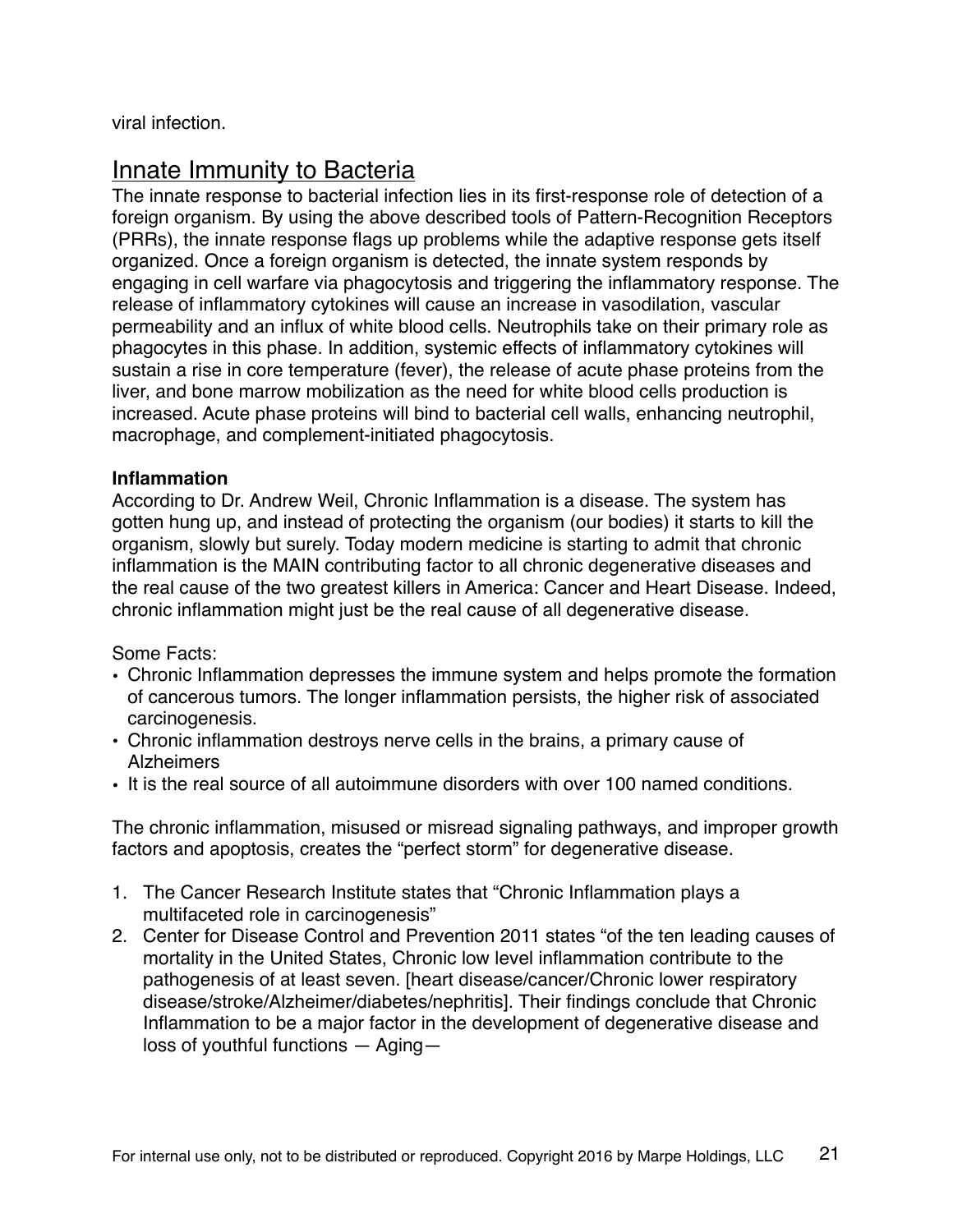- 3. Symptoms from Chronic Fatigue Syndrome, Epstein Barre and other conditions go undiagnosed and ignored because of lack of medical understanding of the destructive power of Chronic Inflammation.
- 4. Chronic Inflammation, allowed to persist, leads to deregulation, altered, and distorted cell communication and specific growth and survival—related pathways. This results in:
	- Aberrant IFN expression is associated with a large number of auto-inflammatory, autoimmune diseases.
	- Disrupted JAK-STAT functionality can result in immune deficiency syndromes and cancers
	- Errors in cellular information processing are responsible for diseases such as cancer, autoimmunity and diabetes.
	- When you combine Chronic Inflammation, misread and distorted signaling pathways, as well as overgrowth and deregulated apoptosis, you get cancer that is immortalized and degenerative conditions that are unalterable.

#### **Cell Signaling**

Cytokines are small proteins that are essential for cell signaling and communication. They are released by cells and effect the behavior of other cells. They modulate the balance between immune responses.

- Chemokines
- Interferons
- Interleukins
- Lymphokines
- Tumor necrosis factor (TNF)

Primary & Signaling Pathways - JAK STAT (Janus Kinase Signal Transducer and Activator of Transcription) signaling pathway transmits information from chemical signals outside a cell (Cytokines), through the cell membrane to the DNA & mRNA transcription in the activity in a cell nucleus. This is called Transduction and is a major actuator of on/off switching of proteins. Since JAK-STAT signaling pathways are expressed through white blood cells (source of all immune cellular activity). They are central & crucial to regulation of the immune system.

#### Secondary Message System

- cAMP cyclic adenosine monophosphate
- cGMP cyclic guanosine monophosphate
- Calcium signaling
- Mitochondrion is the powerhouse within the cell producing, ATP (Adenosine triphosphate) the energy currency of all cell activity.

#### References:

- Beck, Gregory; Gail S. Habicht (November 1996). "Immunity and the Invertebrates" (PDF). Scientific American 275 (5): 60–66. doi:10.1038/scientificamerican1196-60. Retrieved 1 January 2007.
- "Inflammatory Cells and Cancer", Lisa M. Coussens and Zena Werb, Journal of Experimental Medicine, March 19, 2001, vol. 193, no. 6, pages F23–26, Retrieved Aug 13, 2010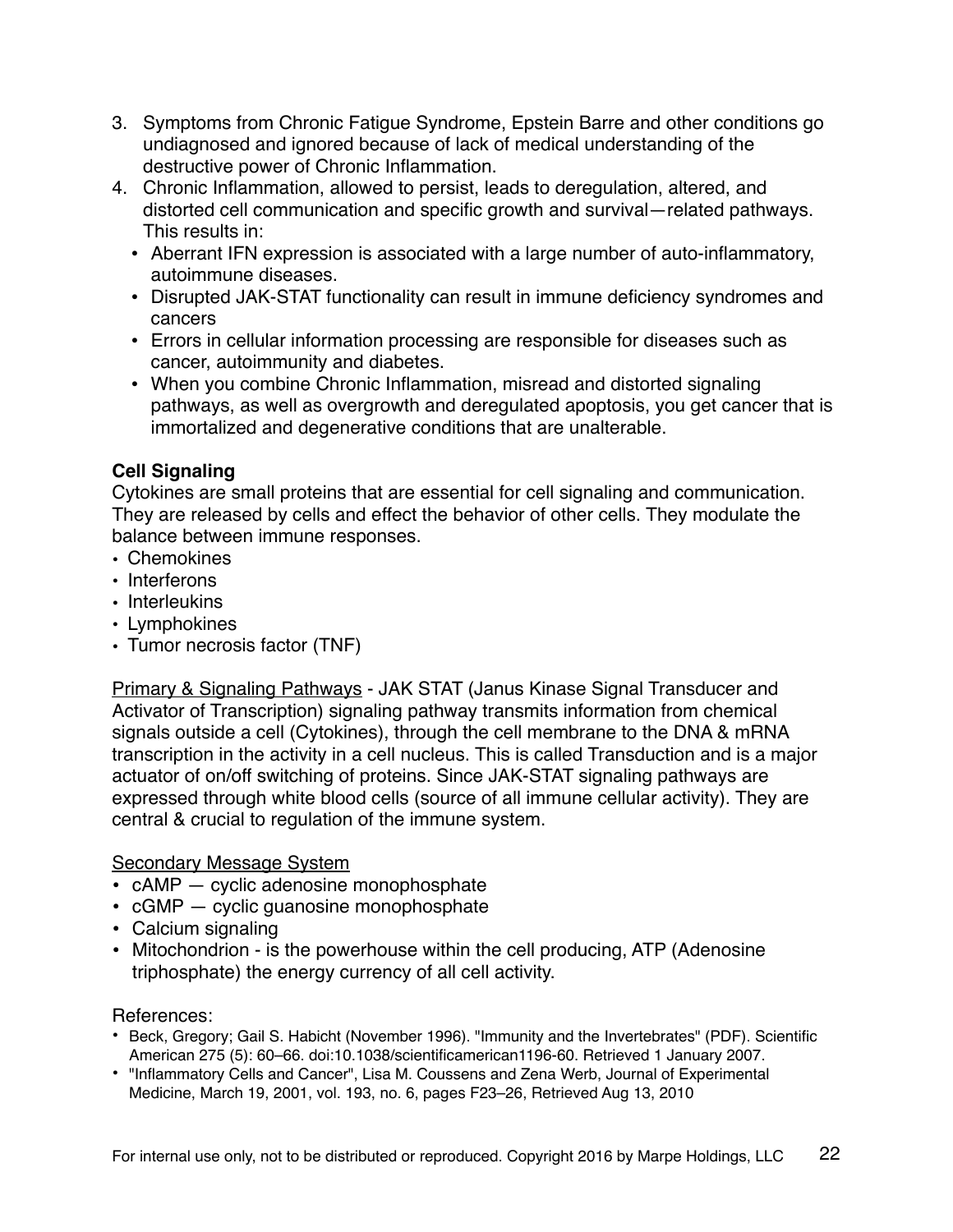- "Chronic Immune Activation and Inflammation as the Cause of Malignancy", K.J. O'Byrne and A.G. Dalgleish, British Journal of Cancer, August 2001, vol. 85, no. 4, pages 473–483, Retrieved Aug 13, 2010
- Retief FP, Cilliers L (January 1998). "The epidemic of Athens, 430–426 BC". South African Medical Journal 88 (1): 50–3. PMID 9539938.
- Ostoya P (1954). "Maupertuis et la biologie". Revue d'histoire des sciences et de leurs applications 7 (1): 60–78. doi:10.3406/rhs.1954.3379.
- Plotkin SA (April 2005). "Vaccines: past, present and future". Nature Medicine 11 (4 Suppl): S5–11. doi: 10.1038/nm1209. PMID 15812490.
- The Nobel Prize in Physiology or Medicine 1905 Nobelprize.org Accessed 8 January 2009.
- Major Walter Reed, Medical Corps, U.S. Army Walter Reed Army Medical Center. Accessed 8 January 2007.
- Metchnikoff, Elie; Translated by F.G. Binnie. (1905). Immunity in Infective Diseases (Full Text Version: Google Books). Cambridge University Press. LCCN 68025143.
- The Nobel Prize in Physiology or Medicine 1908 Nobelprize.org Accessed 8 January 2007
- Litman GW, Cannon JP, Dishaw LJ (November 2005). "Reconstructing immune phylogeny: new perspectives". Nature Reviews Immunology 5 (11): 866–79. doi:10.1038/nri1712. PMC 3683834. PMID 16261174.
- Mayer, Gene (2006). "Immunology Chapter One: Innate (non-specific) Immunity". Microbiology and Immunology On-Line Textbook. USC School of Medicine. Retrieved 1 January 2007.
- Smith A.D. (Ed) Oxford dictionary of biochemistry and molecular biology. (1997) Oxford University Press. ISBN 0-19-854768-4
- Alberts, Bruce; Alexander Johnson; Julian Lewis; Martin Raff; Keith Roberts; Peter Walters (2002). Molecular Biology of the Cell; Fourth Edition. New York and London: Garland Science. ISBN 0-8153-3218-1.
- Medzhitov R (October 2007). "Recognition of microorganisms and activation of the immune response". Nature 449 (7164): 819–26. Bibcode:2007Natur.449..819M. doi:10.1038/nature06246. PMID 17943118.
- Matzinger P (April 2002). "The danger model: a renewed sense of self". Science 296 (5566): 301–5. Bibcode:2002Sci...296..301M. doi:10.1126/science.1071059. PMID 11951032.
- Boyton RJ, Openshaw PJ (2002). "Pulmonary defences to acute respiratory infection". British Medical Bulletin 61 (1): 1–12. doi:10.1093/bmb/61.1.1. PMID 11997295.
- Agerberth B, Gudmundsson GH (2006). "Host antimicrobial defence peptides in human disease". Current Topics in Microbiology and Immunology. Current Topics in Microbiology and Immunology 306: 67–90. doi:10.1007/3-540-29916-5\_3. ISBN 978-3-540-29915-8. PMID 16909918.
- Moreau JM, Girgis DO, Hume EB, Dajcs JJ, Austin MS, O'Callaghan RJ (September 2001). "Phospholipase A(2) in rabbit tears: a host defense against Staphylococcus aureus". Investigative Ophthalmology & Visual Science 42 (10): 2347–54. PMID 11527949.
- Hankiewicz J, Swierczek E (December 1974). "Lysozyme in human body fluids". Clinica Chimica Acta 57 (3): 205–9. doi:10.1016/0009-8981(74)90398-2. PMID 4434640.
- Fair WR, Couch J, Wehner N (February 1976). "Prostatic antibacterial factor. Identity and significance". Urology 7 (2): 169–77. doi:10.1016/0090-4295(76)90305-8. PMID 54972.
- Yenugu S, Hamil KG, Birse CE, Ruben SM, French FS, Hall SH (June 2003). "Antibacterial properties of the sperm-binding proteins and peptides of human epididymis 2 (HE2) family; salt sensitivity, structural dependence and their interaction with outer and cytoplasmic membranes of Escherichia coli". The Biochemical Journal 372 (Pt 2): 473–83. doi:10.1042/BJ20030225. PMC 1223422. PMID 12628001.
- Gorbach SL (February 1990). "Lactic acid bacteria and human health". Annals of Medicine 22 (1): 37– 41. doi:10.3109/07853899009147239. PMID 2109988.
- Hill LV, Embil JA (February 1986). "Vaginitis: current microbiologic and clinical concepts". CMAJ 134 (4): 321–31. PMC 1490817. PMID 3510698.
- Reid G, Bruce AW (August 2003). "Urogenital infections in women: can probiotics help?". Postgraduate Medical Journal 79 (934): 428–32. doi:10.1136/pmj.79.934.428. PMC 1742800. PMID 12954951.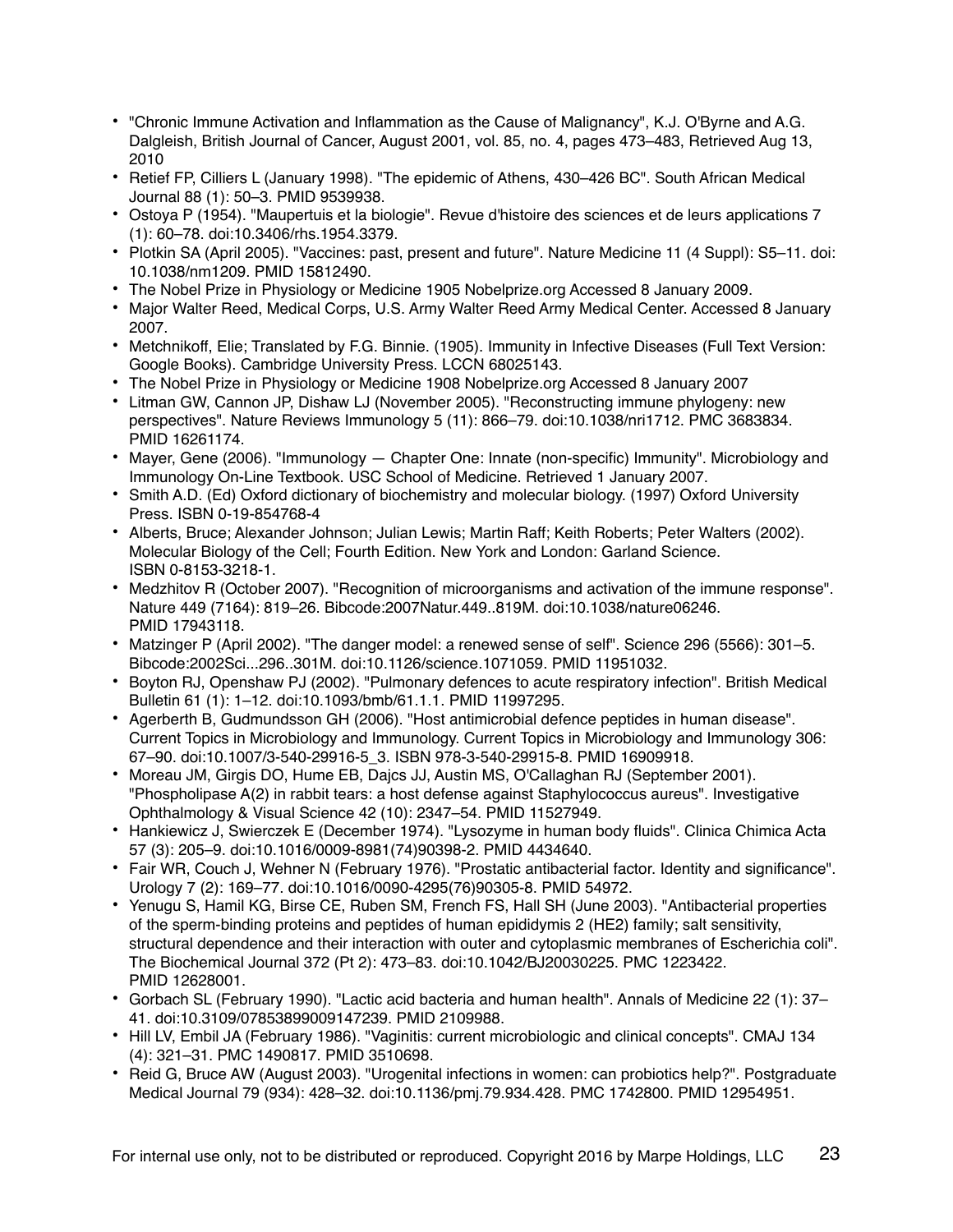- Salminen SJ, Gueimonde M, Isolauri E (May 2005). "Probiotics that modify disease risk". The Journal of Nutrition 135 (5): 1294–8. PMID 15867327.
- Reid G, Jass J, Sebulsky MT, McCormick JK (October 2003). "Potential Uses of Probiotics in Clinical Practice". Clinical Microbiology Reviews 16 (4): 658–72. doi:10.1128/CMR.16.4.658-672.2003. PMC 207122. PMID 14557292.
- Kawai T, Akira S (February 2006). "Innate immune recognition of viral infection". Nature Immunology 7 (2): 131–7. doi:10.1038/ni1303. PMID 16424890.
- Miller SB (August 2006). "Prostaglandins in health and disease: an overview". Seminars in Arthritis and Rheumatism 36 (1): 37–49. doi:10.1016/j.semarthrit.2006.03.005. PMID 16887467.
- Ogawa Y, Calhoun WJ (October 2006). "The role of leukotrienes in airway inflammation". The Journal of Allergy and Clinical Immunology 118 (4): 789–98; quiz 799–800. doi:10.1016/j.jaci.2006.08.009. PMID 17030228.
- Le Y, Zhou Y, Iribarren P, Wang J (April 2004). "Chemokines and chemokine receptors: their manifold roles in homeostasis and disease" (PDF). Cellular & Molecular Immunology 1 (2): 95–104. PMID 16212895.
- Martin P, Leibovich SJ (November 2005). "Inflammatory cells during wound repair: the good, the bad and the ugly". Trends in Cell Biology 15 (11): 599–607. doi:10.1016/j.tcb.2005.09.002. PMID 16202600.
- Rus H, Cudrici C, Niculescu F (2005). "The role of the complement system in innate immunity". Immunologic Research 33 (2): 103–12. doi:10.1385/IR:33:2:103. PMID 16234578.
- Mayer, Gene (2006). "Immunology Chapter Two: Complement". Microbiology and Immunology On-Line Textbook. USC School of Medicine. Retrieved 1 January 2007.
- Janeway CA, Jr. et al. (2005). Immunobiology. (6th ed.). Garland Science. ISBN 0-443-07310-4.
- Liszewski MK, Farries TC, Lublin DM, Rooney IA, Atkinson JP (1996). "Control of the complement system". Advances in Immunology. Advances in Immunology 61: 201–83. doi:10.1016/ S0065-2776(08)60868-8. ISBN 978-0-12-022461-6. PMID 8834497.
- Sim RB, Tsiftsoglou SA (February 2004). "Proteases of the complement system" (PDF). Biochemical Society Transactions 32 (Pt 1): 21–7. doi:10.1042/BST0320021. PMID 14748705.
- Ryter A (1985). "Relationship between ultrastructure and specific functions of macrophages". Comparative Immunology, Microbiology and Infectious Diseases 8 (2): 119–33. doi: 10.1016/0147-9571(85)90039-6. PMID 3910340.
- Langermans JA, Hazenbos WL, van Furth R (September 1994). "Antimicrobial functions of mononuclear phagocytes". Journal of Immunological Methods 174 (1–2): 185–94. doi: 10.1016/0022-1759(94)90021-3. PMID 8083520.
- May RC, Machesky LM (March 2001). "Phagocytosis and the actin cytoskeleton". Journal of Cell Science 114 (Pt 6): 1061–77. PMID 11228151.
- Salzet M, Tasiemski A, Cooper E (2006). "Innate immunity in lophotrochozoans: the annelids". Current Pharmaceutical Design 12 (24): 3043–50. doi:10.2174/138161206777947551. PMID 16918433.
- Zen K, Parkos CA (October 2003). "Leukocyte-epithelial interactions". Current Opinion in Cell Biology 15 (5): 557–64. doi:10.1016/S0955-0674(03)00103-0. PMID 14519390.
- Stvrtinová, Viera; Jakubovský, Ján; Hulín, Ivan (1995). Inflammation and Fever from Pathophysiology: Principles of Disease. Computing Centre, Slovak Academy of Sciences: Academic Electronic Press. Retrieved 1 January 2007.
- Bowers, William (2006). "Immunology -Chapter Thirteen: Immunoregulation". Microbiology and Immunology On-Line Textbook. USC School of Medicine. Retrieved 4 January 2007.
- Guermonprez P, Valladeau J, Zitvogel L, Théry C, Amigorena S (2002). "Antigen presentation and T cell stimulation by dendritic cells". Annual Review of Immunology 20 (1): 621–67. doi:10.1146/ annurev.immunol.20.100301.064828. PMID 11861614.
- Krishnaswamy G, Ajitawi O, Chi DS (2006). "The human mast cell: an overview". Methods in Molecular Biology 315: 13–34. PMID 16110146.
- Kariyawasam HH, Robinson DS (April 2006). "The eosinophil: the cell and its weapons, the cytokines, its locations". Seminars in Respiratory and Critical Care Medicine 27 (2): 117–27. doi:10.1055/ s-2006-939514. PMID 16612762.
- Middleton D, Curran M, Maxwell L (August 2002). "Natural killer cells and their receptors". Transplant Immunology 10 (2–3): 147–64. doi:10.1016/S0966-3274(02)00062-X. PMID 12216946.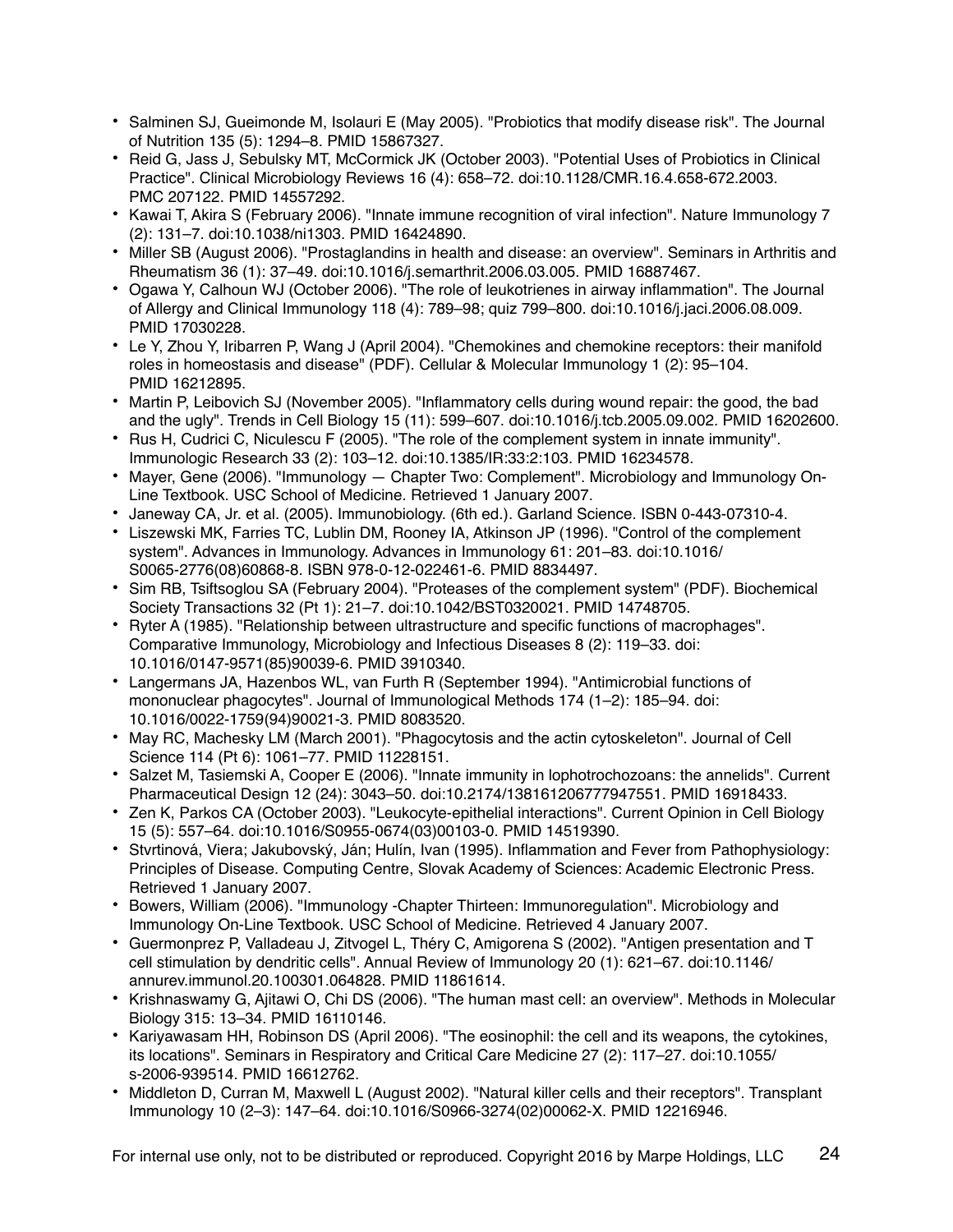- **• Rajalingam R (2012). "Overview of the killer cell immunoglobulin-like receptor system". Methods in Molecular Biology (Clifton, N.J.). Methods in Molecular Biology™ 882: 391–414. doi: 10.1007/978-1-61779-842-9\_23. ISBN 978-1-61779-841-2. PMID 22665247.**
- Pancer Z, Cooper MD (2006). "The evolution of adaptive immunity". Annual Review of Immunology 24 (1): 497–518. doi:10.1146/annurev.immunol.24.021605.090542. PMID 16551257.
- Holtmeier W, Kabelitz D (2005). "gammadelta T cells link innate and adaptive immune responses". Chemical Immunology and Allergy. Chemical Immunology and Allergy 86: 151–83. doi: 10.1159/000086659. ISBN 3-8055-7862-8. PMID 15976493.
- Harty JT, Tvinnereim AR, White DW (2000). "CD8+ T cell effector mechanisms in resistance to infection". Annual Review of Immunology 18 (1): 275–308. doi:10.1146/annurev.immunol.18.1.275. PMID 10837060.
- Radoja S, Frey AB, Vukmanovic S (2006). "T-cell receptor signaling events triggering granule exocytosis". Critical Reviews in Immunology 26 (3): 265–90. doi:10.1615/CritRevImmunol.v26.i3.40. PMID 16928189.
- Abbas AK, Murphy KM, Sher A (October 1996). "Functional diversity of helper T lymphocytes". Nature 383 (6603): 787–93. Bibcode:1996Natur.383..787A. doi:10.1038/383787a0. PMID 8893001.
- McHeyzer-Williams LJ, Malherbe LP, McHeyzer-Williams MG (2006). "Helper T cell-regulated B cell immunity". Current Topics in Microbiology and Immunology. Current Topics in Microbiology and Immunology 311: 59–83. doi:10.1007/3-540-32636-7\_3. ISBN 978-3-540-32635-9. PMID 17048705.
- Kovacs B, Maus MV, Riley JL et al. (November 2002). "Human CD8+ T cells do not require the polarization of lipid rafts for activation and proliferation". Proceedings of the National Academy of Sciences of the United States of America 99 (23): 15006–11. Bibcode:2002PNAS...9915006K. doi: 10.1073/pnas.232058599. PMC 137535. PMID 12419850.
- Grewal IS, Flavell RA (1998). "CD40 and CD154 in cell-mediated immunity". Annual Review of Immunology 16 (1): 111–35. doi:10.1146/annurev.immunol.16.1.111. PMID 9597126.
- Girardi M (January 2006). "Immunosurveillance and immunoregulation by gammadelta T cells". The Journal of Investigative Dermatology 126 (1): 25–31. doi:10.1038/sj.jid.5700003. PMID 16417214.
- "Understanding the Immune System: How it Works" (PDF). National Institute of Allergy and Infectious Diseases (NIAID). Retrieved 1 January 2007.
- Sproul TW, Cheng PC, Dykstra ML, Pierce SK (2000). "A role for MHC class II antigen processing in B cell development". International Reviews of Immunology 19 (2–3): 139–55. doi: 10.3109/08830180009088502. PMID 10763706.
- Kehry MR, Hodgkin PD (1994). "B-cell activation by helper T-cell membranes". Critical Reviews in Immunology 14 (3–4): 221–38. doi:10.1615/CritRevImmunol.v14.i3-4.20. PMID 7538767.
- Bowers, William (2006). "Immunology Chapter nine: Cells involved in immune responses". Microbiology and Immunology On-Line Textbook. USC School of Medicine. Retrieved 4 January 2007.
- Alder MN, Rogozin IB, Iyer LM, Glazko GV, Cooper MD, Pancer Z (December 2005). "Diversity and function of adaptive immune receptors in a jawless vertebrate". Science 310 (5756): 1970–3. Bibcode: 2005Sci...310.1970A. doi:10.1126/science.1119420. PMID 16373579.
- Saji F, Samejima Y, Kamiura S, Koyama M (May 1999). "Dynamics of immunoglobulins at the fetomaternal interface". Reviews of Reproduction 4 (2): 81–9. doi:10.1530/ror.0.0040081. PMID 10357095.
- Van de Perre P (July 2003). "Transfer of antibody via mother's milk". Vaccine 21 (24): 3374–6. doi: 10.1016/S0264-410X(03)00336-0. PMID 12850343.
- Keller MA, Stiehm ER (October 2000). "Passive Immunity in Prevention and Treatment of Infectious Diseases". Clinical Microbiology Reviews 13 (4): 602–14. doi:10.1128/CMR.13.4.602-614.2000. PMC 88952. PMID 11023960.
- Death and DALY estimates for 2002 by cause for WHO Member States. World Health Organization. Retrieved on 1 January 2007.
- Singh M, O'Hagan D (November 1999). "Advances in vaccine adjuvants". Nature Biotechnology 17 (11): 1075–81. doi:10.1038/15058. PMID 10545912.
- Aw D, Silva AB, Palmer DB (April 2007). "Immunosenescence: emerging challenges for an ageing population". Immunology 120 (4): 435–46. doi:10.1111/j.1365-2567.2007.02555.x. PMC 2265901. PMID 17313487.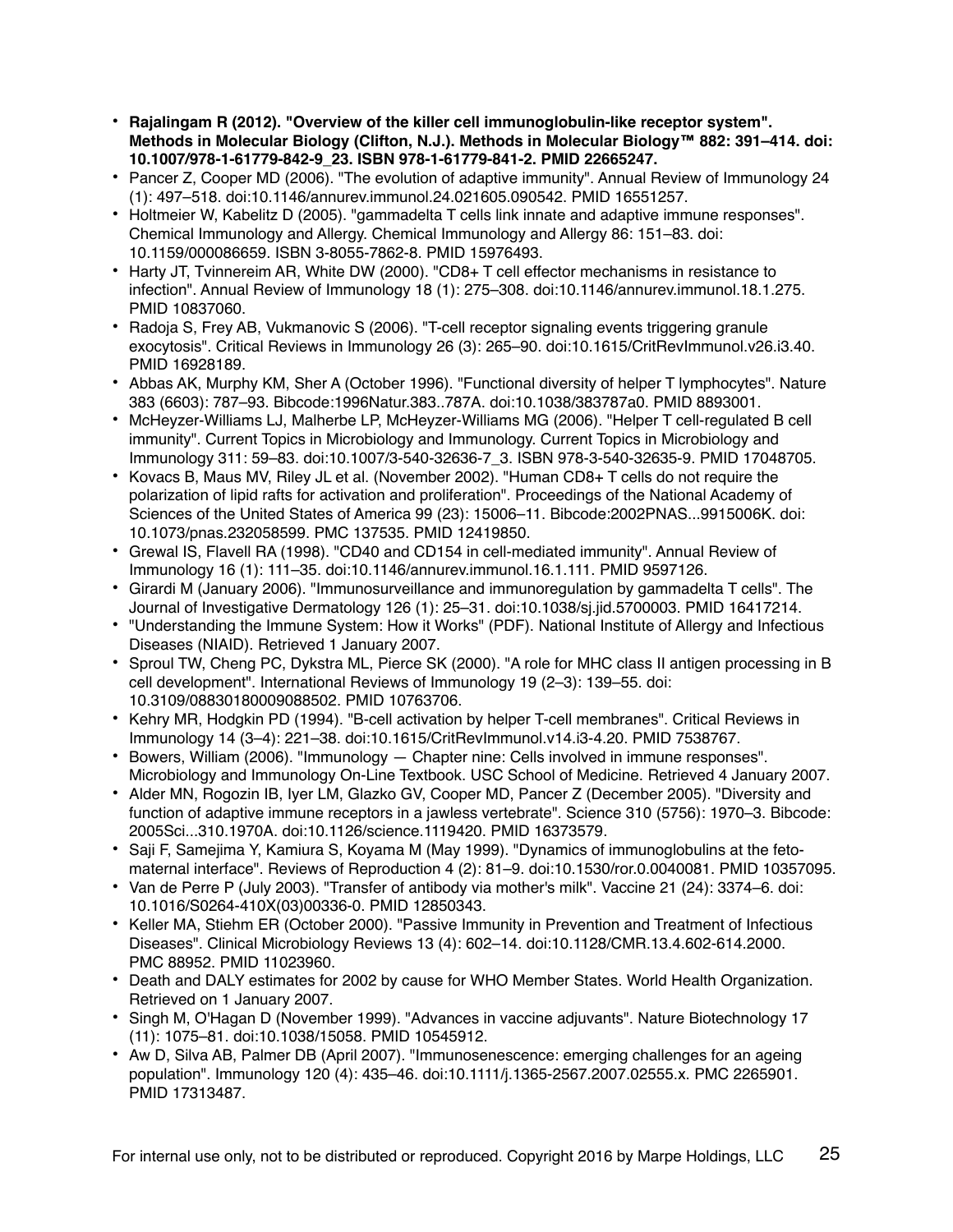- Chandra RK (August 1997). "Nutrition and the immune system: an introduction". The American Journal of Clinical Nutrition 66 (2): 460S–463S. PMID 9250133.
- Miller JF (July 2002). "The discovery of thymus function and of thymus-derived lymphocytes". Immunological Reviews 185 (1): 7–14. doi:10.1034/j.1600-065X.2002.18502.x. PMID 12190917.
- Joos L, Tamm M (2005). "Breakdown of pulmonary host defense in the immunocompromised host: cancer chemotherapy". Proceedings of the American Thoracic Society 2 (5): 445–8. doi:10.1513/pats. 200508-097JS. PMID 16322598.
- Copeland KF, Heeney JL (December 1996). "T helper cell activation and human retroviral pathogenesis". Microbiological Reviews 60 (4): 722–42. PMC 239461. PMID 8987361.
- Miller JF (1993). "Self-nonself discrimination and tolerance in T and B lymphocytes". Immunologic Research 12 (2): 115–30. doi:10.1007/BF02918299. PMID 8254222.
- Ghaffar, Abdul (2006). "Immunology Chapter Seventeen: Hypersensitivity Reactions". Microbiology and Immunology On-Line Textbook. USC School of Medicine. Retrieved 1 January 2007.
- Bickle TA, Krüger DH (June 1993). "Biology of DNA restriction". Microbiological Reviews 57 (2): 434– 50. PMC 372918. PMID 8336674.
- Barrangou R, Fremaux C, Deveau H et al. (March 2007). "CRISPR provides acquired resistance against viruses in prokaryotes". Science 315 (5819): 1709–12. Bibcode:2007Sci...315.1709B. doi: 10.1126/science.1138140. PMID 17379808.
- Brouns SJ, Jore MM, Lundgren M et al. (August 2008). "Small CRISPR RNAs guide antiviral defense in prokaryotes". Science 321 (5891): 960–4. Bibcode:2008Sci...321..960B. doi:10.1126/science.1159689. PMID 18703739.
- Bayne C.J. (2003). Origins and evolutionary relationships between the innate and adaptive arms of immune systems. Integr. Comp. Biol. 43, 293–299.
- Stram Y, Kuzntzova L (June 2006). "Inhibition of viruses by RNA interference". Virus Genes 32 (3): 299–306. doi:10.1007/s11262-005-6914-0. PMID 16732482.
- Schneider, David. "Innate Immunity Lecture 4: Plant immune responses" (PDF). Stanford University Department of Microbiology and Immunology. Retrieved 1 January 2007.
- Jones DG, Dangl JL (2006). "The plant immune system". Nature 444 (7117): 323–9. Bibcode: 2006Natur.444..323J. doi:10.1038/nature05286. PMID 17108957.
- Baulcombe D (September 2004). "RNA silencing in plants". Nature 431 (7006): 356–63. Bibcode: 2004Natur.431..356B. doi:10.1038/nature02874. PMID 15372043.
- Morgan RA, Dudley ME, Wunderlich JR et al. (October 2006). "Cancer Regression in Patients After Transfer of Genetically Engineered Lymphocytes". Science 314 (5796): 126–9. Bibcode:2006Sci... 314..126M. doi:10.1126/science.1129003. PMC 2267026. PMID 16946036.
- Andersen MH, Schrama D, Thor Straten P, Becker JC (January 2006). "Cytotoxic T cells". The Journal of Investigative Dermatology 126 (1): 32–41. doi:10.1038/sj.jid.5700001. PMID 16417215.
- Boon T, van der Bruggen P (March 1996). "Human tumor antigens recognized by T lymphocytes". The Journal of Experimental Medicine 183 (3): 725–9. doi:10.1084/jem.183.3.725. PMC 2192342. PMID 8642276.
- Castelli C, Rivoltini L, Andreola G, Carrabba M, Renkvist N, Parmiani G (March 2000). "T-cell recognition of melanoma-associated antigens". Journal of Cellular Physiology 182 (3): 323–31. doi: 10.1002/(SICI)1097-4652(200003)182:3<323::AID-JCP2>3.0.CO;2-#. PMID 10653598.
- Romero P, Cerottini JC, Speiser DE (2006). "The human T cell response to melanoma antigens". Advances in Immunology. Advances in Immunology 92: 187–224. doi:10.1016/ S0065-2776(06)92005-7. ISBN 978-0-12-373636-9. PMID 17145305.
- Guevara-Patiño JA, Turk MJ, Wolchok JD, Houghton AN (2003). "Immunity to cancer through immune recognition of altered self: studies with melanoma". Advances in Cancer Research. Advances in Cancer Research 90: 157–77. doi:10.1016/S0065-230X(03)90005-4. ISBN 978-0-12-006690-2. PMID 14710950.
- Renkvist N, Castelli C, Robbins PF, Parmiani G (March 2001). "A listing of human tumor antigens recognized by T cells". Cancer Immunology, Immunotherapy 50 (1): 3–15. doi:10.1007/ s002620000169. PMID 11315507.
- Gerloni M, Zanetti M (June 2005). "CD4 T cells in tumor immunity". Springer Seminars in Immunopathology 27 (1): 37–48. doi:10.1007/s00281-004-0193-z. PMID 15965712.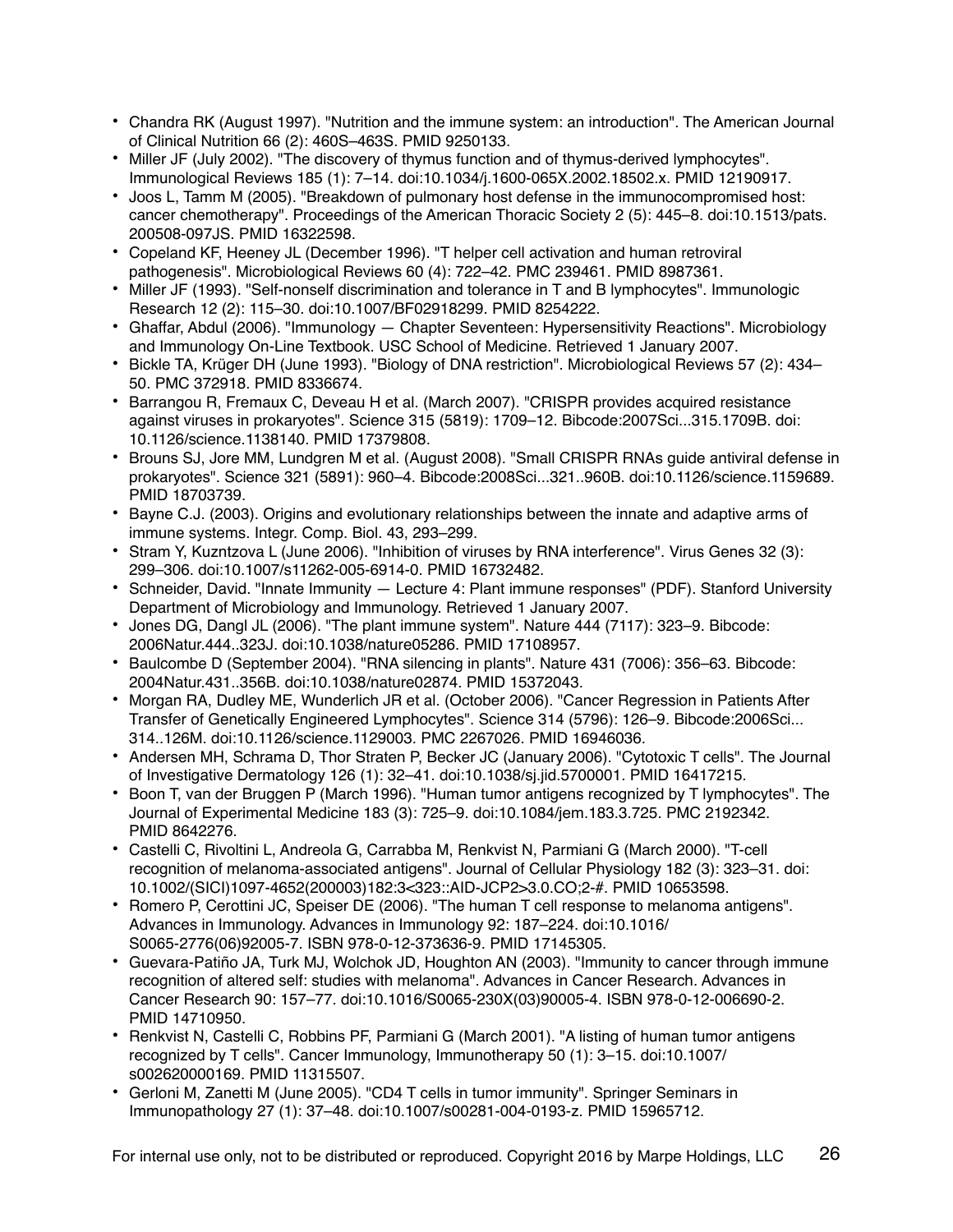- Seliger B, Ritz U, Ferrone S (January 2006). "Molecular mechanisms of HLA class I antigen abnormalities following viral infection and transformation". International Journal of Cancer 118 (1): 129– 38. doi:10.1002/ijc.21312. PMID 16003759.
- Hayakawa Y, Smyth MJ (2006). "Innate immune recognition and suppression of tumors". Advances in Cancer Research. Advances in Cancer Research 95: 293–322. doi:10.1016/S0065-230X(06)95008-8. ISBN 978-0-12-006695-7. PMID 16860661.
- Seliger B (2005). "Strategies of tumor immune evasion". BioDrugs 19 (6): 347–54. doi: 10.2165/00063030-200519060-00002. PMID 16392887.
- Frumento G, Piazza T, Di Carlo E, Ferrini S (September 2006). "Targeting tumor-related immunosuppression for cancer immunotherapy". Endocrine, Metabolic & Immune Disorders Drug Targets 6 (3): 233–7. doi:10.2174/187153006778250019. PMID 17017974.
- Stix, Gary (July 2007). "A Malignant Flame" (PDF). Scientific American 297 (1): 60–67. doi:10.1038/ scientificamerican0707-60. PMID 17695843. Retrieved 1 January 2007.
- Wira, CR; Crane-Godreau M; Grant K (2004). "Endocrine regulation of the mucosal immune system in the female reproductive tract". In In: Ogra PL, Mestecky J, Lamm ME, Strober W, McGhee JR, Bienenstock J (eds.). Mucosal Immunology. San Francisco: Elsevier. ISBN 0-12-491543-4.
- Lang TJ (December 2004). "Estrogen as an immunomodulator". Clinical Immunology 113 (3): 224–30. doi:10.1016/j.clim.2004.05.011. PMID 15507385. Moriyama A, Shimoya K, Ogata I et al. (July 1999). "Secretory leukocyte protease inhibitor (SLPI) concentrations in cervical mucus of women with normal menstrual cycle". Molecular Human Reproduction 5 (7): 656–61. doi:10.1093/molehr/5.7.656. PMID 10381821.
- Cutolo M, Sulli A, Capellino S et al. (2004). "Sex hormones influence on the immune system: basic and clinical aspects in autoimmunity". Lupus 13 (9): 635–8. doi:10.1191/0961203304lu1094oa. PMID 15485092.

King AE, Critchley HO, Kelly RW (February 2000). "Presence of secretory leukocyte protease inhibitor in human endometrium and first trimester decidua suggests an antibacterial protective role". Molecular Human Reproduction 6 (2): 191–6. doi:10.1093/molehr/6.2.191. PMID 10655462.

- Fimmel S, Zouboulis CC (2005). "Influence of physiological androgen levels on wound healing and immune status in men". The Aging Male 8 (3–4): 166–74. doi:10.1080/13685530500233847. PMID 16390741.
- Dorshkind K, Horseman ND (June 2000). "The roles of prolactin, growth hormone, insulin-like growth factor-I, and thyroid hormones in lymphocyte development and function: insights from genetic models of hormone and hormone receptor deficiency". Endocrine Reviews 21 (3): 292–312. doi:10.1210/er. 21.3.292. PMID 10857555.
- Nagpal S, Na S, Rathnachalam R (August 2005). "Noncalcemic actions of vitamin D receptor ligands". Endocrine Reviews 26 (5): 662–87. doi:10.1210/er.2004-0002. PMID 15798098.
- Marina Rode von Essen, Martin Kongsbak, Peter Schjerling, Klaus Olgaard, Niels Ødum & Carsten Geisler (2010). "Vitamin D controls T cell antigen receptor signaling and activation of human T cells". Nature Immunology 11 (4): 344–349. doi:10.1038/ni.1851. PMID 20208539.
- Sigmundsdottir H, Pan J, Debes GF et al. (March 2007). "DCs metabolize sunlight-induced vitamin D3 to 'program' T cell attraction to the epidermal chemokine CCL27". Nat. Immunol. 8 (3): 285–93. doi: 10.1038/ni1433. PMID 17259988.
- Hertoghe T (December 2005). "The 'multiple hormone deficiency' theory of aging: is human senescence caused mainly by multiple hormone deficiencies?". Annals of the New York Academy of Sciences 1057 (1): 448–65. Bibcode:2005NYASA1057..448H. doi:10.1196/annals.1322.035. PMID 16399912.
- Klein JR (March 2006). "The Immune System as a Regulator of Thyroid Hormone Activity". Experimental Biology and Medicine 231 (3): 229–36. PMC 2768616. PMID 16514168.
- Leif Mosekilde (2005). "Vitamin D and the elderly". Clinical Endocrinology 62 (3): 265–281. doi:10.1111/ j.1365-2265.2005.02226.x. PMID 15730407.
- Lange T, Perras B, Fehm HL, Born J (2003). "Sleep enhances the human antibody response to hepatitis A vaccination". Psychosomatic Medicine 65 (5): 831–5. doi:10.1097/01.PSY. 0000091382.61178.F1. PMID 14508028.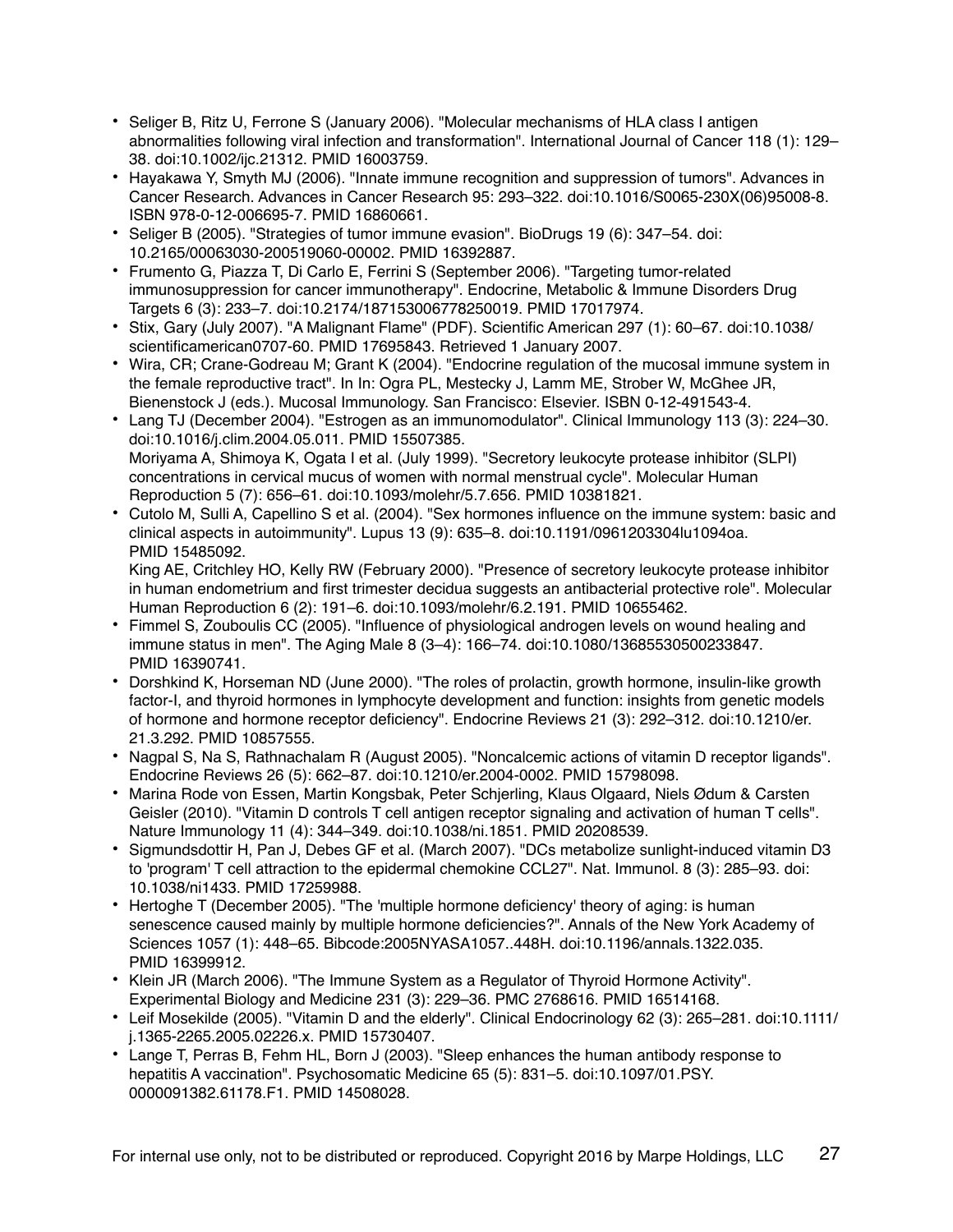- Bryant PA, Trinder J, Curtis N (June 2004). "Sick and tired: Does sleep have a vital role in the immune system?". Nature Reviews Immunology 4 (6): 457–67. doi:10.1038/nri1369. PMID 15173834.
- Krueger JM, Majde JA (May 2003). "Humoral links between sleep and the immune system: research issues". Annals of the New York Academy of Sciences 992 (1): 9–20. Bibcode:2003NYASA.992....9K. doi:10.1111/j.1749-6632.2003.tb03133.x. PMID 12794042.
- Majde JA, Krueger JM (December 2005). "Links between the innate immune system and sleep". The Journal of Allergy and Clinical Immunology 116 (6): 1188–98. doi:10.1016/j.jaci.2005.08.005. PMID 16337444.
- "Sleep's Effects On Your Immune System Revealed In New Body Clock Study". Retrieved 2014-04-28.
- **• Besedovsky L, Lange T, & Born J (2012). "Sleep and Immune Function". Pflugers Arch-Eur J Physiol 463: 121–137. doi:10.1007/s00424-011-1044-0.**
- **• Besedovsky L., Lange T., & Born J. (2012). "Sleep and Immune Function". Eur J Physiol 463: 121–137. doi:10.1007/s00424-011-1044-0.**
- **• "Can Better Sleep Mean Catching fewer Colds?". Retrieved 2014-04-28.**
- R.M. Suskind, C.L. Lachney, J.N. Udall, Jr., "Malnutrition and the Immune Response", in: Dairy products in human health and nutrition, M. Serrano-Ríos, ed., CRC Press, 1994, pp. 285–300
- Pond CM (July 2005). "Adipose tissue and the immune system". Prostaglandins, Leukotrienes, and Essential Fatty Acids 73 (1): 17–30. doi:10.1016/j.plefa.2005.04.005. PMID 15946832.
- Langley-Evans SC, Carrington LJ (2006). "Diet and the developing immune system". Lupus 15 (11): 746–52. doi:10.1177/0961203306070001. PMID 17153845.
- Taylor AL, Watson CJ, Bradley JA (October 2005). "Immunosuppressive agents in solid organ transplantation: Mechanisms of action and therapeutic efficacy". Critical Reviews in Oncology/ hematology 56 (1): 23–46. doi:10.1016/j.critrevonc.2005.03.012. PMID 16039869.
- Barnes PJ (March 2006). "Corticosteroids: the drugs to beat". European Journal of Pharmacology 533 (1–3): 2–14. doi:10.1016/j.ejphar.2005.12.052. PMID 16436275.
- Masri MA (July 2003). "The mosaic of immunosuppressive drugs". Molecular Immunology 39 (17–18): 1073–7. doi:10.1016/S0161-5890(03)00075-0. PMID 12835079.
- Silverstein A (1989). A History of Immunology. New York: Academic Press.
- Tauber AI & Chernyak L (1991). Metchnikoff and the Origins of Immunology. New York: Oxford University Press.
- Tauber AI (1994). The Immune Self: Theory or Metaphor?. Cambridge: Cambridge University Press.
- Jerne NK (1955). "The natural selection theory of antibody formation". Proceedings of the National Academy of Sciences USA 41: 849–57. doi:10.1073/pnas.41.11.849. PMC 534292. PMID 16589759.
- Burnet FM (1959). The Clonal Selection Theory of Acquired Immunity. Cambridge: Cambridge University Press.
- Burnet FM (1969). Cellular Immunology: Self and Notself. Cambridge: Cambridge University Press.
- Bretscher P; Cohn M (1970). "A theory of self-nonself discrimination". Science 169 (3950): 1042–49. doi:10.1126/science.169.3950.1042.
- Matzinger P (2002). "The danger model: A renewed sense of self". Science 296 (5566): 301–5. doi: 10.1126/science.1071059. PMID 11951032.
- **• Pradeu (2012). The Limits of the Self: Immunology and Biological Identity. New York: Oxford University Press.**
- Langman RE; Cohn M (2000). "A minimal model for the self-nonself discrimination: a return to the basics". Seminars in Immunology 12: 189–195. doi:10.1006/smim.2000.0231.
- Clark WR (2008). In Defense of Self: How the Immune System Really Works. New York: Oxford University Press.
- Coutinho A et al. (1984). "From an antigen-centered, clonal perspective of immune responses to an organism-centered network perspective of autonomous reactivity of self-referential immune systems". Immunological Reviews 79: 151–168. doi:10.1111/j.1600-065x.1984.tb00492.x.
- Irun C (2000). Tending Adam's garden: Evolving the cognitive immune self. San Diego: Academic Press.
- Pradeu T; Carosella ED (2006). "On the definition of a criterion of immunogenicity". Proc Natl Acad Sci U S A. 103(47): 17858–17861. doi:10.1073/pnas.0608683103.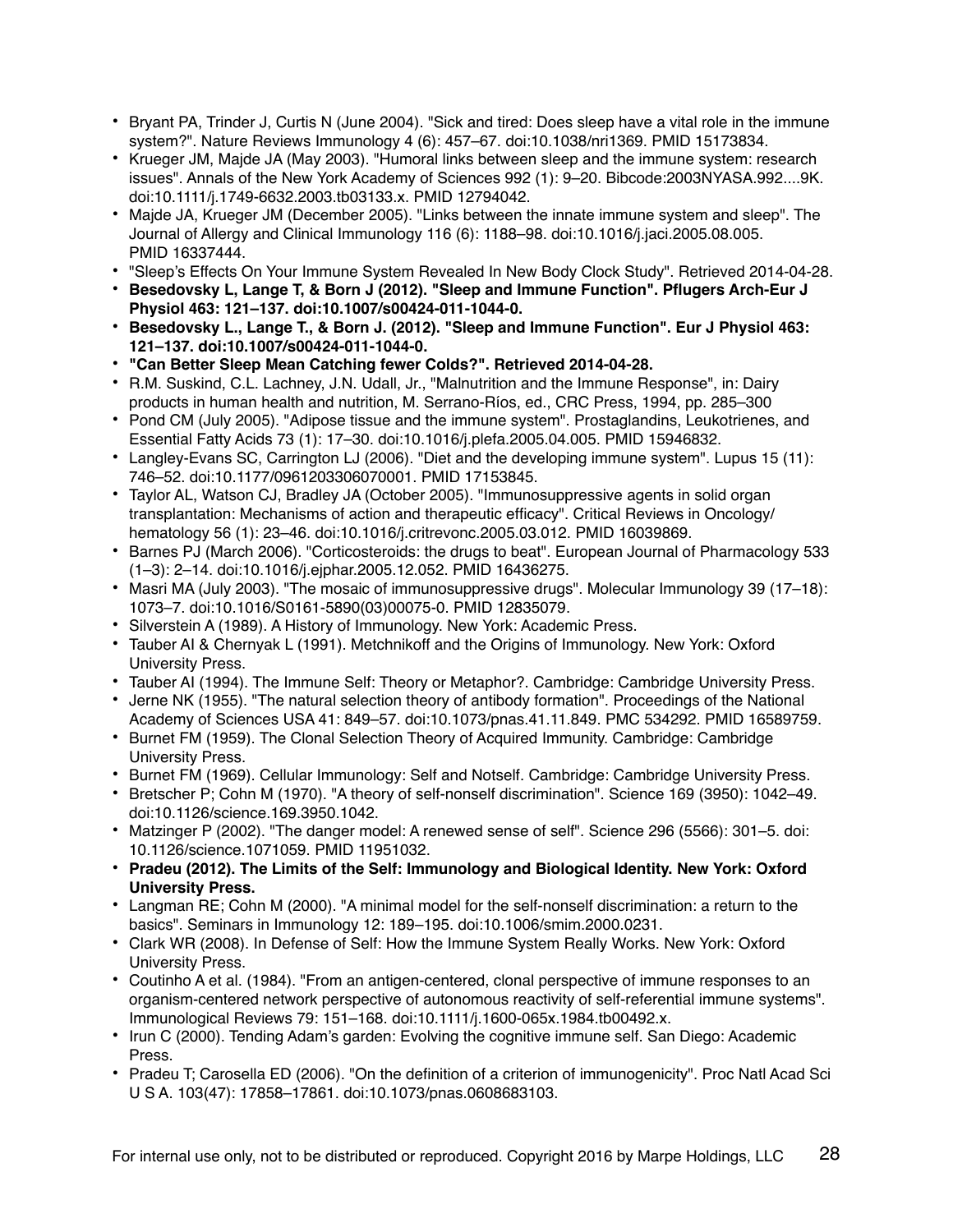- **• Pradeu T; Jaeger S; Vivier E (2013). "The speed of change: towards a discontinuity theory of immunity?". Nature Reviews Immunology. 13(10): 764–769. doi:10.1038/nri3521.**
- Janeway CA Jr.; Goodnow CC; Medzhitov R (1996). "Immunological tolerance: Danger pathogen on the premises!". Current Biology 6(5): 519–522. doi:10.1016/S0960-9822(02)00531-6.
- Vance RE (2000). "Cutting edge commentary: a Copernican revolution? Doubts about the danger theory". Journal of Immunology. 165(4): 1725–1728. doi:10.4049/jimmunol.165.4.1725.
- **• Matzinger P (2012). "The evolution of the danger theory. Interview by Lauren Constable". Expert Rev Clin Immunol. 8(4) (4): 311–317. doi:10.1586/eci.12.21. PMID 22607177.**
- **• Pradeu T; Cooper EL (2012). "The danger theory: 20 years later". Frontiers in Immunology 3: 287. doi:10.3389/fimmu.2012.00287.**
- Welling GW, Weijer WJ, van der Zee R, Welling-Wester S (September 1985). "Prediction of sequential antigenic regions in proteins". FEBS Letters 188 (2): 215–8. doi:10.1016/0014-5793(85)80374-4. PMID 2411595.
- Söllner J, Mayer B (2006). "Machine learning approaches for prediction of linear B-cell epitopes on proteins". Journal of Molecular Recognition 19 (3): 200–8. doi:10.1002/jmr.771. PMID 16598694.
- Saha S, Bhasin M, Raghava GP (2005). "Bcipep: A database of B-cell epitopes". BMC Genomics 6: 79. doi:10.1186/1471-2164-6-79. PMC 1173103. PMID 15921533.
- Flower DR, Doytchinova IA (2002). "Immunoinformatics and the prediction of immunogenicity". Applied Bioinformatics 1 (4): 167–76. PMID 15130835.
- Finlay BB, McFadden G (February 2006). "Anti-immunology: evasion of the host immune system by bacterial and viral pathogens". Cell 124 (4): 767–82. doi:10.1016/j.cell.2006.01.034. PMID 16497587.
- Cianciotto NP (December 2005). "Type II secretion: a protein secretion system for all seasons". Trends in Microbiology 13 (12): 581–8. doi:10.1016/j.tim.2005.09.005. PMID 16216510.
- Winstanley C, Hart CA (February 2001). "Type III secretion systems and pathogenicity islands". J. Med. Microbiol. 50 (2): 116–26. PMID 11211218.
- Finlay BB, Falkow S (June 1997). "Common themes in microbial pathogenicity revisited". Microbiol. Mol. Biol. Rev. 61 (2): 136–69. PMC 232605. PMID 9184008.
- Kobayashi H (2005). "Airway biofilms: implications for pathogenesis and therapy of respiratory tract infections". Treatments in Respiratory Medicine 4 (4): 241–53. doi: 10.2165/00151829-200504040-00003. PMID 16086598.
- Housden NG, Harrison S, Roberts SE et al. (June 2003). "Immunoglobulin-binding domains: Protein L from Peptostreptococcus magnus". Biochemical Society Transactions 31 (Pt 3): 716–8. doi:10.1042/ BST0310716. PMID 12773190.
- Burton DR, Stanfield RL, Wilson IA (October 2005). "Antibody vs. HIV in a clash of evolutionary titans". Proceedings of the National Academy of Sciences of the United States of America 102 (42): 14943–8. Bibcode:2005PNAS..10214943B. doi:10.1073/pnas.0505126102. PMC 1257708. PMID 16219699.
- Taylor JE, Rudenko G (November 2006). "Switching trypanosome coats: what's in the wardrobe?". Trends in Genetics 22 (11): 614–20. doi:10.1016/j.tig.2006.08.003. PMID 16908087.
- Cantin R, Méthot S, Tremblay MJ (June 2005). "Plunder and Stowaways: Incorporation of Cellular Proteins by Enveloped Viruses". Journal of Virology 79 (11): 6577–87. doi:10.1128/JVI. 79.11.6577-6587.2005. PMC 1112128. PMID 15890896.

## **Acute Inflammation**

Acute Inflammation (Latin, inflammatio) is part of the complex biological response of body tissues to harmful stimuli, such as pathogens, damaged cells, or irritants. Inflammation is a protective response that involves immune cells, blood vessels, and molecular mediators. The purpose of inflammation is to eliminate the initial cause of cell injury, clear out necrotic cells and tissues damaged from the original insult and the inflammatory process, and to initiate tissue repair.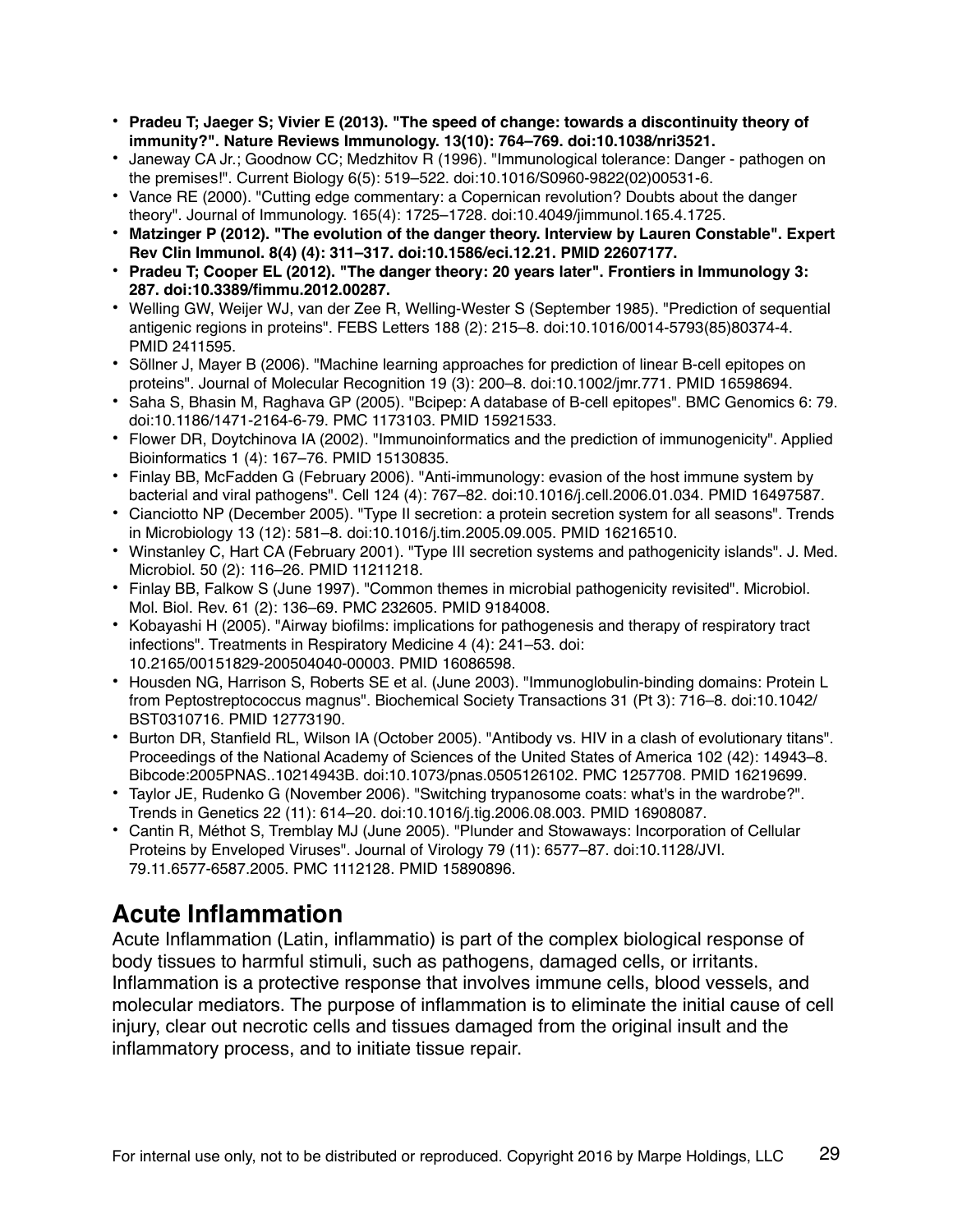The classical signs of acute inflammation are pain, heat, redness, swelling, and loss of function. Inflammation is a generic response, and therefore it is considered as a mechanism of innate immunity, as compared to adaptive immunity, which is specific for each pathogen.

Too little inflammation could lead to progressive tissue destruction by the harmful stimulus (e.g. bacteria) and compromise the survival of the organism. In contrast, chronic inflammation may lead to a host of diseases, such as hay fever, periodontitis, atherosclerosis, rheumatoid arthritis, and even cancer (e.g., gallbladder carcinoma). Inflammation is therefore normally closely regulated by the body.

Inflammation can be classified as either acute or chronic. Acute inflammation is the initial response of the body to harmful stimuli and is achieved by the increased movement of plasma and leukocytes (especially granulocytes) from the blood into the injured tissues. A series of biochemical events propagates and matures the inflammatory response, involving the local vascular system, the immune system, and various cells within the injured tissue. Prolonged inflammation, known as chronic inflammation, leads to a progressive shift in the type of cells present at the site of inflammation and is characterized by simultaneous destruction and healing of the tissue from the inflammatory process.

Inflammation is not a synonym for infection. Infection describes the interaction between the action of microbial invasion and the reaction of the body's inflammatory defensive response — the two components are considered together when discussing an infection, and the word is used to imply a microbial invasive cause for the observed inflammatory reaction. Inflammation on the other hand describes purely the body's immunovascular response, whatever the cause may be. But because of how often the two are correlated, words ending in the suffix -itis (which refers to inflammation) are sometimes informally described as referring to infection. For example, the word urethritis strictly means only "urethral inflammation", but clinical health care providers usually discuss urethritis as a urethral infection because urethral microbial invasion is the most common cause of urethritis.

It is useful to differentiate inflammation and infection as there are many pathological situations where inflammation is not driven by microbial invasion - for example, atherosclerosis, type III hypersensitivity, trauma, ischaemia. There are also pathological situations where microbial invasion does not result in classic inflammatory response for example, parasitosis, eosinophilia.

#### **The connection between Chronic Disease and Chronic Inflammation**

Some diseases caused by Chronic inflammation happen fairly soon. Many take a long time, often ten to twenty years or more. Reducing inflammation can delay or even prevent many chronic diseases! Most of these diseases are far more preventable than curable – so it makes a lot of sense to make some effort to reduce chronic inflammation.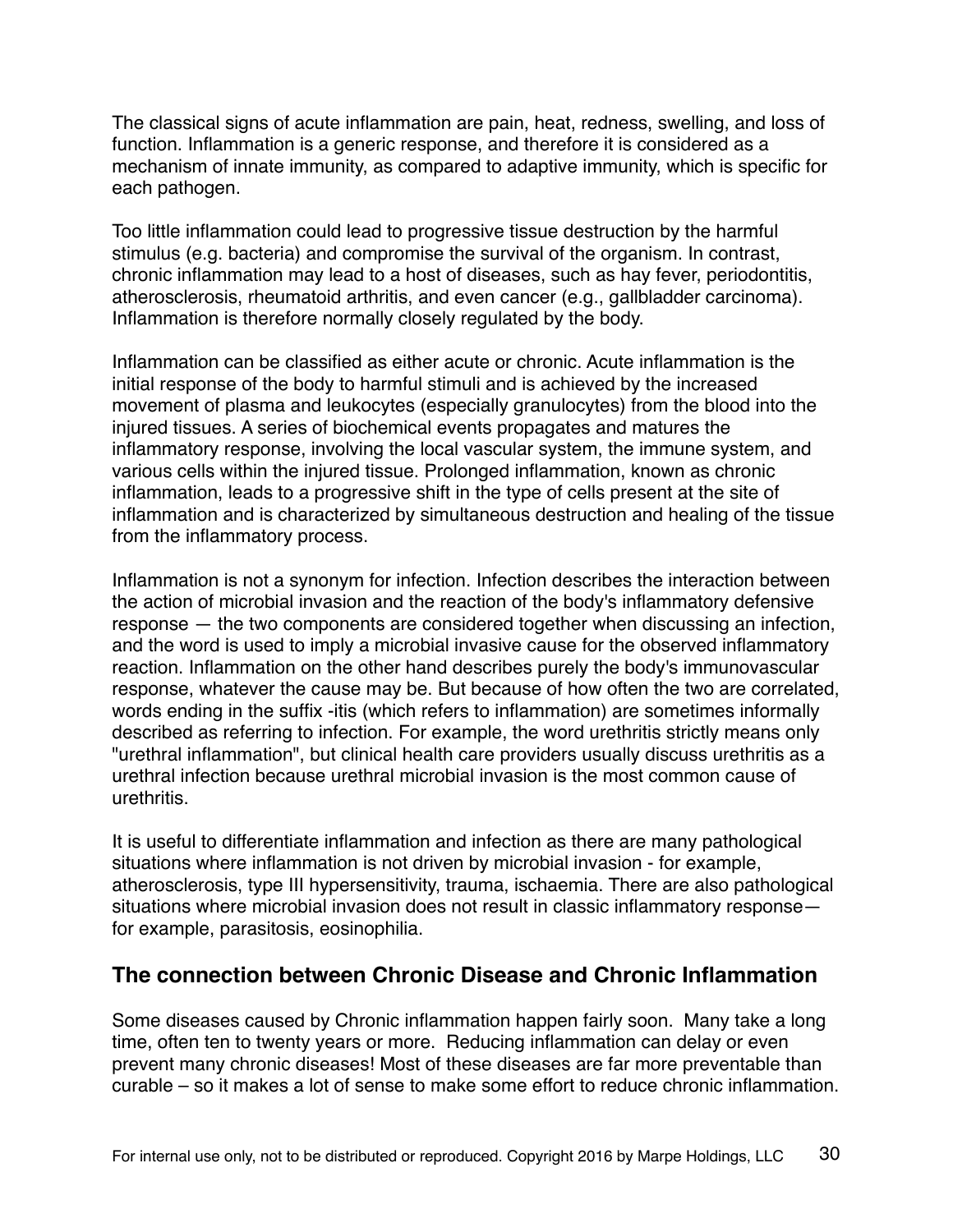Diseases with strong evidence currently being researched.

Alzheimer's **Brandish Example Sclerosis C** Dermatitis *Multiple Sclerosis* Crohn's Lyme Disease

Arthritis **Diabetes Insipidus** Myalgias Arthritis, Rheumatoid Eczema Nephritis Asthma, Allergies Fibromyalgia (FM) Osteoarthritis Atherosclerosis Inflammatory Bowel Parkinson's Autoimmune Interstitial Cystitis Psoriasis Cardiovascular **Irritable Bowel Syn.** Sarcoidois Cancers Joint pain Sjögren's Syndrome Colitis **Colitis Extrematous Colitis Colitis Colitis** 

#### **Alzheimer's, Dementia, Cognitive Decline**

Medical specialists are becoming interested in Alzheimer's and inflammation these days. In the journal Neurology in 1997, neurologists presented research that people who had been regularly taking anti-inflammatory medicine like Ibuprofen had much lower rates of Alzheimer's disease. In the New England Journal of Medicine in 2001, a study showed an 80% reduction in risk of Alzheimer's among those taking antiinflammatory medicines daily for two years.

Linda Van Eldik, neurobiologist at Northwestern University School of Medicine, explains that whenever the brain is injured or irritated, glial cells pump out cytokines. These are chemical signals to begin the inflammatory process. However, "in chronic neurodegenerative diseases like Alzheimer's, these glial cells are activated too high or too long or both," says Van Eldik.

Now, the path to Alzheimer's disease is being strongly linked to discrete inflammation in the area of the brain Alzheimer's affects. Inflammation begins with an immune response to a very specific threat (insoluble amyloid beta fibrils). However, new research suggests delay or prevention of Alzheimer's may be possible with anti-inflammatory treatments.

Several observational studies have linked chronic low-level inflammation in older adults to cognitive decline and dementia, including vascular dementia and Alzheimer's disease (Singh et al. 2011). One study found that people with the highest CRP and IL-6 levels (> 2.4 pg/mL) had a ~30-40% increased risk of cognitive decline compared to those with the lowest levels (< 1.4 pg/mL). (Yaffe et al. 2003). Inflammatory markers can be elevated before the onset of cognitive dysfunction, indicating their potential relevance as a prognostic tool in high-risk individuals (Singh et al. 2011).

Not surprisingly, chronic inflammation has also been linked to depression with higher circulating levels of IL-6 and CRP. Whether inflammation leads to depression or whether depression leads to inflammation is still being debated.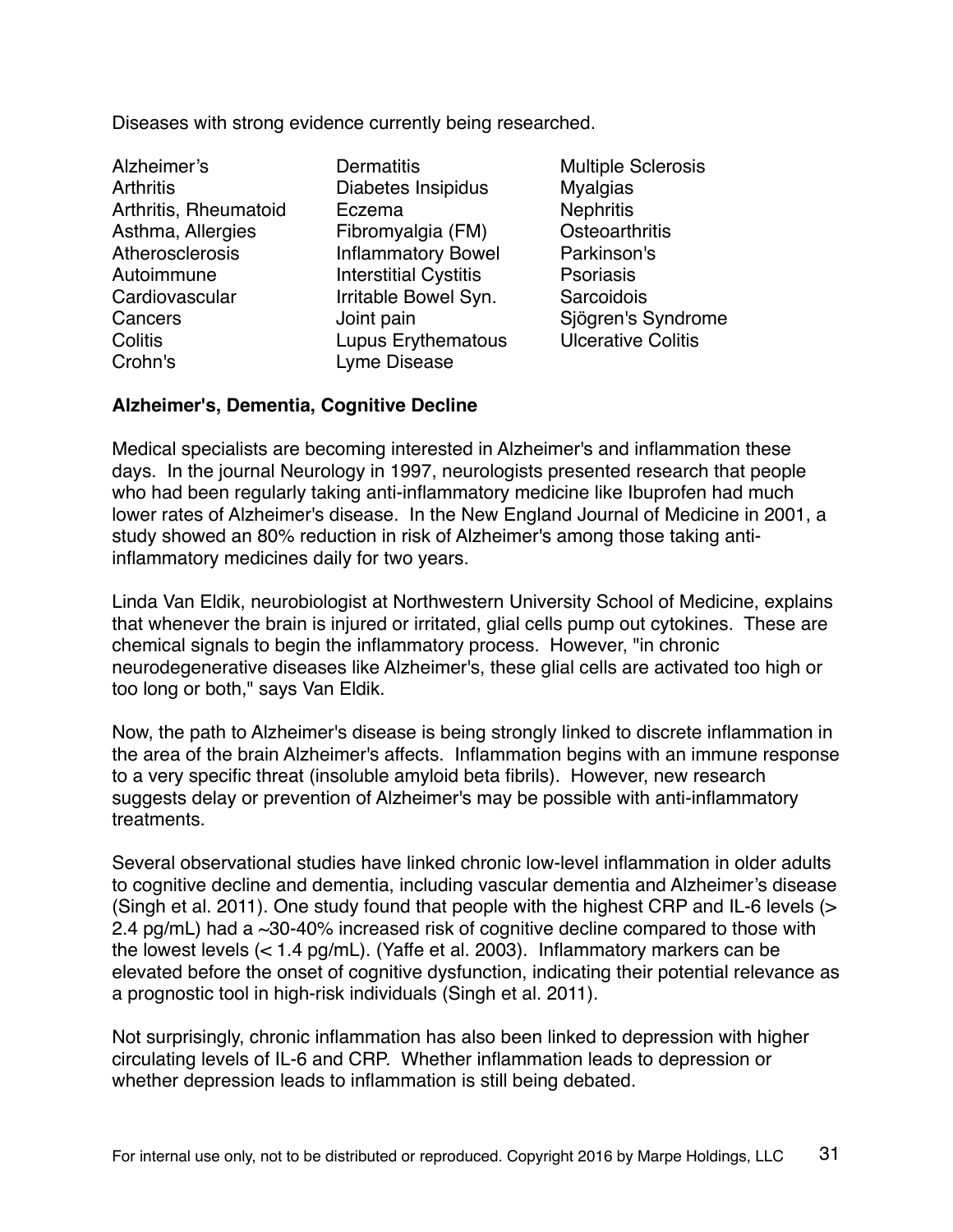#### **Autoimmune Disorders**

Among the best-known autoimmune diseases are: rheumatoid arthritis, lupus, multiple sclerosis, insulin-dependent (type 1) diabetes, Crohn's disease, and ulcerative colitis. Rheumatoid arthritis, in particular, has been studied closely for links with chronic inflammation and its characteristic biomarkers. Both TNFa and IL-6 are elevated in patients with rheumatoid arthritis.

People with systemic lupus erythematosus also show elevated levels of IL-6 and TNFa, making it is clear that inflammation has a role.

Inflammatory Bowel Diseases, such as Crohn's disease or ulcerative colitis, are another example of autoimmune disorders where inflammation plays a key role. In fact, doctors are debating about whether IBDs are really autoimmune diseases or whether they should be put in another, relatively new category known as "auto-inflammatory" diseases. In both cases, blocking TNFa or IL-6 can be an effective treatment for patients who do not respond to more conventional treatments.

#### **Cancer**

Several studies have established links between chronic low-level inflammation and many types of cancer, including lymphoma, prostate, ovarian, pancreatic, colorectal and lung (Aggarwal et al. 2006).(Kundu et al. 2008) There are several mechanisms by which inflammation may contribute to carcinogenesis, including alterations in gene expression, DNA mutation, epigenetic alterations, promotion of tumor vascularization, and the expression of pro-inflammatory cytokines that have roles in cancer cell proliferation (Kundu et al. 2008, Balkwill 2009)

Researchers in the journal Cell presented their findings about what could be the longelusive mechanism through which inflammation can promote cancer. "There is plenty of evidence that chronic inflammation can promote cancer" says Alexander Hoffmann, at U.C. San Diego, who led a study. "We have identified a basic cellular mechanism that we think may be linking chronic inflammation and cancer."

Cancer is much like Alzheimer's in that it does not necessarily begin with inflammation. However, inflammation can greatly accelerate the development of cancer once it has begun. NFkB helps cells, which have gone through DNA transformation (cancerous cells, in this case), avoid death. This allows them to continue to proliferate.

In addition, NFkB plays a role in the angiogenesis of cancerous tumors. (This is when they develop their own blood supply, and the metastasis of cancer.) NFkB activity is turned up by the pro-inflammatory messengers, including TNFa and IL-6. In people suffering from chronic inflammation, the risk of certain cancers can be much higher.

"Studies with animals have shown that a little inflammation is necessary for the normal development of the immune system and other organ systems," explains Hoffmann. "But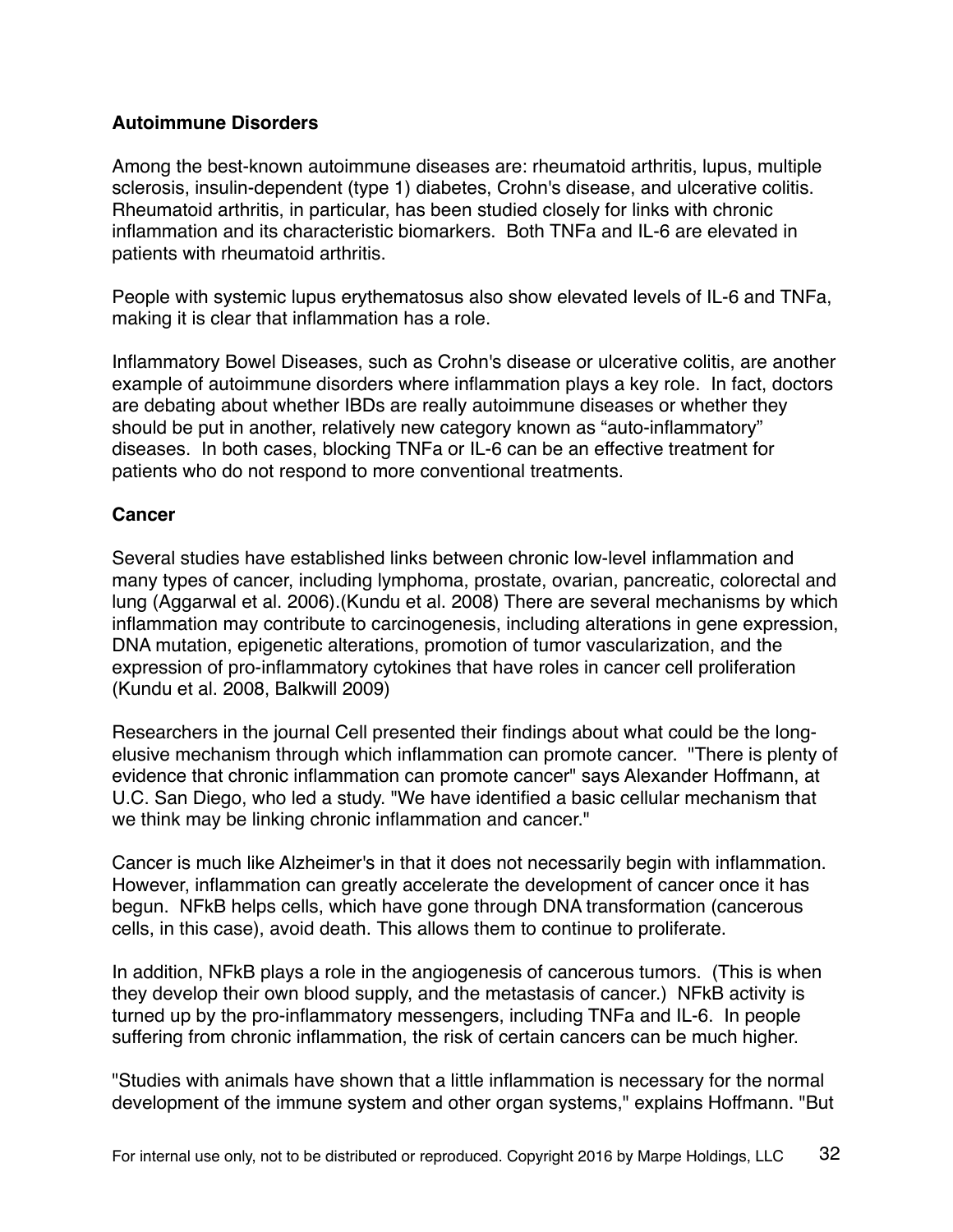there can be too much of a good thing. In the case of chronic inflammation, the presence of too much p100 may over activate the developmental pathway, resulting in cancer."

#### **Heart, Coronary & Cardiovascular Disease**

Inflammation also plays a role in heart disease! In fact, inflammation is so closely associated with heart disease that many doctors now use a test for inflammation called CRP (C-reactive protein) to assess a person's risk of heart attack. Research shows that CRP can predict the risk of heart attack and stroke as well or better than cholesterol levels.

This is because the immune system attacks LDL "bad" cholesterol that has been embedded in arterial walls. Also, studies have shown that chronic inflammation directly leads to a damaged endothelium (the lining of our blood vessels). The ongoing inflammation eventually damages the arteries - which can cause them to burst. This, in turn, causes another round of plaque patching build-up.

Inflammation is an integral part of atherosclerosis (oxidized low-density lipoprotein cholesterol stimulates the inflammatory response). It is these circulating inflammatory cytokines that are predictive of peripheral arterial disease, heart failure, atrial fibrillation, stroke, and coronary heart disease (Singh et al. 2011, Emerging Risk Factors Collaboration et al. 2010).

That is why researchers have found that CRP is a moderate indicator of coronary heart disease. Total cholesterol levels, blood pressure and smoking still rules but CRP may play a role in their onset.

Inflammation is the match that starts the blaze in the development of heart diseases. Without an elevated level of CRP damaging the blood vessels, much less plaque would formed - even if all other factors were present.

#### **Diabetes**

Recent research has linked inflammation, caused by increased fat tissue, with insulin resistance. In type 1 diabetes, the immune system attacks the cells that make insulin. As circulating pro-inflammatory messengers and macrophages increase, insulin resistance follows. While other factors can contribute to insulin resistance and diabetes, the link between chronic inflammation caused by obesity and diabetes is very strong.

The infiltration of macrophages into fat tissue and their subsequent release of proinflammatory cytokines into circulation occur at a greater rate in type II diabetics than in non-diabetics (Pickup et al. 2000, Nappo et al. 2002, Ortega Martinez de Victoria et al. 2009). Pro-inflammatory cytokines clearly decrease insulin sensitivity (Bastard et al. 2006).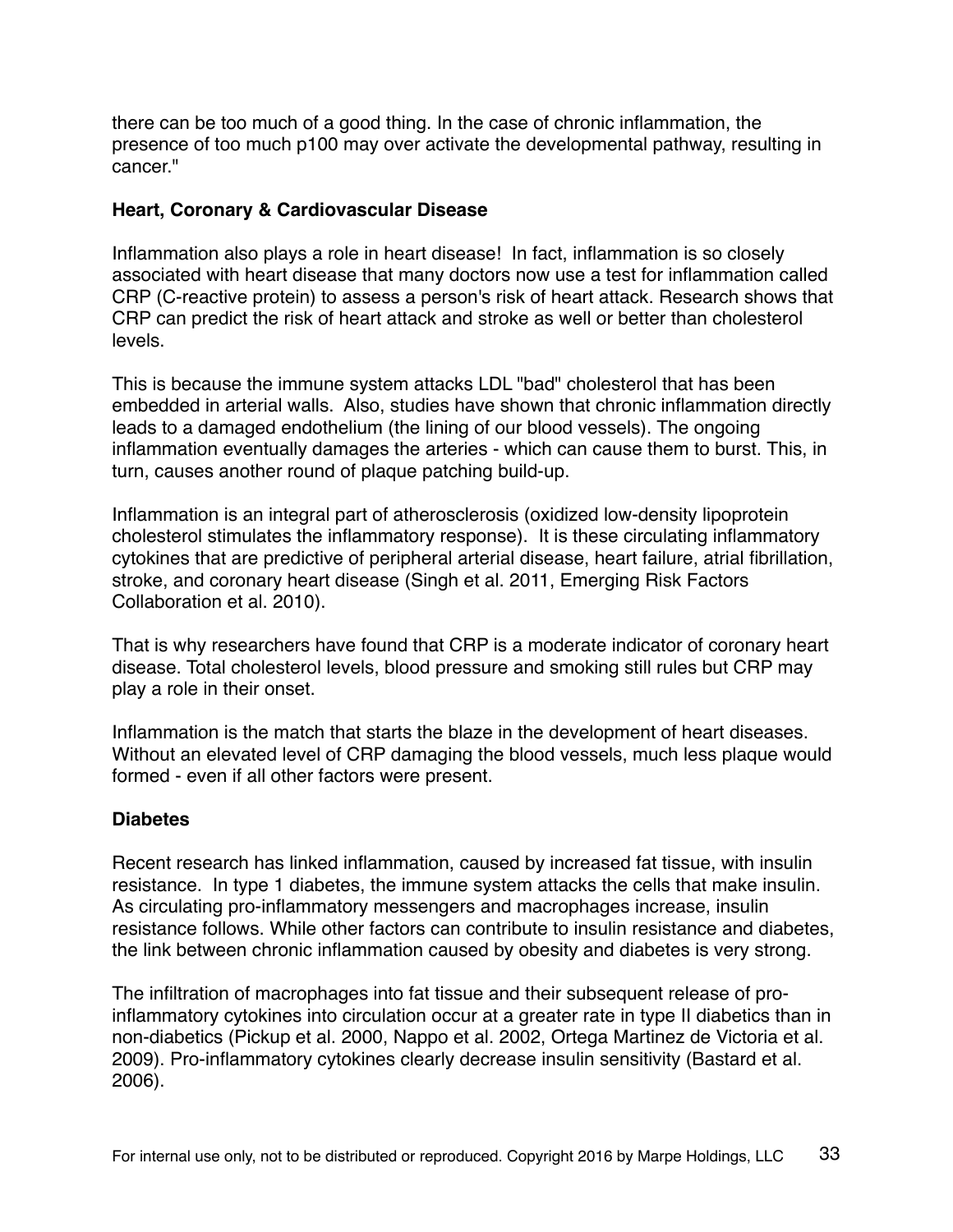Children who have allergies are less likely to develop type 1 diabetes. "Children with type 1 diabetes are less likely to get asthma, eczema, or hay fever," says pediatrician Dr. Alan Greene, MD. "And the reverse is true, that those with asthma, eczema, or hay fever are less likely to get type 1 diabetes."

"One possible explanation for this is the imbalance between two types of immune cells, T-helper 1 cells and T-helper 2 cells. In children with diabetes, the balance tends to favor T-helper 1 cells; in those with asthma, T-helper 2 cells. It's difficult for one child to have both."

Type II diabetes is also linked to inflammation, as chronic inflammation releases TNF (tumor necrosis factor), which makes cells more resistant to insulin. "No one would have thought these things were related, but they are" says Dr. Walter Willett, chairman of the department of nutrition at the Harvard School of Public Health.

#### **Chronic Lyme Disease**

Increasing evidence points to inflammation as source of nervous system manifestations of Lyme disease. About 15% of patients with Lyme disease develop peripheral and central nervous system involvement, often accompanied by debilitating and painful symptoms. New research indicates that inflammation plays a causal role in the array of neurologic changes associated with Lyme disease, according to a study published in The American Journal of Pathology. The investigators at the Tulane National Primate Research Center and Louisiana State University Health Sciences Center also showed that the anti-inflammatory drug dexamethasone prevents many of these reactions.

"These results suggest that inflammation has a causal role in the pathogenesis of acute Lyme neuroborreliosis," explained Mario T. Philipp, PhD, Professor of Microbiology and Immunology and chair of the Division of Bacteriology and Parasitology at Tulane National Primate Research Center (Covington, LA).

Lyme disease in humans results from the bite of a tick infected with the spirochete Borrelia burgdorferi (Bb). As Bb disseminates throughout the body, it can cause arthritis, carditis, and neurologic deficits. When the nervous system is involved, it is called Lyme neuroborreliosis (LNB). Clinical symptoms of LNB of the peripheral nervous system may include facial nerve palsy, neurogenic pain radiating along the back into the legs and feet, limb pain, sensory loss, or muscle weakness. Central nervous system involvement can manifest as headache, fatigue, memory loss, learning disability, depression, meningitis, and encephalopathy.

To understand further the neuropathologic effects of Bb infection, researchers infected 12 rhesus macaques with live B. burgdorferi; two animals were left uninfected as controls. Of the 12 Bb-inoculated animals, four were treated with the anti-inflammatory steroid dexamethasone, four with the non-steroidal anti-inflammatory drug (NSAID) meloxicam, and four remained untreated. Half of each group was studied for eight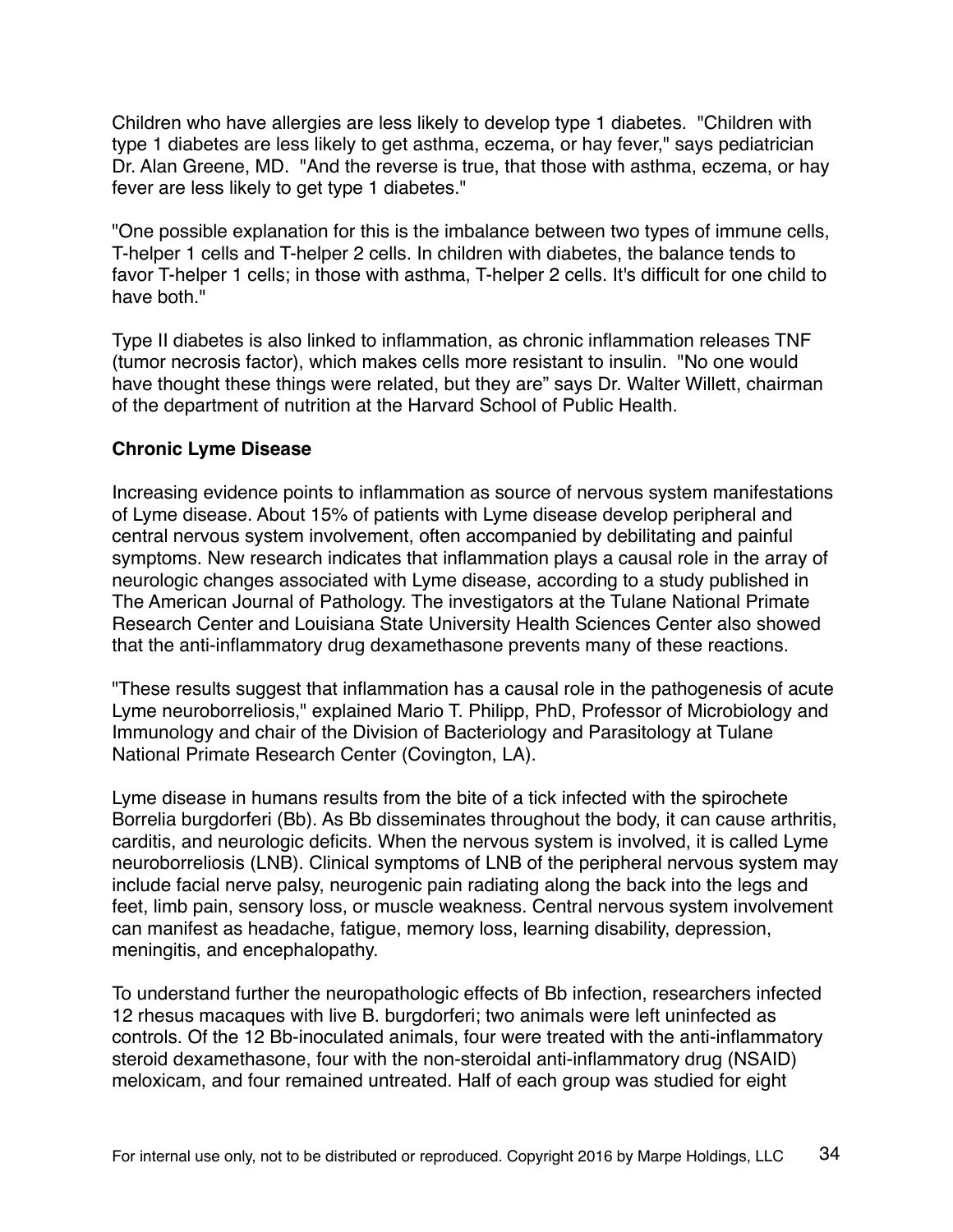weeks postinoculation and the other half for 14 weeks.

The researchers examined the role of inflammation in the nervous systems of Bbinfected animals. Significantly elevated levels of the inflammatory mediators interleukin-6 (IL-6), IL-8, CCL2, and CXCL13 were observed, as well as pleocytosis (increased cell counts, primarily white blood cells) in the cerebrospinal fluid of all infected animals -- except in those treated with dexamethasone. "Chemokines such as IL-8 and CCL2 are known to mediate the influx of immune cells in the central nervous system compartment during bacterial meningitis, and CXCL13 is the major determinant of B cell recruitment into the cerebrospinal fluid during neuroinflammation," explained Dr. Philipp.

Infection with Bb led to many histopathologic findings in infected animals not treated with dexamethasone, such as leptomeningitis, vasculitis, focal inflammation in the brain and spinal cord, and necrotizing focal neurodegeneration and demyelination in the cervical spinal cord. Evaluation of the dorsal root ganglia showed inflammation with neurodegeneration, along with significant apoptosis of neuronal and satellite glial cells (which surround sensory neurons), in all infected animals with the exception of those treated with dexamethasone. Researchers were able to quantify the protective effect of dexamethasone treatment in protecting both satellite glial cell and neuronal apoptosis; in contrast, meloxicam treatment was only effective in protecting against satellite glial cell apoptosis and only after prolonged administration.

The dorsal roots of animals infected with live Bb (but not treated with dexamethasone) showed the presence of abundant lymphocytes and monocytes. Interestingly, reactions near the injection sites were histologically different from the more diffuse inflammation found along the spinal cord. The pathology found in the dorsal root ganglia and sensory nerves may explain the localized pain and motor deficits that Lyme disease patients experience close to the origin of the tick bite.

Some patients with Lyme disease also show evidence of demyelinating neuropathy and slowing nerve conduction. Nerve conduction studies in motor and sensory nerves of the macaques showed that the Bb infection resulted in specific electrophysiological abnormalities (increased F wave latencies and chronodispersion) that could be prevented with dexamethasone.

Although antibiotics are the standard and necessary first-line treatment for Lyme disease, the results show the potential therapeutic impact of anti-inflammatory or immune-modulatory agents for Lyme-related neuroborreliosis. Most of the neuropathological changes produced by Bb infection were prevented by dexamethasone, a broad-spectrum steroidal anti-inflammatory drug, whereas the nonsteroidal anti-inflammatory drug meloxicam was generally ineffective or only partially effective. Analyses of the differences in the mechanisms of action of both drugs may provide a blueprint for the development of new adjuvant treatments for LNB.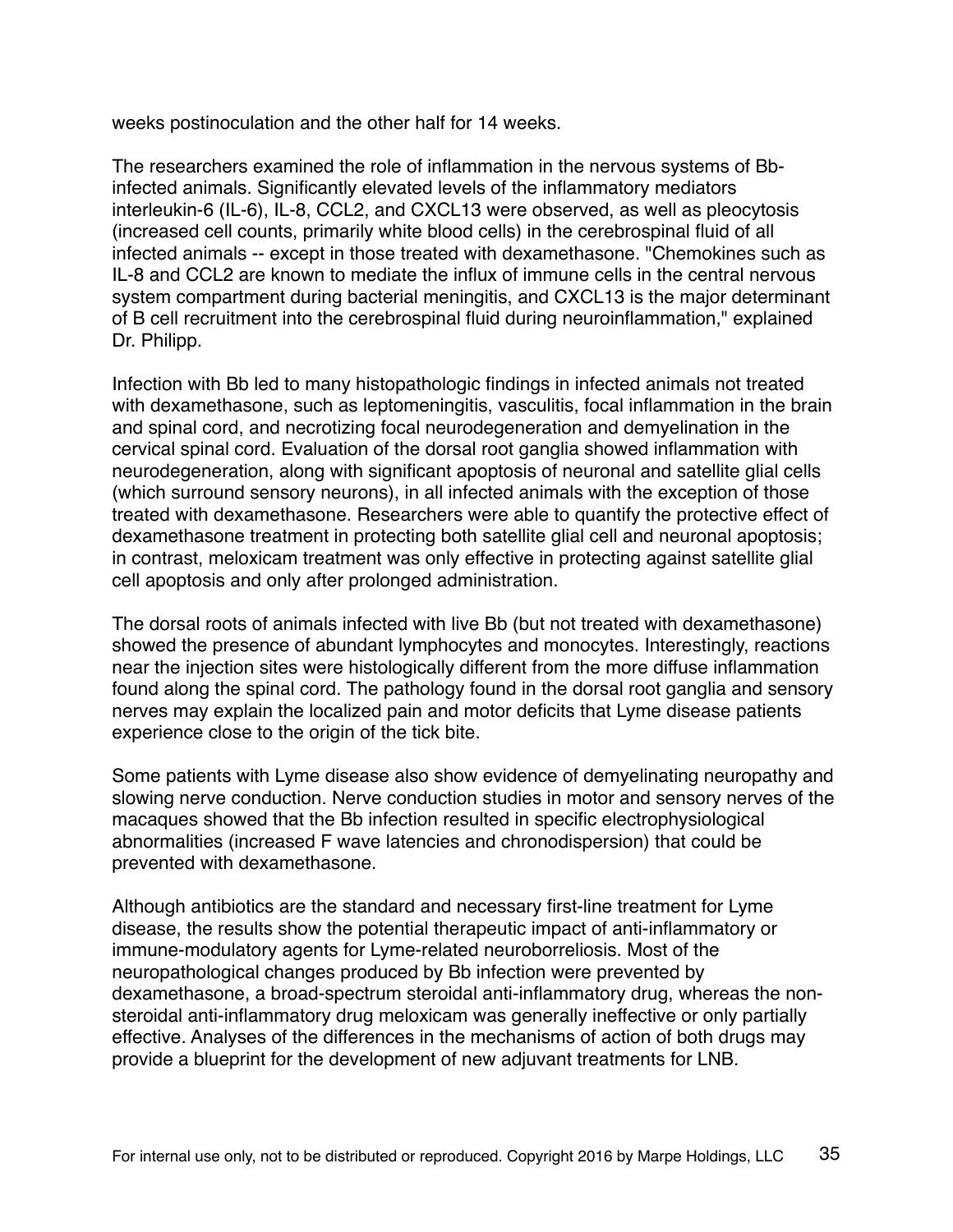"Importantly, we found necrotizing myelitis and degeneration in the spinal cord, neurodegeneration in the dorsal root ganglia, and demyelination in the nerve roots only when lymphocytic inflammatory lesions were also observed in both the central nervous system and peripheral nervous system," stated Dr. Philipp. "Our results suggest that ongoing cytokine activation in the nervous system can contribute to the persistent symptoms of fatigue, pain, and cognitive dysfunction that patients sometimes experience despite having been treated for Lyme disease."

#### **Chronic Kidney Disease (CKD)**

The chronic, low-grade inflammation in CKD can lead to the retention of several proinflammatory molecules in the blood (including cytokines, AGEs, and homocysteine) (Glorieux et al. 2009). The reduced excretion of pro-inflammatory factors by the diseased kidney can accelerate the progression of chronic inflammatory disturbances elsewhere in the body, such as the cardiovascular system.

#### **Osteoporosis**

Inflammatory cytokines (TNF-α, IL-1β, IL-6) are involved in normal bone metabolism. Osteoclasts, the cells that break down (resorb) bone tissue, are a type of macrophage and can be stimulated by pro-inflammatory factors. Systemic elevations in proinflammatory cytokines push bone metabolism towards resorption, and have been observed to induce bone loss in persons with periodontal disease, pancreatitis, inflammatory bowel disease, and rheumatoid arthritis (Cao 2011).

#### **References:**

- Ferrero-Miliani L, Nielsen OH, Andersen PS, Girardin SE; Nielsen; Andersen; Girardin (February 2007). "Chronic inflammation: importance of NOD2 and NALP3 in interleukin-1beta generation". Clin. Exp. Immunol. 147 (2): 061127015327006––. doi:10.1111/j.1365-2249.2006.03261.x. PMC 1810472. PMID 17223962.
- Abbas A.B.; Lichtman A.H. (2009). "Ch.2 Innate Immunity". In Saunders (Elsevier). Basic Immunology. Functions and disorders of the immune system (3rd ed.). ISBN 978-1-4160-4688-2.
- Stedman's Medical Dictionary (Twenty-fifth ed.). Williams & Wilkins. 1990.
- Rather, L. J. (1971). "Disturbance of function (functio laesa): the legendary fifth cardinal sign of inflammation, added by Galen to the four cardinal signs of Celsus". Bull N Y Acad Med 47 (3): 303– 322. PMC 1749862. PMID 5276838.
- Cotran; Kumar, Collins (1998). Robbins Pathologic Basis of Disease. Philadelphia: W.B Saunders Company. ISBN 0-7216-7335-X.
- Parakrama Chandrasoma, Clive R. Taylor (c. 2005). "Part A. General Pathology, Section II. The Host Response to Injury, Chapter 3. The Acute Inflammatory Response, sub-section Cardinal Clinical Signs". Concise Pathology (3rd edition (Computer file) ed.). New York, N.Y.: McGraw-Hill. ISBN 0-8385-1499-5. OCLC 150148447. Retrieved 2008-11-05.
- A Massage Therapist Guide to Pathology Ruth Werner (2009). A massage Therapist Guide to Pathology (4th ed.). Philadelphia, PA and Baltimore, MD: Wolters Kluwer.
- Vogel, Wolfgang H.; Berke, Andreas (2009). Brief History of Vision and Ocular Medicine. Kugler Publications. p. 97. ISBN 90-6299-220-X.
- Porth, Carol (2007). Essentials of pahtophysiology: concepts of altered health states. Hagerstown, MD: Lippincott Williams & Wilkins. p. 270. ISBN 0-7817-7087-4.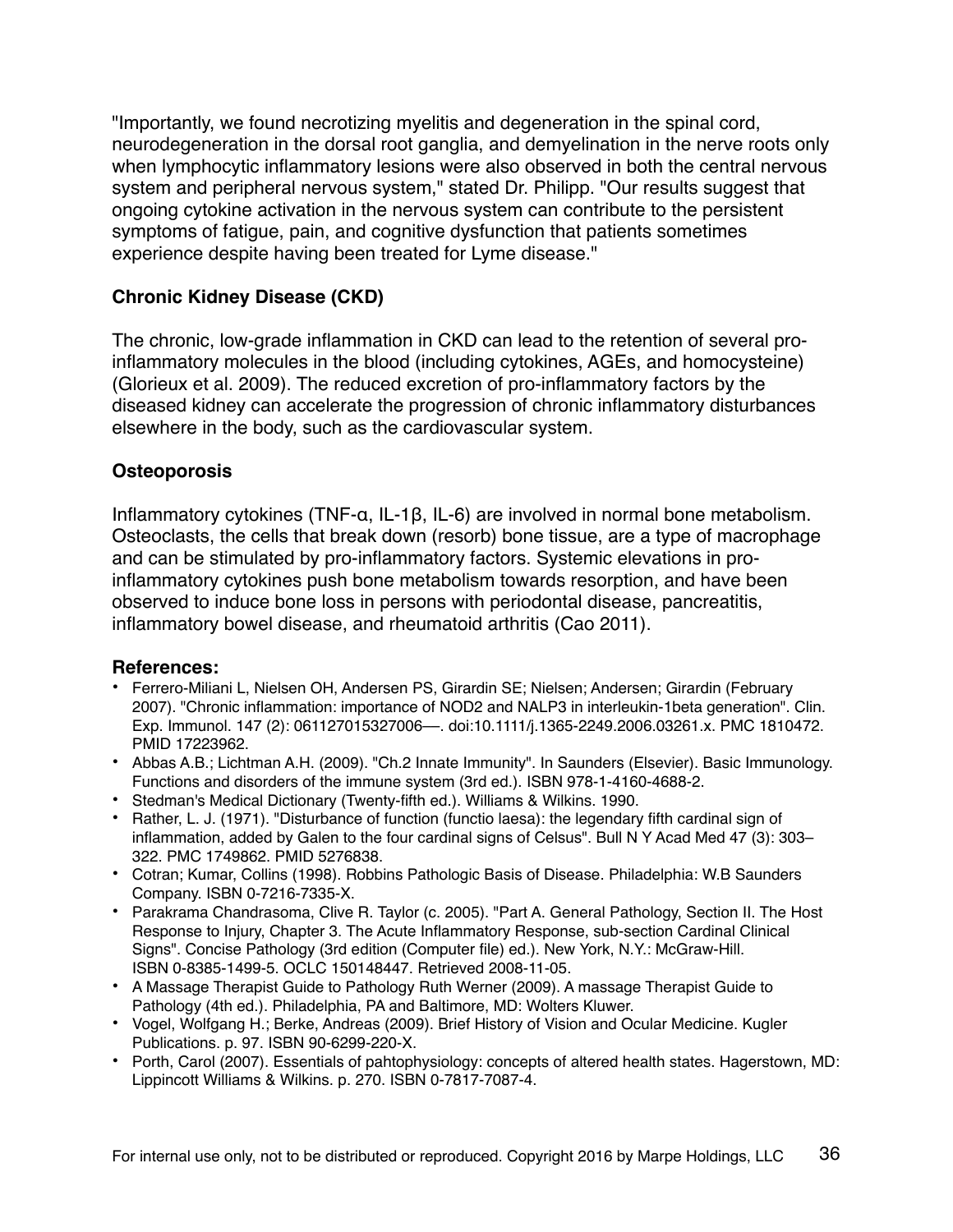- Dormandy, Thomas (2006). The worst of evils: man's fight against pain. New Haven, Conn: Yale University Press. p. 22. ISBN 0-300-11322-6.
- Libby, P (Dec 19–26, 2002). "Inflammation in atherosclerosis.". Nature 420 (6917): 868–74. doi: 10.1038/nature01323. PMID 12490960.
- Wiedermann U et al. (1996). "Vitamin A deficiency increases inflammatory responses". Scand J Immunol. 44 (6): 578–584. doi:10.1046/j.1365-3083.1996.d01-351.x. PMID 8972739.
- Hargrave, B. Y.; Tiangco, D. A.; Lattanzio, F. A.; Beebe, S. J. (2003). "Cocaine, not morphine, causes the generation of reactive oxygen species and activation of NF-κB in transiently cotransfected heart cells". Cardiovasc Toxicol 3 (2): 141–151. doi:10.1385/CT:3:2:141. PMID 14501032.
- Montiel-Duarte, C.; Ansorena, E.; López-Zabalza, M. J.; Cenarruzabeitia, E.; Iraburu, M. J. (2004). "Role of reactive oxygen species, glutathione and NF-κB in apoptosis induced by 3,4 methylenedioxymethamphetamine ("Ecstasy") on hepatic stellate cells". Biochem Pharmacol 67 (6): 1025–1033. doi:10.1016/j.bcp.2003.10.020. PMID 15006539.
- Hendrik Ungefroren; Susanne Sebens; Daniel Seidl; Hendrik Lehnert; Ralf Haas (2011). "Interaction of tumor cells with the microenvironment". Cell Communication and Signaling 9 (18). doi: 10.1186/1478-811X-9-18.
- Coussens, L. M.; Werb, Z. (2002). "Inflammation and cancer". Nature 420 (6917): 860–867. Bibcode: 2002Natur.420..860C. doi:10.1038/nature01322. PMC 2803035. PMID 12490959.
- **• Gunn, L; Ding, C; Liu, M; Ma, Y; Qi, C; Cai, Y; Hu, X; Aggarwal, D; Zhang, HG; Yan, J (Sep 15, 2012). "Opposing roles for complement component C5a in tumor progression and the tumor microenvironment.". Journal of immunology (Baltimore, Md. : 1950) 189 (6): 2985–94. doi: 10.4049/jimmunol.1200846. PMID 22914051.**
- Copland, JA; Sheffield-Moore, M; Koldzic-Zivanovic, N; Gentry, S; Lamprou, G; Tzortzatou-Stathopoulou, F; Zoumpourlis, V; Urban, RJ; Vlahopoulos, SA (Jun 2009). "Sex steroid receptors in skeletal differentiation and epithelial neoplasia: is tissue-specific intervention possible?". BioEssays : news and reviews in molecular, cellular and developmental biology 31 (6): 629–41. doi:10.1002/bies. 200800138. PMID 19382224.
- Colotta F, Allavena P, Sica A, Garlanda C, Mantovani A; Allavena; Sica; Garlanda; Mantovani (July 2009). "Cancer-related inflammation, the seventh hallmark of cancer: links to genetic instability". Carcinogenesis (review) 30 (7): 1073–81. doi:10.1093/carcin/bgp127. PMID 19468060.
- Eming, S. A.; Krieg, T.; Davidson, J. M. (2007). "Inflammation in wound repair: molecular and cellular mechanisms". Journal of Investigative Dermatology 127 (3): 514–525. doi:10.1038/sj.jid.5700701. PMID 17299434.
- Ashcroft, G. S.; Yang, Xiao; Glick, Adam B.; Weinstein, Michael; Letterio, John J.; Mizel, Diane E.; Anzano, Mario; Greenwell-Wild, Teresa; Chuxia, Sharon M. et al. (1999). "Mice lacking Smad3 show accelerated wound healing and an impaired local inflammatory response". Nat Cell Biol 1 (5): 260– 266. doi:10.1038/12971. PMID 10559937.
- Ashcroft, G. S. (1999). "Bidirectional regulation of macrophage function by TGF-β". Microbes Infect 1 (15): 1275–1282. doi:10.1016/S1286-4579(99)00257-9. PMID 10611755.
- Werner, F.; Feinberg, MW; Sibinga, NE; Pellacani, A; Wiesel, P; Chin, MT; Topper, JN et al. (2000). "Transforming growth factor-β1 inhibition of macrophage activation is mediated via Smad3". J Biol Chem 275 (47): 36653–36658. doi:10.1074/jbc.M004536200. PMID 10973958. |first10= missing | last10= in Authors list (help)
- Sato, Y.; Ohshima, T.; Kondo, T. (1999). "Regulatory role of endogenous interleukin-10 in cutaneous inflammatory response of murine wound healing". Biochem Biophys Res Commun 265 (1): 194–199. doi:10.1006/bbrc.1999.1455. PMID 10548513.
- Serhan, C. N. (2008). "Controlling the resolution of acute inflammation: a new genus of dual antiinflammatory and proresolving mediators". J Periodontol 79 (8 Suppl): 1520–1526. doi:10.1902/jop. 2008.080231. PMID 18673006.
- Greenhalgh, D. G. (1998). "The role of apoptosis in wound healing". Int J Biochem Cell Biol 30 (9): 1019–1030. doi:10.1016/S1357-2725(98)00058-2. PMID 9785465.
- Jiang, D.; Fan, Juan; Yu, Shuang; Chen, Suping; Luo, Yi; Prestwich, Glenn D; Mascarenhas, Marcella M et al. (2005). "Regulation of lung injury and repair by Toll-like receptors and hyaluronan". Nat Med 11 (11): 1173–1179. doi:10.1038/nm1315. PMID 16244651. Teder, P.; Jiang, D; Liang, J; Cohn, L; Puré, E;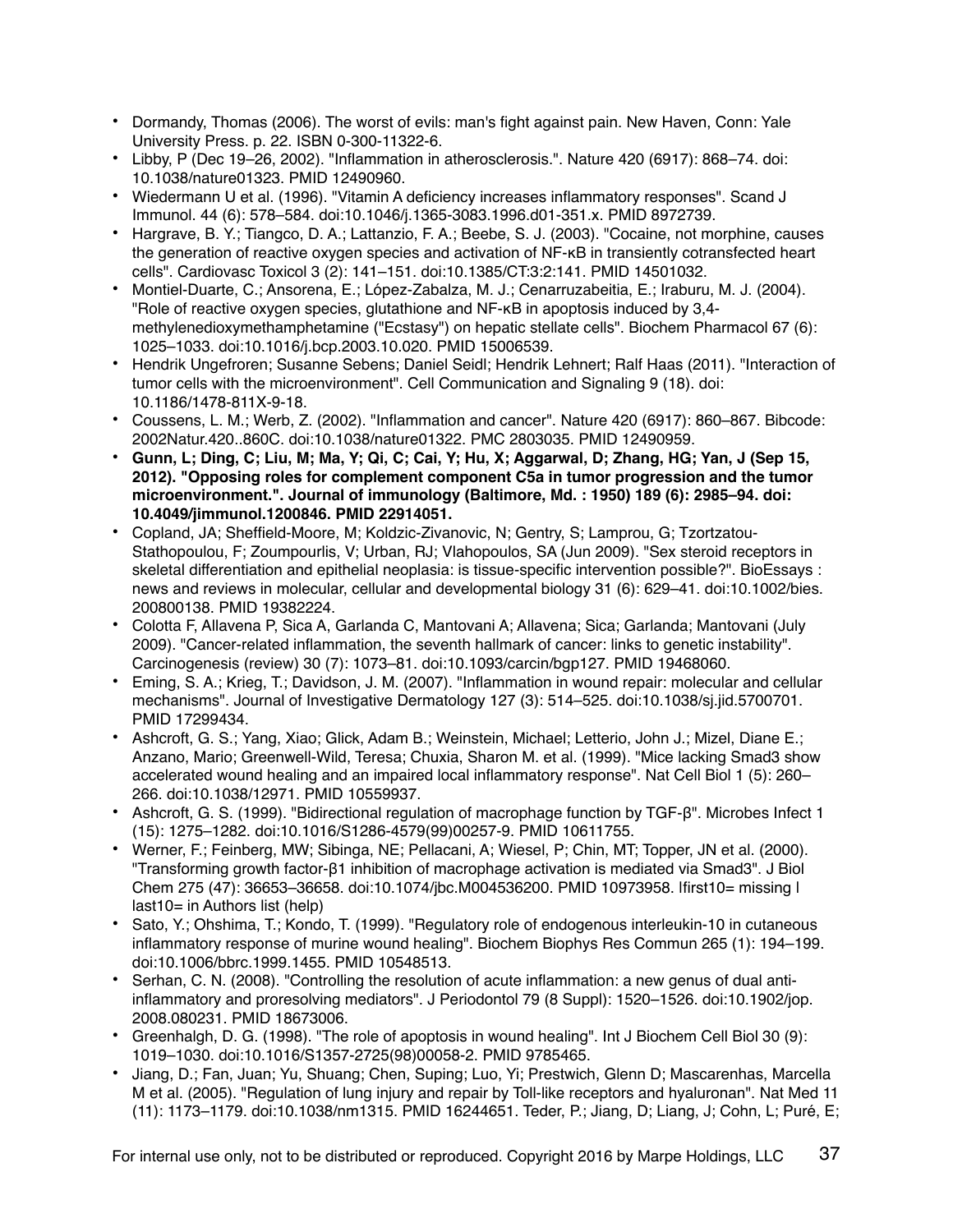Henson, PM; Noble, PW et al. (2002). "Resolution of lung inflammation by CD44". Science 296 (5565): 155–158. Bibcode:2002Sci...296..155T. doi:10.1126/science.1069659. PMID 11935029.

- McQuibban, G. A.; Tam, EM; McCulloch, CA; Clark-Lewis, I; Overall, CM et al. (2000). "Inflammation dampened by gelatinase A cleavage of monocyte chemoattractant protein-3". Science 289 (5482): 1202–1206. Bibcode:2000Sci...289.1202M. doi:10.1126/science.289.5482.1202. PMID 10947989.
- Serhan CN, Savill J; Savill (2005). "Resolution of inflammation: the beginning programs the end". Nat. Immunol. 6 (12): 1191–1197. doi:10.1038/ni1276. PMID 16369558.
- **• Michael Berk et al.. "So depression is an inflammatory disease, but where does the inflammation come from?" BMC Medicine 2013, 11:200. http://www.biomedcentral.com/ 1741-7015/11/200 accessed March 4, 2014 doi:10.1186/1741-7015-11-200**
- **• Cox, William T. L.; Abramson, Lyn Y.; Devine, Patricia G.; Hollon, Steven D. (2012). "Stereotypes, Prejudice, and Depression: The Integrated Perspective". Perspectives on Psychological Science 7 (5): 427–449. doi:10.1177/1745691612455204.**
- [http://www.theguardian.com/lifeandstyle/2015/jan/04/depression-allergic-reaction-inflammation](http://www.theguardian.com/lifeandstyle/2015/jan/04/depression-allergic-reaction-inflammation-immune-system)[immune-system](http://www.theguardian.com/lifeandstyle/2015/jan/04/depression-allergic-reaction-inflammation-immune-system)
- [http://www.jad-journal.com/article/S0165-0327\(08\)00479-5/abstract](http://www.jad-journal.com/article/S0165-0327(08)00479-5/abstract)
- <http://www.nature.com/mp/journal/v11/n7/full/4001805a.html>
- <http://www.biolmoodanxietydisord.com/content/4/1/10>
- Kershaw, E. E.; Flier, J. S. (2004). "Adipose tissue as an endocrine organ". J Clin Endocrinol Metab 89 (6): 2548–2556. doi:10.1210/jc.2004-0395. PMID 15181022.
- Bastard J et al. (2000). "Elevated levels of interleukin 6 are reduced in serum and subcutaneous adipose tissue of obese women after weight loss". J Clin Endocrinol Metab 85 (9): 3338–3342. doi: 10.1210/jc.85.9.3338. PMID 10999830.
- Mohamed-Ali V et al. (2001). "beta-Adrenergic regulation of IL-6 release from adipose tissue: in vivo and in vitro studies". J Clin Endocrinol Metab 86 (12): 5864–5869. doi:10.1210/jc.86.12.5864. PMID 11739453.
- Loffreda, S.; Lin, HZ; Karp, CL; Brengman, ML; Wang, DJ; Klein, AS; Bulkley, GB et al. (1998). "Leptin regulates proinflammatory immune responses".
- Esposito, K.; Marfella, R; Giugliano, G; Giugliano, F; Ciotola, M; Quagliaro, L; Ceriello, A; Giugliano, D et al. (2002). "Inflammatory cytokine concentrations are acutely increased by hyperglycemia in humans: role of oxidative stress". Circulation 106 (16): 2067–2072. doi:10.1161/01.CIR. 0000034509.14906.AE. PMID 12379575.
- Petersen, A. M.; Pedersen, B. K. (2005). "The anti-inflammatory effect of exercise". J Appl Physiol 98 (4): 1154–1162. doi:10.1152/japplphysiol.00164.2004. PMID 15772055. Review.
- Rogowski, O.; Bassat, Orit; Chundadze, Tamar; Finn, Talya; Berliner, Shlomo; Steinvil, Arie et al. (2010). "Waist circumference as the predominant contributor to the micro-inflammatory response in the metabolic syndrome: a cross sectional study". Journal of Inflammation (London) 26 (7): 35. doi: 10.1186/1476-9255-7-35. PMC 2919526. PMID 20659330.
- Mohamed-Ali, V.; Rawesh, A; Katz, DR; Miles, JM; Yudkin, JS; Klein, S; Coppack, SW et al. (1997). "Subcutaneous adipose tissue releases interleukin-6, but not tumor necrosis factor-α, in vivo". Journal of Clinical Endocrinology & Metabolism 82 (12): 4196–4200. doi:10.1210/jc.82.12.4196. PMID 9398739.
- Clément K et al. (2004). "Weight loss regulates inflammation-related genes in white adipose tissue of obese subjects". FASEB J 18 (14): 1657–1669. doi:10.1096/fj.04-2204com. PMID 15522911.
- M Stitzinger (2007). "Lipids, inflammation and atherosclerosis" (pdf). The digital repository of Leiden University. Retrieved 2007-11-02.
- Xu, H.; Yang, Qing; Tan, Guo; Yang, Daseng; Chou, Chieh J.; Sole, Jason; Nichols, Andrew et al. (2003). "Chronic Inflammation in Fat Plays a Crucial Role in the Development of Obesity-Related Insulin Resistance". J Clin Invest 112 (12): 1821–1830. doi:10.1172/JCI19451. PMC 296998. PMID 14679177.
- Shoelson, SE; Lee, J; Goldfine, AB (July 2006). "Inflammation and insulin resistance". The Journal of Clinical Investigation (Review) 116 (7): 1793–801. doi:10.1172/JCI29069. PMC 1483173. PMID 16823477.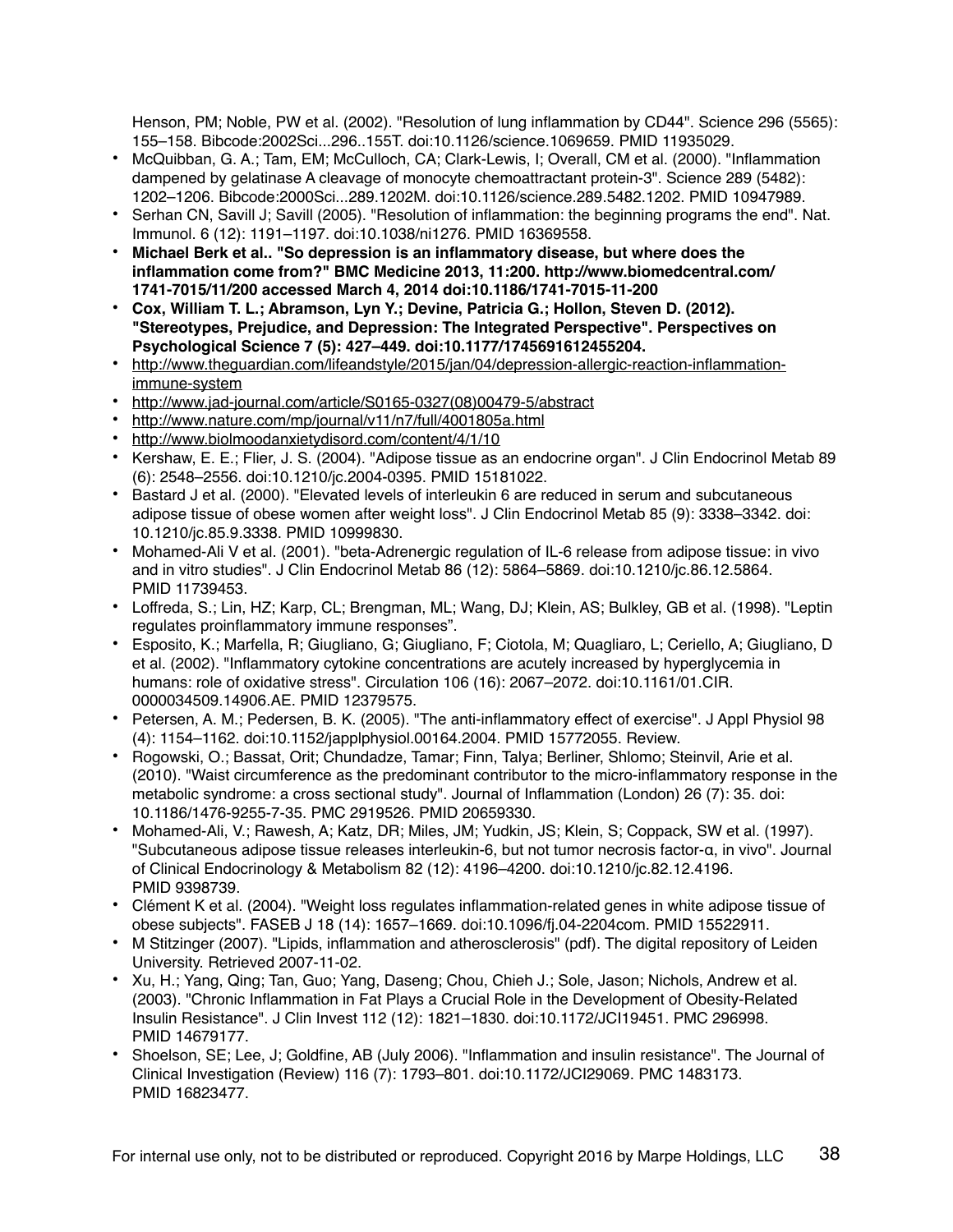- Blackburn, Patricia; Côté, Mélanie; Lamarche, Benoît; Couillard, Charles; Pascot, Agnès; Tremblay, Angelo; Bergeron, Jean; Lemieux, Isabelle; Després, Jean-Pierre (1 November 2003). "Impact of postprandial variation in triglyceridemia on low-density lipoprotein particle size". Metabolism 52 (11): 1379–1386. doi:10.1016/S0026-0495(03)00315-9. PMID 14624394.
- van Dijk, S. J; Feskens, E. J.; Bos, M. B; Hoelen, D. W.; Heijligenberg, R.; Bromhaar, M. G.; de Groot, L. C.; de Vries, J. H.; Muller, M.; Afman, L. A (14 October 2009). "A saturated fatty acid-rich diet induces an obesity-linked proinflammatory gene expression profile in adipose tissue of subjects at risk of metabolic syndrome". American Journal of Clinical Nutrition 90 (6): 1656–1664. doi:10.3945/ajcn. 2009.27792. PMID 19828712.
- **• Pedersen, BK; Steensberg, A; Fischer, C; Keller, C; Keller, P; Plomgaard, P; Febbraio, M; Saltin, B (2003). "Searching for the exercise factor: is IL-6 a candidate?". Journal of muscle research and cell motility (Review) 24 (2–3): 113–9. doi:10.1023/A:1026070911202. PMID 14609022.**
- **• Pedersen, BK (Jul 2013). "Muscle as a secretory organ". Comprehensive Physiology 3 (3): 1337–62. doi:10.1002/cphy.c120033. ISBN 9780470650714. PMID 23897689.**
- Wilmore, Jack (2008). Physiology of Sport and Exercise. Champaign, IL: Human Kinetics. pp. 26–36, 98–120, 186–250, 213–218. ISBN 978-0-7360-5583-3.
- Toth, M. J.; Matthews, DE; Tracy, RP; Previs, MJ (29 December 2004). "Age-related differences in skeletal muscle protein synthesis: relation to markers of immune activation". AJP: Endocrinology and Metabolism 288 (5): E883–E891. doi:10.1152/ajpendo.00353.2004. PMID 15613683.
- Mikkelsen, U. R.; Langberg, H.; Helmark, I. C.; Skovgaard, D.; Andersen, L. L.; Kjaer, M.; Mackey, A. L. (27 August 2009). "Local NSAID infusion inhibits satellite cell proliferation in human skeletal muscle after eccentric exercise". Journal of Applied Physiology 107 (5): 1600–1611. doi:10.1152/japplphysiol. 00707.2009. PMC 3774508. PMID 19713429.
- Trappe, TA; White, F; Lambert, CP; Cesar, D; Hellerstein, M; Evans, WJ (March 2002). "Effect of ibuprofen and acetaminophen on postexercise muscle protein synthesis". American journal of physiology. Endocrinology and metabolism 282 (3): E551–6. doi:10.1152/ajpendo.00352.2001 (inactive 2015-01-14). PMID 11832356.
- Marimuthu, K.; Murton, A. J.; Greenhaff, P. L. (28 October 2010). "Mechanisms regulating muscle mass during disuse atrophy and rehabilitation in humans". Journal of Applied Physiology 110 (2): 555– 560. doi:10.1152/japplphysiol.00962.2010. PMID 21030670.
- Cannon, Joseph G.; St. Pierre, Barbara A. (1 January 1998). "Cytokines in exertion-induced skeletal muscle injury". Molecular and Cellular Biochemistry 179 (1/2): 159–168. doi:10.1023/A: 1006828425418. PMID 9543358.
- Lang, Charles H.; Hong-Brown, Ly; Frost, Robert A. (10 November 2004). "Cytokine inhibition of JAK-STAT signaling: a new mechanism of growth hormone resistance". Pediatric Nephrology 20 (3): 306– 312. doi:10.1007/s00467-004-1607-9. PMID 15549417.
- Pedersen, BK; Toft, AD (August 2000). "Effects of exercise on lymphocytes and cytokines". British journal of sports medicine 34 (4): 246–51. doi:10.1136/bjsm.34.4.246. PMC 1724218. PMID 10953894.
- Bruunsgaard, H; Galbo, H; Halkjaer-Kristensen, J; Johansen, TL; MacLean, DA; Pedersen, BK (Mar 15, 1997). "Exercise-induced increase in serum interleukin-6 in humans is related to muscle damage". The Journal of physiology 499 (Pt 3): 833–41. PMC 1159298. PMID 9130176.
- McKay, Bryon R.; De Lisio, Michael; Johnston, Adam P. W.; O'Reilly, Ciara E.; Phillips, Stuart M.; Tarnopolsky, Mark A.; Parise, Gianni; Hotchin, Neil; Johnston, Adam P. W.; O'Reilly, Ciara E.; Phillips, Stuart M.; Tarnopolsky, Mark A.; Parise, Gianni (23 June 2009). Hotchin, Neil, ed. "Association of Interleukin-6 Signalling with the Muscle Stem Cell Response Following Muscle-Lengthening Contractions in Humans". PLoS ONE 4 (6): e6027. Bibcode:2009PLoSO...4.6027M. doi:10.1371/ journal.pone.0006027. PMC 2696599. PMID 19554087.
- MacIntyre, Donna L.; Sorichter, Stephan; Mair, Johannes; McKenzie, Donald C.; Berg, Aloys (11 March 2001). "Markers of inflammation and myofibrillar proteins following eccentric exercise in humans". European Journal of Applied Physiology 84 (3): 180–186. doi:10.1007/s004210170002. PMID 11320633.
- Louis, E; Raue, U; Yang, Y; Jemiolo, B; Trappe, S (Nov 2007). "Time course of proteolytic, cytokine, and myostatin gene expression after acute exercise in human skeletal muscle.". Journal of applied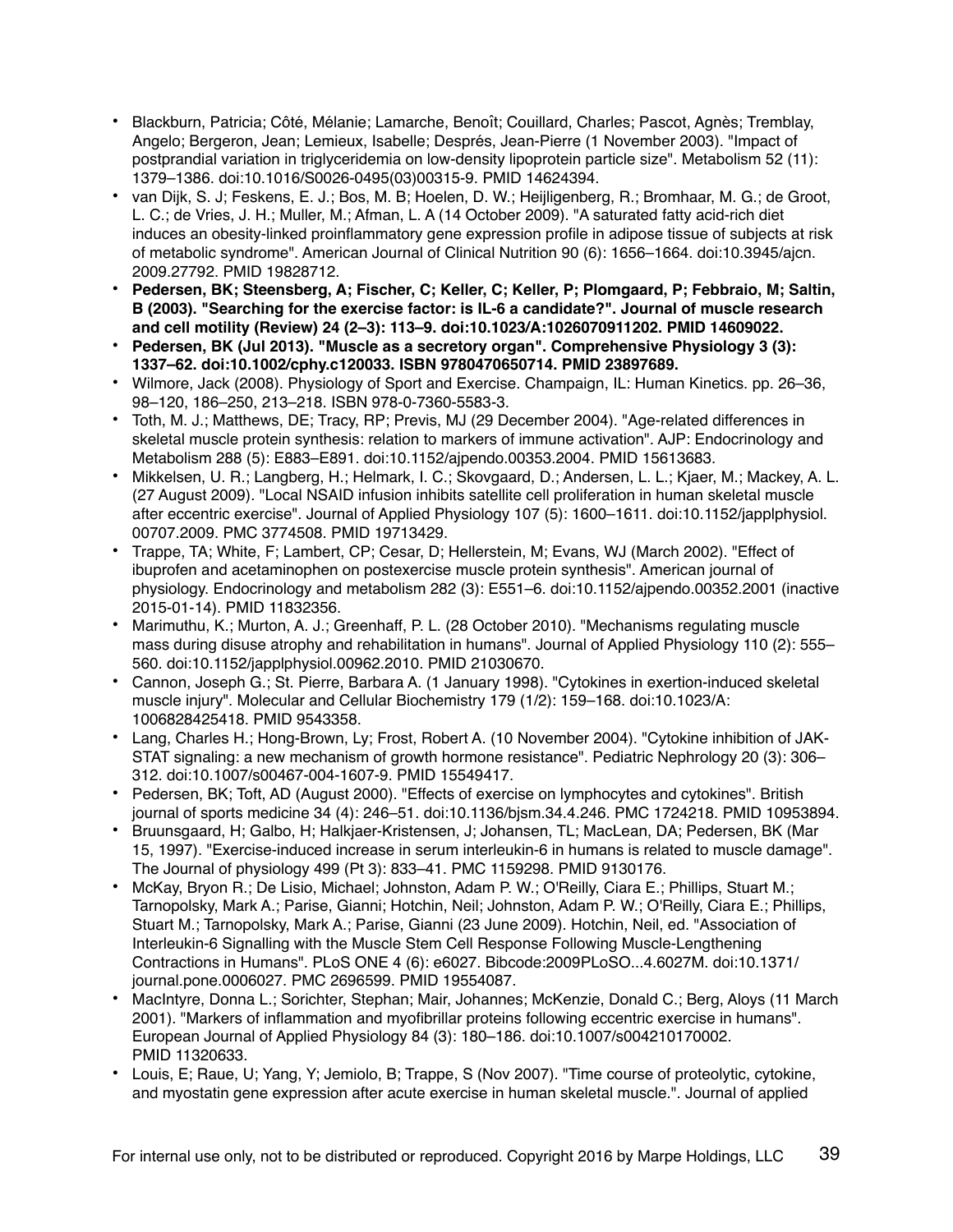physiology (Bethesda, Md. : 1985) 103 (5): 1744–51. doi:10.1152/japplphysiol.00679.2007. PMID 17823296.

- Serrano, AL; Baeza-Raja, B; Perdiguero, E; Jardí, M; Muñoz-Cánoves, P (Jan 2008). "Interleukin-6 is an essential regulator of satellite cell-mediated skeletal muscle hypertrophy.". Cell metabolism 7 (1): 33–44. doi:10.1016/j.cmet.2007.11.011. PMID 18177723.
- Grounds, MD; White, JD; Rosenthal, N; Bogoyevitch, MA (May 2002). "The role of stem cells in skeletal and cardiac muscle repair.". The journal of histochemistry and cytochemistry : official journal of the Histochemistry Society 50 (5): 589–610. doi:10.1177/002215540205000501. PMID 11967271.
- Hawke, TJ; Garry, DJ (Aug 2001). "Myogenic satellite cells: physiology to molecular biology.". Journal of applied physiology (Bethesda, Md. : 1985) 91 (2): 534–51. PMID 11457764.
- Hawke, TJ (Apr 2005). "Muscle stem cells and exercise training.". Exercise and sport sciences reviews 33 (2): 63–8. doi:10.1097/00003677-200504000-00002. PMID 15821426.
- Kadi, F; Eriksson, A; Holmner, S; Butler-Browne, GS; Thornell, LE (Mar 1999). "Cellular adaptation of the trapezius muscle in strength-trained athletes.". Histochemistry and cell biology 111 (3): 189–95. doi:10.1007/s004180050348. PMID 10094415.
- Eriksson, A; Kadi, F; Malm, C; Thornell, LE (Aug 2005). "Skeletal muscle morphology in power-lifters with and without anabolic steroids.". Histochemistry and cell biology 124 (2): 167–75. doi:10.1007/ s00418-005-0029-5. PMID 16059740.
- Mikkelsen, UR; Schjerling, P; Helmark, IC; Reitelseder, S; Holm, L; Skovgaard, D; Langberg, H; Kjaer, M; Heinemeier, KM (Oct 2011). "Local NSAID infusion does not affect protein synthesis and gene expression in human muscle after eccentric exercise". Scandinavian journal of medicine & science in sports 21 (5): 630–44. doi:10.1111/j.1600-0838.2010.01170.x. PMID 20738823.
- Visser, M; Pahor, M; Taaffe, DR; Goodpaster, BH; Simonsick, EM; Newman, AB; Nevitt, M; Harris, TB (May 2002). "Relationship of interleukin-6 and tumor necrosis factor-alpha with muscle mass and muscle strength in elderly men and women: the Health ABC Study.". The journals of gerontology. Series A, Biological sciences and medical sciences 57 (5): M326–32. doi:10.1093/gerona/57.5.M326. PMID 11983728.
- Reardon, KA; Davis, J; Kapsa, RM; Choong, P; Byrne, E (Jul 2001). "Myostatin, insulin-like growth factor-1, and leukemia inhibitory factor mRNAs are upregulated in chronic human disuse muscle atrophy.". Muscle & nerve 24 (7): 893–9. doi:10.1002/mus.1086. PMID 11410916.
- Shih, Michael. "Skeletal Muscle Hypertrophy Is Regulated via AKT/mTOR Pathway." BioCarta. Web. 21 March 2011. [1].
- Lang, CH; Frost, RA (Jan 2007). "Sepsis-induced suppression of skeletal muscle translation initiation mediated by tumor necrosis factor alpha.". Metabolism: clinical and experimental 56 (1): 49–57. doi: 10.1016/j.metabol.2006.08.025. PMID 17161226.
- García-Martínez, C; López-Soriano, FJ; Argilés, JM (Aug 11, 1993). "Acute treatment with tumour necrosis factor-alpha induces changes in protein metabolism in rat skeletal muscle.". Molecular and cellular biochemistry 125 (1): 11–8. doi:10.1007/BF00926829. PMID 8264567.
- Janssen, SP; Gayan-Ramirez, G; Van den Bergh, A; Herijgers, P; Maes, K; Verbeken, E; Decramer, M (Mar 1, 2005). "Interleukin-6 causes myocardial failure and skeletal muscle atrophy in rats". Circulation 111 (8): 996–1005. doi:10.1161/01.CIR.0000156469.96135.0D. PMID 15710765.
- Lang, CH; Frost, RA; Vary, TC (Aug 2007). "Regulation of muscle protein synthesis during sepsis and inflammation.". American journal of physiology. Endocrinology and metabolism 293 (2): E453–9. doi: 10.1152/ajpendo.00204.2007. PMID 17505052.
- Jurasinski, CV; Vary, TC (Nov 1995). "Insulin-like growth factor I accelerates protein synthesis in skeletal muscle during sepsis.". The American journal of physiology 269 (5 Pt 1): E977–81. PMID 7491951.
- Vary, TC; Kimball, SR (Feb 1992). "Regulation of hepatic protein synthesis in chronic inflammation and sepsis.". The American journal of physiology 262 (2 Pt 1): C445–52. PMID 1371643.
- Lang, CH; Frost, RA; Bronson, SK; Lynch, CJ; Vary, TC (Jun 2010). "Skeletal muscle protein balance in mTOR heterozygous mice in response to inflammation and leucine.". American journal of physiology. Endocrinology and metabolism 298 (6): E1283–94. doi:10.1152/ajpendo.00676.2009. PMC 2886531. PMID 20388826.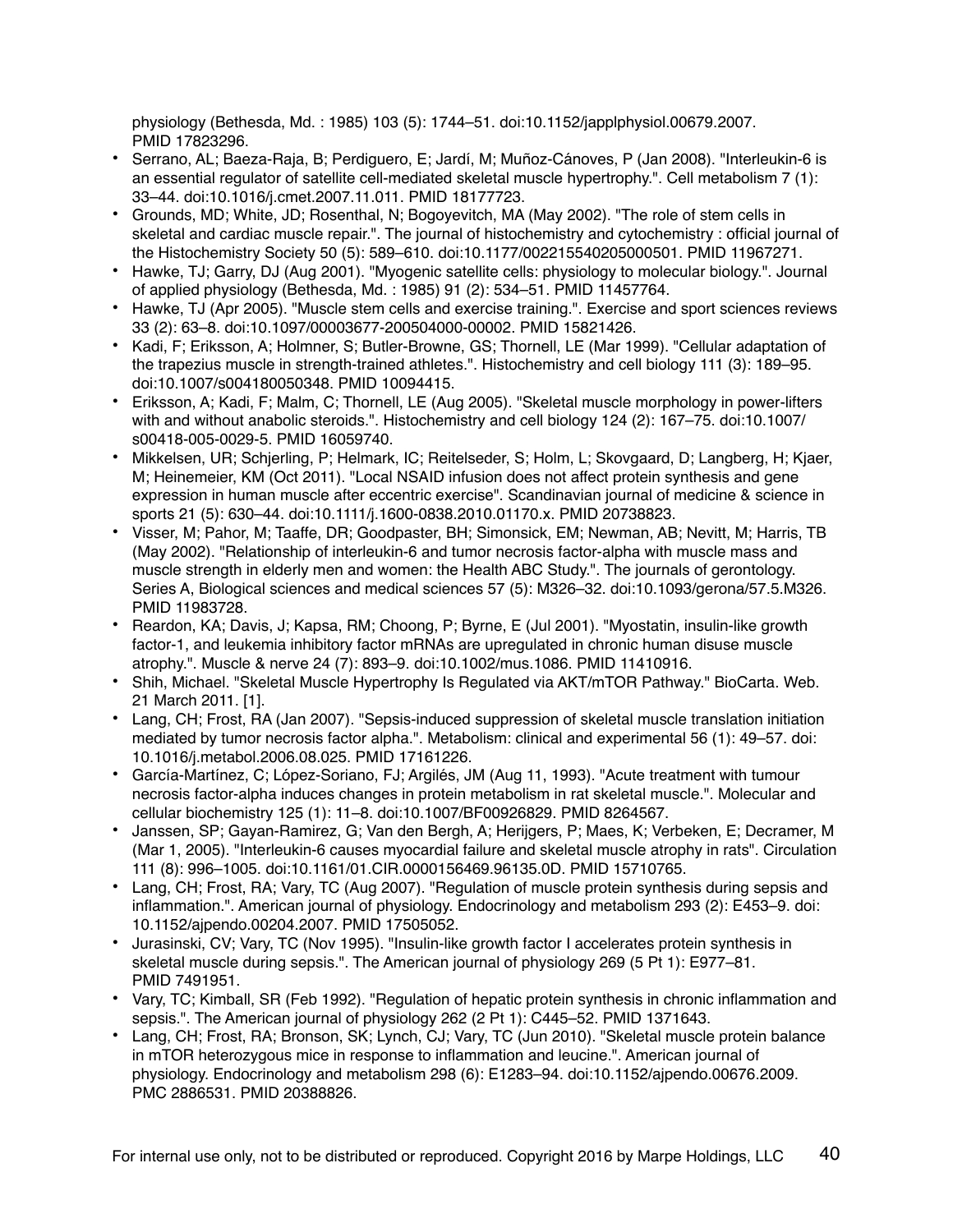- Smith, JK; Dykes, R; Douglas, JE; Krishnaswamy, G; Berk, S (May 12, 1999). "Long-term exercise and atherogenic activity of blood mononuclear cells in persons at risk of developing ischemic heart disease.". JAMA: the Journal of the American Medical Association 281 (18): 1722–7. doi:10.1001/ jama.281.18.1722. PMID 10328073.
- McFarlin, BK; Flynn, MG; Phillips, MD; Stewart, LK; Timmerman, KL (Oct 2005). "Chronic resistance exercise training improves natural killer cell activity in older women.". The journals of gerontology. Series A, Biological sciences and medical sciences 60 (10): 1315–8. doi:10.1093/gerona/60.10.1315. PMID 16282566.
- Stewart, LK; Flynn, MG; Campbell, WW; Craig, BA; Robinson, JP; McFarlin, BK; Timmerman, KL; Coen, PM; Felker, J; Talbert, E (Sep 2005). "Influence of exercise training and age on CD14+ cellsurface expression of toll-like receptor 2 and 4.". Brain, behavior, and immunity 19 (5): 389–97. doi: 10.1016/j.bbi.2005.04.003. PMID 15963685.
- Gleeson, M (Nov 2006). "Immune system adaptation in elite athletes.". Current opinion in clinical nutrition and metabolic care 9 (6): 659–65. doi:10.1097/01.mco.0000247476.02650.18. PMID 17053416.
- Pedersen, BK; Hoffman-Goetz, L (Jul 2000). "Exercise and the immune system: regulation, integration, and adaptation.". Physiological reviews 80 (3): 1055–81. PMID 10893431.
- Ploeger, HE; Takken, T; de Greef, MH; Timmons, BW; De Greef, M. H.; Timmons, B. W. (2009). "The effects of acute and chronic exercise on inflammatory markers in children and adults with a chronic inflammatory disease: a systematic review". Exercise immunology review 15: 6–41. PMID 19957870.
- Nicklas, BJ; Hsu, FC; Brinkley, TJ; Church, T; Goodpaster, BH; Kritchevsky, SB; Pahor, M (Nov 2008). "Exercise training and plasma C-reactive protein and interleukin-6 in elderly people.". Journal of the American Geriatrics Society 56 (11): 2045–52. doi:10.1111/j.1532-5415.2008.01994.x. PMC 2683336. PMID 19016938.
- Timmerman, KL; Flynn, MG; Coen, PM; Markofski, MM; Pence, BD (Nov 2008). "Exercise traininginduced lowering of inflammatory (CD14+CD16+) monocytes: a role in the anti-inflammatory influence of exercise?". Journal of leukocyte biology 84 (5): 1271–8. doi:10.1189/jlb.0408244. PMID 18664531.
- Mackinnon LT. Chronic exercise training effects on immune function. Med Sci Sports Exerc. 2000 Jul; 32 (7 Suppl):S369-76. Review.
- Suzuki, Katsuhiko; Nakaji, Shigeyuki; Yamada, Mutsuo; Liu, Qiang; Kurakake, Shigeyoshi; Okamura, Noriyoshi; Kumae, Takashi; Umeda, Takashi; Sugawara, Kazuo (February 2003). "Impact of a competitive marathon race on systemic cytokine and neutrophil responses". Medicine and science in sports and exercise 35 (2): 348–55. doi:10.1249/01.MSS.0000048861.57899.04. PMID 12569227.
- Bruunsgaard H, Galbo H, Halkjaer-Kristensen J, Johansen TL, MacLean DA, Pedersen BK; Galbo; Halkjaer-Kristensen; Johansen; MacLean; Pedersen (March 1997). "Exercise-induced increase in serum interleukin-6 in humans is related to muscle damage". J. Physiol. (Lond.) 499 (Pt 3): 833–41. PMC 1159298. PMID 9130176.
- **• Pedersen BK (July 2013). "Muscle as a secretory organ". Compr Physiol 3 (3): 1337–62. doi: 10.1002/cphy.c120033. ISBN 9780470650714. PMID 23897689.**
- Brandt, C; Pedersen, BK (2010). "The role of exercise-induced myokines in muscle homeostasis and the defense against chronic diseases.". Journal of biomedicine & biotechnology 2010: 520258. doi: 10.1155/2010/520258. PMC 2836182. PMID 20224659.
- Pilon, Brad. "Inflammation Affects Your Ability to Build Muscle." Inflammation Theory | Inflammation, Chronic Inflammation, Muscle Building, Health. Web. 27 Mar. 2011. http:// www.inflammationtheory.com/#2.

#### **Reactive Oxygen Species and Oxidative Stress**

Oxidative stress reflects an imbalance between the systemic manifestation of Reactive Oxygen Species (ROS) and a biological system's ability to readily detoxify the reactive intermediates or to repair the resulting damage. Disturbances in the normal redox state of cells can cause toxic effects through the production of peroxides and free radicals that damage all components of the cell, including proteins, lipids, and DNA. Oxidative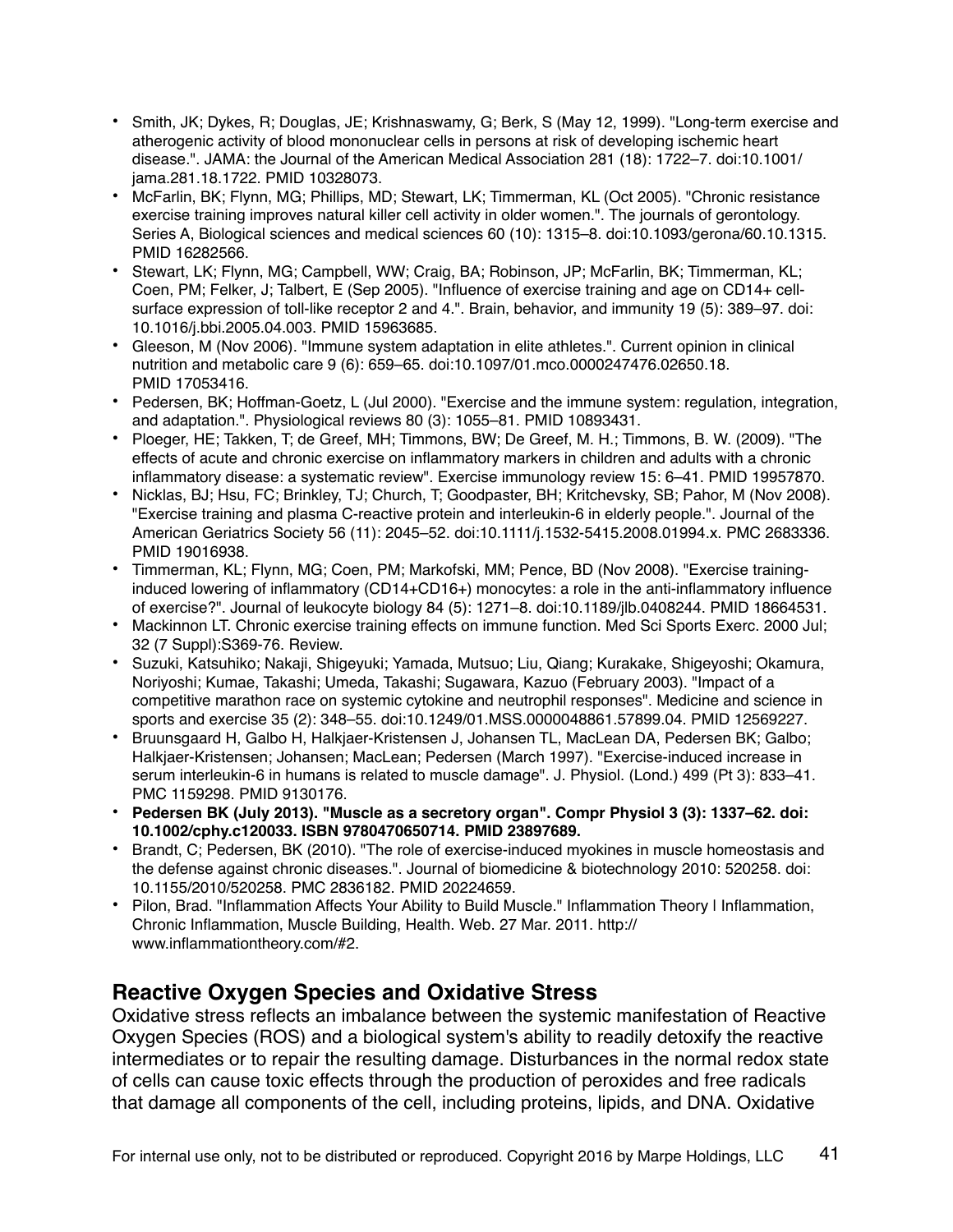stress from oxidative metabolism causes base damage, as well as strand breaks in DNA. Base damage is mostly indirect and caused by reactive oxygen species (ROS) generated, e.g. O2− (superoxide radical), OH (hydroxyl radical) and H2O2 (hydrogen peroxide). Further, some reactive oxidative species act as cellular messengers in redox signaling. Thus, oxidative stress can cause disruptions in normal mechanisms of cellular signaling.

In humans, oxidative stress is thought to be involved in the development of Asperger syndrome, ADHD, cancer, Parkinson's disease, Lafora disease, Alzheimer's disease, atherosclerosis, heart failure, myocardial infarction, fragile X syndrome, Sickle Cell Disease, lichen planus, vitiligo, autism, infection, and chronic fatigue syndrome. However, reactive oxygen species can be beneficial, as they are used by the immune system as a way to attack and kill pathogens.[20] Short-term oxidative stress may also be important in prevention of aging by induction of a process named mitohormesis.

#### **Chemical and biological effects**

Chemically, oxidative stress is associated with increased production of oxidizing species or a significant decrease in the effectiveness of antioxidant defenses, such as glutathione. The effects of oxidative stress depend upon the size of these changes, with a cell being able to overcome small perturbations and regain its original state. However, more severe oxidative stress can cause cell death and even moderate oxidation can trigger apoptosis, while more intense stresses may cause necrosis.

Production of reactive oxygen species is a particularly destructive aspect of oxidative<sup>\*</sup> stress. Such species include free radicals and peroxides. Some of the less reactive of these species (such as superoxide) can be converted by oxidoreduction reactions with transition metals or other redox cycling compounds (including quinones) into more aggressive radical species that can cause extensive cellular damage. Most long-term effects are caused by damage to DNA. DNA damage induced by ionizing radiation is similar to oxidative stress, and these lesions have been implicated in aging and cancer. Biological effects of single-base damage by radiation or oxidation, such as 8 oxoguanine and thymine glycol, have been extensively studied. Recently the focus has shifted to some of the more complex lesions. Tandem DNA lesions are formed at substantial frequency by ionizing radiation and metal-catalyzed H2O2 reactions. Under anoxic conditions, the predominant double-base lesion is a species in which C8 of guanine is linked to the 5-methyl group of an adjacent 3'-thymine (G[8,5- Me]T). Most of these oxygen-derived species are produced at a low level by normal aerobic metabolism. Normal cellular defense mechanisms destroy most of these. Likewise, any damage to cells is constantly repaired. However, under the severe levels of oxidative stress that cause necrosis, the damage causes ATP depletion, preventing controlled apoptotic death and causing the cell to simply fall apart.

Polyunsaturated fatty acids, particularly arachidonic acid and linoleic acid, are primary targets for free radical and singlet oxygen oxidations. For example, in tissues and cells, the free radical oxidation of linoleic acid produces racemic mixtures of 13-hydroxy-9Z, 11E-octadecadienoic acid, 13-hydroxy-9E,11E-octadecadienoic acid, 9-hydroxy-10E,12-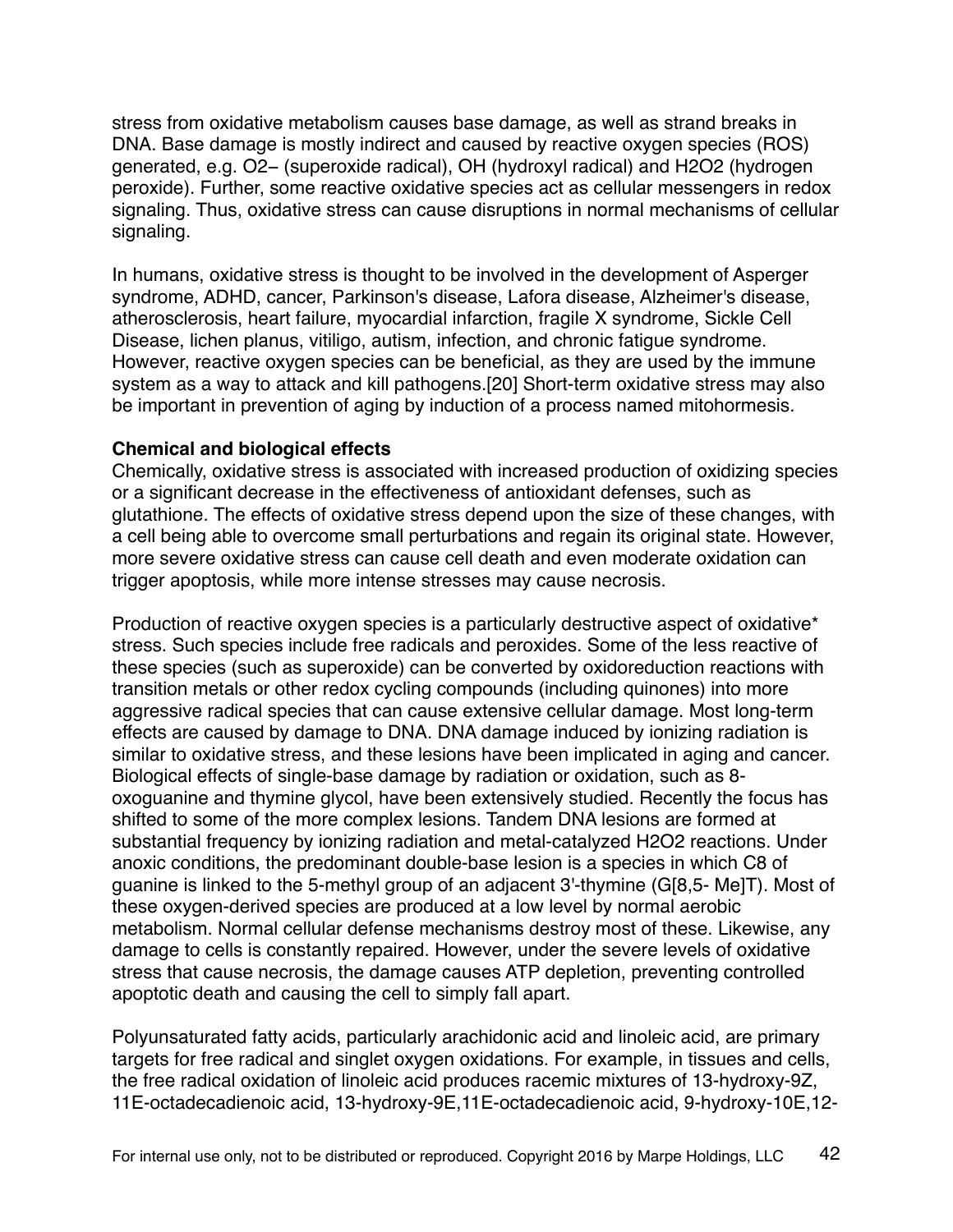E-octadecadienoic acid, and 11-hydroxy-9Z,12-Z-octadecadienoic acid as well as 4- Hydroxynonenal while singlet oxygen attacks linoleic acid to produce (presumed but not yet proven to be racemic mixtures of) 13-hydroxy-9Z,11E-octadecadienoic acid, 9 hydroxy-10E,12-Z-octadecadienoic acid, 10-hydroxy-8E,12Z-octadecadienoic acid, and 12-hydroxy-9Z-13-E-octadecadienoic (see 13-Hydroxyoctadecadienoic acid and 9- Hydroxyoctadecadienoic acid). Similar attacks on arachidonic acid produce a far larger set of products including various isoprostanes, hydroperoxy- and hydroxyeicosatetraenoates, and 4-hydroxyalkenals. Many of these products are markers of oxidative stress, contribute to tissue and/or DNA damage, and/or serve as signals to activate pathways that combat oxidative stress.

#### **Production and consumption of oxidants**

One source of reactive oxygen under normal conditions in humans is the leakage of activated oxygen from mitochondria during oxidative phosphorylation. However, E. coli mutants that lack an active electron transport chain produced as much hydrogen peroxide as wild-type cells, indicating that other enzymes contribute the bulk of oxidants in these organisms.[40] One possibility is that multiple redox-active flavoproteins all contribute a small portion to the overall production of oxidants under normal conditions. Other enzymes capable of producing superoxide are xanthine oxidase, NADPH oxidases and cytochromes P450. Hydrogen peroxide is produced by a wide variety of enzymes including several oxidases. Reactive oxygen species play important roles in cell signaling, a process termed redox signaling. Thus, to maintain proper cellular homeostasis, a balance must be struck between reactive oxygen production and consumption.

The best studied cellular antioxidants are the enzymes superoxide dismutase (SOD), catalase, and glutathione peroxidase. Less well studied (but probably just as important) enzymatic antioxidants are the peroxiredoxins and the recently discovered sulfiredoxin. Other enzymes that have antioxidant properties (though this is not their primary role) include paraoxonase, glutathione-S transferases, and aldehyde dehydrogenases. The amino acid methionine is prone to oxidation, but oxidized methionine can be reversible. Oxidation of methionine is shown to inhibit the phosphorylation of adjacent Ser/Thr/Tyr sites in proteins. This gives a plausible mechanism for cells to couple oxidative stress signals with cellular mainstream signaling such as phosphorylation.

#### **Oxidative stress and diseases**

Oxidative stress is suspected to be important in neurodegenerative diseases including Lou Gehrig's disease (aka MND or ALS), Parkinson's disease, Alzheimer's disease, Huntington's disease, and Multiple sclerosis. Indirect evidence via monitoring biomarkers such as reactive oxygen species, and reactive nitrogen species production, antioxidant defense indicates oxidative damage may be involved in the pathogenesis of these diseases, while cumulative oxidative stress with disrupted mitochondrial respiration and mitochondrial damage are related with Alzheimer's disease, Parkinson's disease, and other neurodegenerative diseases.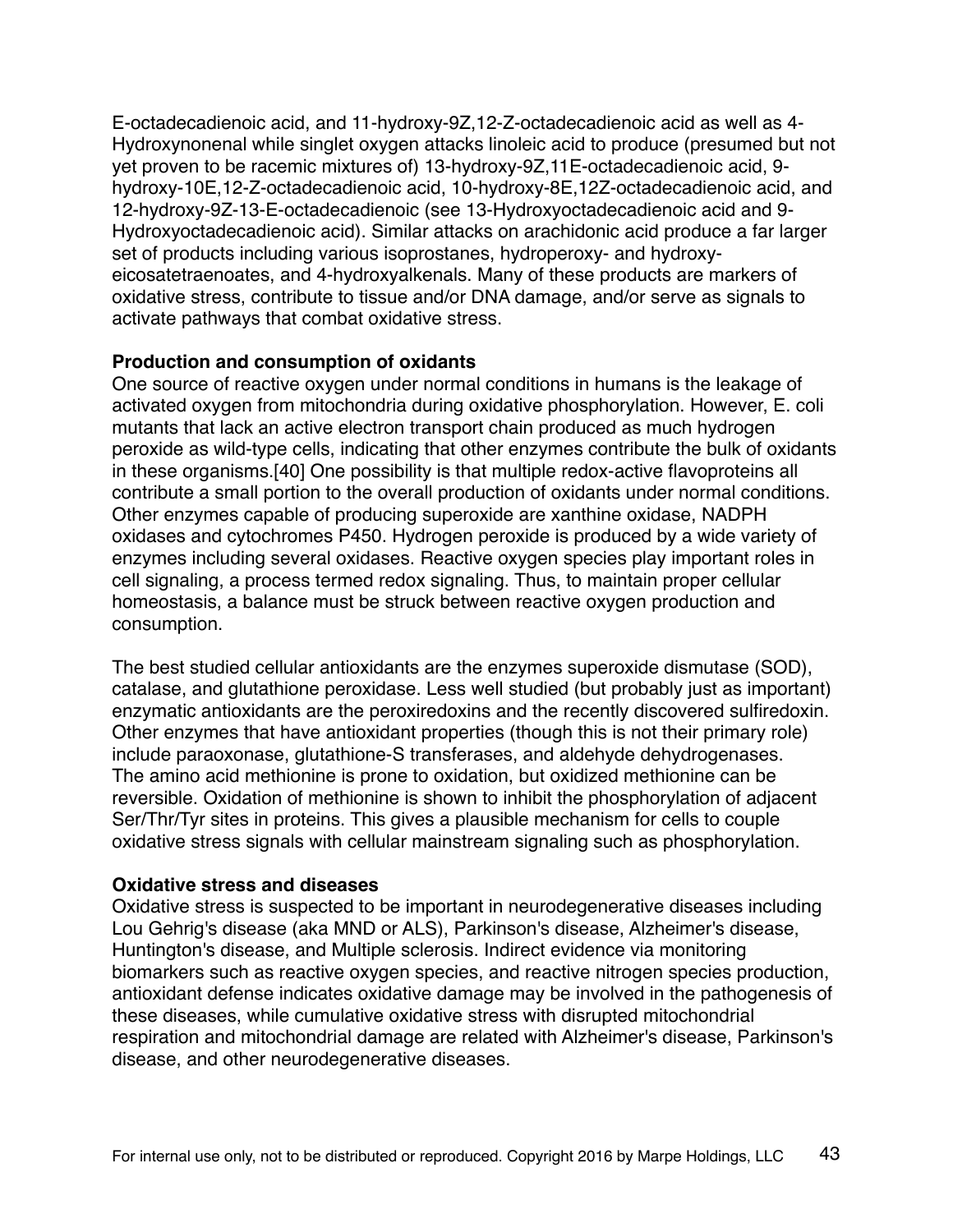Oxidative stress is thought to be linked to certain cardiovascular disease, since oxidation of LDL in the vascular endothelium is a precursor to plaque formation. Oxidative stress also plays a role in the ischemic cascade due to oxygen reperfusion injury following hypoxia. This cascade includes both strokes and heart attacks. Oxidative stress has also been implicated in chronic fatigue syndrome. Oxidative stress also contributes to tissue injury following irradiation and hyperoxia, as well as in diabetes.

Oxidative stress is likely to be involved in age-related development of cancer. The reactive species produced in oxidative stress can cause direct damage to the DNA and are therefore mutagenic, and it may also suppress apoptosis and promote proliferation, invasiveness and metastasis. Infection by Helicobacter pylori which increases the production of reactive oxygen and nitrogen species in human stomach is also thought to be important in the development of gastric cancer.

#### **Antioxidants as supplements**

The use of antioxidants to prevent some diseases is controversial. In a high-risk group like smokers, high doses of synthetic beta carotene increased the rate of lung cancer. In less high-risk groups, the use of vitamin E appears to reduce the risk of heart disease, although more recent evidence may in fact suggest the opposite. In other diseases, such as Alzheimer's, the evidence on vitamin E supplementation is mixed. Since dietary sources contain a wider range of carotenoids and vitamin E tocopherols and tocotrienols from whole foods, ex post facto epidemiological studies can have differing conclusions than artificial experiments using isolated compounds. However, AstraZeneca's radical scavenging nitrone drug NXY-059 shows some efficacy in the treatment of stroke.

Oxidative stress (as formulated in Harman's free radical theory of aging) is also thought to contribute to the aging process. While there is good evidence to support this idea in model organisms such as Drosophila melanogaster and Caenorhabditis elegans, recent evidence from Michael Ristow's laboratory suggests that oxidative stress may also promote life expectancy of Caenorhabditis elegans by inducing a secondary response to initially increased levels of reactive oxygen species. This process was previously named mitohormesis or mitochondrial hormesis on a purely hypothetical basis. The situation in mammals is even less clear. Recent epidemiological findings support the process of mitohormesis, with a 2007 meta-analysis indicating studies with a low risk of bias (randomization, blinding, follow-up) find that some popular antioxidant supplements (Vitamin A, Beta Carotene, and Vitamin E) may increase mortality risk (although studies more prone to bias reported the reverse).

#### **Metal catalysts**

Metals such as iron, copper, chromium, vanadium, and cobalt are capable of redox cycling in which a single electron may be accepted or donated by the metal. This action catalyzes production of reactive radicals and reactive oxygen species.[65] The presence of such metals in biological systems in an uncomplexed form (not in a protein or other protective metal complex) can significantly increase the level of oxidative stress. These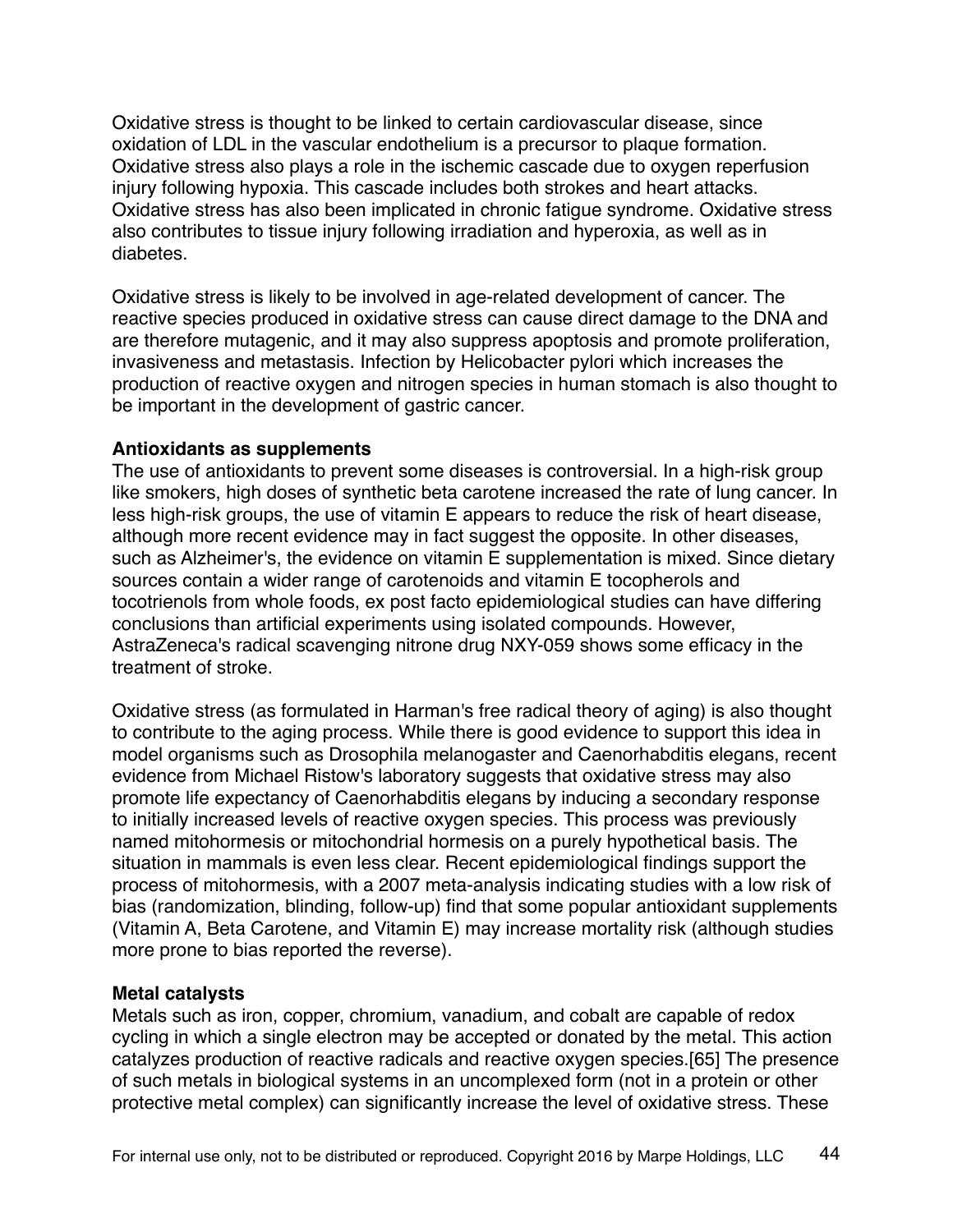metals are thought to induce Fenton reactions and the Haber-Weiss reaction, in which hydroxyl radical is generated from hydrogen peroxide. The hydroxyl radical then can modify amino acids. For example meta-tyrosine and ortho-tyrosine form by hydroxylation of phenylalanine. Other reactions include lipid peroxidation and oxidation of nucleobases. Metal catalyzed oxidations also lead to irreversible modification of R (Arg), K (Lys), P (Pro) and T (Thr) Excessive oxidative-damage leads to protein degradation or aggregation.

The reaction of transition metals with proteins oxidated by Reactive Oxygen Species or Reactive Nitrogen Species can yield reactive products that accumulate and contribute to aging and disease. For example, in Alzheimer's patients, peroxidized lipids and proteins accumulate in lysosomes of the brain cells.

#### **Non-metal redox catalysts**

Certain organic compounds in addition to metal redox catalyst can also produce reactive oxygen species. One of the most important classes of these are the quinones. Quinones can redox cycle with their conjugate semiquinones and hydroquinones, in some cases catalyzing the production of superoxide from dioxygen or hydrogen peroxide from superoxide.

#### **Immune defense**

The immune system uses the lethal effects of oxidants by making production of oxidizing species a central part of its mechanism of killing pathogens; with activated phagocytes producing both ROS and reactive nitrogen species. These include superoxide  $\cdot O_2$ ), nitric oxide  $\cdot \cdot NO$ ) and their particularly reactive product, peroxynitrite (ONOO-). Although the use of these highly reactive compounds in the cytotoxic response of phagocytes causes damage to host tissues, the non-specificity of these oxidants is an advantage since they will damage almost every part of their target cell. This prevents a pathogen from escaping this part of immune response by mutation of a single molecular target.

#### **References:**

- **• Kala Chandra, Ali Syed Salman\*, Abid Mohd., Rajpoot Sweety, Khan Najam Ali. Protection Against FCA Induced Oxidative Stress Induced DNA Damage as a Model of Arthritis and In vitro Anti-arthritic Potential of Costus speciosus Rhizome Extract. www.ijppr.com International Journal of Pharmacognosy and Phytochemical Research 2015; 7(2); 383-389. ISSN: 0975-4873**
- Halliwell, Barry (2007). "Oxidative stress and cancer: have we moved forward?" (PDF). Biochem. J. 401 (1): 1–11. doi:10.1042/BJ20061131. PMID 17150040.
- Valko, M., Leibfritz, D., Moncol, J., Cronin, MTD., Mazur, M., Telser, J. (August 2007). "Free radicals and antioxidants in normal physiological functions and human disease". International Journal of Biochemistry & Cell Biology 39 (1): 44–84. doi:10.1016/j.biocel.2006.07.001. PMID 16978905.
- **• Pohanka, M (2013). "Alzheimer´s disease and oxidative stress: a review". Current Medicinal Chemistry 21 (3): 356–364. doi:10.2174/09298673113206660258. PMID 24059239.**
- Singh, N., Dhalla, A.K., Seneviratne, C., Singal, P.K. (June 1995). "Oxidative stress and heart failure". Molecular and Cellular Biochemistry 147 (1): 77–81. doi:10.1007/BF00944786.
- Ramond A, Godin-Ribuot D, Ribuot C, Totoson P, Koritchneva I, Cachot S, Levy P, Joyeux-Faure M. (December 2011). "Oxidative stress mediates cardiac infarction aggravation induced by intermittent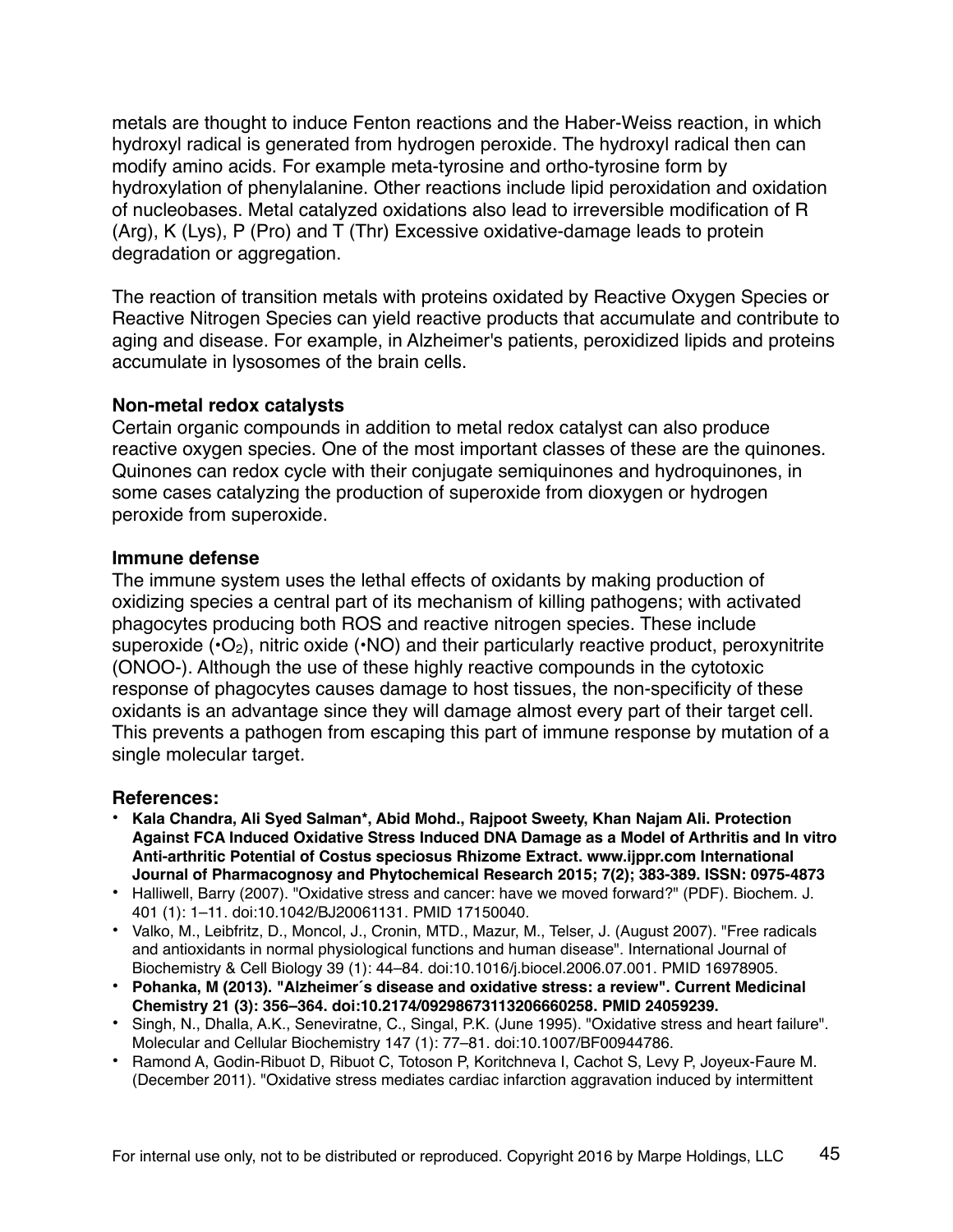hypoxia.". Fundam Clin Pharmacol. 27 (3): 252–261. doi:10.1111/j.1472-8206.2011.01015.x. PMID 22145601.

- Dean OM, van den Buuse M, Berk M, Copolov DL, Mavros C, Bush AI. (July 2011). "N-acetyl cysteine restores brain glutathione loss in combined 2-cyclohexene-1-one and D-amphetamine-treated rats: relevance to schizophrenia and bipolar disorder". Neurosci Lett. 499 (3): 149–53. doi:10.1016/j.neulet. 2011.05.027. PMID 21621586.
- de Diego-Otero Y, Romero-Zerbo Y, el Bekay R, Decara J, Sanchez L, Rodriguez-de Fonseca F, del Arco-Herrera I. (March 2009). "Alpha-tocopherol protects against oxidative stress in the fragile X knockout mouse: an experimental therapeutic approach for the Fmr1 deficiency.". Neuropsychopharmacology 34 (4): 1011–26. doi:10.1038/npp.2008.152. PMID 18843266.
- Amer, J., Ghoti, H., Rachmilewitz, E., Koren, A., Levin, C. and Fibach, E. (January 2006). "Red blood cells, platelets and polymorphonuclear neutrophils of patients with sickle cell disease exhibit oxidative stress that can be ameliorated by antioxidants". British Journal of Haematology 132 (1): 108–113. doi: 10.1111/j.1365-2141.2005.05834.x. PMID 16371026.
- Aly, D. G.; Shahin, R. S. (2010). "Oxidative stress in lichen planus". Acta dermatovenerologica Alpina, Panonica, et Adriatica 19 (1): 3–11. PMID 20372767.
- Arican, O.; Kurutas, EB. (Mar 2008). "Oxidative stress in the blood of patients with active localized vitiligo.". Acta Dermatovenerol Alp Panonica Adriat 17 (1): 12–6. PMID 18454264.
- James, SJ.; Cutler, P.; Melnyk, S.; Jernigan, S.; Janak, L.; Gaylor, DW.; Neubrander, JA. (Dec 2004). "Metabolic biomarkers of increased oxidative stress and impaired methylation capacity in children with autism.". Am J Clin Nutr 80 (6): 1611–7. PMID 15585776.
- **• Pohanka, M (2013). "Role of oxidative stress in infectious diseases. A review.". Folia Microbiologica 584 (6): 503–513. doi:10.1007/s12223-013-0239-5. PMID 23504625.**
- Gwen Kennedy, Vance A. Spence, Margaret McLaren, Alexander Hill, Christine Underwood & Jill J. F. Belch (September 2005). "Oxidative stress levels are raised in chronic fatigue syndrome and are associated with clinical symptoms". Free radical biology & medicine 39 (5): 584–9. doi:10.1016/ j.freeradbiomed.2005.04.020. PMID 16085177.
- Segal, AW (2005). "How neutrophils kill microbes". Annu Rev Immunol 9 (5): 197–223. doi:10.1146/ annurev.immunol.23.021704.115653. PMC 2092448. PMID 15771570.
- Gems D, Partridge L (March 2008). "Stress-response hormesis and aging: "that which does not kill us makes us stronger"" (PDF). Cell Metab. 7 (3): 200–3. doi:10.1016/j.cmet.2008.01.001. PMID 18316025.
- Schafer FQ, Buettner GR (2001). "Redox environment of the cell as viewed through the redox state of the glutathione disulfide/glutathione couple". Free Radic. Biol. Med. 30 (11): 1191–212. doi:10.1016/ S0891-5849(01)00480-4. PMID 11368918.
- Lennon SV, Martin SJ, Cotter TG (1991). "Dose-dependent induction of apoptosis in human tumour cell lines by widely diverging stimuli". Cell Prolif. 24 (2): 203–14. doi:10.1111/j. 1365-2184.1991.tb01150.x. PMID 2009322.
- Valko M, Morris H, Cronin MT (May 2005). "Metals, toxicity and oxidative stress". Curr. Med. Chem. 12 (10): 1161–208. doi:10.2174/0929867053764635. PMID 15892631.
- Evans MD, Cooke MS (May 2004). "Factors contributing to the outcome of oxidative damage to nucleic acids". BioEssays 26 (5): 533–42. doi:10.1002/bies.20027. PMID 15112233.
- LC Colis, P Raychaudhury, AK Basu (2008). "Mutational specificity of gamma-radiation-induced guanine-thymine and thymine-guanine intrastrand cross-links in mammalian cells and translesion synthesis past the guanine-thymine lesion by human DNA polymerase eta". Biochemistry 47 (6): 8070–9. doi:10.1021/bi800529f. PMID 18616294.
- Lelli JL, Becks LL, Dabrowska MI, Hinshaw DB (1998). "ATP converts necrosis to apoptosis in oxidantinjured endothelial cells". Free Radic. Biol. Med. 25 (6): 694–702. doi:10.1016/ S0891-5849(98)00107-5. PMID 9801070.
- Lee YJ, Shacter E (1999). "Oxidative stress inhibits apoptosis in human lymphoma cells". J. Biol. Chem. 274 (28): 19792–8. doi:10.1074/jbc.274.28.19792. PMID 10391922.
- **• Akazawa-Ogawa Y, Shichiri M, Nishio K, Yoshida Y, Niki E, Hagihara Y (2015). "Singlet-oxygenderived products from linoleate activate Nrf2 signaling in skin cells". Free Radic Biol Med. 79: 164–75. doi:10.1016/j.freeradbiomed.2014.12.004. PMID 25499849.**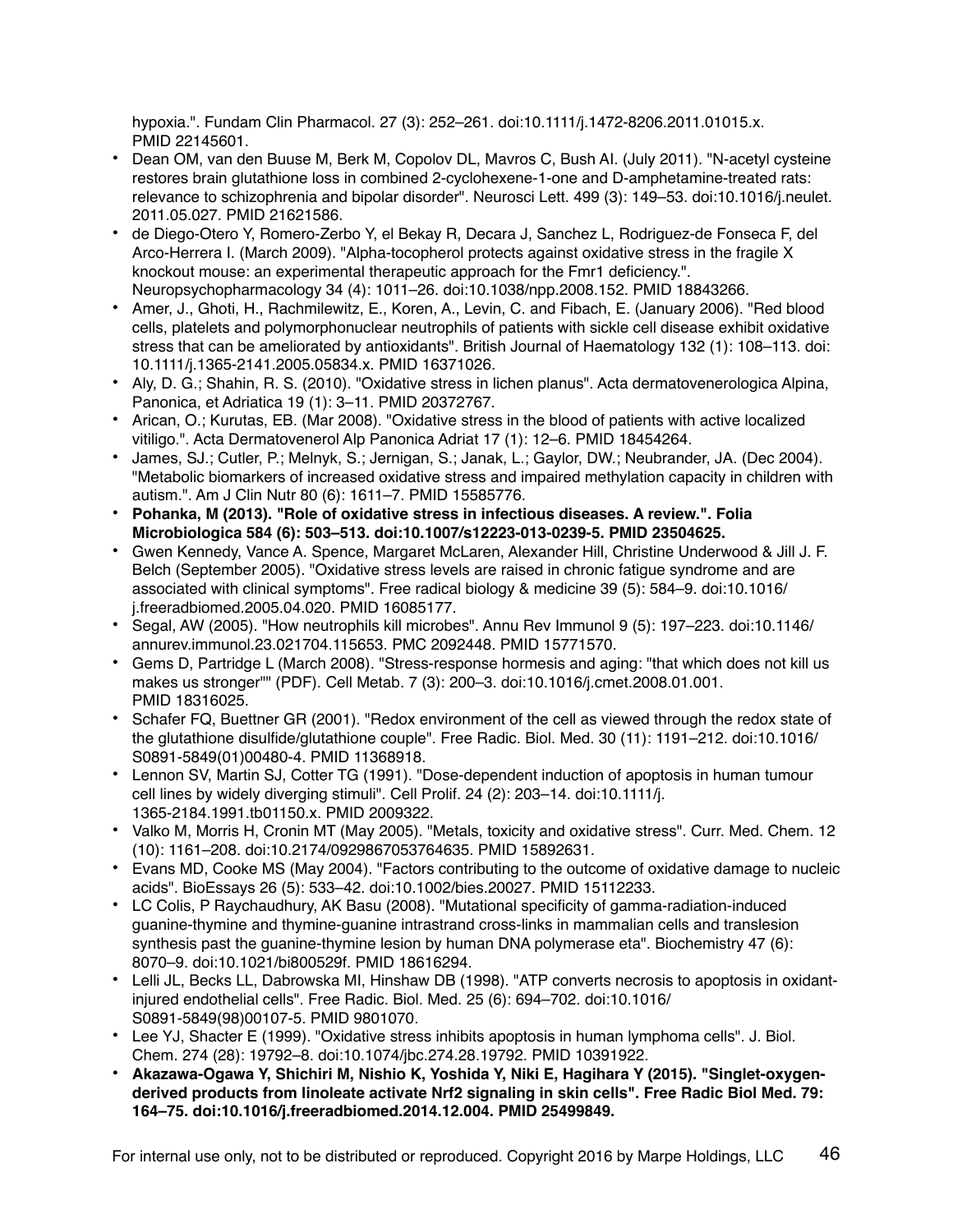- Riahi Y, Cohen G, Shamni O, Sasson S. (2010). "Signaling and cytotoxic functions of 4 hydroxyalkenals". Am J Physiol Endocrinol Metab. 299 (6): E879–86. doi:10.1152/ajpendo. 00508.2010. PMID 20858748.
- **• Vigor C, Bertrand-Michel J, Pinot E, Oger C, Vercauteren J, Le Faouder P, Galano JM, Lee JC, Durand T (2014). "Non-enzymatic lipid oxidation products in biological systems: assessment of the metabolites from polyunsaturated fatty acids". J Chromatogr B Analyt Technol Biomed Life Sci. 964: 65–78. PMID 24856297.**
- Kyung-Jin Cho, Ji-Min Seo, Jae-Hong Kim (2011). "Bioactive lipoxygenase metabolites stimulation of NADPH oxidases and reactive oxygen species". Molecules and Cells 32 (1): 1–5. doi:10.1007/ s10059-011-1021-7. PMID 21424583.
- **• Galano JM, Mas E, Barden A, Mori TA, Signorini C, De Felice C, Barrett A, Opere C, Pinot E, Schwedhelm E, Benndorf R, Roy J, Le Guennec JY, Oger C, Durand T. (2013). "Isoprostanes and neuroprostanes: Total synthesis, biological activity and biomarkers of oxidative stress in humans". Prostaglandins Other Lipid Mediat. 107: 95–102. doi:10.1016/j.prostaglandins. 2013.04.003.**
- **• Cohen G, Riahi Y, Sunda V, Deplano S, Chatgilialoglu C, Ferreri C, Kaiser N, Sasson S. (2013). "Signaling properties of 4-hydroxyalkenals formed by lipid peroxidation in diabetes". Free Radic Biol Med. 65: 978–87. PMID 23973638.**
- N Speed and I A Blair (2011). "Cyclooxygenase- and lipoxygenase-mediated DNA damage". Cancer Metastasis Rev. 30 (3-4): 437–47. doi:10.1007/s10555-011-9298-8. PMID 22009064.
- Sies, H. (1985). "Oxidative stress: introductory remarks". In H. Sies, (Ed.). Oxidative Stress. London: Academic Press. pp. 1–7.
- Docampo, R. (1995). "Antioxidant mechanisms". In J. Marr and M. Müller, (Eds.). Biochemistry and Molecular Biology of Parasites. London: Academic Press. pp. 147–160.
- Rice-Evans CA, Gopinathan V (1995). "Oxygen toxicity, free radicals and antioxidants in human disease: biochemical implications in atherosclerosis and the problems of premature neonates". Essays Biochem. 29: 39–63. PMID 9189713.
- Seaver LC, Imlay JA (November 2004). "Are respiratory enzymes the primary sources of intracellular hydrogen peroxide?". J. Biol. Chem. 279 (47): 48742–50. doi:10.1074/jbc.M408754200. PMID 15361522.
- Messner KR, Imlay JA (November 2002). "Mechanism of superoxide and hydrogen peroxide formation by fumarate reductase, succinate dehydrogenase, and aspartate oxidase". J. Biol. Chem. 277 (45): 42563–71. doi:10.1074/jbc.M204958200. PMID 12200425.
- Imlay JA (2003). "Pathways of oxidative damage". Annu. Rev. Microbiol. 57 (1): 395–418. doi:10.1146/ annurev.micro.57.030502.090938. PMID 14527285.
- Hardin, SC; Larue, CT; Oh, MH; Jain, V; Huber, SC (2009). "Coupling oxidative signals to protein phosphorylation via methionine oxidation in Arabidopsis". Biochem J 422 (2): 305–312. doi:10.1042/ BJ20090764. PMID 19527223.
- <http://brain.oxfordjournals.org/content/134/7/1914.short>
- Patel VP, Chu CT. (2011). "Nuclear transport, oxidative stress, and neurodegeneration.". Int J Clin Exp Pathol. 4 (3): 215–29. PMC 3071655. PMID 21487518.
- Nunomura A, Castellani RJ, Zhu X, Moreira PI, Perry G, Smith MA. (2005). "Involvement of oxidative stress in Alzheimer disease.". J Neuropathol Exp Neurol. 65 (7): 631–41. doi:10.1097/01.jnen. 0000228136.58062.bf. PMID 16825950.
- Bošković M, Vovk T, Kores Plesničar B, Grabnar I. (2011). "Oxidative stress in schizophrenia". Curr Neuropharmacol. 9 (2): 301–12. doi:10.2174/157015911795596595. PMC 3131721. PMID 22131939.
- **• Ramalingam M, Kim SJ. (2012). "Reactive oxygen/nitrogen species and their functional correlations in neurodegenerative diseases". Journal of Neural Transmission 119 (8): 891–910. doi:10.1007/s00702-011-0758-7. PMID 22212484.**
- Nijs J, Meeus M, De Meirleir K (2006). "Chronic musculoskeletal pain in chronic fatigue syndrome: recent developments and therapeutic implications.". Man Ther 11 (3): 187–91. doi:10.1016/j.math. 2006.03.008. PMID 16781183.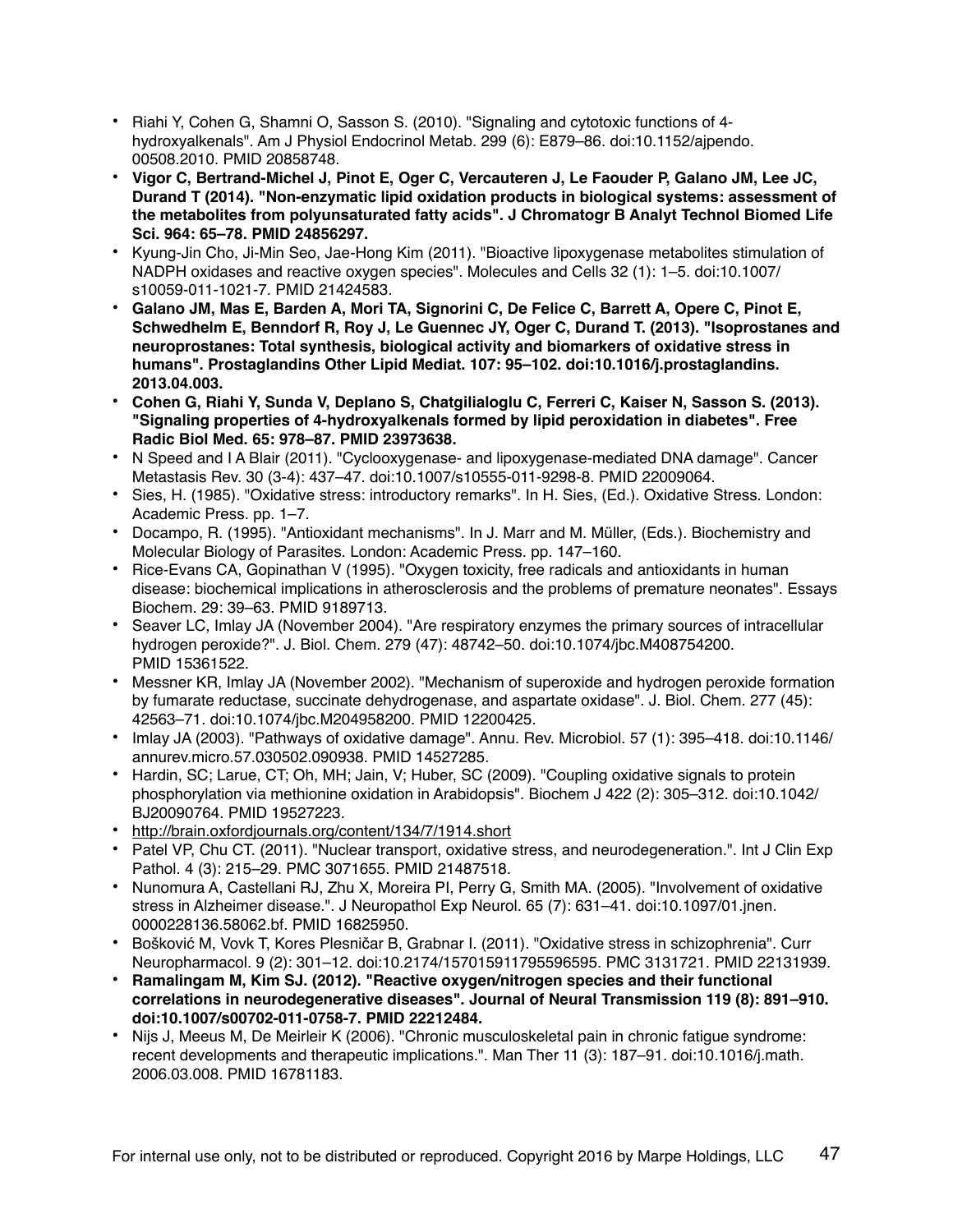- Handa O, Naito Y, Yoshikawa T. (2011). "Redox biology and gastric carcinogenesis: the role of Helicobacter pylori". Redox Rep. 16 (1): 1–7. doi:10.1179/174329211X12968219310756. PMID 21605492.
- Meyers DG, Maloley PA, Weeks D (1996). "Safety of antioxidant vitamins". Arch. Intern. Med. 156 (9): 925–35. doi:10.1001/archinte.156.9.925. PMID 8624173.
- Ruano-Ravina A, Figueiras A, Freire-Garabal M, Barros-Dios JM (2006). "Antioxidant vitamins and risk of lung cancer". Curr. Pharm. Des. 12 (5): 599–613. doi:10.2174/138161206775474396. PMID 16472151.
- Pryor WA (2000). "Vitamin E and heart disease: basic science to clinical intervention trials". Free Radic. Biol. Med. 28 (1): 141–64. doi:10.1016/S0891-5849(99)00224-5. PMID 10656300.
- Boothby LA, Doering PL (2005). "Vitamin C and vitamin E for Alzheimer's disease". Ann Pharmacother 39 (12): 2073–80. doi:10.1345/aph.1E495. PMID 16227450.
- Kontush K, Schekatolina S (2004). "Vitamin E in neurodegenerative disorders: Alzheimer's disease". Ann. N. Y. Acad. Sci. 1031 (1): 249–62. doi:10.1196/annals.1331.025. PMID 15753151.
- Fong JJ, Rhoney DH (2006). "NXY-059: review of neuroprotective potential for acute stroke". Ann Pharmacother 40 (3): 461–71. doi:10.1345/aph.1E636. PMID 16507608.
- Larsen PL (1993). "Aging and resistance to oxidative damage in Caenorhabditis elegans". Proc. Natl. Acad. Sci. U.S.A. 90 (19): 8905–9. doi:10.1073/pnas.90.19.8905. PMC 47469. PMID 8415630.
- Helfand SL, Rogina B (2003). "Genetics of aging in the fruit fly, Drosophila melanogaster". Annu. Rev. Genet. 37 (1): 329–48. doi:10.1146/annurev.genet.37.040103.095211. PMID 14616064.
- Schulz, TJ; Zarse, K; Voigt, A; Urban, N; Birringer, M; Ristow, M (Oct 2007). "Glucose restriction extends Caenorhabditis elegans life span by inducing mitochondrial respiration and increasing oxidative stress.". Cell metabolism 6 (4): 280–93. doi:10.1016/j.cmet.2007.08.011. PMID 17908557.
- Tapia PC (2006). "Sublethal mitochondrial stress with an attendant stoichiometric augmentation of reactive oxygen species may precipitate many of the beneficial alterations in cellular physiology produced by caloric restriction, intermittent fasting, exercise and dietary phytonutrients: "Mitohormesis" for health and vitality". Med. Hypotheses 66 (4): 832–43. doi:10.1016/j.mehy.2005.09.009. PMID 16242247.
- Sohal RS, Mockett RJ, Orr WC (2002). "Mechanisms of aging: an appraisal of the oxidative stress hypothesis". Free Radic. Biol. Med. 33 (5): 575–86. doi:10.1016/S0891-5849(02)00886-9. PMID 12208343.
- Sohal RS (2002). "Role of oxidative stress and protein oxidation in the aging process". Free Radic. Biol. Med. 33 (1): 37–44. doi:10.1016/S0891-5849(02)00856-0. PMID 12086680.
- Rattan SI (2006). "Theories of biological aging: genes, proteins, and free radicals". Free Radic. Res. 40 (12): 1230–8. doi:10.1080/10715760600911303. PMID 17090411.
- Bjelakovic G, Nikolova D, Gluud LL, Simonetti RG, Gluud C (2007). "Mortality in randomized trials of antioxidant supplements for primary and secondary prevention: systematic review and meta-analysis". JAMA 297 (8): 842–57. doi:10.1001/jama.297.8.842. PMID 17327526.. See also the letter to JAMA by Philip Taylor and Sanford Dawsey and the reply by the authors of the original paper.
- **• Pratviel, Genevieve (2012). "Chapter 7. Oxidative DNA Damage Mediated by Transition Metal Ions and Their Complexes". In Astrid Sigel, Helmut Sigel and Roland K. O. Sigel. Interplay between Metal Ions and Nucleic Acids. Metal Ions in Life Sciences 10. Springer. pp. 201–216. doi:10.1007/978-94-007-2172-2\_7.**
- Dalle-Donne, Isabella; Aldini, Giancarlo; Carini, Marina; Colombo, Roberto; Rossi, Ranieri; Milzani, Aldo "Protein carbonylation, cellular dysfunction, and disease progression" Journal of Cellular and Molecular Medicine 2006, volume 10, pp. 389-406. doi:10.1111/j.1582-4934.2006.tb00407.x. Grimsrud, Paul A.; Xie, Hongwei; Griffin, Timothy J.; Bernlohr, David A. "Oxidative stress and covalent modification of protein with bioactive aldehydes" Journal of Biological Chemistry (2008), volume 283, 21837-21841. doi:10.1074/jbc.R700019200
- Devasagayam, TPA; Tilac JC; Boloor KK; Sane Ketaki S; Ghaskadbi Saroj S; Lele RD (October 2004). "Free Radicals and Antioxidants in Human Health: Current Status and Future Prospects". Journal of Association of Physicians of India 52: 796.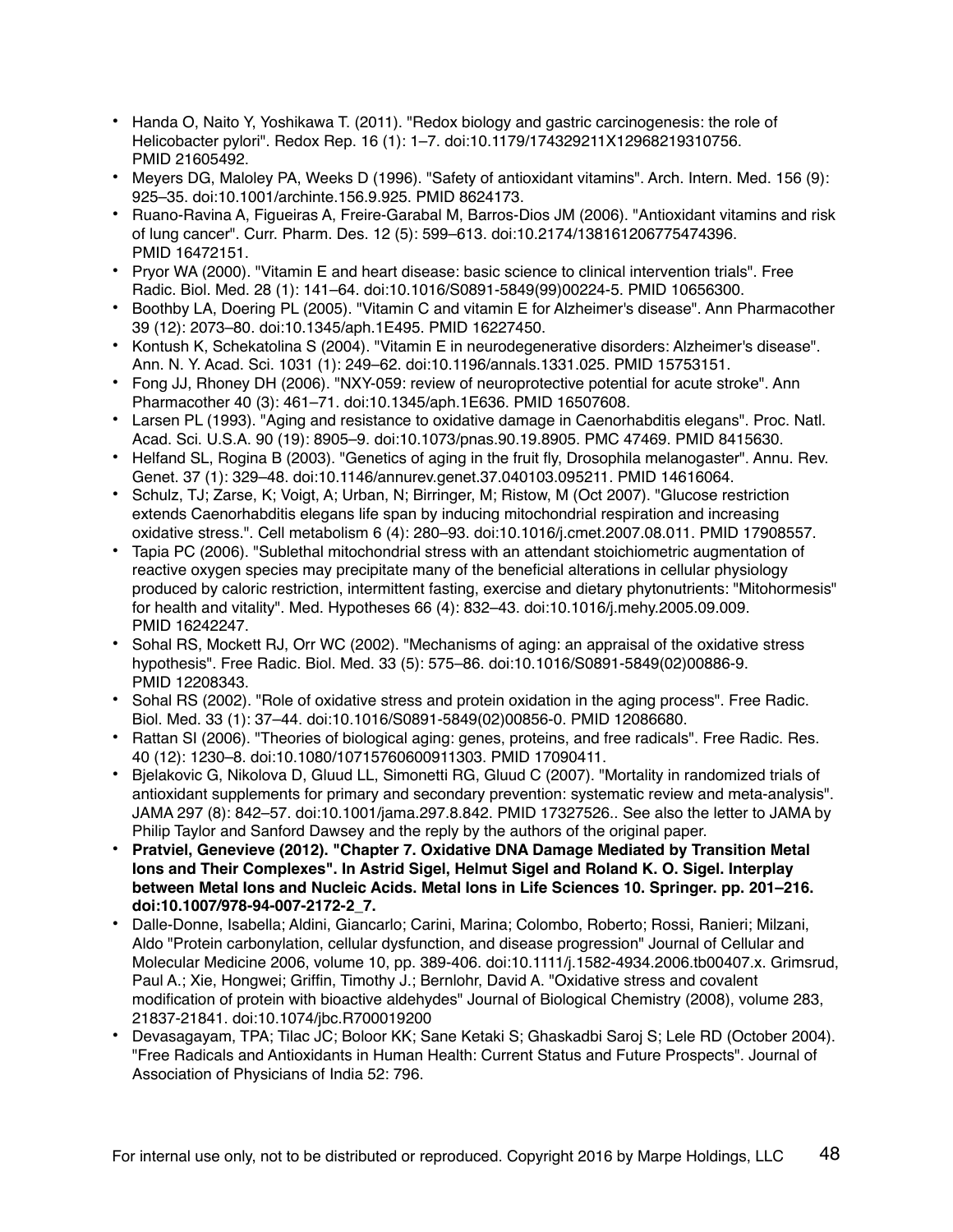• Nathan C, Shiloh MU (2000). "Reactive oxygen and nitrogen intermediates in the relationship between mammalian hosts and microbial pathogens". Proc. Natl. Acad. Sci. U.S.A. 97 (16): 8841–8. doi: 10.1073/pnas.97.16.8841. PMC 34021. PMID 10922044.

## **Medical Treatment Built on a Different Philosophy Why A Gastroenterologist?**

What distinguishes the immune therapy employed by Infeperium is that it relies first on the gastroenterologist. Gastroenterology is the branch of medicine that is focused on the entire digestive system and its disorders. In the United States, it focuses on the diseases of the gastrointestinal tract. With the recent explosion of data in interest in the study and practice of immunology, it is important to understand that 70% of the immune system is based in the gut and 60% of all immune cells are housed in the tissue in the gut.

These amazing statistics help us understand how important diet, nutrition, and the diseases and pathogens that are daily being identified, sorted and attacked by our own immune system are in our digestive tract. There are only three ways for a pathogen to attack the human body. Either through the skin, which is the largest barrier of all, through a cut or bruise, through our airways and lungs, or through our stomach. It's interesting to note that the surface area of the average human lung is 75 m². Where the average surface area of the gut in humans is 520 m/sq (or 2 tennis courts), almost 8 times the volume of area is involved in the gut as in the lung.

Since the majority of pathogens get into our body through the digestive track it is here that the toll like receptors (TLR's) do their wonderful work. These toll like receptors or TLR's communicate through dendritic cells and they are constantly in surveillance of the lumen, or all the things that we eat and digest and their responsibility is to to determine what we referred to in the medical community as self versus non self.

These cellular surveillance mechanisms determine what is good for us and what is bad for us through the process of elimination through the liver, through the kidneys, through urine, and through the colon, rid the body as quickly as possible. When a pathogen is discovered it provokes an immune response T cells and B cells macrophages and all the other tools that are part of the immune system quickly going to action to eradicate and destroy any bacteria or any virus, any fungus, or any parasite as quickly as possible. The innate immune system reacts immediately and the holds those pathogens at bay until the adaptive immune response can engage a more selective and a more perfected mechanism to eradicate and destroy the attacker.

Toll Like Receptors are single membrane spanning non-catalytic receptors usually expressed in sentinel cells(cell that are in surveillance) in the cell lining of the digestive system, such as macrophages and dendritic cells, they recognize structurally conserve molecules derived from microbes or bacteria. Once these microbes have breached the physical barriers such as the skin or the intestinal tract, there recognized by the TLR's which then activates the immune cell responses. TLR's are a type of pattern recognition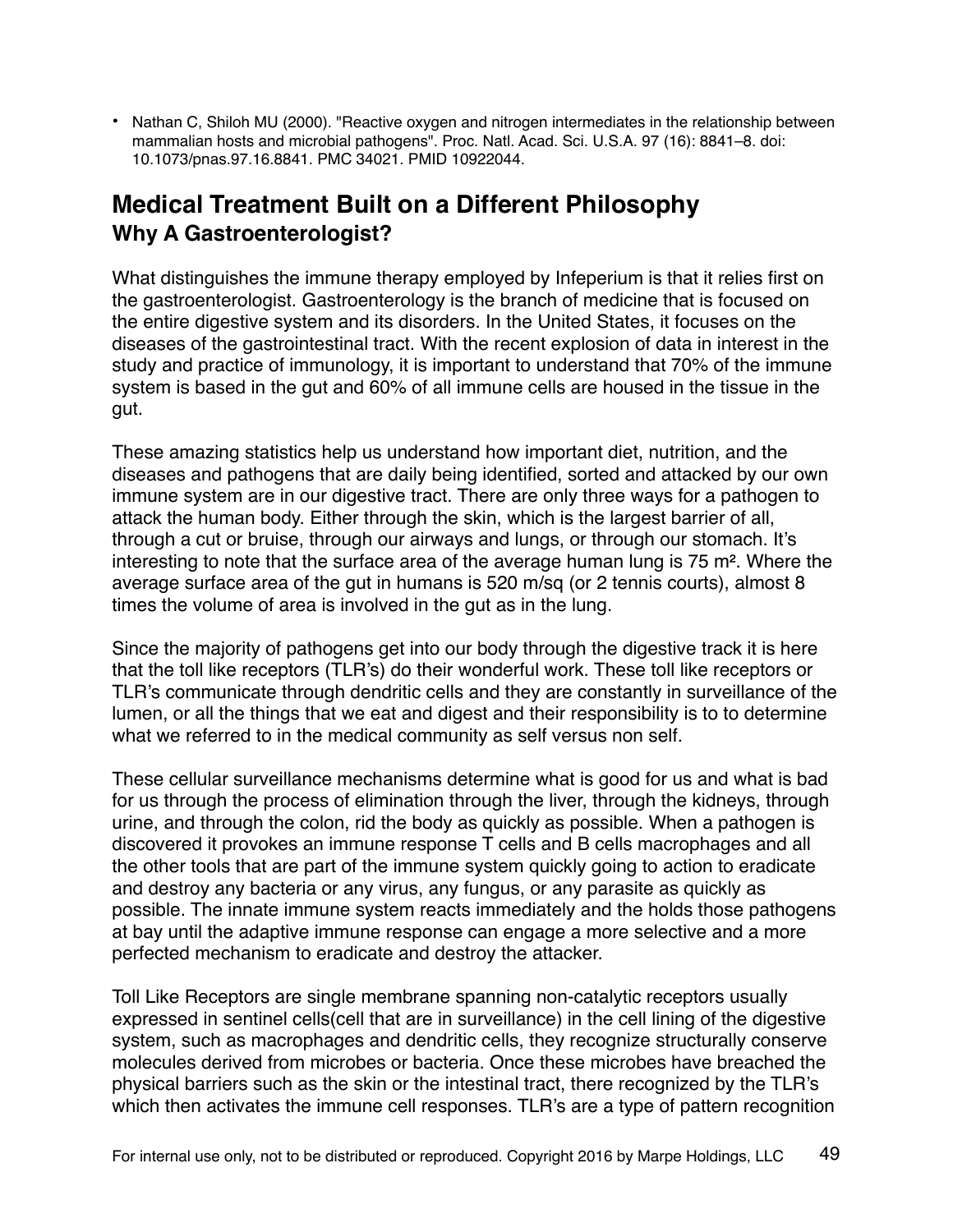receptors or (PRR) and recognize molecules that are broadly shared by pathogens(nonself) but distinguishable from host(self) molecules collectively referred to as pathogen associated molecular patterns or camps PAMPS. TLR's together with interleukin one receptors form a receptor superfamily that continues to daily ,at every moment, help distinguish between self which helps and absorbs nutrients, and non self which they try to destroy.

Cell Like Receptors are now counted among the very keen and powerful molecules that alert the immune system to the presence of microbial infections, bacteria's, fungus, viruses, mutations(cancer), or parasites .When a parasite or a pathogen alerts the TLR's, they and the cells of the immune system provoke an innate a immune response this is good. This is what the body is meant to do. However, the same responses can be detrimental if they are excessively prolonged or intense.

When the innate immune system is activated because the toll like receptors have found the presence of pathogens, these toll like receptors begin a signaling cascade to other cells, they begin to engage signaling factors called Cytokines, which trigger inflammation at the site of the bacterial, viral, mutation, or fungus area. Once the pathogens are digested and its' Antigens presented to CD4 and T cells, the infected cells shut off their protein synthesis and undergo program cell death known as apoptosis.

When this process is finished, that immune response subsides, and those cells die. This is where degenerative disease has its foothold, for reasons we don't yet know, inflammation continues and those cells continue to signal, and chronic inflammation begins. Since chronic inflammation is the source of all disease, the gastroenterologist will find out what your baseline is so the therapies that are employed bring immediately relief, can be then assisted by nutritional and supplemental therapies that will begin to bring the body to homeostasis and the immune cells and immune system to its original set-point, thus finding out what the original cause of your debilitating condition was.

Our's proprietary and novel BRM (Biological Response Modifiers) therapeutics will put out the flame of chronic inflammation, but proper nutrition and supplements, as well as nutrient rich anti-inflammatory green drinks need to address the original state of dysbiosis, leaky gut syndrome, and restoration of the immune surveillance mechanisms bringing the body back to homeostasis. Correctly identifying "Self "which are good cells, from "Non-Self" which are bad cells.

The vast majority of peer-reviewed, confirmed research, as to the origins of disease, and their prevention being observed in the mechanism of intestinal immune cells and GUT homeostasis and immune surveillance are from 2012 to the present time. This is "Cutting Edge" science! These combined therapies of BRM's, customized nutrition rich and anti-inflammatory diets and juices, and organic targeted supplements,is rapidly changing the direction of medicine from being disease and symptom centered as to treatment,------ to origin, system, cause identification, and treatment centered, bringing the patient to homeostasis.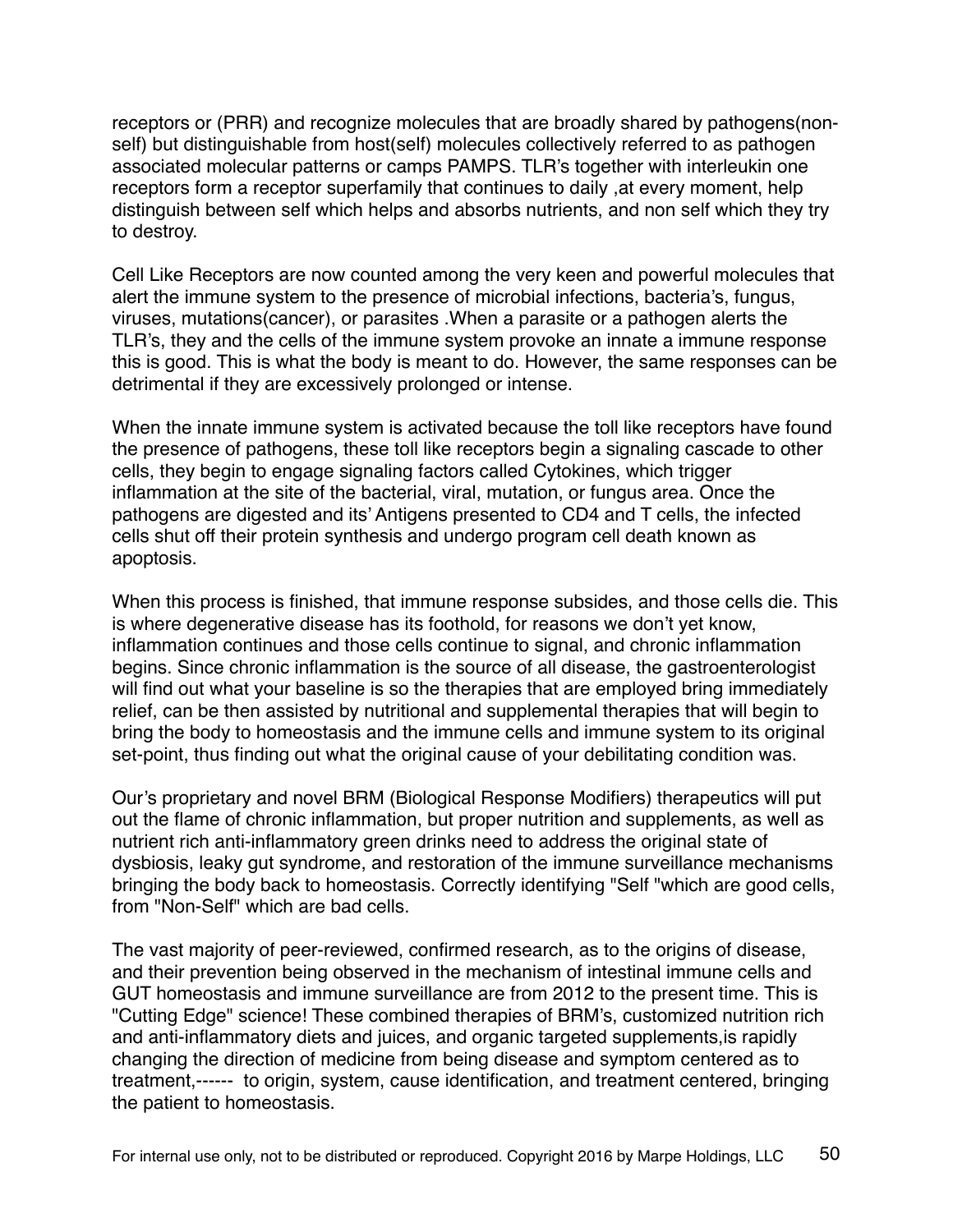Chronic symptoms from an autoimmune reaction, explain why some symptoms persist even after the original cause from a pathogen was eliminated! Once the autoimmune trigger is pulled, the original cause is no longer essential! This is why many people with Lyme disease are NOT effectively treated, because the bacteria has provoked an autoimmune response. The antibiotics have killed the bacteria, but that therapy has no effect on the autoimmune response that continues. That, once again is the reason for a therapy that is based upon Biological Response Modifiers, with additional targeted nutritional and supplement protocols, to not only eliminate the cause, but to treat and modulate the ongoing effect! Overloads of Epstein Barr Virus have now been proven to be the genesis of many acute and chronic conditions from MS to Cancer. Again, once the autoimmune response is triggered, just lowering the Viral load won't usually be enough. Many a patient has been told by their Doctor, that their condition is "in their head" or something similar, because their bacteria or virus is now "undetectable"! That is the difference between traditional medicine and immunotherapy and functional medicine.

This is the holistic approach to Our's therapy and Functional Medicine! Immediate therapeutics that work as immunomodulators begin to immediately reverse your condition, and the nutritional and supplemental guidance and counseling in order to eradicate the original source of your problem, and bring your body to homeostasis so you can actually get on with your life. That is the philosophy of immunotherapy, Functional Medicine and Our's Breakthrough Therapies, where the whole person is treated, and not just the symptom and the disease.

#### **References for Disease that starts in the Gut (most AutoImmune conditions do):**

- **•** Kong F, Singh RP (June 2008). "Disintegration of solid foods in human stomach". J. Food Sci. 73 (5): R67–80. doi:10.1111/j.1750-3841.2008.00766.x. PMID 18577009.
- **•** Nelson RJ. 2005. Introduction to Behavioral Endocrinology. Sinauer Associates: Massachusetts. p 57.
- **•** "Length of a Human Intestine". Retrieved 2 September 2009.
- **•** David A. Warrell (2005). Oxford textbook of medicine: Sections 18-33. Oxford University Press. pp. 511–. ISBN 978-0-19-856978-7. Retrieved 1 July 2010.
- **•** Kapoor, Vinay Kumar (13 Jul 2011). Gest, Thomas R., ed. "Large Intestine Anatomy". Medscape. WebMD LLC. Retrieved 2013-08-20.
- **•** Gray, Henry (1918). Gray's Anatomy. Philadelphia: Lea & Febiger.
- **•** Drake, Richard L.; Vogl, Wayne; Tibbitts, Adam W.M. Mitchell; illustrations by Richard; Richardson, Paul (2005). Gray's anatomy for students. Philadelphia: Elsevier/Churchill Livingstone. p. 273. ISBN 978-0-8089-2306-0.
- **• Helander HF, Fändriks L., "Surface area of the digestive tract revisited", Scand J Gastroenterol 49: 681-9, 2014**
- **•** Bruce M. Carlson (2004). Human Embryology and Developmental Biology (3rd ed.). Saint Louis: Mosby. ISBN 0-323-03649-X.
- **•** Abraham L. Kierszenbaum (2002). Histology and cell biology: an introduction to pathology. St. Louis: Mosby. ISBN 0-323-01639-1.
- **•** Kim SK. Small intestine transit time in the normal small bowel study. American Journal of Roentgenology 1968; 104(3):522-524.
- **• Uday C Ghoshal, Vikas Sengar, and Deepakshi Srivastava. Colonic Transit Study Technique and Interpretation: Can These Be Uniform Globally in Different Populations With Non-uniform Colon Transit Time? J Neurogastroenterol Motil. 2012 April; 18(2): 227–228.**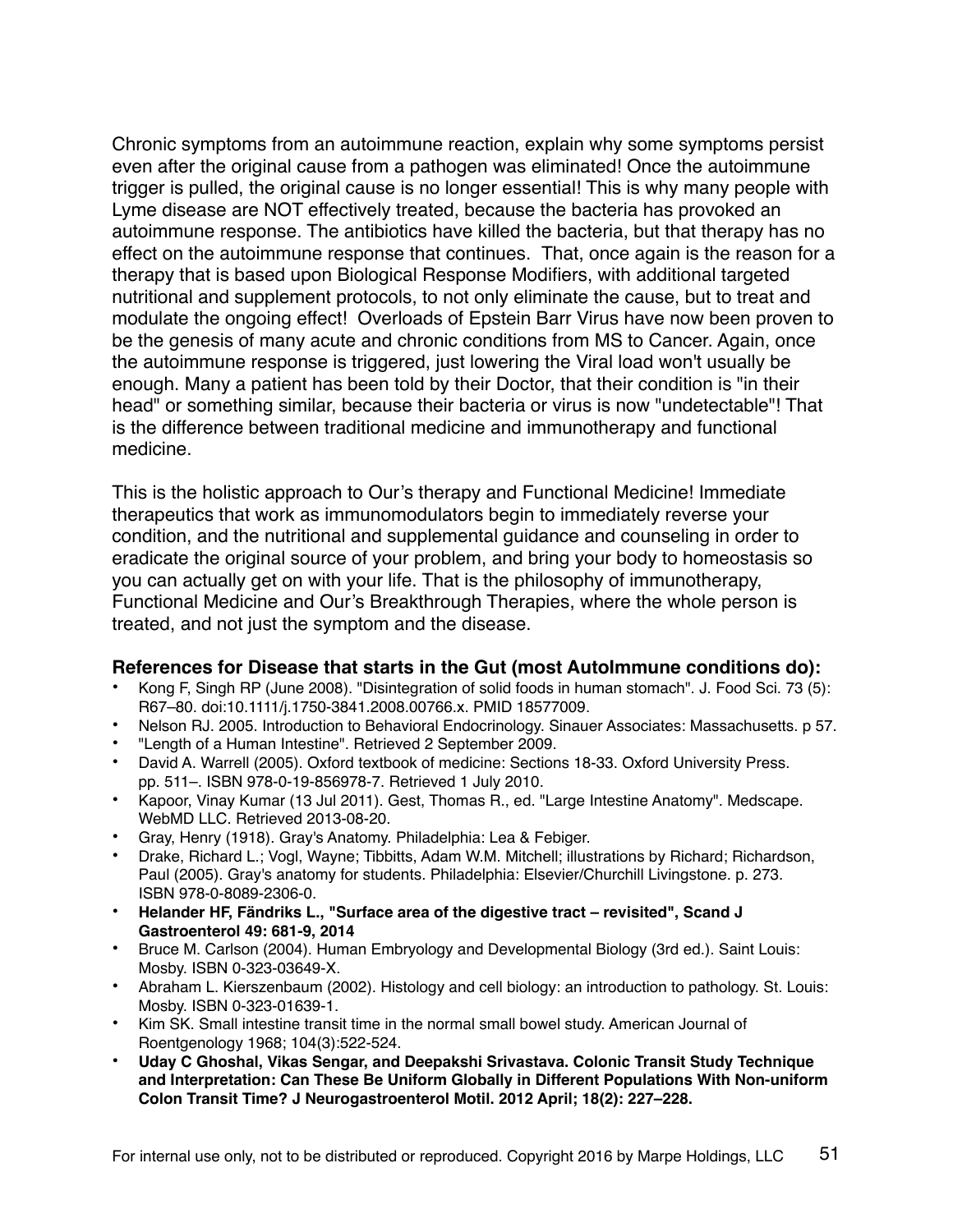- **•** Richard Coico, Geoffrey Sunshine, Eli Benjamini (2003). Immunology: a short course. New York: Wiley-Liss. ISBN 0-471-22689-0.
- **•** Judson Knight. Science of everyday things: Real-life earth science. Vol. 4. Gale Group; 2002. ISBN 978-0-7876-5634-8.
- **•** Fox, James; Timothy Wang (January 2007). "Inflammation, Atrophy, and Gastric Cancer". Journal Of Clinical Investigation. review 117 (1): 60–69. doi:10.1172/JCI30111. PMC 1716216. PMID 17200707. Retrieved 19 May 2014.
- **• Murphy, Kenneth (20 May 2014). Janeway's Immunobiology. New York: Garland Science, Taylor and Francis Group, LLC. pp. 389–398. ISBN 978-0-8153-4243-4.**
- **• Parham, Peter (20 May 2014). The Immune System. New York: Garland Science Taylor and Francis Group LLC. p. 494. ISBN 978-0-8153-4146-8.**
- **• Goering, Richard (20 May 2014). MIMS Medical Microbiology. Philadelphia: Elsevier. pp. 32, 64, 294, 133–4, 208, 303–4, 502. ISBN 978-0-3230-4475-2.**
- <http://www.irregularbowelsyndrome.info>

#### **Homeostasis and the Gut Sources and notes:**

- **•** Cummings, J.H.; MacFarlane, G.T. (1997). "Role of intestinal bacteria in nutrient metabolism". Clinical Nutrition 16: 3–9. doi:10.1016/S0261-5614(97)80252-X. PMID 9406136.
- **•** Björkstén, Bengt; Sepp, Epp; Julge, Kaja; Voor, Tiia; Mikelsaar, Marika (2001). "Allergy development and the intestinal microflora during the first year of life". Journal of Allergy and Clinical Immunology 108 (4): 516–20. doi:10.1067/mai.2001.118130. PMID 11590374.
- **•** Guarner, F; Malagelada, J (2003). "Gut flora in health and disease". The Lancet 361 (9356): 512–9. doi:10.1016/S0140-6736(03)12489-0. PMID 12583961.
- **•** Sears, Cynthia L. (2005). "A dynamic partnership: Celebrating our gut flora". Anaerobe 11 (5): 247– 51. doi:10.1016/j.anaerobe.2005.05.001. PMID 16701579.
- **•** Steinhoff, U (2005). "Who controls the crowd? New findings and old questions about the intestinal microflora". Immunology Letters 99 (1): 12–6. doi:10.1016/j.imlet.2004.12.013. PMID 15894105.
- **•** Savage, D C (1977). "Microbial Ecology of the Gastrointestinal Tract". Annual Review of Microbiology 31: 107–33. doi:10.1146/annurev.mi.31.100177.000543. PMID 334036.
- **•** O'Hara, Ann M; Shanahan, Fergus (2006). "The gut flora as a forgotten organ". EMBO Reports 7 (7): 688–93. doi:10.1038/sj.embor.7400731. PMC 1500832. PMID 16819463.
- **•** Stephen, A. M.; Cummings, J. H. (1980). "The Microbial Contribution to Human Faecal Mass". Journal of Medical Microbiology 13 (1): 45–56. doi:10.1099/00222615-13-1-45. PMID 7359576.
- **•** Gibson, Glenn R. (2004). "Fibre and effects on probiotics (the prebiotic concept)". Clinical Nutrition Supplements 1 (2): 25–31. doi:10.1016/j.clnu.2004.09.005.
- **•** Beaugerie, Laurent; Petit, Jean-Claude (2004). "Antibiotic-associated diarrhoea". Best Practice & Research Clinical Gastroenterology 18 (2): 337–52. doi:10.1016/j.bpg.2003.10.002. PMID 15123074.
- **•** Vedantam, Gayatri; Hecht, David W (2003). "Antibiotics and anaerobes of gut origin". Current Opinion in Microbiology 6 (5): 457–61. doi:10.1016/j.mib.2003.09.006.
- **• Segal, Leopoldo; Blaser, Martin (2014). "A Brave New World: The Lung Microbiota in an Era of Change". Annals of the American Thoracic Society 11: S21–S27. doi:10.1513/AnnalsATS. 201306-189MG. Retrieved 2014-09-14.**
- **•** Wexler, Hannah (October 2007). "Bacteroides: the Good. the Bad, and the Nitty-Gritty". Clinical Microbiology Review 20 (4): 593–621. doi:10.1128/CMR.00008-07. PMC 2176045. PMID 17934076. Retrieved 2014-09-14.
- **•** Shanahan, Fergus (2002). "The host–microbe interface within the gut". Best Practice & Research Clinical Gastroenterology 16 (6): 915–31. doi:10.1053/bega.2002.0342. PMID 12473298.
- **•** Tap, Julien; Mondot, Stanislas; Levenez, Florence; Pelletier, Eric; Caron, Christophe; Furet, Jean-Pierre; Ugarte, Edgardo; Muñoz-Tamayo, Rafael; Paslier, Denis L. E.; Nalin, Renaud; Dore, Joel; Leclerc, Marion (2009). "Towards the human intestinal microbiota phylogenetic core". Environmental Microbiology 11 (10): 2574–84. doi:10.1111/j.1462-2920.2009.01982.x. PMID 19601958.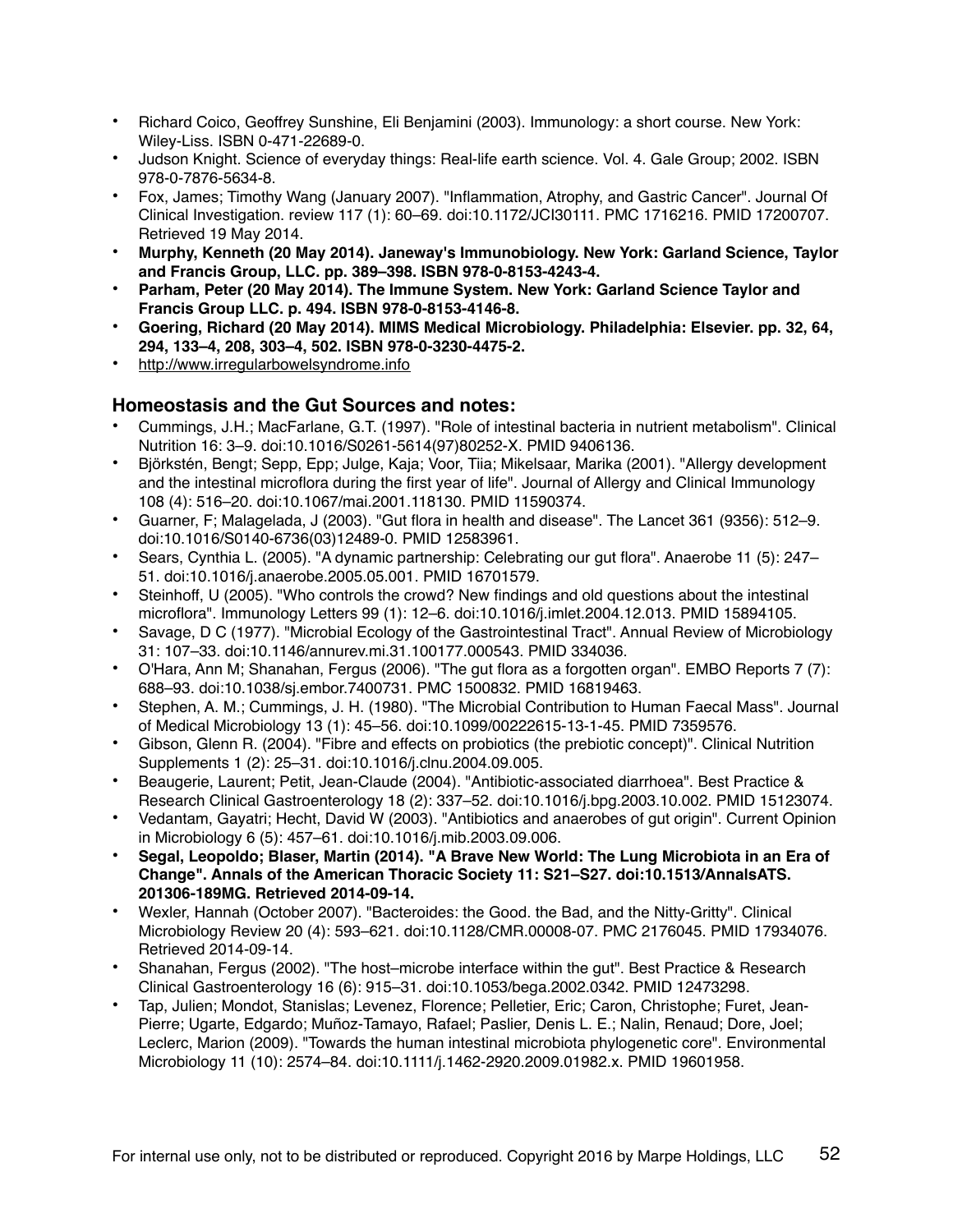- **• Khanna S, Tosh PK (January 2014). "A clinician's primer on the role of the microbiome in human health and disease". Mayo Clin. Proc. 89 (1): 107–14. doi:10.1016/j.mayocp.2013.10.011. PMID 24388028.**
- **•** Arumugam, Manimozhiyan; Raes, Jeroen; Pelletier, Eric; Le Paslier, Denis; Yamada, Takuji; Mende, Daniel R.; Fernandes, Gabriel R.; Tap, Julien; Bruls, Thomas; Batto, Jean-Michel; Bertalan, Marcelo; Borruel, Natalia; Casellas, Francesc; Fernandez, Leyden; Gautier, Laurent; Hansen, Torben; Hattori, Masahira; Hayashi, Tetsuya; Kleerebezem, Michiel; Kurokawa, Ken; Leclerc, Marion; Levenez, Florence; Manichanh, Chaysavanh; Nielsen, H. Bjørn; Nielsen, Trine; Pons, Nicolas; Poulain, Julie; Qin, Junjie; Sicheritz-Ponten, Thomas; Tims, Sebastian (2011). "Enterotypes of the human gut microbiome". Nature 473 (7346): 174–80. doi:10.1038/nature09944. PMC 3728647. PMID 21508958.
- **•** G. D.; Chen, J.; Hoffmann, C.; Bittinger, K.; Chen, Y.-Y.; Keilbaugh, S. A.; Bewtra, M.; Knights, D.; Walters, W. A.; Knight, R.; Sinha, R.; Gilroy, E.; Gupta, K.; Baldassano, R.; Nessel, L.; Li, H.; Bushman, F. D.; Lewis, J. D. (2011). "Linking Long-Term Dietary Patterns with Gut Microbial Enterotypes". Science 334 (6052): 105–8. doi:10.1126/science.1208344. PMC 3368382. PMID 21885731.
- **•** Zimmer, Carl (April 20, 2011). "Bacteria Divide People Into 3 Types, Scientists Say". The New York Times. Retrieved April 21, 2011. "a group of scientists now report just three distinct ecosystems in the guts of people they have studied."
- **•** Gerritsen, Jacoline; Smidt, Hauke; Rijkers, Ger; de Vos, Willem (27 May 2011). "Intestinal microbiota in human health and disease: the impact of probiotics". Genes & Nutritions 6 (3): 209–240. doi: 10.1007/s12263-011-0229-7. PMC 3145058. PMID 21617937. Retrieved 2014-09-14.
- **• Yatsunenko, T.; Rey, F. E.; Manary, M. J.; Trehan, I.; Dominguez-Bello, M. G.; Contreras, M.; Magris, M.; Hidalgo, G.; Baldassano, R. N.; Anokhin, A. P.; Heath, A. C.; Warner, B.; Reeder, J.; Kuczynski, J.; Caporaso, J. G.; Lozupone, C. A.; Lauber, C.; Clemente, J. C.; Knights, D.; Knight, R.; Gordon, J. I. (2012). "Human gut microbiome viewed across age and geography". Nature 486 (7402): 222–227. doi:10.1038/nature11053. PMC 3376388. PMID 22699611.**
- **•** De Filippo, C.; Cavalieri, D.; Di Paola, M.; Ramazzotti, M.; Poullet, J. B.; Massart, S.; Collini, S.; Pieraccini, G.; Lionetti, P. (2010). "Impact of diet in shaping gut microbiota revealed by a comparative study in children from Europe and rural Africa". Proc. Natl. Acad. Sci. U.S.A. 107 (33): 14691–14696. doi:10.1073/pnas.1005963107. PMC 2930426. PMID 20679230.
- **• Collado, M and Bӓuerl C et al. Defining microbiota for developing new probiotics. Microb Ecol Health Dis.2012;23 PMCID:PMC 3747743**
- **•** Bettelheim, K. A.; Breadon, Alwena; Faiers, Mary C.; O'Farrell, Sheila M.; Shooter, R. A. (2009). "The origin of O serotypes of Escherichia coli in babies after normal delivery". Journal of Hygiene 72 (1): 67–70. doi:10.1017/S0022172400023226. PMC 2130250. PMID 4593741.
- **•** Schwiertz, Andreas; Gruhl, Bärbel; Löbnitz, Manuela; Michel, Peter; Radke, Michael; Blaut, Michael (2003). "Development of the Intestinal Bacterial Composition in Hospitalized Preterm Infants in Comparison with Breast-Fed, Full-Term Infants". Pediatric Research 54 (3): 393–9. doi: 10.1203/01.PDR.0000078274.74607.7A. PMID 12788986.
- **•** Dominguez-Bello, Maria; Blaser, Martin; Ley, Ruth; Knight, Rob (2010). "Development of the Human Gastrointestinal Microbiota and Insights From High-Throughput Sequencing". Gastroenterology 140 (6): 1713–1719. doi:10.1053/j.gastro.2011.02.011.
- **•** Grölund, Minna-Maija; Lehtonen, Olli-Pekka; Eerola, Erkki; Kero, Pentti (1999). "Fecal Microflora in Healthy Infants Born by Different Methods of Delivery: Permanent Changes in Intestinal Flora After Cesarean Delivery". Journal of Pediatric Gastroenterology & Nutrition 28 (1): 19–25. doi: 10.1097/00005176-199901000-00007. PMID 9890463.
- **•** MacKie, RI; Sghir, A; Gaskins, HR (1999). "Developmental microbial ecology of the neonatal gastrointestinal tract". The American journal of clinical nutrition 69 (5): 1035S–1045S. PMID 10232646.
- **•** Favier, C. F.; Vaughan, E. E.; De Vos, W. M.; Akkermans, A. D. L. (2002). "Molecular Monitoring of Succession of Bacterial Communities in Human Neonates". Applied and Environmental Microbiology 68 (1): 219–26. doi:10.1128/AEM.68.1.219-226.2002. PMC 126580. PMID 11772630.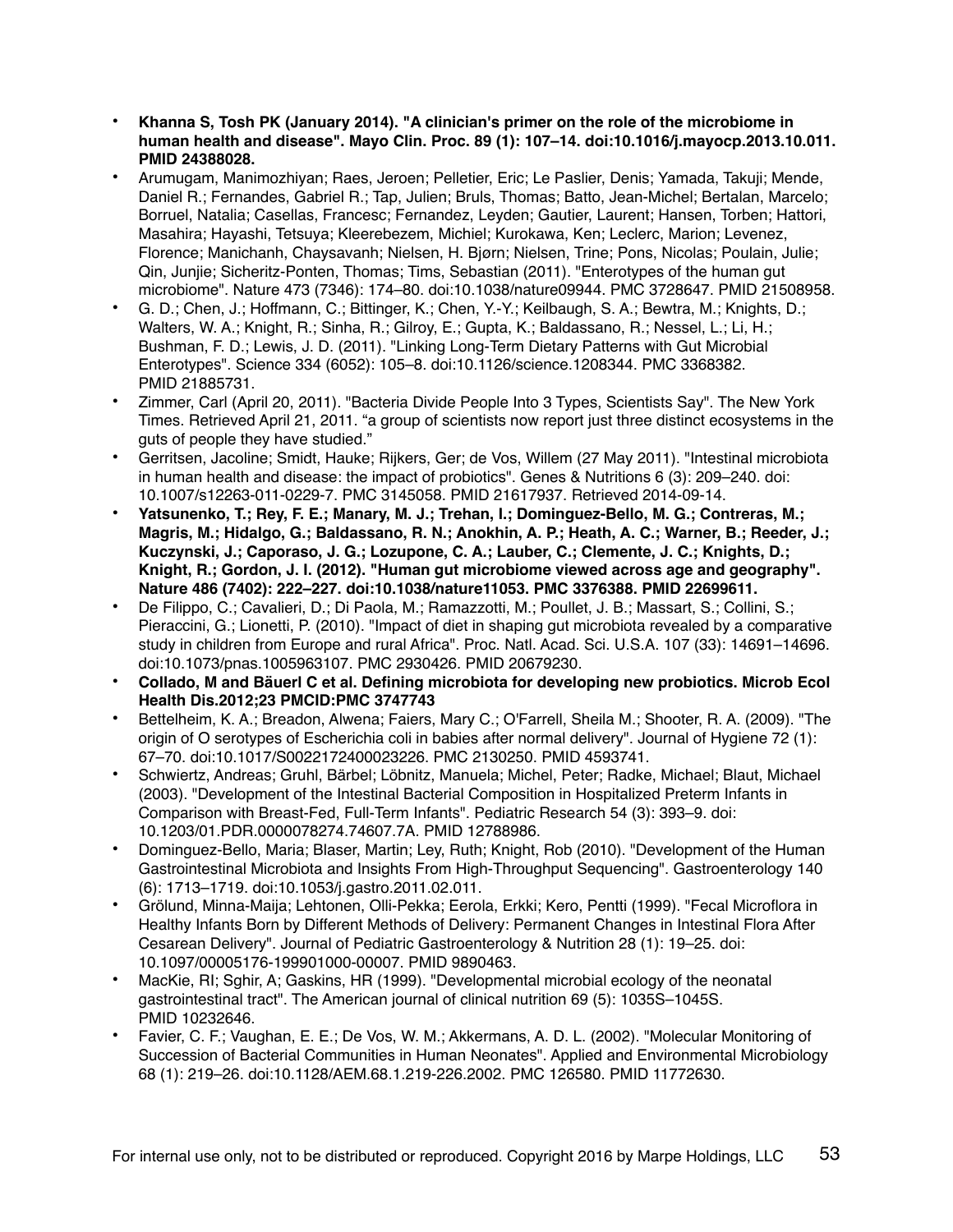- **•** Coppa, Giovanni V; Bruni, Stefano; Morelli, Lorenzo; Soldi, Sara; Gabrielli, Orazio (2004). "The First Prebiotics in Humans". Journal of Clinical Gastroenterology 38 (6 Suppl): S80–3. doi:10.1097/01.mcg. 0000128926.14285.25. PMID 15220665.
- **•** Coppa, G.V.; Zampini, L.; Galeazzi, T.; Gabrielli, O. (2006). "Prebiotics in human milk: A review". Digestive and Liver Disease 38: S291–4. doi:10.1016/S1590-8658(07)60013-9. PMID 17259094.
- **•** Harmsen, Hermie J. M.; Wildeboer-Veloo, Alida C. M.; Raangs, Gerwin C.; Wagendorp, Arjen A.; Klijn, Nicolette; Bindels, Jacques G.; Welling, Gjalt W. (2000). "Analysis of Intestinal Flora Development in Breast-Fed and Formula-Fed Infants by Using Molecular Identification and Detection Methods". Journal of Pediatric Gastroenterology and Nutrition 30 (1): 61–7. doi: 10.1097/00005176-200001000-00019. PMID 10630441.
- **•** Fanaro, S; Chierici, R; Guerrini, P; Vigi, V (2003). "Intestinal microflora in early infancy: Composition and development". Acta paediatrica 91 (441): 48–55. PMID 14599042.
- **•** Wynne, Anthony G; McCartney, Anne L; Brostoff, Jonathan; Hudspith, Barry N; Gibson, Glenn R (2004). "An in vitro assessment of the effects of broad-spectrum antibiotics on the human gut microflora and concomitant isolation of a Lactobacillus plantarum with anti-Candida activities". Anaerobe 10 (3): 165–9. doi:10.1016/j.anaerobe.2004.03.002. PMID 16701514.
- **•** Keeley J. 2004. Good bacteria trigger proteins to protect the gut. Howard Hughes Medical Institute. EurekAlert. Accessed January 9, 2007.
- **•** Jewell, A.P. (2005). "Is the liver an important site for the development of immune tolerance to tumours?". Medical Hypotheses 64 (4): 751–4. doi:10.1016/j.mehy.2004.10.002. PMID 15694692.
- **•** Tlaskalová-Hogenová H., Stepánková R., Hudcovic T., Tucková L., Cukrowska B., Lodinová-Zádníková R., Kozáková H., Rossmann P., Bártová J., Sokol D. et al. (2004). "Commensal bacteria (normal microflora), mucosal immunity and chronic inflammatory and autoimmune diseases". Immunol. Lett. 93: 97–108. doi:10.1016/j.imlet.2004.02.005.
- **•** Penders J., Stobberingh E. E., van den Brandt P. A., Thijs C. (2007). "The role of the intestinal microbiota in the development of atopic disorders". Allergy 62: 1223–36. doi:10.1111/j. 1398-9995.2007.01462.x.
- **•** Björkstén B., Sepp E., Julge K., Voor T., Mikelsaar M. (2001). "Allergy development and the intestinal microflora during the first year of life". J. Allergy Clin. Immunol 108: 516–20. doi:10.1067/mai. 2001.118130. PMID 11590374.
- **•** Mantis, N J; Rol, N; Corthésy, B (2011). "Secretory IgA's complex roles in immunity and mucosal homeostasis in the gut". Mucosal Immunology 4 (6): 603-11. doi:10.1038/mi.2011.41. PMC 3774538. PMID 21975936.
- **• Kawamoto, S.; Tran, T. H.; Maruya, M.; Suzuki, K.; Doi, Y.; Tsutsui, Y.; Kato, L. M.; Fagarasan, S. (2012). "The Inhibitory Receptor PD-1 Regulates IgA Selection and Bacterial Composition in the Gut". Science 336 (6080): 485–9. doi:10.1126/science.1217718. PMID 22539724.**
- **• Rogers, Emma (June 7, 2013). "Study finds diversity of gut bacteria may raise vaccine immune response". VaccineNewsDaily. Retrieved 10 June 2013.**
- **•** Conterno, Lorenza; Fava, Francesca; Viola, Roberto; Tuohy, Kieran (11 May 2011). "Obesity and the gut microbiota: does up-regulating colonic fermentation prot ect agaisnt obesity and metabolic diesase". Genes & Nutrition 3 (3): 241–260. doi:10.1007/s12263-011-0230-1. Retrieved 2014-09-14.
- **•** Sugimura, T. (2000). "Nutrition and dietary carcinogens". Carcinogenesis 21 (3): 387–95. doi:10.1093/ carcin/21.3.387. PMID 10688859.
- **• Trasande, L; Blustein, J; Liu, M; Corwin, E; Cox, L M; Blaser, M J (2012). "Infant antibiotic exposures and early-life body mass". International Journal of Obesity 37 (1): 16–23. doi: 10.1038/ijo.2012.132. PMID 22907693.**
- **• Cho, I; Yamanishi, S; Cox, L; Methé, BA; Zavadil, J; Li, K; Gao, Z; Mahana, D; Raju, K; Teitler, I; Li, H; Alekseyenko, AV; Blaser, MJ (2012). "Antibiotics in early life alter the murine colonic microbiome and adiposity". Nature 488 (7413): 621–6. doi:10.1038/nature11400. PMC 3553221. PMID 22914093.**
- **•** Guarner, Francisco; Malagelada, Juan-R (2003). "Role of bacteria in experimental colitis". Best Practice & Research Clinical Gastroenterology 17 (5): 793–804. doi:10.1016/ S1521-6918(03)00068-4. PMID 14507589.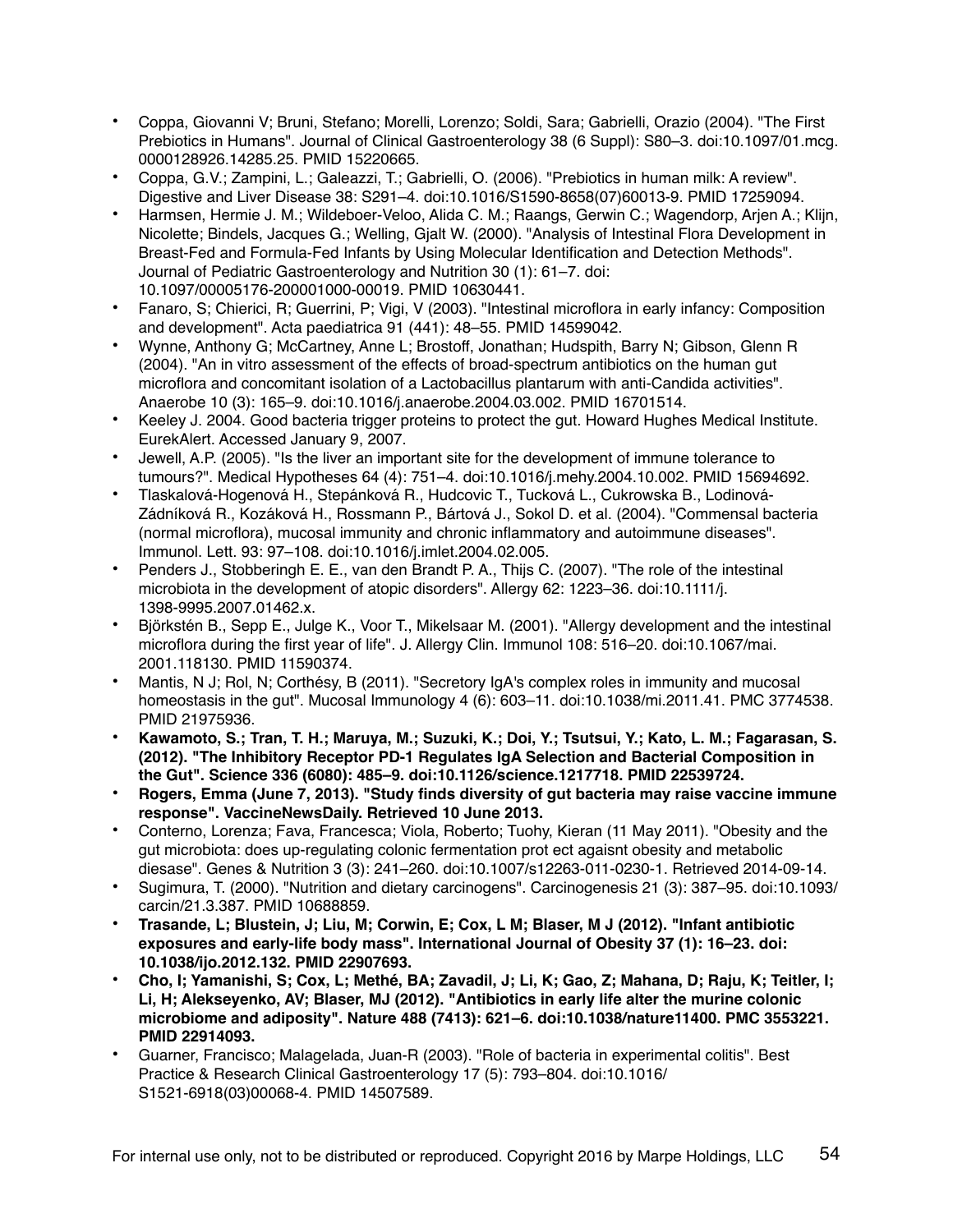- **• Kim, Eun-Hee; Hong, Hua; Choi, Ki-Seok; Han, Young-Min; Kangwan, Napapan; Cho, Young Chae; Hahm, Ki Baik (April 2012). "High Concentrated Probiotics Improve Inflammatory Bowel Diseases Better than Commercial Concentration of Probiotics". Journal of Food & Drug Analysis 20: 292–5.**
- **•** Carman, Robert J.; Simon, Mary Alice; Fernández, Haydée; Miller, Margaret A.; Bartholomew, Mary J. (2004). "Ciprofloxacin at low levels disrupts colonization resistance of human fecal microflora growing in chemostats". Regulatory Toxicology and Pharmacology 40 (3): 319–26. doi:10.1016/j.yrtph. 2004.08.005. PMID 15546686.
- **•** Brandt, Lawrence J.; Borody, Thomas Julius; Campbell, Jordana (2011). "Endoscopic Fecal Microbiota Transplantation". Journal of Clinical Gastroenterology 45 (8): 655–7. doi:10.1097/MCG. 0b013e3182257d4f. PMID 21716124.
- **•** Knight, DJW; Girling, KJ (2003). "Gut flora in health and disease". The Lancet 361 (9371): 512–9. doi: 10.1016/S0140-6736(03)13438-1. PMID 12781578.
- **• Cho, I.; Yamanishi, S.; Cox, L.; Methé, B. A.; Zavadil, J.; Li, K.; Gao, Z.; Mahana, D.; Raju, K.; Teitler, I.; Li, H.; Alekseyenko, A. V.; Blaser, M. J. (2012). "Antibiotics in early life alter the murine colonic microbiome and adiposity". Nature 488 (7413): 621–6. doi:10.1038/nature11400. PMC 3553221. PMID 22914093.**
- **• Baker, Monya (2012). "Pregnancy alters resident gut microbes". Nature. doi:10.1038/nature. 2012.11118.**
- **•** Ley, Ruth E.; Turnbaugh, Peter J.; Klein, Samuel; Gordon, Jeffrey I. (2006). "Microbial ecology: Human gut microbes associated with obesity". Nature 444 (7122): 1022–3. doi:10.1038/4441022a. PMID 17183309.
- **•** Hold, Georgina L.; Pryde, Susan E.; Russell, Valerie J.; Furrie, Elizabeth; Flint, Harry J. (2002). "Assessment of microbial diversity in human colonic samples by 16S rDNA sequence analysis". FEMS Microbiology Ecology 39 (1): 33–9. doi:10.1111/j.1574-6941.2002.tb00904.x. PMID 19709182.
- **•** Suenaert, Peter; Bulteel, Veerle; Lemmens, Liesbeth; Noman, Maja; Geypens, Benny; Van Assche, Gert Van; Geboes, Karel; Ceuppens, Jan L.; Rutgeerts, Paul (2002). "Anti-tumor necrosis factor treatment restores the gut barrier in Crohn's disease". The American Journal of Gastroenterology 97 (8): 2000–4. doi:10.1111/j.1572-0241.2002.05914.x. PMID 12190167.
- **•** Garcia-Tsao, Guadalupe; Wiest, Reiner (2004). "Gut microflora in the pathogenesis of the complications of cirrhosis". Best Practice & Research Clinical Gastroenterology 18 (2): 353–72. doi: 10.1016/j.bpg.2003.10.005. PMID 15123075.
- **•** Hugot, Jean-Pierre (2004). "Inflammatory bowel disease: A complex group of genetic disorders". Best Practice & Research Clinical Gastroenterology 18 (3): 451–62. doi:10.1016/j.bpg.2004.01.001. PMID 15157820.
- **•** Veltkamp, Claudia; Tonkonogy, Susan L.; De Jong, Ype P.; Albright, Carol; Grenther, Wetonia B.; Balish, Edward; Terhorst, Cox; Sartor, R.Balfour (2001). "Continuous stimulation by normal luminal bacteria is essential for the development and perpetuation of colitis in Tgc26 mice". Gastroenterology 120 (4): 900–13. doi:10.1053/gast.2001.22547. PMID 11231944.
- **• Wendelsdorf, Katherine. (2013). "Gut microbiota from twins discordant for obesity modulate metabolism in mice.". Science 341 (6150): 1241214. doi:10.1126/science.1241214.**
- **•** Turnbaugh, Peter J.; Ley, Ruth E.; Mahowald, Michael A.; Magrini, Vincent; Mardis, Elaine R.; Gordon, Jeffrey I. (2006). "An obesity-associated gut microbiome with increased capacity for energy harvest". Nature 444 (7122): 1027–31. doi:10.1038/nature05414. PMID 17183312.
- **•** Backhed, F.; Manchester, J. K.; Semenkovich, C. F.; Gordon, J. I. (2007). "Mechanisms underlying the resistance to diet-induced obesity in germ-free mice". Proceedings of the National Academy of Sciences 104 (3): 979–984. doi:10.1073/pnas.0605374104.
- **•** Backhed, F.; Manchester, JK; Semenkovich, CF; Gordon, JI (2004). "The gut microbiota as an environmental factor that regulates fat storage". Proceedings of the National Academy of Sciences 101 (44): 979–84. doi:10.1073/pnas.0407076101. PMC 1764762. PMID 17210919.
- **• Walker, A. W.; Parkhill, J. (2013). "Fighting Obesity with Bacteria". Scrience 341 (6150): 1069– 1070. doi:10.1126/science.1243787.**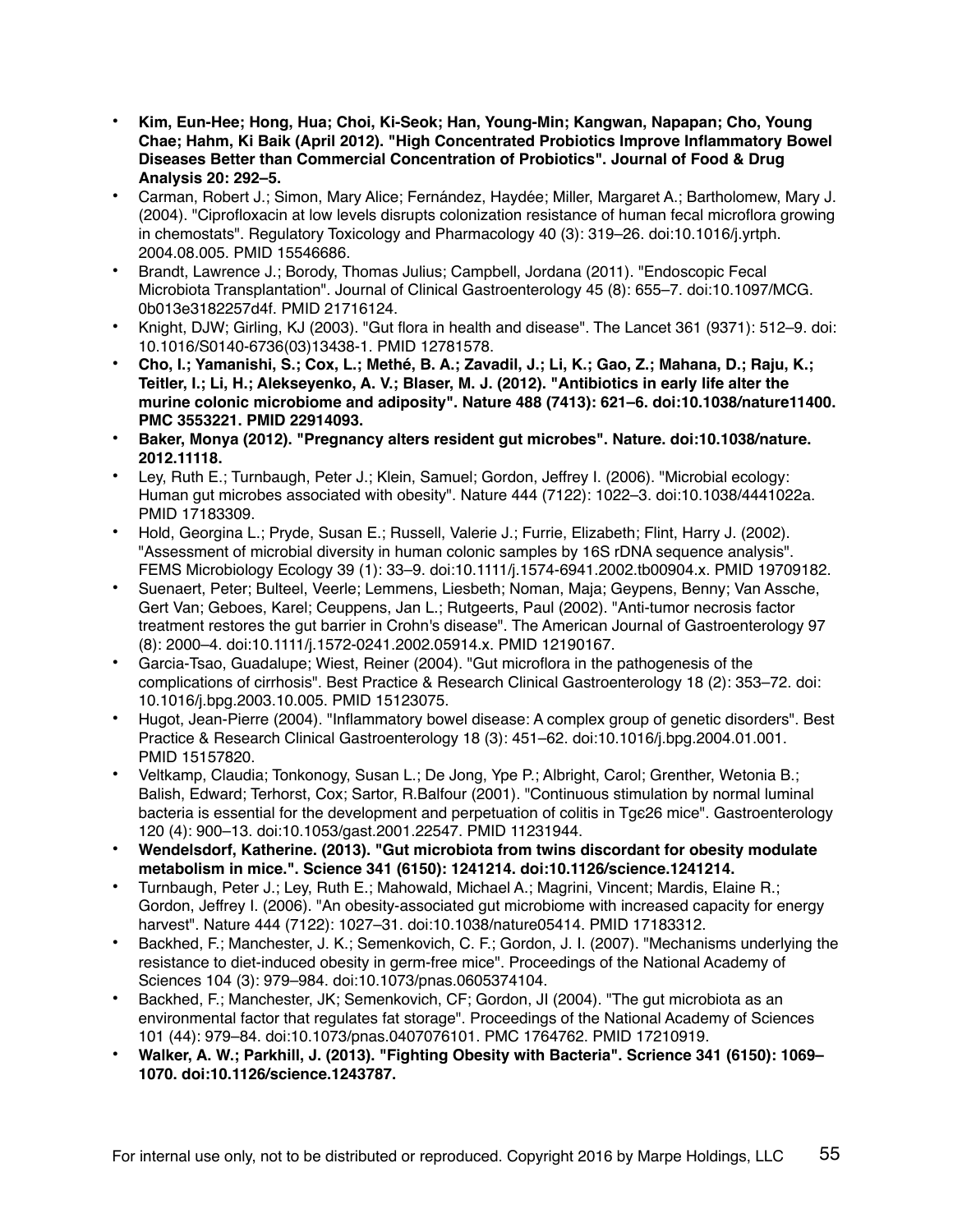#### **Notes and references on Dysbiosis:**

- **•** Tamboli, CP; Neut, C; Desreumaux, P; Colombel, JF (2004). "Dysbiosis in inflammatory bowel disease". Gut 53 (1): 1–4. doi:10.1136/gut.53.1.1. PMC 1773911. PMID 14684564.
- **•** Seksik, P. (2010). "Gut microbiota and IBD". Gastroentérologie Clinique et Biologique 34 (Suppl 1): S44–51. doi:10.1016/S0399-8320(10)70020-8. PMID 20889004.
- **•** Marteau, Philippe (2009). "Bacterial Flora in Inflammatory Bowel Disease". Digestive Diseases 27: 99– 103. doi:10.1159/000268128. PMID 20203504.
- **• Lepage, P.; Leclerc, M. C.; Joossens, M.; Mondot, S.; Blottiere, H. M.; Raes, J.; Ehrlich, D.; Dore, J. (23 April 2012). "A metagenomic insight into our gut's microbiome". Gut 62 (1): 146–58. doi: 10.1136/gutjnl-2011-301805. PMID 22525886.**
- **•** Lakhan, Shaheen E; Kirchgessner, Annette (2010). "Gut inflammation in chronic fatigue syndrome". Nutrition & Metabolism 7: 79. doi:10.1186/1743-7075-7-79. PMC 2964729. PMID 20939923.
- **•** Turnbaugh, Peter J; Ruth E Ley; Michael A Mahowald; Vincent Magrini; Elaine R Mardis; Jeffrey I Gordon (2006-12-21). "An obesity-associated gut microbiome with increased capacity for energy harvest". Nature 444 (7122): 1027–1031. doi:10.1038/nature05414. ISSN 1476-4687. PMID 17183312.
- **•** Turnbaugh, Peter J.; Micah Hamady, Tanya Yatsunenko, Brandi L. Cantarel, Alexis Duncan, Ruth E. Ley, Mitchell L. Sogin, William J. Jones, Bruce A. Roe, Jason P. Affourtit, Michael Egholm, Bernard Henrissat, Andrew C. Heath, Rob Knight, Jeffrey I. Gordon (2009-01-22). "A core gut microbiome in obese and lean twins". Nature 457 (7228): 480–484. doi:10.1038/nature07540. ISSN 0028-0836. PMC 2677729. PMID 19043404. Retrieved 2014-03-25.
- **• Castellarin, Mauro; René L Warren, J Douglas Freeman, Lisa Dreolini, Martin Krzywinski, Jaclyn Strauss, Rebecca Barnes, Peter Watson, Emma Allen-Vercoe, Richard A Moore, Robert A Holt (2012-02). "Fusobacterium nucleatum infection is prevalent in human colorectal carcinoma". Genome Research 22 (2): 299–306. doi:10.1101/gr.126516.111. ISSN 1549-5469. PMC 3266037. PMID 22009989.**
- **• Kostic, Aleksandar D; Dirk Gevers, Chandra Sekhar Pedamallu, Monia Michaud, Fujiko Duke, Ashlee M Earl, Akinyemi I Ojesina, Joonil Jung, Adam J Bass, Josep Tabernero, José Baselga, Chen Liu, Ramesh A Shivdasani, Shuji Ogino, Bruce W Birren, Curtis Huttenhower, Wendy S Garrett, Matthew Meyerson (2012-02). "Genomic analysis identifies association of Fusobacterium with colorectal carcinoma". Genome Research 22 (2): 292–298. doi:10.1101/gr. 126573.111. ISSN 1549-5469. PMC 3266036. PMID 22009990.**
- **• Africa, Charlene; Nel, Janske; Stemmet, Megan (2014). "Anaerobes and Bacterial Vaginosis in Pregnancy: Virulence Factors Contributing to Vaginal Colonisation". International Journal of Environmental Research and Public Health 11 (7): 6979–7000. doi:10.3390/ijerph110706979. ISSN 1660-4601.**
- **•** Mazmanian, Sarkis K (2008-04). "Capsular polysaccharides of symbiotic bacteria modulate immune responses during experimental colitis". Journal of pediatric gastroenterology and nutrition. 46 Suppl 1: –11–12. doi:10.1097/01.mpg.0000313824.70971.a7. ISSN 1536-4801. PMID 18354314. Check date values in: Idate= (help)
- **•** Kau, Andrew L.; Ahern, Philip P.; Griffin, Nicholas W.; Goodman, Andrew L.; Gordon, Jeffrey I. (15 June 2011). "Human nutrition, the gut microbiome and the immune system". Nature 474 (7351): 327–336. doi:10.1038/nature10213. PMC 3298082. PMID 21677749.
- **• Xuan, Caiyun; Jaime M. Shamonki; Alice Chung; Maggie L. DiNome; Maureen Chung; Peter A. Sieling; Delphine J. Lee (2014-01-08). "Microbial Dysbiosis Is Associated with Human Breast Cancer". PLoS ONE 9 (1). doi:10.1371/journal.pone.0083744. ISSN 1932-6203. PMC 3885448. PMID 24421902. Retrieved 2014-03-24.**
- **• [http://news.harvard.edu/gazette/story/2014/03/imbalance-in-microbial-population-found-in](http://news.harvard.edu/gazette/story/2014/03/imbalance-in-microbial-population-found-in-crohns-patients/)[crohns-patients/](http://news.harvard.edu/gazette/story/2014/03/imbalance-in-microbial-population-found-in-crohns-patients/)**
- **•** Hawrelak, Jason A.; Myers, Stephen P. (2004). "The causes of intestinal dysbiosis: a review" (PDF). Alternative medicine review 9 (2): 180–97. PMID 15253677.
- **•** Dowson, David, Dr. "Dysbiosis by Dr David Dowson".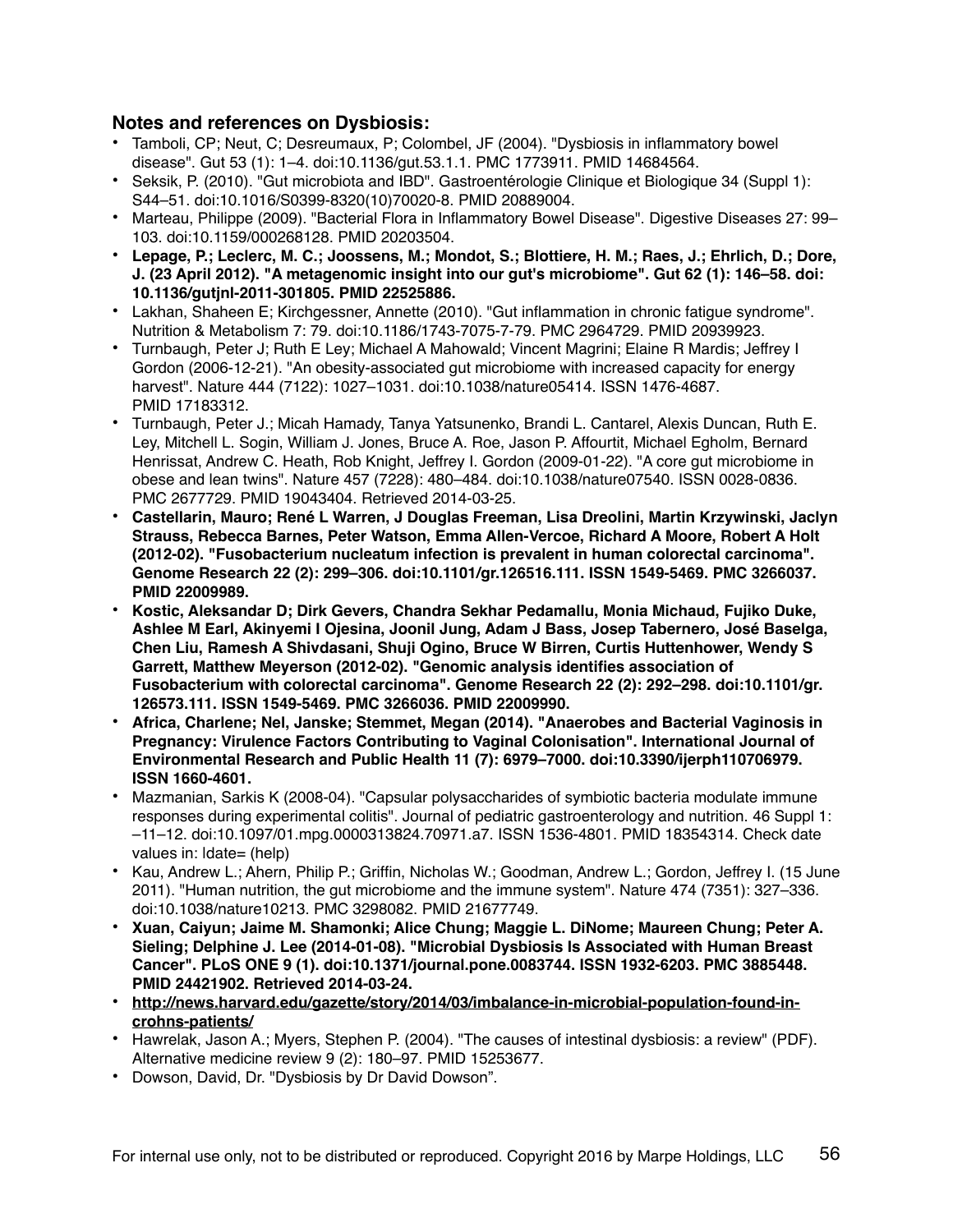- **•** Yan, Arthur W.; E. Fouts, Derrick; Brandl, Johannes; Stärkel, Peter; Torralba, Manolito; Schott, Eckart; Tsukamoto, Hide; E. Nelson, Karen et al. (2011). "Enteric dysbiosis associated with a mouse model of alcoholic liver disease". Hepatology 53 (1): 96–105. doi:10.1002/hep.24018. PMC 3059122. PMID 21254165.
- **•** Mutlu, Ece; Keshavarzian, Ali; Engen, Phillip; Forsyth, Christopher B.; Sikaroodi, Masoumeh; Gillevet, Patrick (2009). "Intestinal Dysbiosis: A Possible Mechanism of Alcohol-Induced Endotoxemia and Alcoholic Steatohepatitis in Rats". Alcoholism: Clinical and Experimental Research 33 (10): 1836–46. doi:10.1111/j.1530-0277.2009.01022.x.
- **• Chan, Yee Kwan; Estaki, Mehrbod; Gibson, Deanna L. (2013). "Clinical consequences of dietinduced dysbiosis". Ann. Nutr. Metab. 63 (suppl2): 28–40. doi:10.1159/000354902. PMID 24217034.**

#### **Additional reading resources:**

#### **Books:**

**•** Hattner, Jo Ann Tatum; Anderes, Susan (2009). Gut Insight: probiotics and prebiotics for digestive health and well-being. Hattner Nutrition. ISBN 978-0-578-02615-2.

#### **Review articles:**

- **• Maranduba, CM; De Castro, SB; de Souza, GT; Rossato, C; da Guia, FC; Valente, MA; Rettore, JV; Maranduba, CP; de Souza, CM; do Carmo, AM; Macedo, GC; Silva, FS (2015). "Intestinal Microbiota as Modulators of the Immune System and Neuroimmune System: Impact on the Host Health and Homeostasis". Journal of Immunology Research 2015: 931574. doi: 10.1155/2015/931574. PMC 4352473. PMID 25759850.**
- **•** Prakash, Satya; Tomaro-Duchesneau, Catherine; Saha, Shyamali; Cantor, Arielle (2011). "The Gut Microbiota and Human Health with an Emphasis on the Use of Microencapsulated Bacterial Cells". Journal of Biomedicine and Biotechnology 2011: 1–12. doi:10.1155/2011/981214. PMC 3134400. PMID 21772792.
- **•** De Preter, Vicky; Hamer, Henrike M; Windey, Karen; Verbeke, Kristin (2011). "The impact of pre- and/ or probiotics on human colonic metabolism: Does it affect human health?". Molecular Nutrition & Food Research 55 (1): 46–57. doi:10.1002/mnfr.201000451. PMID 21207512.
- **•** Prakash, Satya; Rodes, Laetitia; Coussa-Charley, Michael; Tomaro-Duchesneau, Catherine; Tomaro-Duchesneau, Catherine; Coussa-Charley; Rodes (2011). "Gut microbiota: Next frontier in understanding human health and development of biotherapeutics". Biologics: Targets and Therapy 5: 71–86. doi:10.2147/BTT.S19099. PMC 3156250. PMID 21847343.
- **•** Wu, G. D.; Chen, J.; Hoffmann, C.; Bittinger, K.; Chen, Y.-Y.; Keilbaugh, S. A.; Bewtra, M.; Knights, D.; Walters, W. A.; Knight, R.; Sinha, R.; Gilroy, E.; Gupta, K.; Baldassano, R.; Nessel, L.; Li, H.; Bushman, F. D.; Lewis, J. D. (2011). "Linking Long-Term Dietary Patterns with Gut Microbial Enterotypes". Science 334 (6052): 105–8. doi:10.1126/science.1208344. PMC 3368382. PMID 21885731.

## **Contraindications**

Infeperium **breakthrough therapies** work as a positive adjunct for antibiotic, antiviral, and chemotherapeutic therapies. **However, Corticosteroids and any other steroid therapy will immediately cause the biologic modification and immunomodulating effectiveness to cease.** Therefore, all steroid therapies must cease 30 days prior to the start of any Infeperium immunomodulators and biological response modifiers protocol. There are no other known pharmaceutical contradictions experienced in over 10 years.

#### **Safety Study for Infeperium breakthrough therapies:**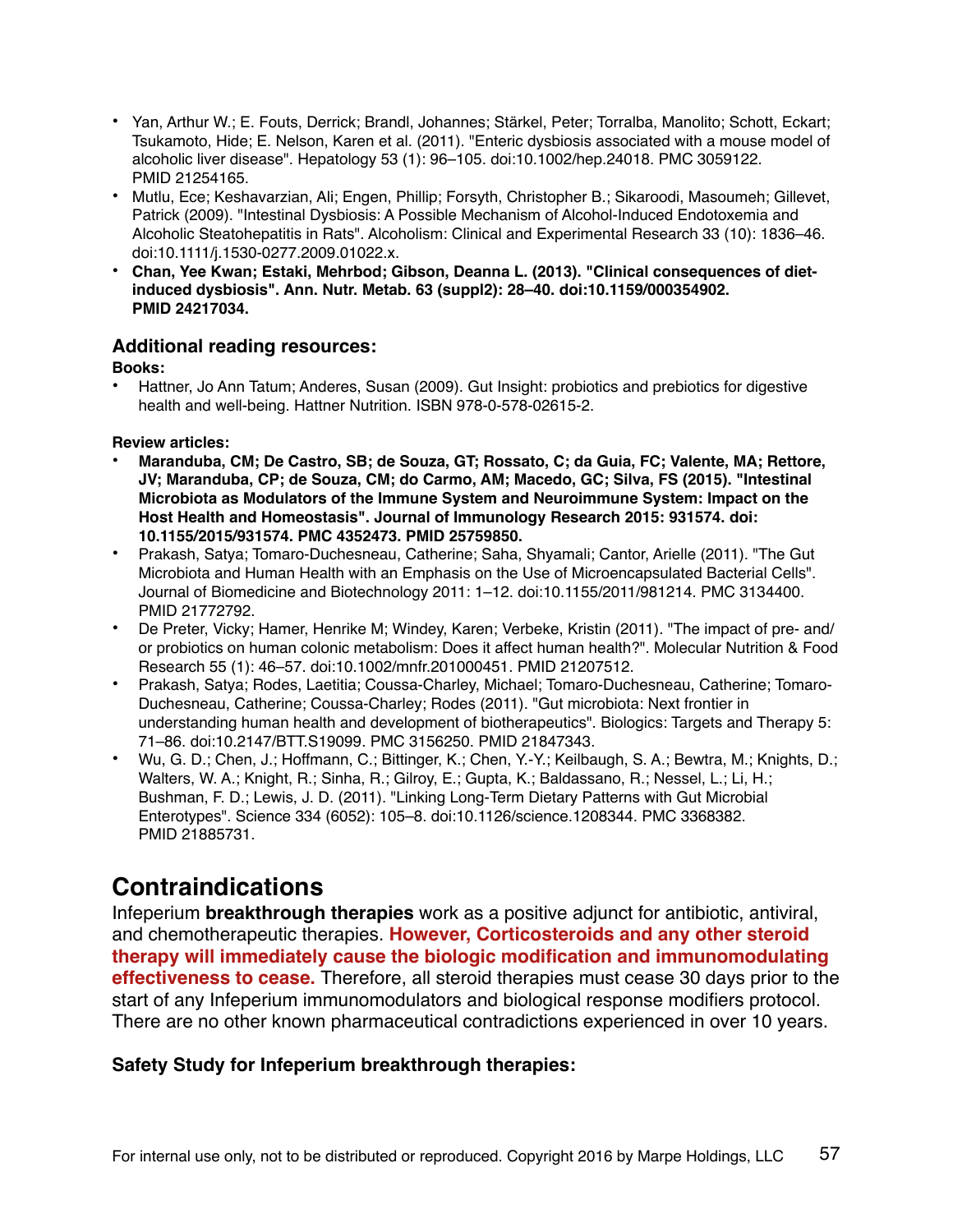#### **Brief description**

Infeperium immunomodulators and biological response modifiers are presently made according to the most rigid standards of Current Good Manufacturing Practices (cGMP). The active ingredient in Infeperium breakthrough therapies has already met the rigorous standards for Veterinary use and it is approved for animal prescription under the USDA!

We believe Infeperium breakthrough therapies to be a new category of drug that may be characterized as a Biological Response Modifier and an "Immunomodulator." We believe that many disease pathologies that affect individuals are the result of an overactive immune system. Specifically, when a viral agent begins to adversely affect an individual's cells, the immune system frequently becomes overactive, which destroys the viral agent but also injures surrounding healthy cell structures. We believe other disease pathologies suppress an individual's immune system, which allows other diseases and agents to kill healthy cells. Although research is always ongoing, the product in its present form is complete. Research has concluded that Infeperium breakthrough therapies regulate the bodies immune system to prevent it from both overreacting and under-reacting to a viral invasion of an individual's body systems. We believe that Infeperium breakthrough therapies contains a number of unique peptide or lipopeptide molecules which may neutralize viral pathogens and their inhibitory properties by activation of a cytokine system. This, in turn, will enhance an individual's cell mediated immunity and augment the individual's humoral immune system possibly by eliminating negative inhibitory cytokine factors and pathogenic free-floating organisms, while simultaneously sparing normal and healthy cells.

Our objective is the continued development of Infeperium breakthrough therapies and there cognates and variants for treatment of multiple medical conditions.

#### **Safety and Toxicity**

Infeperium immunomodulators and biological response modifiers were not pyrogenic  $(endotoxin < 0.08$  EU/mg).

They (≤ 1mg/mL) did not affect cell viability or inhibit protein translation as assessed in human diploid fibroblasts,

They  $(\leq 1 \text{mg/mL})$  did not induce the hemolysis of red blood cells, and

They did not promote a "Delayed Type Hypersensitivity Reaction": wheals did not form when 0.1 mL they (20mg/mL) was introduced by intradermal injection into New Zealand White rabbits previously exposed to Infeperium breakthrough therapies at a dose ten times a therapeutic amount.

#### **Safety Studies with the Active Ingredient Infeperium immunomodulators and biological response modifiers**

Pyrogenicity of Infeperium breakthrough therapies. *Pyrogenicity*. The standardized endotoxic activity for two independent preparations of Infeperium breakthrough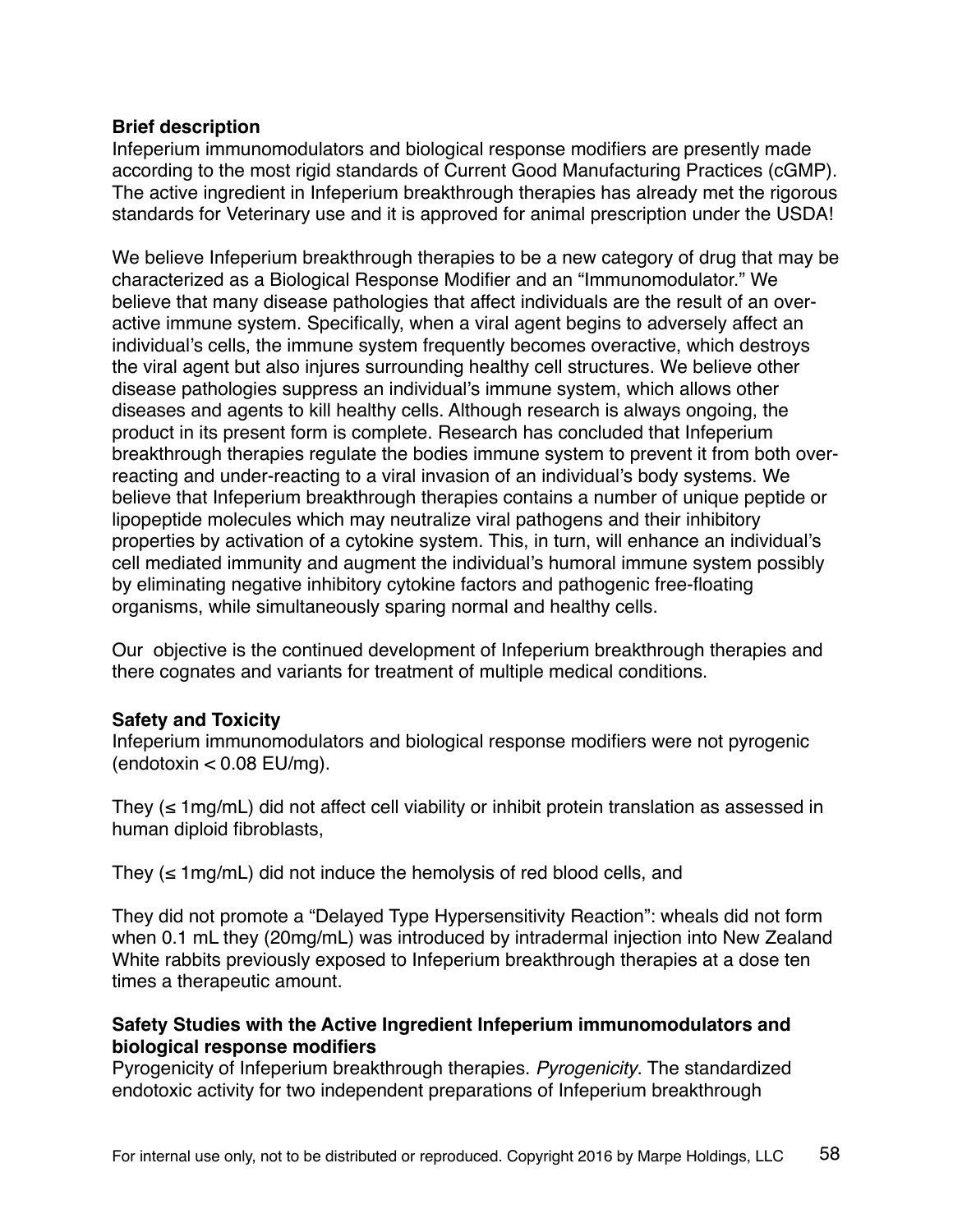therapies was determined by an independent lab using an LAL gel clot assay (Test Date 12/6/2000 - see Unit 2B). The threshold sensitivity of the reaction was 0.03 endotoxic unit (EU) per ml. Two separate preparations of Infeperium breakthrough therapies were analyzed for endotoxic activity. Each preparation had equivalent endotoxin levels of 0.08 EU/mg. Therefore Infeperium breakthrough therapies does not contain a level of endotoxin sufficient to promote a pyrogenic response.

#### **Hemolysis of Red Blood Cells was not Induced by Infeperium breakthrough therapies**

The BRM-induced hemolytic activity in a 5% suspension of human red blood cells was measured by reading the absorbance of the hemolysate at 415 nm as described by Yoshida *et al*. (1994).

Study performed: The toxicity of Infeperium breakthrough therapies was tested by determining its ability to lyse human erythrocytes. Freshly collected blood (~4ml) was placed in a 15ml centrifuge tube and PBS added to bring the volume to 10ml. After centrifuging for 2-3 minutes at 2000g, the sample contained three layers: bottom layer of RBC, middle interphase of WBC, and the top supernatant layer. The supernatant and interphase layers were removed and the volume brought to 10mls and centrifuged and washed as above four more times. PBS was then added to the RBC's to make approximately a 10% (v/v) suspension. Infeperium breakthrough therapies concentrates ranging from 1ug/ml to 1mg/ml were incubated with a 5% suspension of red blood cells and incubated for 30 minutes. Absorbance was monitored at 400 nm and hemolysis determined by comparison to control the wells that had undergone complete hemolysis by the addition of 0.2% Triton X-100 as a positive control.

| <b>Sample</b>           |          |          |          | Avg      | <b>Hemolysis</b> |
|-------------------------|----------|----------|----------|----------|------------------|
| Positive Control        | 0.135    | 0.131    | 0.134    | 0.133    | 100              |
| <b>Negative Control</b> | 0.002    | 0.003    | 0.002    | 0.002    |                  |
| 1 ug/ml BRM             | $-0.001$ | $-0.001$ | $-0.002$ | $-0.001$ |                  |
| 10 ug/ml BRM            | $-0.001$ | $-0.002$ | $-0.002$ | $-0.002$ |                  |
| 100 ug/ml BRM           | $-0.003$ | $-0.002$ | $-0.002$ | $-0.003$ |                  |
| 1 mg/ml BRM             | $-0.002$ | $-0.002$ | $-0.003$ | $-0.002$ |                  |

The values obtained from the hemolysis assay are presented in Table 1.

Table 1. Percent hemolysis was calculated using the equation: (Sample — Neg. Control)(Pos. Control — Neg. Control)\*100%

None of the concentrates of Infeperium breakthrough therapies exhibited any degree of red blood cell hemolysis

#### **Assessment of Cell Viability and Inhibition of Protein Translation in the Presence of Infeperium breakthrough therapies**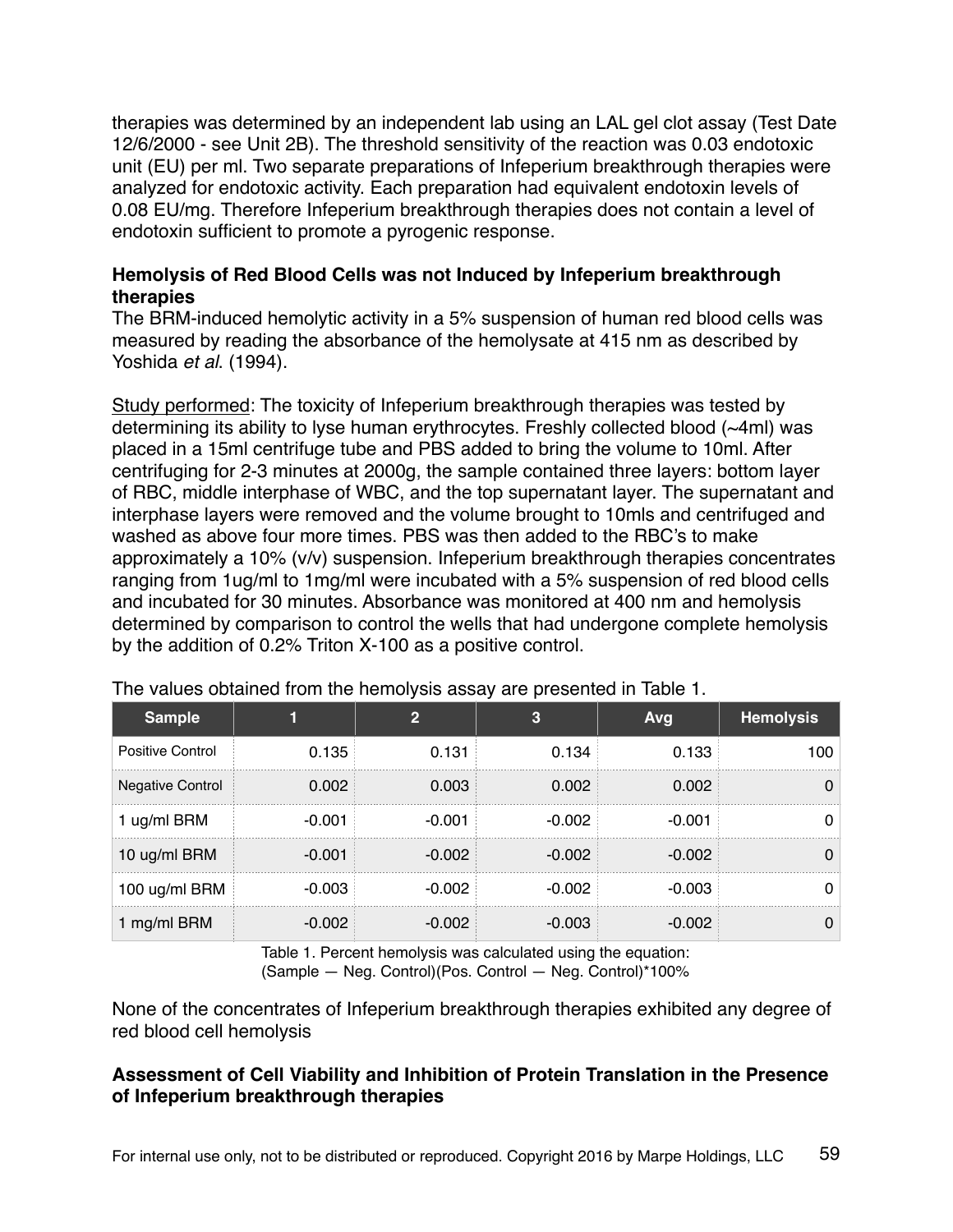*Cell Viability/Fibroblast Toxicity*. Infeperium breakthrough therapies weres used as the test article. The test article was prepared as a 1 mg/ml stock solution in media and was serially diluted in a decade series to give 1, 10, 100, and 1000 ug/ml test solutions. Test solutions thus prepared were used within one hour.

- Infeperium breakthrough therapies-induced damage and inhibition of cellular replication in normal fibroblast and epithelial cell lines was monitored and found negative.
- *Cell Viability Assay*: Human diploid fibroblasts cultures were established from skin tissue obtained from O'Bleness Medical Center, Athens, OH. Cells were maintained in Dulbecco's modified Eagle's media (DMEM). DMEM was prepared with Lglutamine, pyridoxine hydrochloride and without sodium pyruvate and sodium bicarbonate (Gibco**R**, Invitrogen, Carlsbad, CA) supplemented to a final concentration of 100 units/ml of penicillin and 100 micrograms/ml of streptomycin (penicillinstreptomycin, Gibco**R**, Invitrogen, Carlsbad, CA), and adjusted to contain 10% NuSerum I (Collaborative Research Products, Bedford, MA).
- The cells were transferred into 12-well culture plates at a concentration of 5X10**<sup>4</sup>** cells/cm**2** (in 2 ml media) and incubated for 24 hours at 37 degrees C with 5% CO**2**. After the cells were incubated for 36 hours, the media was removed and replaced with 2ml of the test article Infeperium breakthrough therapies at concentrations from 1ug/ml to 1mg/ml dissolved in DMEM media. Three wells at each concentration of test article were prepared on two separate plates to provide triplicate measurements at 24 hours. A control plate was established with three wells of cells to which DMEM media (2ml) only was added in place of the test article. The control plate was incubated as described above. Three control wells were read at 24 hours.
- When the test or control plate was removed from the incubator (24 hours), the supernatant was aspirated with 50ul of 0.05% trypsin/EDTA (Invitrogen) added to each well. The plate was incubated at 37 C for two hours. Then, 950ul fresh DMEM was added to each well and cells responded. After mixing to ensure homogeneity, the cells were counted by the trypan blue dye exclusion method: to each 100ul of cell volume, 100ul of 0.4% trypan blue is added. After mixing, the hemocytometer was loaded and the number of live cells (those that had excluded trypan blue) counted in the four counting fields. The number of cell/ml was calculated by the following formula: Cells/ml=average of total cells counted \*dilution factor\* volume hemocytometer.
- Results: Incubation of cells with concentrates of Infeperium's breakthrough therapies up to 1 mg/ml did not decrease cell viability.

A similar test was performed by **Viromed**, as part of the Infeperium's breakthrough therapies assessment study for which they were contracted. Using the A-72 canine fibroblast cell line they determined that Infeperium breakthrough therapies was not cytotoxic (cellular proliferation was not impaired). These results can be found in the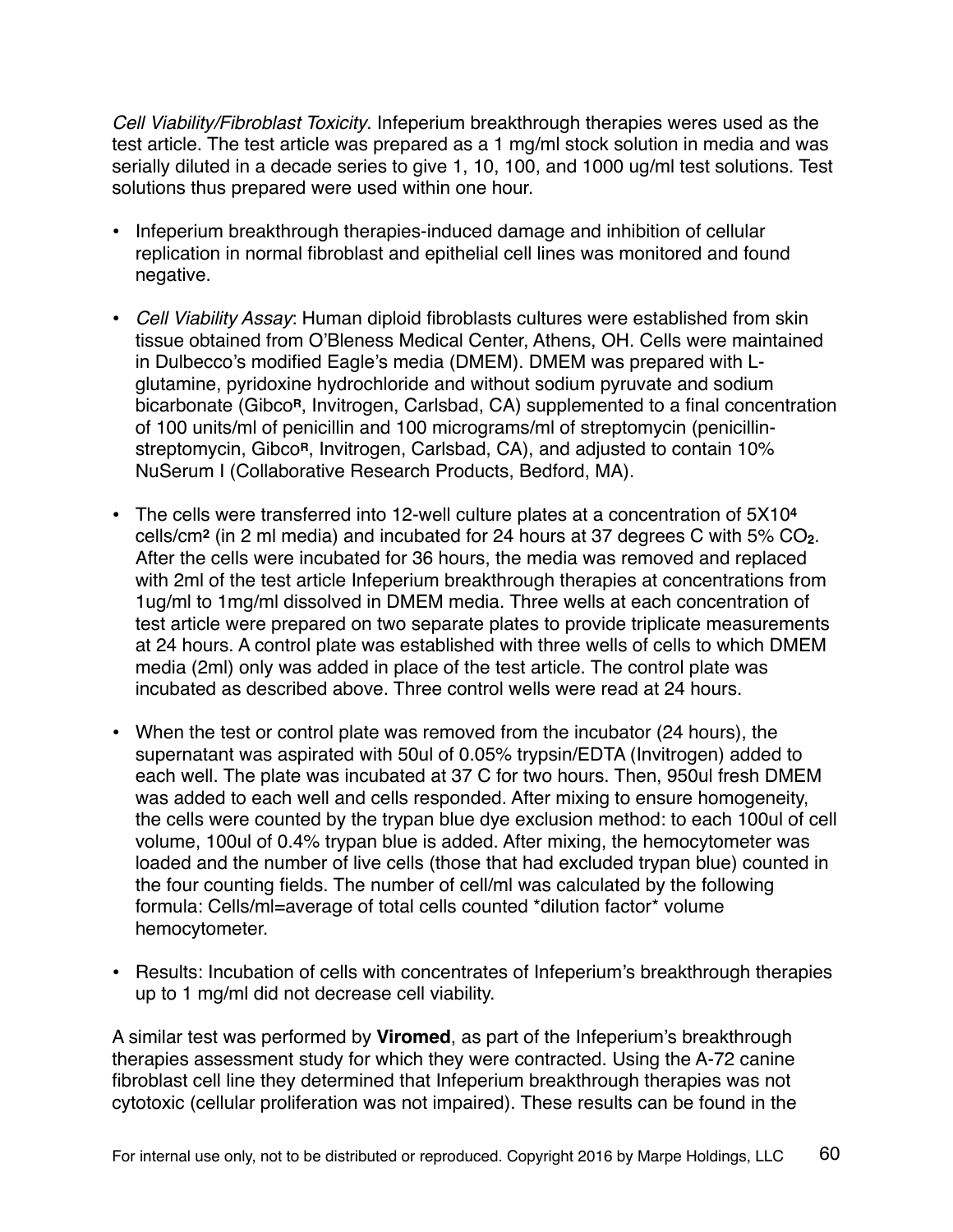Viromed documentation provided (project numbers: 10295 and 10296, following the assigned protocol numbers: MS121200-AV and MS121200-V).

- *Translation Inhibition Assay*: After fibroblast cells were incubated for 24 hours as described above, the media was aspirated and the cells washed twice with fresh met-cya-media. The test article at concentrations of 0.001, 0.01, 0.1, and 1 mg/ml in [**35**S]met-cys-media (Gibco**R**, Invitrogen, Carlsbad, CA) to give a final specific activity of 20uCi/ml were prepared. Each test article concentration (0.5ml for 1 hr, 1.0ml for 24 hr) was added to each of three wells (n=3) on each of two culture plates as described above. The plates were incubated for either 1 hour or 24 hours. After incubation, the media from each of the wells was discarded and the wells washed twice with PBS. Trichloroacetic acid (0.5ml) was added to each well and the cells removed with a rubber policeman, transferred to microcentrifuge tubes, and incubated for 30 minutes on ice. The incorporation of [**35**S]methionine was measured by liquid scintillation counting.
- **Results**: At 1 hour after addition of Infeperium's breakthrough therapies, significant translation inhibition was only noted at a test concentration of 1mg/ml. However 24 hours after addition of Infeperium's breakthrough therapies, translation inhibition was not noted at any of the test concentrations of Infeperium immunomodulators and biological response modifiers. At 1 hour after addition of test sample, the high concentration of Infeperium's breakthrough therapies may have swamped the ability of the cell to incorporate radiolabel. However, as noted at 24 hours, equilibrium was established over time, thus demonstrating that Infeperium's breakthrough therapies has no effect on protein translation over time.
- **Discussion**: Cell viability was chosen as a study parameter as it provides an easily visualized and understood answer for a drug's toxicity to a cell line. Since cell viability can show a degree of variance, an additional parameter was chosen to be assessed —inhibition of protein translation. Using this method we would be able to detect subtle, sub-lethal changes in cell viability. By performing both of these studies, we were able to demonstrate that Infeperium's breakthrough therapies has no effect on cell viability or on translation of human fibroblast cells.

#### **Delayed Type Hypersensitivity**

*Delayed Type Hypersensitivity*. Six New Zealand White rabbits (3 animals per group) received either 5mg of Infeperium's breakthrough therapies in 0.25ml Freund's Complete Adjuvant (FCA) or 0.25ml FCA by subcutaneous injection. On days 4, 11, and 21 one rabbit from each group was selected to receive an intradermal injection of 0.1ml (200ug) of Infeperium breakthrough therapies and sterile water (negative control) on the exposed lateral thorax. After 15-30 minutes the injections sites were observed for raised erythematous lesions (wheals) at the injection site. No wheal development was observed indicating the absence of a delayed type hypersensitivity reaction to Infeperium's breakthrough therapies.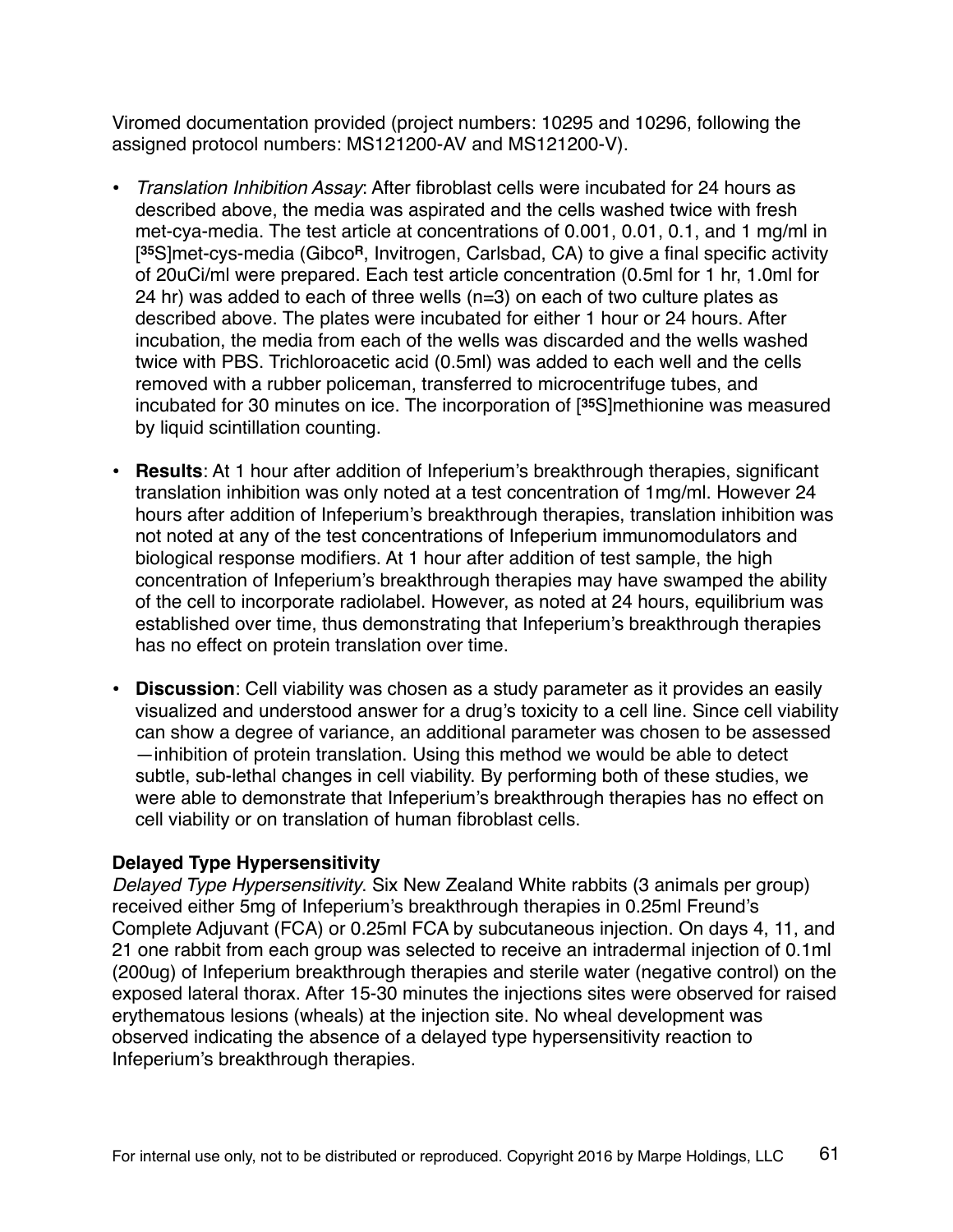#### **Safety Testing of USDA approved product which contains the same active ingredient of Infeperium's breakthrough therapies.**

Over 100,000 animals were tested, species ranging from horses, pigs, sheep and cows, without any negative events recorded including no systemic anaphylactic reactions.

**A range finding** safety study in rats and guinea pigs was performed lasting two weeks after dosage, the following tissues were examined and submitted for histopathologic examinations.

The following tissues were taken at necropsy:

| <b>Brain</b>           | Eve                                                       | Trachea | Esphagus                  |
|------------------------|-----------------------------------------------------------|---------|---------------------------|
| Thymus                 | .una                                                      | Heart   | Diaphragm                 |
| Liver                  | Kidney                                                    | 3pleen  | Adrenal                   |
| <b>Urinary Bladder</b> | Ovaries and Uterus                                        | Testes  | Stomach                   |
| Duodenum               | Jejunum                                                   | Colon.  | Pancreas                  |
| <b>Biceps Muscle</b>   | Skin and SubQ tissue at Ischiatic nerve<br>injection site |         | Femur with bone<br>marrow |

#### **Gross Pathology Results**

No gross lesions were seen.

#### **Histopathology Results**

No lesions considered to be treatment related were seen.

#### **Discussion and Conclusions**

Three doses were chosen for this study—half (0.75ml), double (3.0ml), and the standard human clinical dose (1.5ml) into rats and guinea pigs.

**By contrast, a 60kg human receiving a standard clinical dose of Infeperium breakthrough therapies (1.5ml) would be receiving a dose of 0.025ml Infeperium breakthrough therapies/kg, a dose 700 times lower than the top dose used in rats and guinea pigs in this study. This indicates a potentially very favorable safety profile for this agent.**

#### **Clinical Assessment of Safety**

Clinical Assessment of Our's immunomodulator safety and efficacy involved the treatment of patients on an informed consent basis.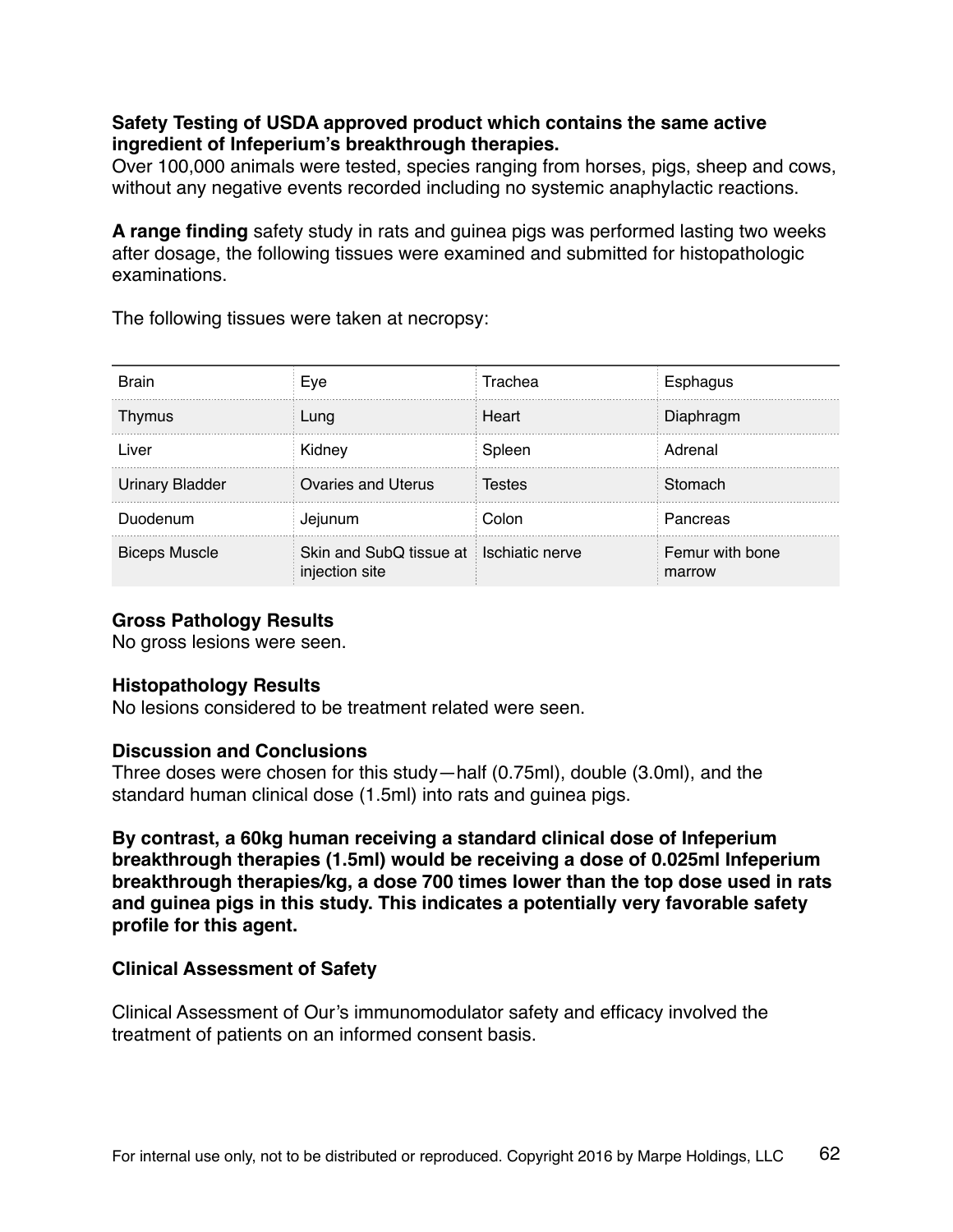The assessment included treatment and clinical management of approximately 200 patients over a 30 month period. The greater majority of whom, received the 'Product' for the entire duration of that time period.

During that time clinical data was collated as well as from patients' diaries which were self-recorded on a daily basis.

#### Treatment Regimen

The 'Product' was administered by sub-cutaneous injection in variable dosages, according to response.

Initially a test dose of 0.1mls was administered. The reason for the test dose was to ascertain that there was no allergic response or in its severest form, anaphylactic shock.

Thirty minutes after administration of the test dose a further 0.9ml was given again by sub-cutaneous injection. Patients remained in the waiting area for an additional 30 minutes, in order to ascertain that there were no adverse side-effects which required recording and/or addressing.

Subsequently all patients attended weekly or bi-weekly for treatment. The dose given varied from 1ml to 4mls - according to the clinical response of the patient.

All patients were instructed to keep a daily diary of their condition, either written or taped.

#### Clinician's Summary

Firstly, the product itself is extremely well tolerated, except for a reasonable proportion of patients who have a mild localized reaction at the site of injection, this reaction is akin to an "insect bite", and attenuated by the use of antihistamines.

Secondly, in two and a half years, no patient has exhibited any adverse reactions of note. The apparent lack of side effects is quite amazing and totally unexpected. This is supported by the observations of the two clinical trials that were undertaken in the UK.

In a number of patient's blood samples were taken for routine testing, and in all cases the parameters were entirely normal (Renal Function, Liver Function, Full blood Count, etc.).

It must be noted that all the above held true across the dosage range of 1ml to 8ml per week.

#### **Conclusion**